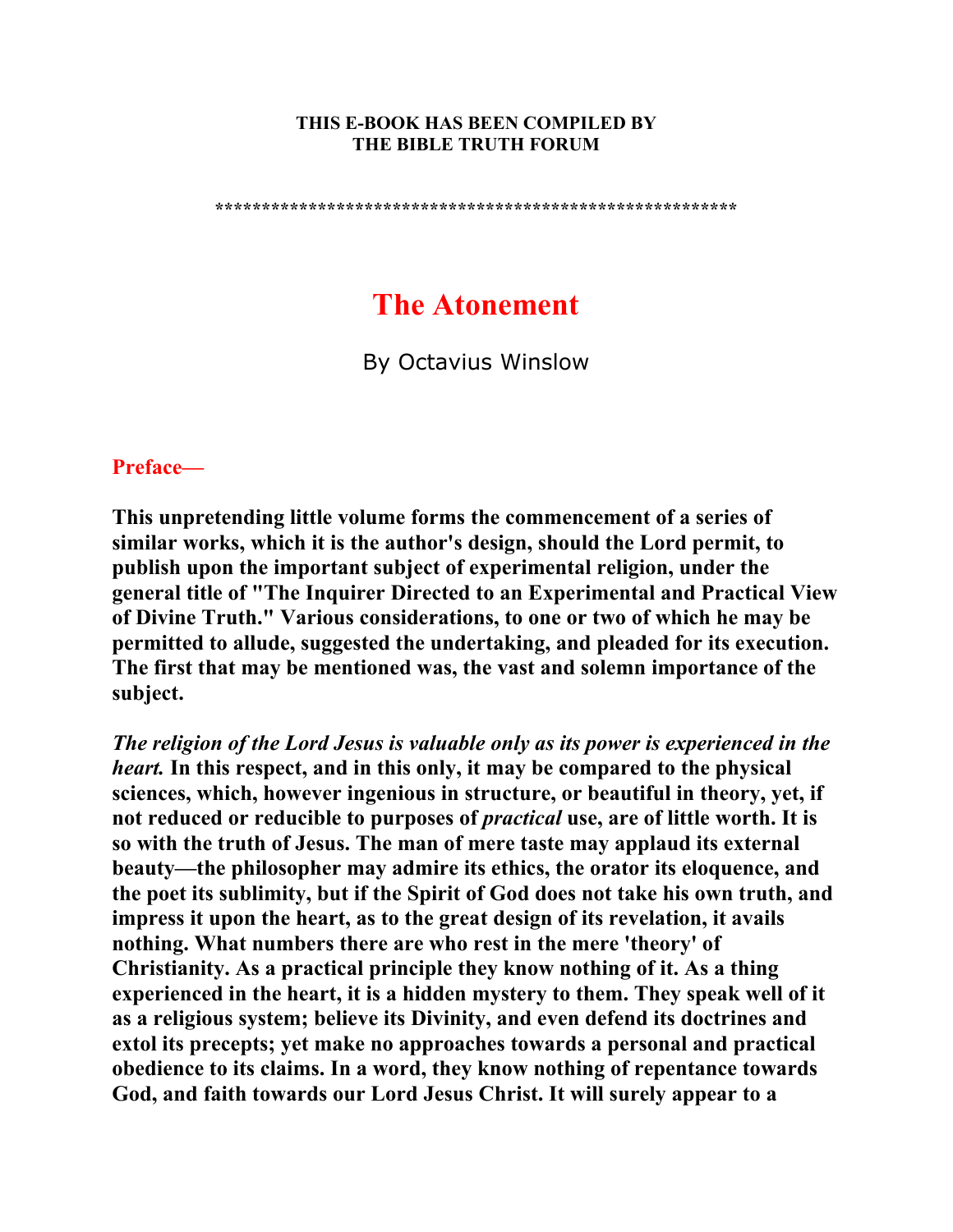**spiritually-enlightened mind, a subject of vast and solemn moment that this delusion should be exposed—that this foundation of sand should be undermined, and the absolute necessity of experimental religion, as necessary to an admission within the kingdom of glory, be strenuously and scripturally enforced.** 

**Another consideration which had its weight with the author's mind was, the conviction that the state of the church demanded a** *more spiritual, experimental, and practical exhibition of Divine Truth.* **To those who have been silent, though sad, spectators of the recent history of the Christian church, it is known that controversies of an alarming character have, for a lengthened period, existed in her bosom. They have seen and deplored the divisions that have rent her—the party feeling that has been engendered, the alienation and distance that have existed among those who, holding one Head, should therefore "love as brethren." To mitigate this alarming evil, to heal these divisions, and to draw the different sections of the church more closely together, various able disquisitions have been written, many ingenious plans have been proposed, and many affecting appeals have been made. But, it is the author's honest conviction, that the first and the chief step towards the accomplishment of an end so earnestly to be sought, and so fervently to be prayed for, is** *to deepen the spirituality of the churches* **of each evangelical denomination. Nothing short of this will bring it about. Vain will be all expectation of returning to an apostolic union—fruitless will be every plan for a coalition of sects, while the spirituality of the church is at so low an ebb. But, augment the true piety of the churches—hold up a more elevated standard of holiness—let them be deeply baptized in the reviving and sanctifying influences of the Holy Spirit, and these controversies will all terminate, these divisions will all be healed, and the din and the strife of party interests will speedily be hushed. Christians will not hold less firmly, and defend less zealously their conscientious views of truth, but they will hold and speak the truth in love. In order then thus to strengthen the tone of spirituality among the churches, experimental and practical religion must be more frequently and earnestly insisted upon. There cannot possibly exist genuine piety apart from experimental truth, and in proportion to the deep experience of the truth, will be the depth of spirituality.** 

**It will suffice to mention but one other consideration which influenced the author in the preparation of these works, and that was, the demand which the church herself has made for writings of this class. The church is wearied with controversy. There is a restlessness, a growing desire for publications of a less**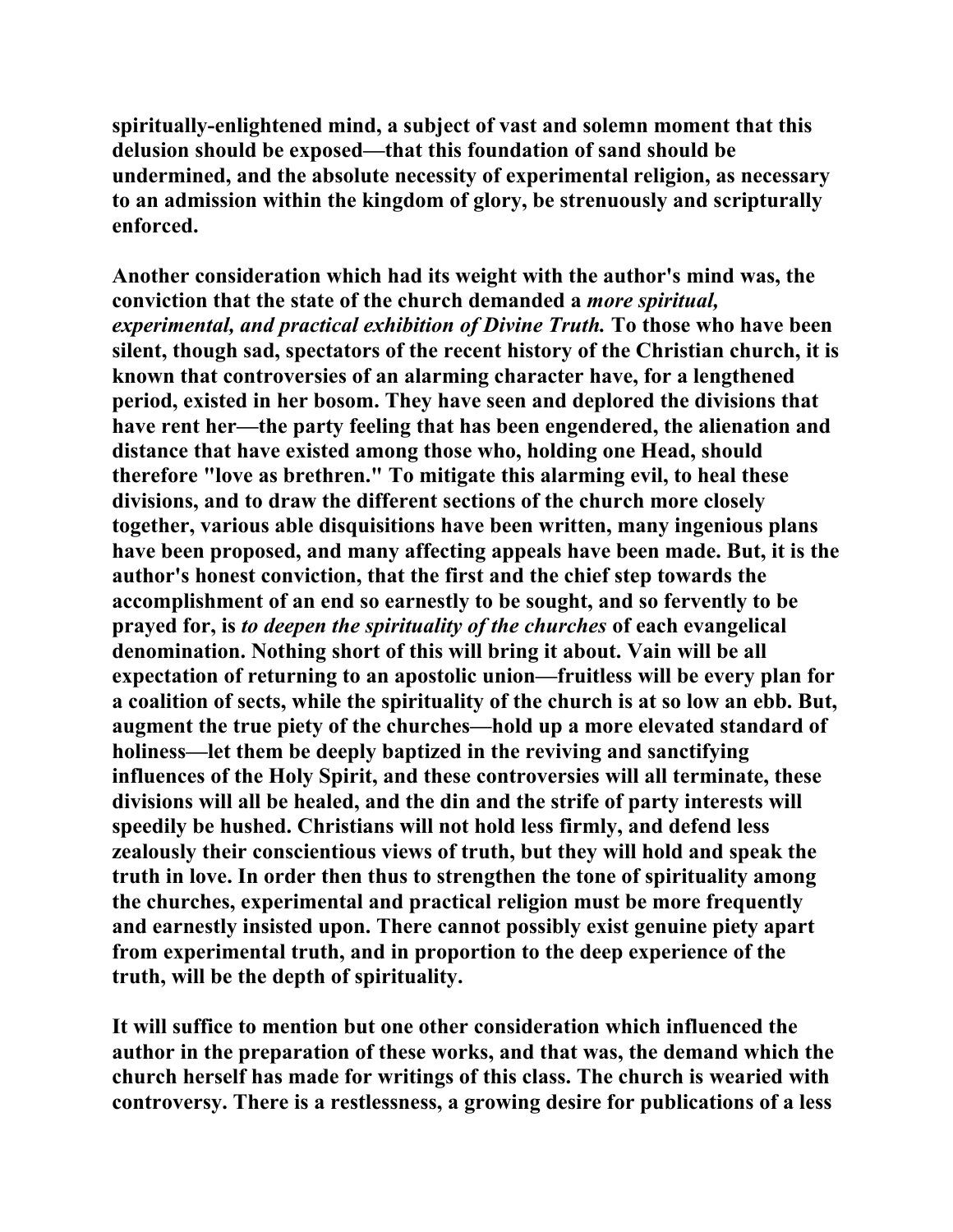**polemical and more spiritual and experimental character, which it is important should be met. There are those, and the number is increasing, who are hungering and thirsting for the simple truth of God, presented to them unmixed with the bitter herbs of controversy and discussion. They want God's truth as it is. They want it so opened and explained as to meet the daily experience of the Christian life. The inward and the outward conflicts—the struggling of inbred sin—the deep affliction—the heavy cross, all of which demand an experimental unfolding of the doctrines and truths of the Bible. And** *there is a sweetness and preciousness in Divine Truth thus exhibited, which controversy tends much to impair.* **The father of the inductive philosophy truly and beautifully remarks, "As those wines which flow from the first treading out of the grapes, are sweeter and better than those forced out of the press, which gives the roughness of the husk and of the stone; so are those doctrines best and most wholesome which flow from a gentle crush of the Scriptures, and are not wrung into controversies." (Bacon)** 

**To meet in some degree this demand, has been the humble attempt of the Author. How far he has proved successful, the experienced believer must decide. He has commenced with the doctrine of the Atonement of Christ, it being the central truth of the Bible, on which all others are based, and around which they all entwine. The second volume in the series will embrace "Experimental and Practical Views of the Work of the Holy Spirit," and will appear, should the author's life and health be preserved, early in the ensuing autumn. Should the Lord, in a solitary instance, condescend to bless the perusal of this work, let all the praise and the glory redound to the Father, Son, and Holy Spirit, the triune Jehovah, to whom it alone belongs.** 

**Octavius Winslow, London, April, 1839.** 

## **Introduction–**

# **"The Province of Reason in the Investigation of Spiritual and Experimental Truth"**

**"The world by wisdom knew not God. "—1 Cor. 1:21.** 

**In a few observations, intended mainly as introductory to this series of works, we wish to explain what we believe to be the legitimate province of Natural Reason in the investigation of revealed Scriptural truth. We feel the more impelled to this—perhaps otherwise unnecessary, task, lest in the views we**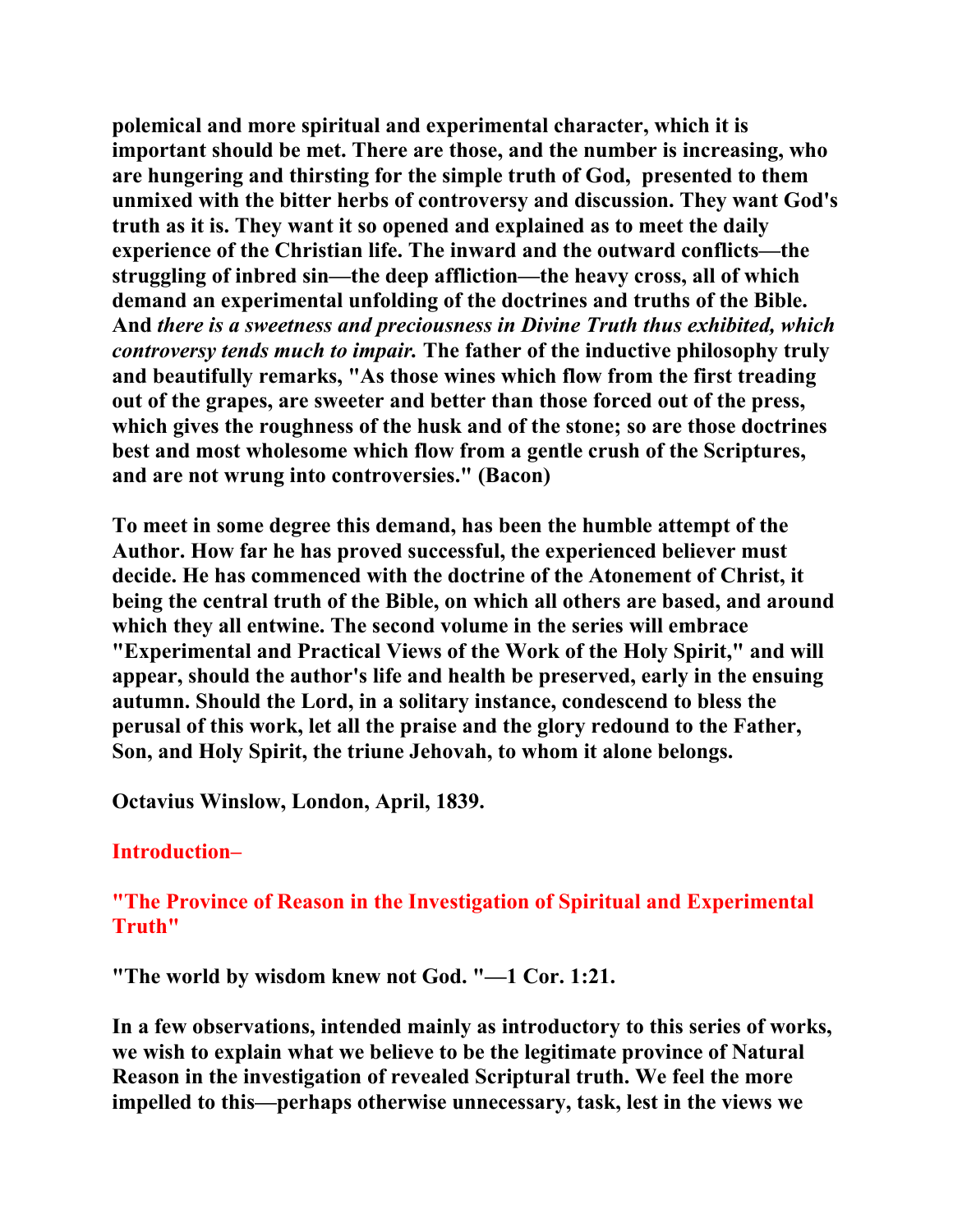**may advance on experimental religion, we shall be suspected of abrogating entirely the exercise of the intellectual faculties in the study and experience of God's truth, thus turning away from a most important instrument which He has given us for the purpose of weighing and sifting the evidence of its validity.** 

**The two extremes towards which writers on Christianity have verged, have been, the opponents of the system on the one hand, descanting upon the power and sufficiency of reason, as though all the light which we possess of the invisible world and its sublime realities were owing to its discoveries, and to no other source: and on the other, the advocates of the system, abdicating almost entirely the employment of our mental faculties—setting aside the use of reason, assigning to it no office, and awarding to it no distinction. Both, we believe to be in error; each extreme of opinion untenable. The one, in elevating reason too high, the other, in depressing it too low.** *The one, in investing us with the prerogative of God, the other, in robbing us of the dignity of man.* **We feel it important then, briefly and in simple terms, to state what province should be assigned to human reason in prosecuting our researches in revealed and experimental truth. And that the reader may have the subject clearly before him, we shall first show what is not, and then what is, the proper use of reason in matters of religious faith.** 

**First, It is NOT the province of human reason to discover spiritual truth. This far transcends the power of the highest created reason, unenlighted by the Spirit of God. We do not say that the mind taught of God can discover nothing of the glory of his character, the excellence and loveliness of Jesus, and the spirituality and fitness of his truth. By no means would we assert this. The mind divinely illuminated can penetrate deeply into the vast domain of faith, and discover the glories there revealed. But without this teaching,** *aside from this divine illumination it cannot advance a step***. All is dark—all mysterious. And just what the telescope is to the eye of the astronomer, as when with a glance he sweeps the firmament of nature in search of new and undiscovered worlds, faith is to the eye of reason, as it ranges the firmament of revelation in search of the glorious truths of God. But unenlightened by the Holy Spirit, it can discover nothing. Take, for example, the existence, perfections, and moral government of Jehovah; what can human reason discover here? What light can it throw upon the fundamental article of our belief—the being of a God? Our senses may assure us that we exist: that we form but a moiety of human existence is equally certain. That we have existed but a short time, memory testifies—and that we are not self-created, but that**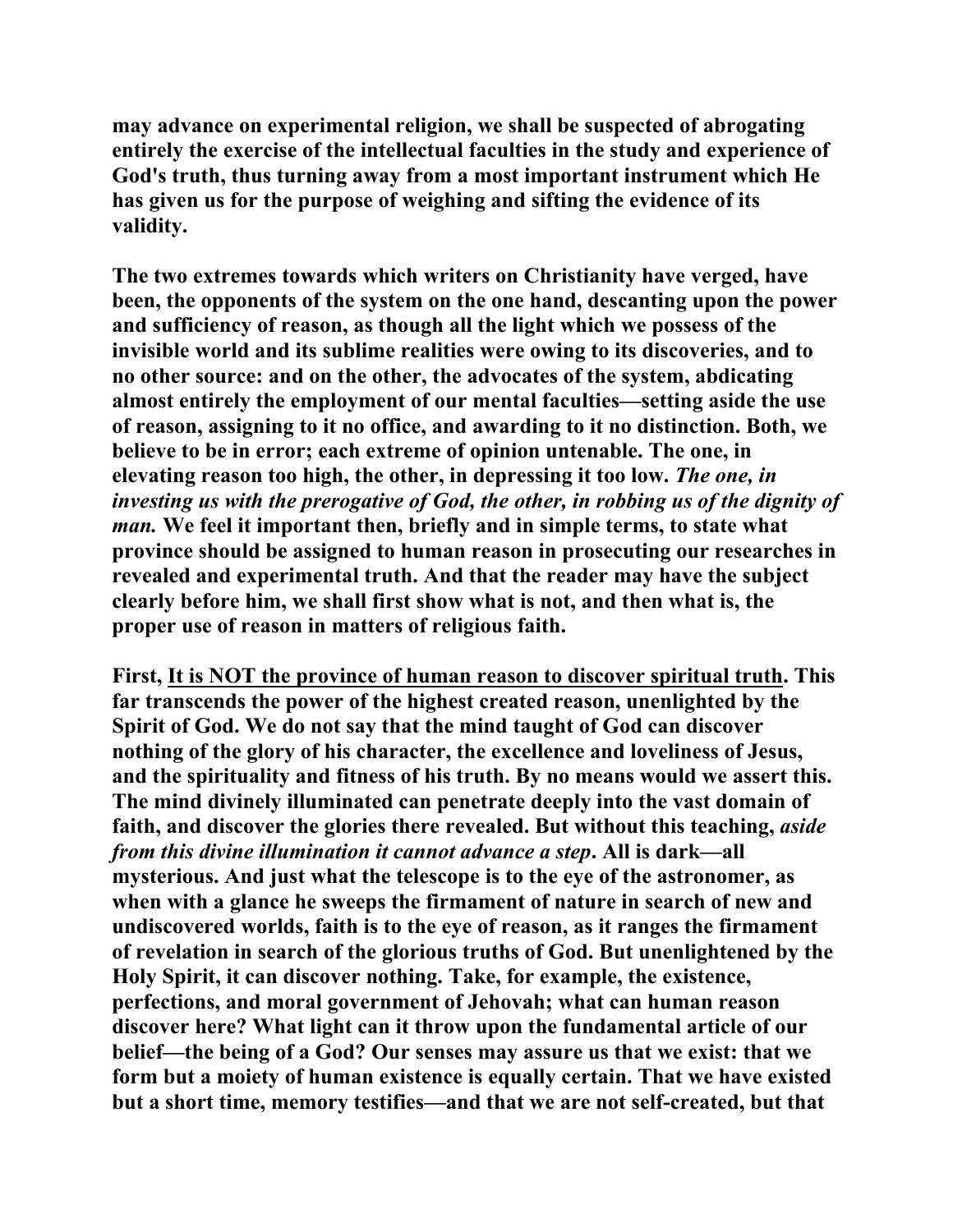**there must be a First Cause, from which all creation originated; is all that we can deduce from these obvious facts. This is the utmost limit to the discoveries of reason. "Who is this First Cause?" "What is He?" "Where is He?" "In what relation does He stand to me?" "How may I propitiate his regard, and be admitted to communion with Him?" are momentous questions on which reason may conjecture, but on which it can pronounce with no authority.** 

**Let the reader glance but for a moment at the results to which reason has come in its investigation of religious truth. What are they? where is the evidence of its mighty powers? where is the scribe? where is the philosopher? where is the disputer of this world?—let them produce the amount of their researches. What discoveries have they made of God?—what light have they reflected upon his moral attributes? How far have they penetrated into the dark and deep abyss of futurity, demonstrating with certainty whether there be any state after this, and if there be, what that state is? How have they accounted for the existence of moral evil; and what balm have they proposed for the mitigation of all its entailed miseries? And how have they solved the problem, that God can be a just God just to his law, just to himself, and yet be the justifier of the ungodly? We ask, and are referred to tradition, while that tradition is derived, we are all assured, from the fountain of divine revelation.** 

**That this is not mere assertion, unsustained by evidence, let us show. No fact is more certain, than that all the knowledge which the ancient philosophers had of morals and of God, was traditional; revelation being the source of that tradition. We may inquire in the language of Tertullian, "Which of the poets, which of the sophists was there, who did not drink of the prophet's fountain?" To this they came, wearied with their own fruitless researches, and panting for some better guide than reason. Here they drank, Ovid from Moses, and Virgil from Isaiah. Another of the fathers styles Plato the Hebrew Philosopher, while a third asserts that, from the Hebrew writings he derived his pious conceptions of God and his worship. A heathen writer asserts that Pythagoras transferred many things from the Jewish institutions into his own philosophy, and styles himself the imitator of the Jewish dogmas; and it is certain from the testimony of Hermippus, as quoted by Selden and Grotius, that Pythagoras dwelt among the Jews, and must necessarily have been familiar with their religion. Another heathen writer was often heard to ask the question, "What is Plato but Moses atticising?" And who can doubt but the** *lo on* **of this philosopher was borrowed from the I AM of Moses? and that his noun logos and psuke cosmo clearly refer to the Word and the Spirit, by whom, as he learned from the Old Testament, the world was made. Thus it is**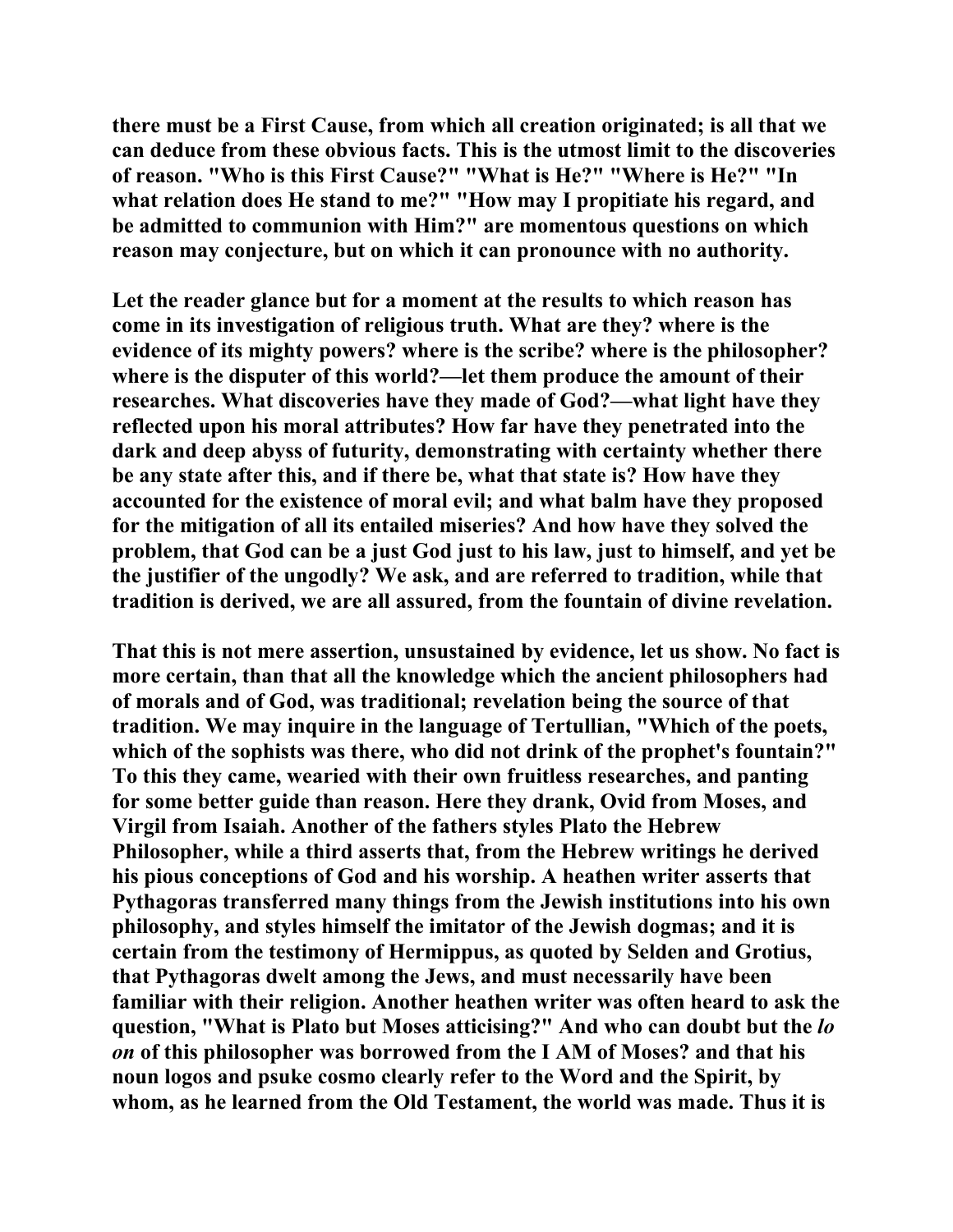**evident from the few examples cited, and these are not all that might be adduced in proof of the position, that in the vast domain of spiritual truth,**  *reason can never assert its claims to the power of discovery. All that it can do, is to seize upon existing facts, and from these facts proceed to argue and establish its conclusions.*

**Nor is it the province of our intellectual faculties to judge in matters of religious faith with an authoritative power of dictation—rejecting what may be inexplicable to reason, and receiving only what is "perfectly consentaneous with reason."** *There is much of deep mystery in revelation.* **God, considered both in himself and in his operations, is a mystery stretching far beyond the most sublime power of finite reason. "Can you by searching find out God? can you find out the Almighty unto perfection?" Job 11:7. And of his operations, may we not exclaim with the same inspired penman, "Lo! these are parts of his ways: but how little a portion is heard of him!" 26:14. Christ, too is the "great** *mystery* **of godliness." Whether his complex person is regarded—the union of the divine and human natures in one; or whether we look at his work—his obedience and death constituting a full Atonement to Divine justice in behalf of the sins of his people, it must be acknowledged a depth too profound for human thought adequately to fathom. What can poor finite reason accomplish here? What beams can its feeble, flickering light cast upon this world of mystery? And if ever it stands forth invested in its own native impotence, it is when it sits in judgment upon the doctrines and facts of revelation, discarding or retaining such only as are intelligible to its dwarfish capacity. "Which things," says the apostle, "the angels desire to look into." Mark his expressions! He represented not these celestial beings of purity and intellect, as scaling the heights and diving into the depths of redemption's mystery—but "which things the angels** *desire***," scarcely** *dare***, but "desire to look into." And yet for fallen and unrenewed mind to sit in judgment upon God's truth, can only be exceeded in its brazenness by the depravity which prompts it.** 

**If the truth of God, in its doctrines and facts, is a mystery incomprehensible to unrenewed reason, what shall we say of** *the truth as experienced in the heart?* **If reason cannot understand the vast framework of truth, how can it comprehend the** *secret power* **by which it operates? The very fact, that, to be understood it must be experienced, accounts for the difficulty. The transforming operation of the Holy Spirit upon the mind, giving it a new bias, new inclinations; turning its darkness into light, and kindling its enmity into love—the life of God in the soul, creating the man anew in Christ Jesus—that**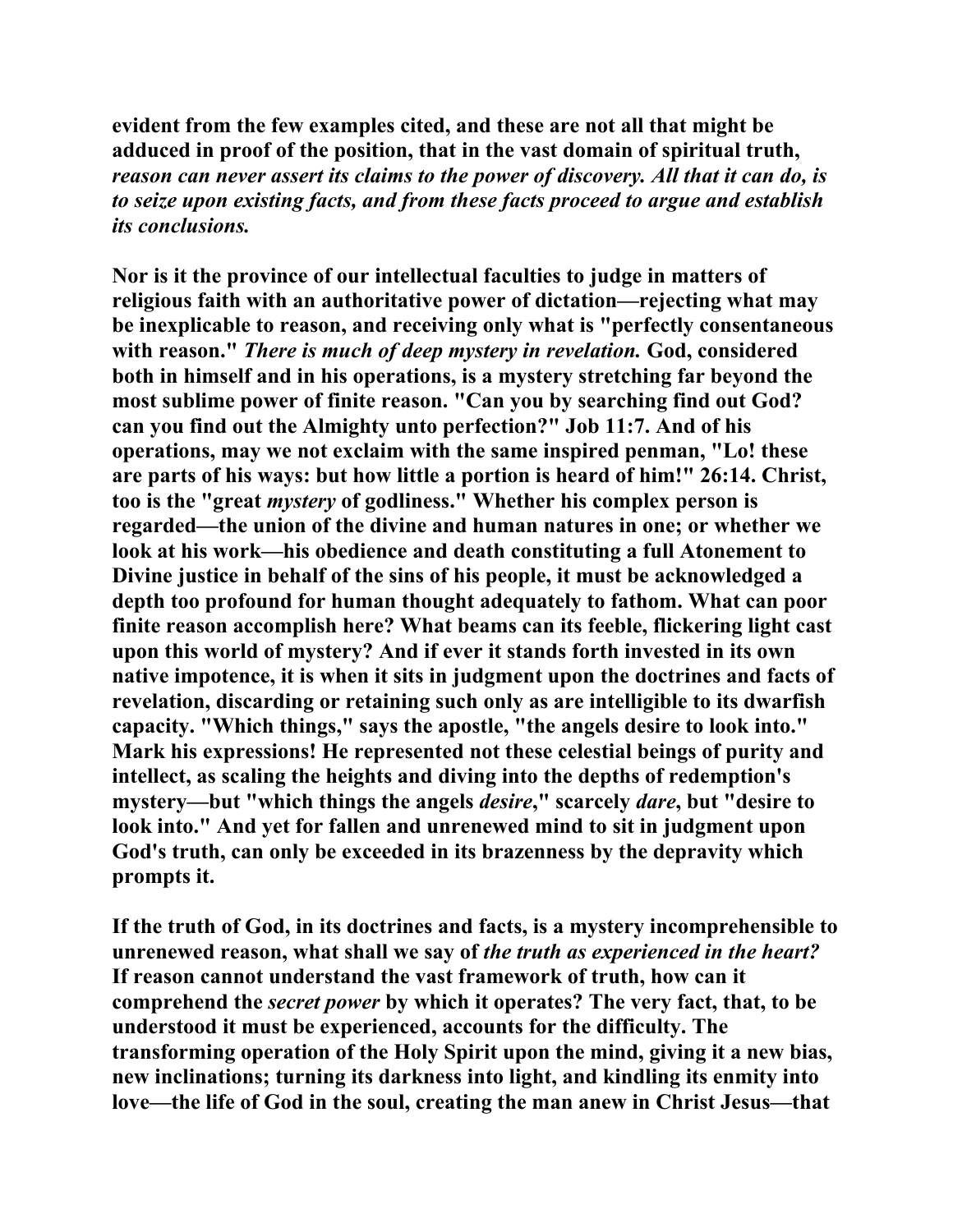**life which is hidden, ever productive of a holy life that is seen—its hopes and its fears; its defeats and its triumphs—the causes which operate to deaden it, and the spiritual nourishment by which it is supported, all, all is incomprehensible to human reason. Truly "the world knows us not."** 

**It will be perceived then, that we readily admit that, in the revelation of God,**  *there is much that towers above human reason, but which is yet perfectly agreeable to the very reason it transcends.* **Is it then, we ask, the province of our intellectual faculties to pronounce with a dictatorial and authoritative tone, what matters of religious faith shall be received and what rejected? By no means. There are mysteries in the world of mind which philosophy cannot unravel, why not reject them? There are mysteries in the physical world, with which reason cannot cope, why not reject them? Our being too is a mystery; why not, on the same grounds, reject it, and deny our very existence? We assert then, that the proper jurisdiction of our reason in matters of faith and of divine revelation, does not extend so far, as that** *a doctrine should be rejected, merely because it is interlaced with difficulties which our intellectual faculties cannot unravel.*

**It is important that we devote a moment to an inquiry into the cause of this incapacity of reason, in its natural state, to comprehend spiritual and experimental truth.** *The cause is, the corruption and perversion of our reason by sin***: sin has impaired our mental faculties, enslaved, clouded, and debased our reason. On this account, and on this only, the door is closed which leads into the great treasury of spiritual and experimental truth. This view perfectly accords with the spiritual delineation of man by nature. We open God's Word, and it declares that since the fall the nature of man has been corrupt, and his reason blind; his understanding darkened, and his heart, the seat of his affections, polluted: "Having the understanding darkened, being alienated from the life of God through the ignorance that is in them, because of the blindness of their heart," Eph. 4:18. "That upon the face of the whole earth there is none that understands and seeks after God," Rom. 3:11. The natural man, while in that state, so far from being able to explore the wide domain of spiritual truth, hates and flees from it when proposed to his consideration, "receiving not the things of the Spirit of God, they being foolishness unto him," 1 Cor. 2:14. This being the state of man, God's Word consequently declares it necessary that, before spiritual truth can be understood, he should be "transformed by the renewing of his mind," Rom. 12:2: that he should be restored to that sound mind, and enlightened understanding, and spiritual discernment, with which his nature was endowed when it came originally**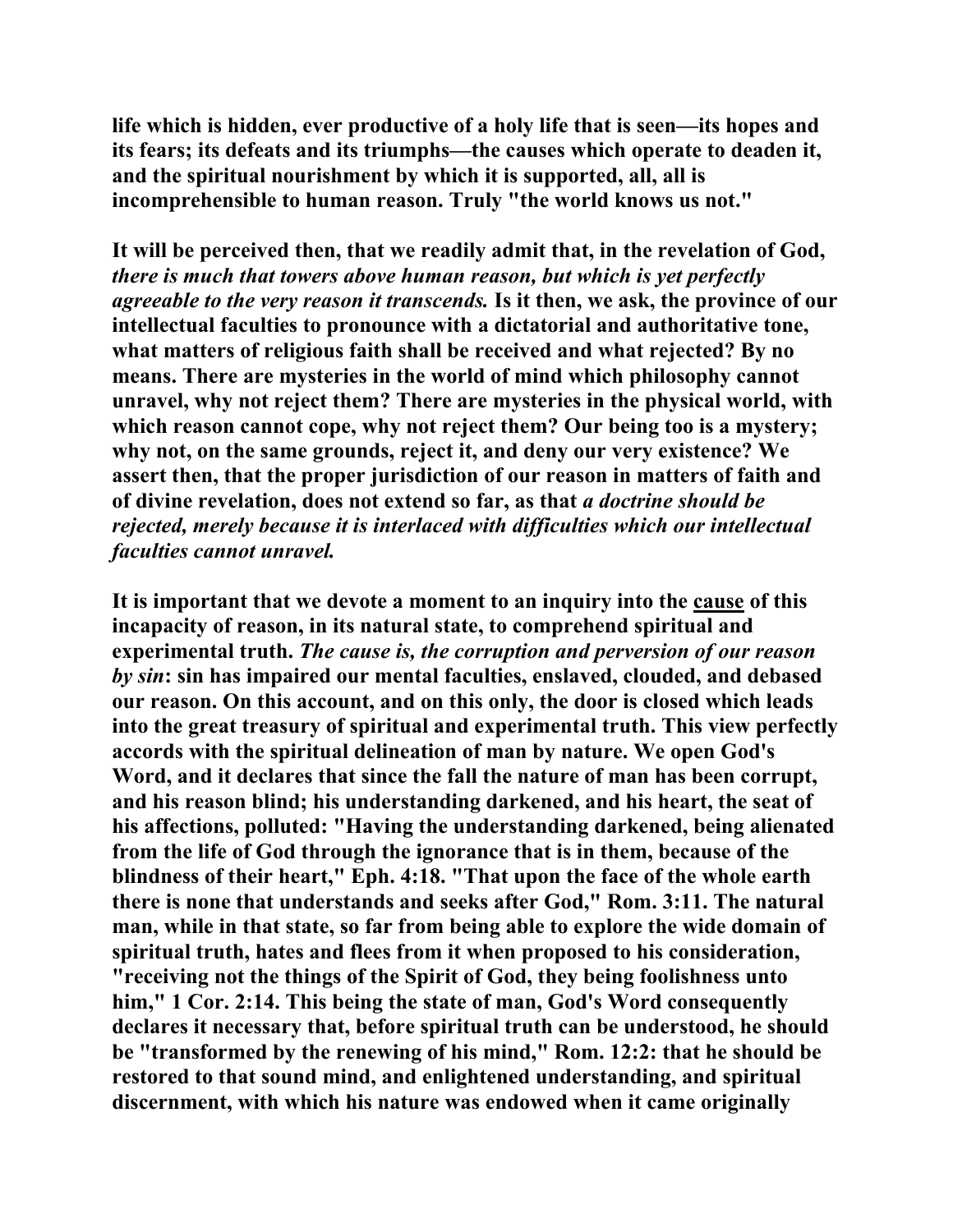**from the hands of God: in a word, that he should be born again, created anew in Christ Jesus; that old things should pass away, and that all things should become new. Then, and then only, will he be able to understand the mystery of the truth of God.** 

**From this dark and corrupted state of natural reason, arises the constant and fearful perversion of God's holy truth by ungodly minds. "It is the design of corrupted reason," as Dr. Owen truly observes, "to debase all the glorious mysteries of the Gospel, and all the concernments of them. There is nothing in the whole mystery of godliness, from the highest crown of it, which is the person of Christ, 'God manifested in the flesh,' unto the lowest and nearest effect of his grace, but it labors to deprave, dishonor, and debase. The Lord Christ, it would have in his whole person to be but a mere man, in his obedience and suffering to be but an example, in his doctrine to be confined under the capacity and comprehension of carnal reason, and the holiness which he communicates by the sanctification of his Spirit to be but that moral virtue which is common among men as the fruit of their own endeavors." (John Owen)** 

**We promised to show, and in a few words, what is the legitimate province of reason in the investigation of spiritual truth. That our intellectual faculties are to be laid aside when we come to the study of God's holy Word—that reason must be entirely sacrificed to faith, we believe God has nowhere demanded. "Come, let us** *reason* **together," is his own condescending invitation, Isa. 1:18. And when Paul stood before Felix, the Roman governor, he "***reasoned* **of righteousness, temperance, and of a judgment to come," Acts 24:25. And in writing to the scattered Christians, the apostle Peter exhorts them to be ready always to "give an answer to every one that asks them a reason of the hope that is in them, with meekness and fear," 1 Pet. 3:15. The revelation of God asks not the surrender of our reason as a sacrifice on the altar of faith; all it demands is, that** *reason shall carefully, candidly, and prayerfully examine the evidence of its validity***, for, "if she have not satisfactory evidence of this, she cannot, without criminal rashness, surrender her own authority which the Creator had invested her with for the government and guidance of man;" and then bow humbly, reverentially, and obediently to the Word of God. This is the legitimate province of reason, when it comes to the study and examination of God's truth. Beyond this, it dare not, it cannot pass, without sitting in the place of God, and exalting itself above all that is called God.** *When God speaks plainly, it is the privilege of reason instantly to obey; where he sees proper to throw a veil of mystery over some of his revelations, it is the duty of reason*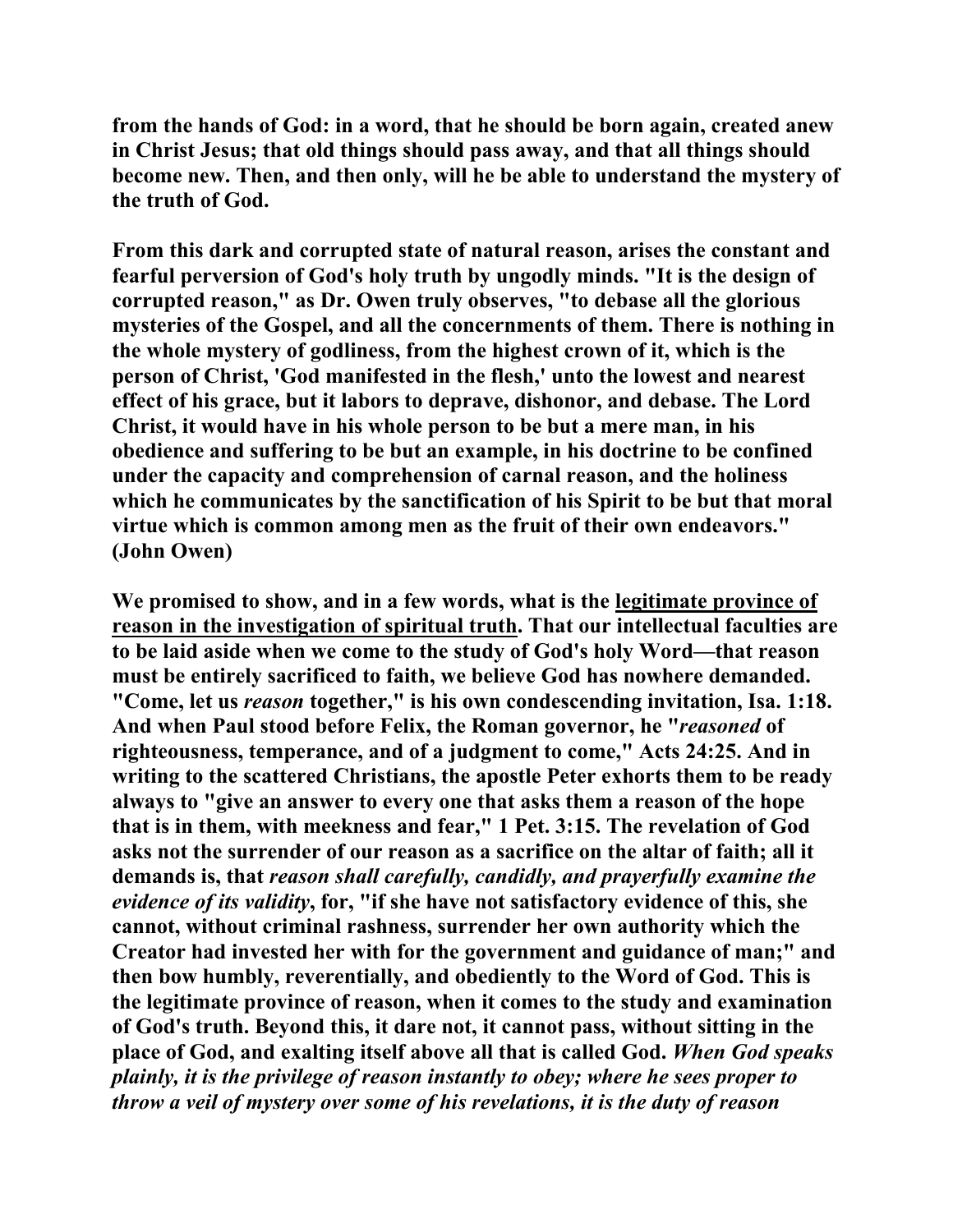*instantly to submit, and believe what God has said, because God has said it.*  **Mistake not then, reader, the true province of your reasoning faculties when God's Word speaks. He has empowered you to investigate well and thoroughly the grounds of your faith, at the same time withholding from you all authority to exalt your reason as a rule of judgment, discarding or retaining doctrines propounded for your belief; as they or may not accord with its taste or capacity of comprehension. The enlightened reader will be gratified, if we once more fortify our position with the testimony of a divine, so spiritual and profound as Dr. Owen. "To say," are his words, "that a man is not to use his reason in finding out the sense and meaning of the propositions wherein the truths of religion are represented unto him, and in judging of their truth and falsehood by the rule of them, which is the Scripture, is to deny that indeed we are men, and to put a reproach upon our mortality, by intimating that men do not, cannot, nor ought to do, that which they not only know they do, but also that they cannot but do. For they do but vainly deceive themselves who suppose, or rather dream, that they make any determination of what is true or false in religion, without the use and exercise of their reason; it is to say they do it as beasts, and not as men; than which nothing can be spoken more to the dishonor of religion, nor more effectual to deter men from the entertainment of it. For our parts we rejoice in this, that we dare avow the religion we profess to be highly rational, and that the most mysterious articles of it are proposed unto our belief on grounds of the most unquestionable reason, and such as cannot be rejected without a contradiction to the most benign dictates of that intellectual nature with which of God we are endued. And it is not a few trifling instances of some men's abuse of their reason in its prejudiciate exercises about the things of God, that shall make us ungrateful to God that he has made us men, or to neglect the laying out of the best that he has entrusted us with by nature, in his service in the work of grace."** 

**The subject we have thus but imperfectly discussed, speaks pointedly and solemnly to those who are setting up their reason in opposition to God's truth. Reader, are you such a one? Pause, before you advance another step, "lest haply you be found to fight against God?"** *Dare you reject any single doctrine or fact of revelation, because it transcends, in its sublimity and mystery, the finite power of your mind?* **What astounding brazenness is this! Dare you turn your back upon God's truth—and in rejecting any part of his truth, remember you turn your back upon God himself—dare you withhold the obedience of your faith, the homage of your affections, the entire consecration to his service of your life, because** *there are parts of his Word which you cannot harmonize,*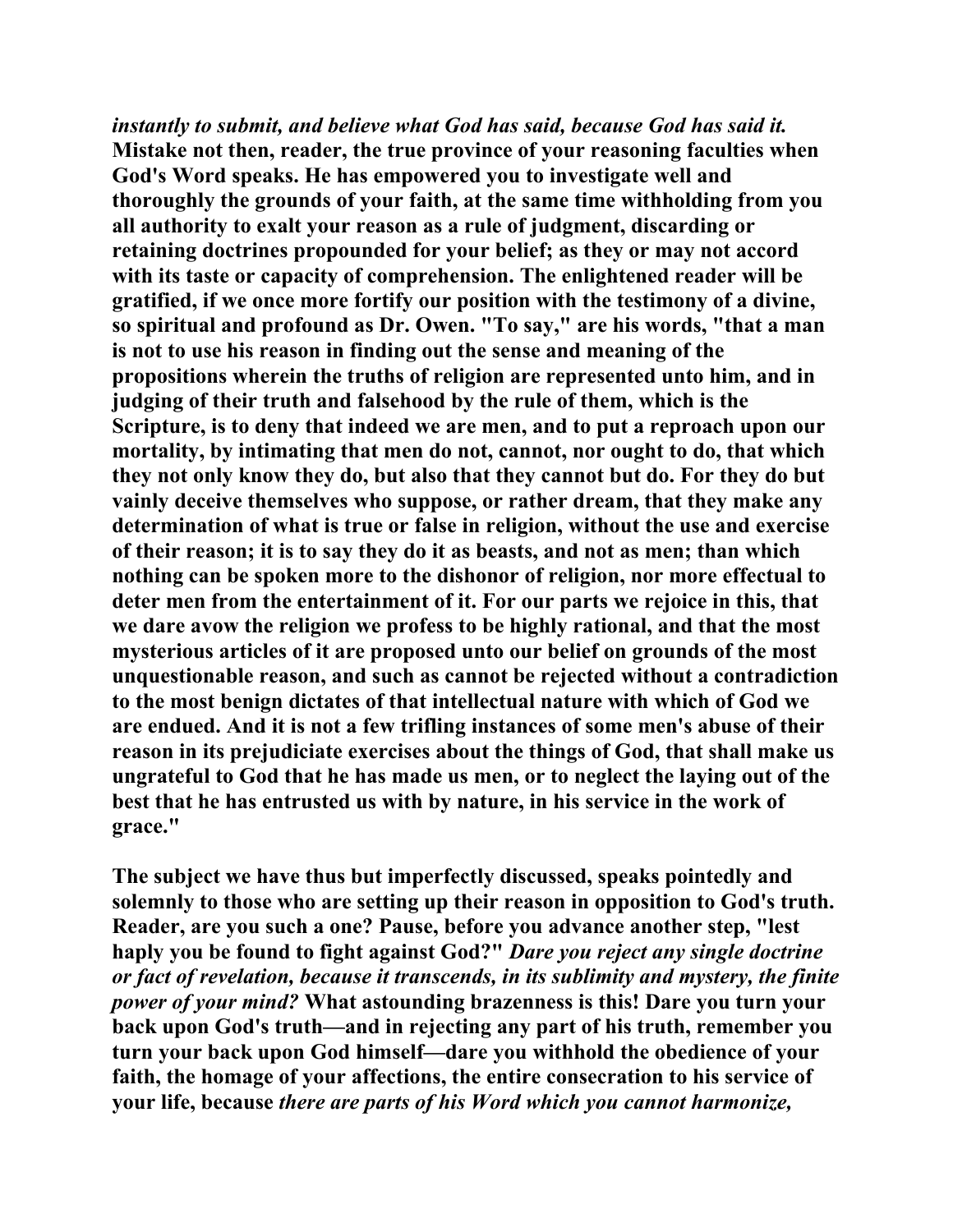*doctrines which you cannot comprehend, and operations of his moral government which accord not with your rule of judgment, and your views of equity and of mercy?* **What fearful presumption is this! What are you? the infant of a day! and will you oppose your puny intellect to the mind of God? Even were the grasp of your intellect that of an angel, yet, when measured with God's, what is it? What too, are all your literary and scientific attainments the wisdom of ages, which you may have toiled to accumulate; the treasures with which you have enriched and garnished your mind; what is it all, but foolishness with God? Yes, more than this, is not the very intellect God has given you, and which he sustains, turned into a new weapon of attack against his truth? How then can you escape the woe pronounced upon him, who "strives with his Maker?"** 

**The reader, whose eye traces this page, may be longing to know and experience the truth, but to the present, has "stumbled at the word" through a desire to understand what God has not revealed. Is it so? then tear yourself away from every thing that would keep you from the cross of Christ. To that cross you must come as a poor, ignorant, humble sinner. You must stand, as stood the publican; and you must cry, as did he, "God be merciful to me a sinner." That depraved heart of yours must be changed; that proud intellect must be humbled; that rebellious will must be subdued, before you can know "the blessedness of the man, whose transgression is forgiven, whose sin is covered," Psalm. 32:1. Listen to the solemn words of the Son of God— "Except you be converted and become as little children, you shall not enter into the kingdom of heaven," Matt. 8:3. Listen to the word of the apostle; "Let no man deceive himself. If any man among you seems to be wise in this world, let him become a fool that he may be wise. For the wisdom of this world is foolishness with God: for it is written, He takes the wise in his own craftiness," 1 Cor. 3:18, 19. Are you longing to know the truth? then come: the heart of God bids you come; every promise of his Word bids you come; and, taking your place low at the feet of Jesus, receive with the simplicity, docility, and ingenuousness of a child, the precious Word of God. O lay aside your caviling, your false reasoning, which does but keep you back from simply receiving Christ as the Savior of sinners; and, impressed with a deep and abasing sense of your ignorance and vileness, let your ardent prayer be, "That which I know not, teach me. Lead me in your truth, and teach me, for you are the God of my salvation," Job 34:32; Psalm. 25:5. The reader is earnestly requested to make this petition his own, and breathe it at the mercy-seat, before he passes to the next chapter, in which the principles enforced in this introduction, are fully carried out, and individually applied.**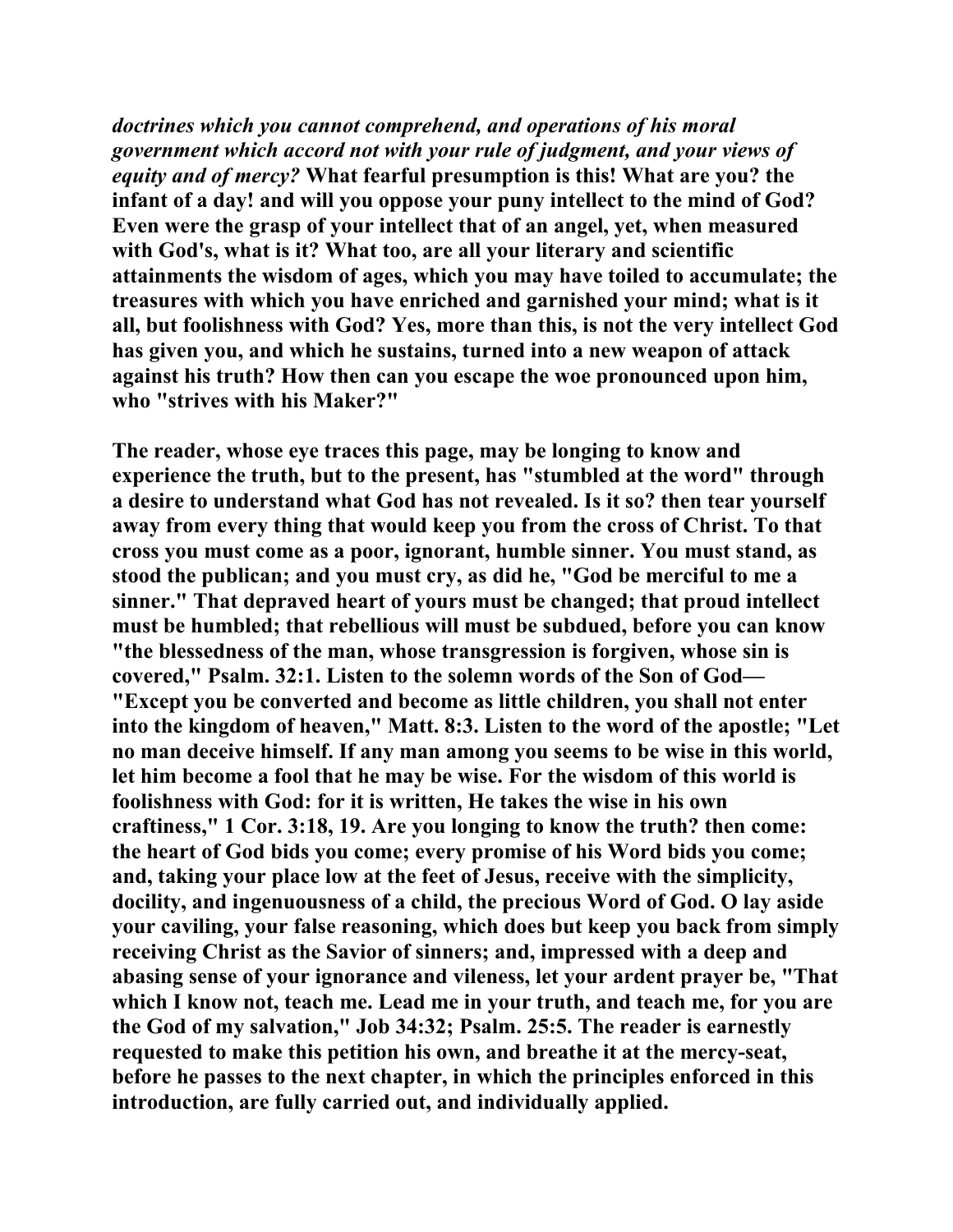#### **Chapter 1.**

**The Spiritual and Experimental Character of the Atonement: Inexplicable to the Unregenerate Mind.**

## **THE NATURE AND NECESSITY OF THE NEW BIRTH ILLUSTRATED.**

**"The natural man receives not the things of the Spirit of God, for they are foolishness unto him; neither can he know them, because they are spiritually discerned. " 1 Cor. 2:14.** 

**By no stronger argument does the truth of God establish the Divinity of its origin, than that to all, except the regenerate, it is a incomprehensible mystery. Not only the great principles of truth are inexplicable, but the hidden and transforming operation of that truth upon the mind—the alarm, the contrition, the joy, the hope, the varied and often conflicting emotions which are its proper results, are altogether unintelligible. The life of God in the soul, the mode of its communication, the peculiarity of its actings, and the source of its nourishment, are incomprehensible. To such an unregenerate individual, spiritual truth has no attraction. There is neither admiration of its external form, taste for its intrinsic excellence, sympathy with its holy revelations, nor love for its adorable Author. Is this a hard saying? We fear not to assert, that to a mind on whom the renewing influence of the Holy Spirit has never passed, the great mystery of godliness is unintelligible. "Except a man be born again, he cannot see the kingdom of God." If we are to understand our Lord, whose words we quote, to mean by "the kingdom of God," (as the same phraseology in parallel passages would seem to decide,) not strictly the kingdom of glory and purity in which Jehovah reigns with an immediate and majestic presence, but distinctly and emphatically that spiritual empire which Christ came to establish among men, then it is as true as the testimony of Jesus can make it, that** *until a man is regenerated, or born from above, until he is the subject of a new spiritual creation, the truth of God he cannot see.* **It requires no labored process of reasoning to establish the proposition, so simple and self-evident is it—***things that are spiritual can only be discerned by a mind that is spiritual.* **For instance, there is a beautiful and perfect symmetry in the vast structure of God's truth. Each doctrine and precept has its proper and appropriate place. Now, how is this symmetry to be seen?—how is this harmonious relation and nice adjustment of each part to the whole to be ascertained by a mind not only morally blind to the truth, but all whose**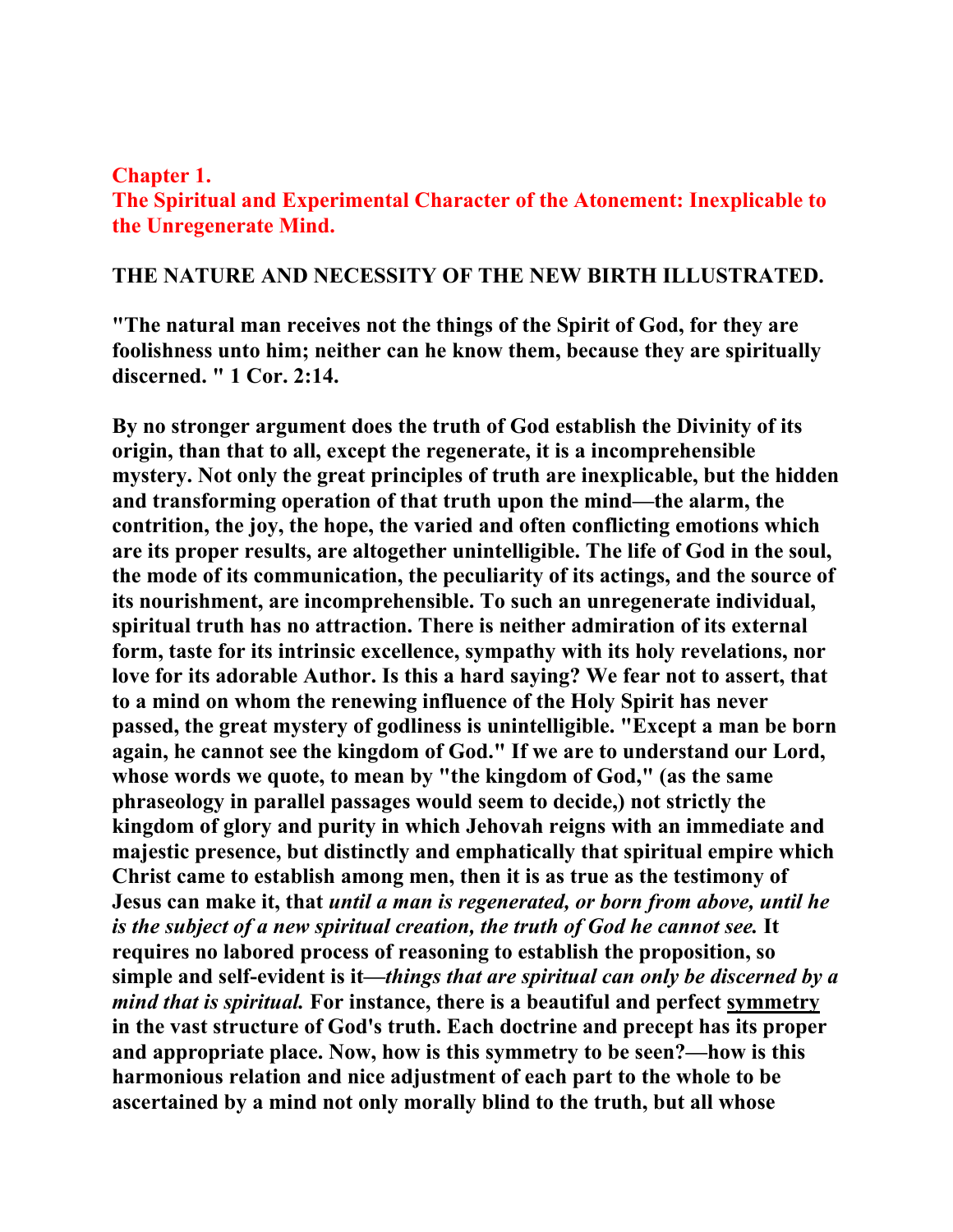**faculties are warring against it? As well may you pour tones of delicious music on the ears of the deaf, or floods of brilliant light on the eye-ball of the blind, and expect to awaken corresponding sympathy in the soul, as that spiritual truth, when brought in contact with a "carnal mind," will produce conviction in favor either of its excellence or its beauty. Of the law of God, the great assertor and defender of the holiness of God, it is totally ignorant; what then does it know of sin? Of sin—the transgression of that law, its great aggravation, its moral turpitude, it is as equally insensible; what then does it know of sin's wondrous Sacrifice? And, being ignorant of Christ, what does it know of God? We repeat the observation then, in order to impress it upon every mind, that the supreme excellence, and perfect harmony which pervade the entire revelation of God, can only be discerned by a spiritual eye. And all this process, be it known—***this heart to love the truth, this mind to investigate its nature, this eye to trace its proportions and its beauties, is the production of God himself.*

**Expanding this thought yet further, we would dare assert, painful as it may be to the minds of many whose eye may trace this page, that he alone is a truly confirmed believer in a Divine revelation, who is a** *true experimental* **believer in the Atonement of Christ. We are prepared to admit that, there are individuals who have closely investigated and accurately weighed the external and historical evidences in corroboration of the truth of Christianity, and who, upon the conviction produced by those evidences, have received it as a system from God. And yet there is a species of evidence, the nature of which they may have never examined, and the force of which they may have never felt. The evidence to which we allude, is the evidence of** *experience***, for in the striking language of God's own truth, "he that believes has the witness in himself." The Spirit of God breaking, humbling, healing the heart; taking his own truth and transcribing it upon the soul; witnessing, sealing, sanctifying;**  *opening the eye of the soul* **to the holiness of God's law, to its own moral guilt, poverty, helplessness, and deep need of Christ's blood and righteousness, thus leading it to rest on him as on an all-sufficient Savior; thus producing "righteousness, peace, and joy in the Holy Spirit;"—this is the** *truth experienced***—this is the** *religion of the heart***; and all other religion, beautiful as may be its theory, and orthodox as may be its creed, is nothing worth. Without this experience there is no true belief in God's Word. The revelation of God asks not for a faith that will merely endorse its Divine credentials; it asks not merely that scepticism will lay aside its doubts, and receive it as a Divine verity; it asks, yes, it demands, more than this, it demands a faith that will fully, implicitly, practically receive the momentous and awful facts it**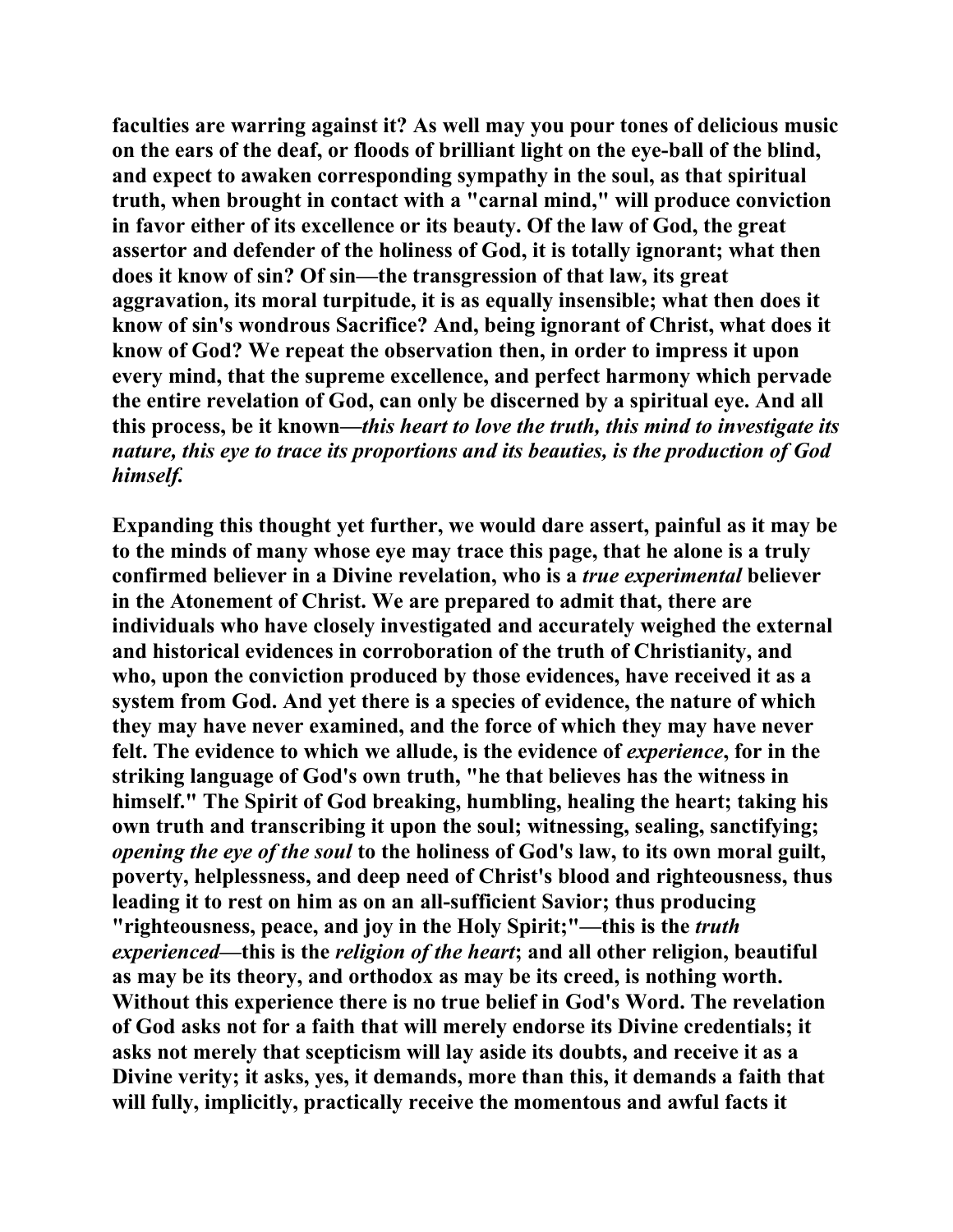**announces; a faith that brings them home with a realizing power to the soul, and identifies it with them; a faith that believes there is a hell, and seeks to escape it—a faith that believes there is a heaven, and strives to enter it—a faith that credits the doctrine of man's ruin by nature, and that welcomes the doctrine of man's recovery by grace: in a word, a faith that rejects all human dependence, and accepts as its only ground of refuge, "the righteousness of Christ, which is unto all, and upon all those who believe." O this is the true faith of the gospel! Have you it, reader?** 

**Let us for a moment glance at the different reception of God's truth by a**  *renewed* **mind. To** *such an individual there is glory, harmony, and excellence in spiritual truth.* **Every part to him is precious; no portion undervalued. In whatever form it presents itself, whether doctrinal or preceptive—with whatever tone it speaks, whether it rebukes or comforts, admonishes or cheers, he welcomes it as God's own eternal truth, more precious to him than gold, yes, than much fine gold. In his eye, it is a perfect system; dismember it of any one part, and you mar its beauty. It is a sovereign panacea; take out of it any single ingredient, and you impair its efficacy. He must have it with no doctrine dissevered, with no precept diluted, with no institution perverted. He can consent to no compromise: he has bought the truth, and the truth he cannot sell. Not only does he feel bound to watch it with a jealous and vigilant eye, because it is God's own truth, but he loves it for its perfect adaptation to his own case. It has disclosed to him his sinfulness, and has revealed to him a "fountain open for sin." It has led him in his ruin, helplessness, poverty, and condemnation to the cross, and there introduced him to a Savior all-sufficient and willing to repair that ruin, assist that helplessness, enrich that poverty, and remove that condemnation. Is it any marvel that, to such an individual, God's revealed truth should be precious? that he should guard it vigilantly, and love it ardently?** 

**This leads us to return to the close and important, yet much forgotten connection, which exists between a clear, spiritual perception of God's truth, and a holy, humble, and close walk with God. The two can never be separated. A distant and careless walk not only veils the mind to the glory of the truth, but hardens the heart to the power of the truth. The world in the heart, guilt upon the conscience, and unmortified sin in the life, have a fearful and certain tendency to petrify the spiritual sensibilities, and render powerless the sword of the Spirit. Let not such a professor of Christ wonder that appeals the most thrilling, truths the most solemn, and motives the most persuasive, all, all are disarmed of their force in his case. Let him not be amazed that, with an**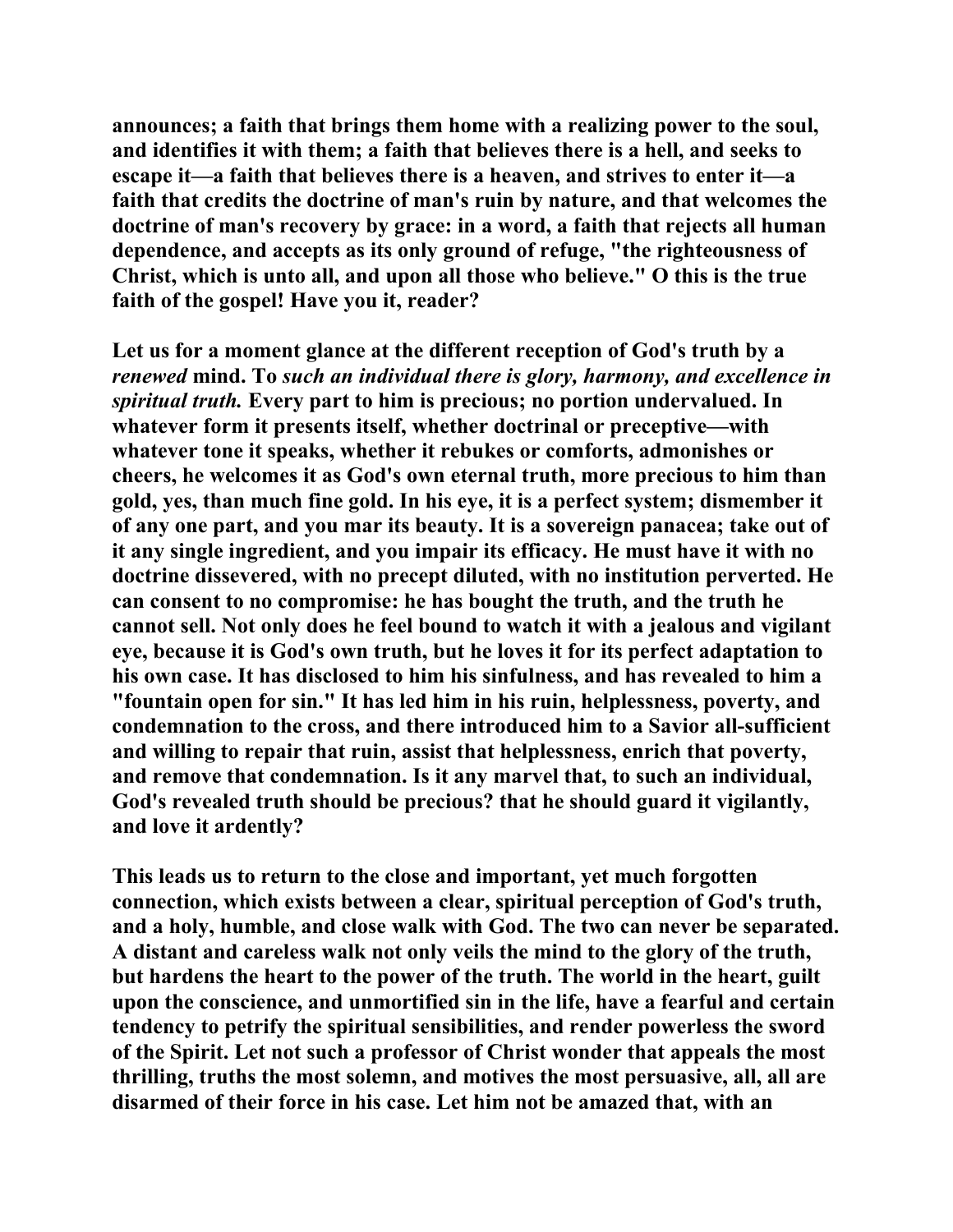**enlightened judgment, and a scriptural creed, and a spotless orthodoxy, he knows nothing of the holy spiritual actings of the life of God in the soul, and that he does but hang a lifeless, sapless, withered branch upon the Vine, ready to be removed at the Husbandman's bidding. Let him not be astonished that there is no close and fervent fellowship with the Father and his dear Son Christ Jesus—that his prayers are cold and formal, his conversation vapid and unedifying, the habitual frame of his mind earthly and sensual, and that all taste and desire for the "communion of saints," and for a spiritual searching ministry, should have become extinct in his soul; this is no marvel. The great wonder would be if it were otherwise: that if, while living in a state of distance from God, the ordinances neglected, and sin unmortified, the Father and the Son should yet draw near and manifest themselves, and so make known that secret which peculiarly belongs to those that fear him. Oh how awful is the state of such a professor! Does the eye of such an one scan this page? Let him be affectionately and earnestly entreated to abandon as worthless his notional, lifeless religion; humble himself before the Lord God; implore his forgiveness, and recover if he has lost, or seek if he never possessed, a sense of acceptance in Christ and adoption into God's family. O might we rouse you to the importance of this! What consolation and support will be derived from a formal profession in the hour of death? What will it avail after death, when comes the judgment? "I never knew you," will be the withering repulse of the Savior. Be assured, beloved reader, it is an awful event to die. To pass onward and upward to the fearful scrutiny, bearing in the hand the empty lamp, the outward garb—the name, the vesture, all, except the reality of a justified soul. To have outwardly professed Christ, what is easier? To speak respectfully him; to bow the head at the mention of his name; to have assented to his doctrines, and ably and successfully defended his institutions, nothing less difficult. It costs a man nothing to do all this. There is no cross in it; and what is a man's religion if he extract from it the cross? There is no love to Christ influencing, impelling the soul; and what value are all inferior motives? There is no singleness of eye to God's glory; and what if self only be the idol which the heart sets up, and before which it burns its daily incense? But O, to have Christ in the heart!—this, this is the truth of God experienced. Call you it enthusiasm? Blessed enthusiasm! we exult in it, we glory in it. Let the formalist, let the man of notional religion, let the mere professor call it what he may, deride it as he will; we admire the grace, and adore the love, and extol the power, which has formed "Christ within us the hope of glory." Reader, be satisfied, take nothing for granted short of this.**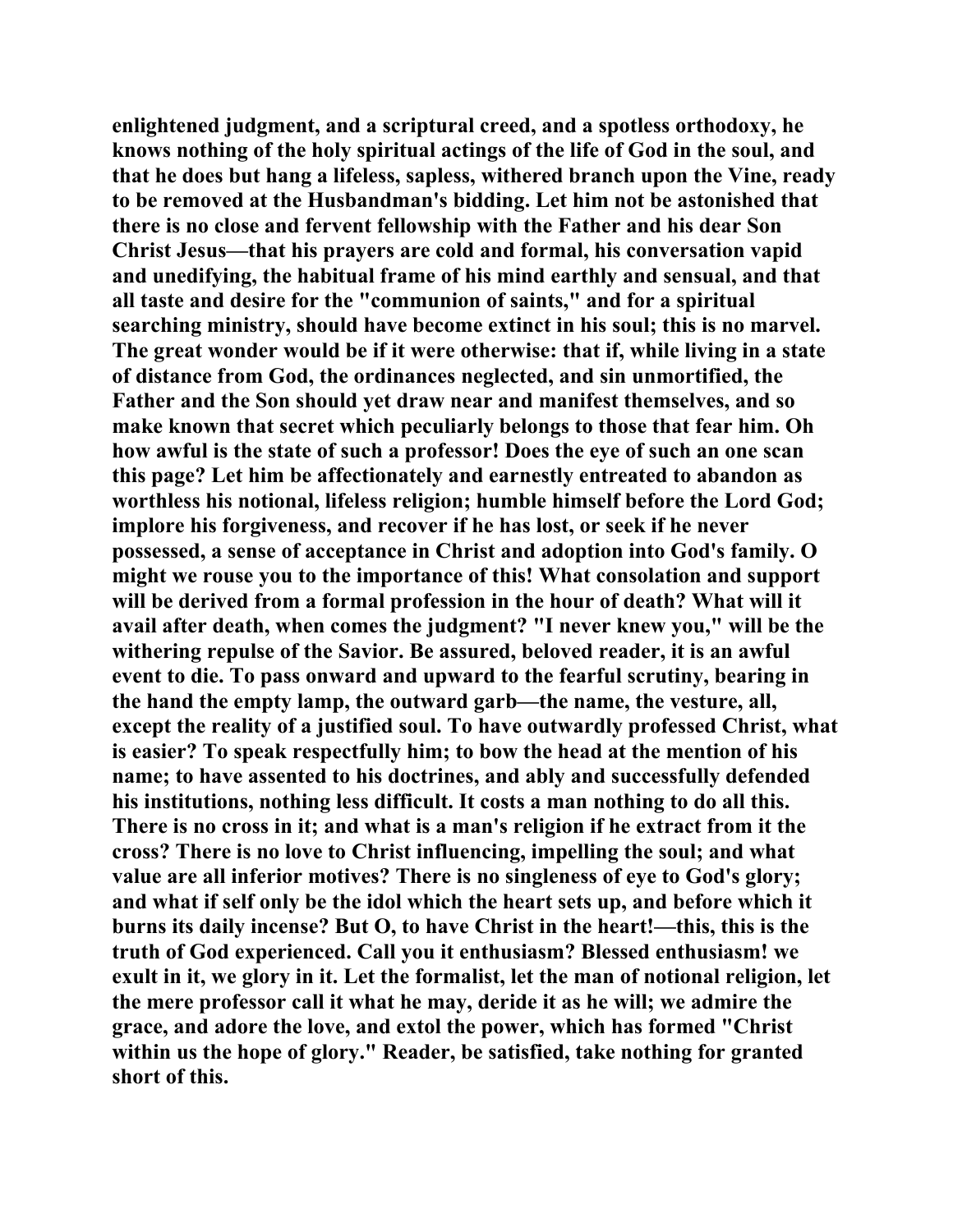**In proportion then to a believer's simple, filial, and close walk with God, will be his deep and spiritual discoveries of truth. "If any man will do His will," says Christ, "he shall know of the doctrine whether it be of God." The more steadily he walks in God's light, the clearer will he see the light. The nearer he lives to the Sun of Righteousness, the more entirely will he be flooded with its glory, and the more vividly will he reflect its brightness. The more simply and entirely the believing soul lives on Christ, the more enlarged, experimental, and practical will be his ideas of all truth. The central fact of the Bible is Christ crucified. From this, as their center, all the lines of truth diverge, and to this, as by a common attraction, they all again return. To know Christ then—to know him as dwelling in the heart by his own Spirit is to have traversed the great circle of spiritual truth. What is his own testimony? "He that has seen me, has seen the Father." 'I am the Father's great revelation. I have come to make Him known. To unveil His attributes, illustrate His law, to pour forth the ocean fulness of His love, and to erect one common platform on which may meet in holy fellowship, God and the sinner—the two extremes of being—learn of me, I am the way, the truth, and the life.'** 

**Not only will a spiritual perception of the beauty and fitness of the truth be the result of a close and filial communion with God, but the assurance that God's Word is truth and not fiction, will increase. And to be thoroughly established in this, is no small attainment. To know that God's Word is true; to cherish no doubt or hesitancy; to give Him full credit for all that he has said—to repose by simple faith upon the promise, and on the faithfulness of Him that has promised, is a blessing earnestly to be sought, and when found, diligently to be kept.** *A holy walk then will tend much to confirm the soul in the belief of the truth.*

**To quote again the striking words of the Apostle, "he that believes on the Son of God, has the witness in himself." He has the inward witness to the truth. He needs no outward demonstration. He is in possession of a source of evidence to the truth of God's Word which scepticism cannot shake, because it cannot reach it. He may not be able to define the precise nature of his evidence—his reply to the unbelieving objector is, "it must be felt to be known, it must be experienced to be understood. This evidence is not the result of 'a labored process of thought.' I arrived not at it by mathematical reasoning. I was convinced by the Eternal Spirit of my sin, fled to Christ, ventured my all upon him, and now I know of a surety that God's blessed Word is truth." And not more completely was his sophistry confuted, who attempted to disprove the doctrine of motion by his opponent immediately rising and walking; than a**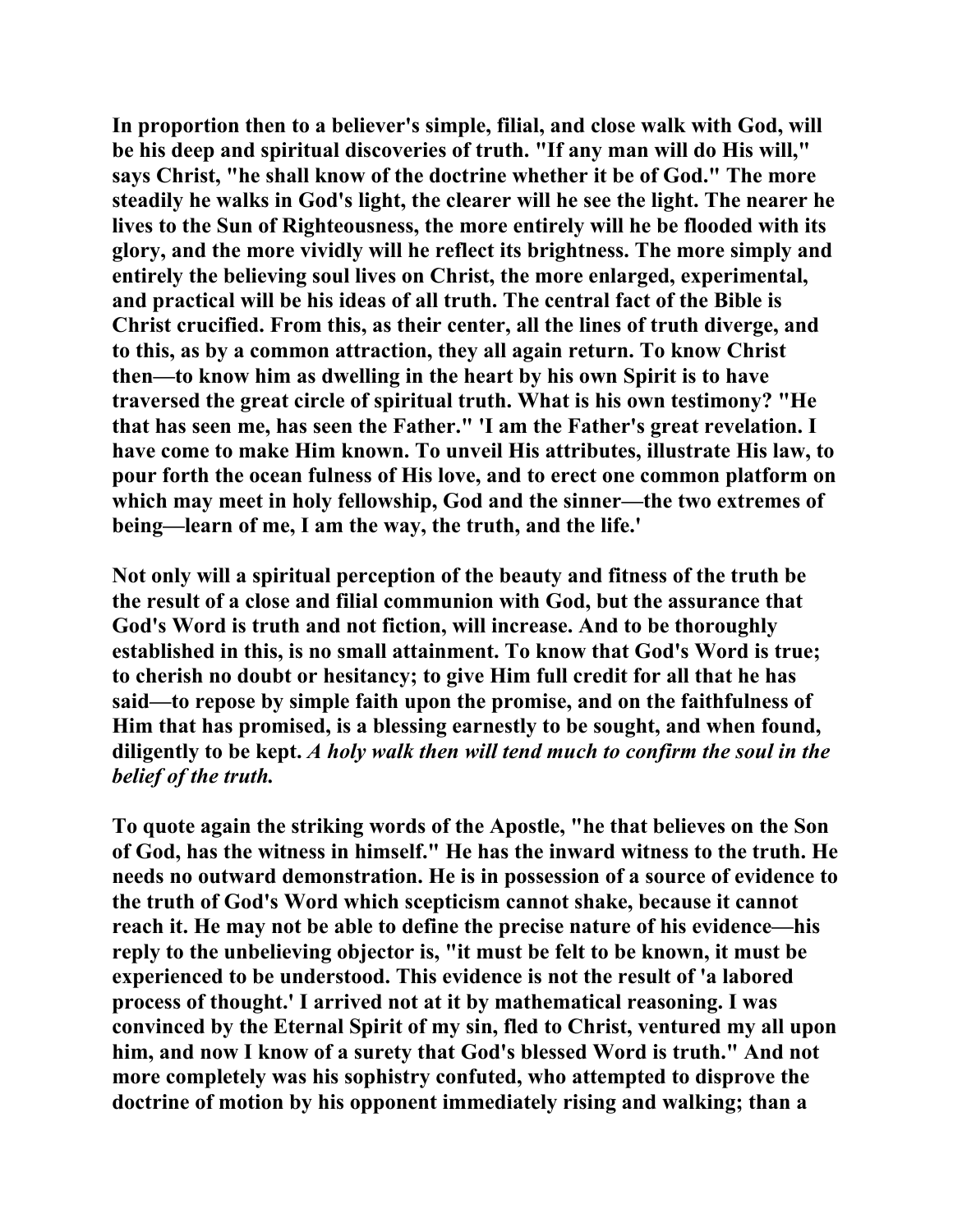**humble, spiritual, though unlettered believer, may thus put to silence the foolishness and ignorance of men. Their sophistry he may not be able to detect, their assertions he may not be able to disprove, yet by a walk holy and close with God, he may demonstrate to the unbelieving universe that Jehovah's Word is true. There is much wisdom in the observation of Coleridge—"Evidence of Christianity! I am weary of the word! Make a man feel the need of it; rouse him to the self-knowledge of his need of it, and you may safely trust it to its own evidence."** 

**The truth, dear reader, you are now invited to consider, is, of all truth, the most spiritual and important. It is the central fact of the gospel—its sun; its glory; yes, its very substance; for, take from it the Atonement, and what of the gospel remains? It lies at the very basis of a believing sinner's hope. Remove this, and all is gone! Seal up the fountain of Christ's precious blood, and you seal up the soul to blackness, darkness, and despair! And yet, in this allimportant light, how few view it, even of the many who profess a sacred regard for God's Word! The truth of revelation is admitted, and even the necessity of the Atonement, as an essential pillar of immortal hope, is conceded, and still it is but an occasional and transient thought that is conferred upon a subject of the deepest moment and transcendent interest. O that men should treat this subject so?—that Jehovah should tabernacle in flesh, and in his humiliation pour out his precious blood as an offering for sin, and that yet we should pass it by with indifference and neglect! What language is sufficient to describe the affecting spectacle?** 

## **Chapter 2.**

**The Atonement in its Relation to the Godhead of Christ.** 

# **The Divine Attributes Entwining Around the Tempted and Trembling Believer.**

**"The church of God, which he has purchased with his own blood." Acts 20:28.** 

**In entering upon the more immediate discussion of this glorious subject, it seems proper and appropriate that we should begin with the absolute Deity of Christ. The reader will at once perceive the propriety of this, from a consideration of the single fact, that** *all the value and efficacy of the atoning blood is derived solely and entirely from the dignity of the person who sheds it.* **If Christ is not absolutely and truly what the Word of God declares, and what he**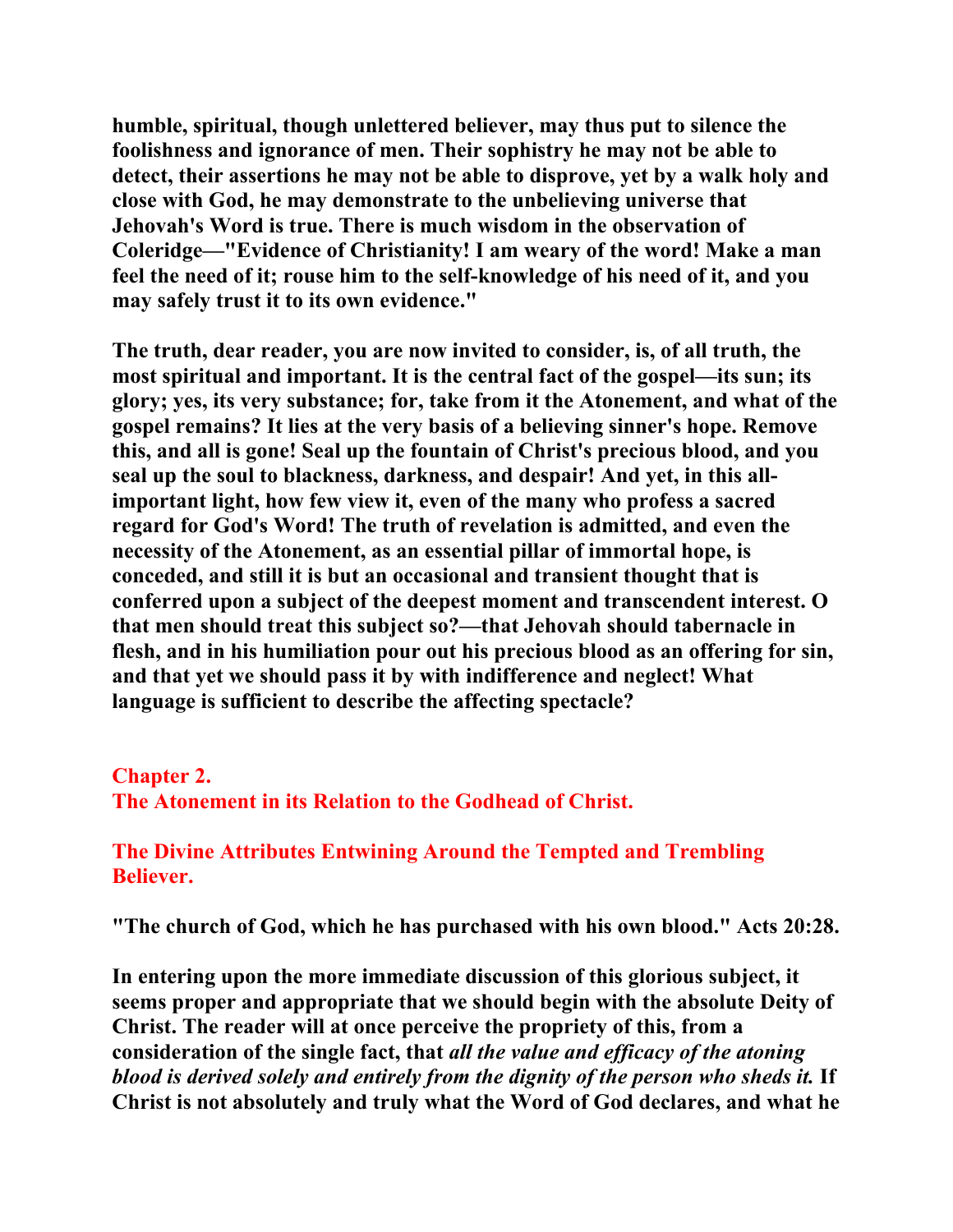**himself professes to be, the true God, then, as it regards the great purpose for which his Atonement was made, that is, the satisfaction of Divine justice, in a full and entire sacrifice for sin, it were utterly valueless. We feel the vast and solemn importance of this point. We cannot view it lightly, nor discuss it partially. And in reading disquisitions on the Atonement, otherwise able and elaborate, we have been pained to find this single point passed by, with so superficial and casual an allusion: whereas it is of the deepest importance; it is the key-stone of the arch, sustaining and holding together every part of the mighty fabric. Our examination of the claims of Christ to proper Deity cannot be too close: we cannot too rigidly scrutinize the truth of his Godhead; Jesus himself challenges investigation. When personally upon earth, carrying forward the great work of redemption, on all occasions, and by all means, he announced and proved his Deity. Thus was he wont to declare it: "I and my Father are one." "Verily, verily, I say unto you, Before Abraham was, I AM." "I came forth from the Father, and have come into the world; again, I leave the world, and go to the Father." Thus was he wont to confirm it: "I have greater witness than that of John; for the works which the Father has given me to finish, the same works that I do, bear witness of me that the Father has sent me." "If I do not the works of my Father, believe me not; but if I do, though you believe not me, believe the works: that you may know and believe that the Father is in me, and I in him." Our blessed Lord saw and felt the importance of a full belief in the doctrine of his Godhead. If the foundation of our faith were not laid deep and broad in this, he well knew that no structure, however splendid in its external form, could survive the storm that will eventually sweep away every lying refuge. And what, to the believing soul, is more animating than the full, unwavering conviction of the fact, that** *he who bore our sins in his own body on the tree, was God* **in our nature?—that he who became our surety and substitute, was** *Jehovah* **himself: "God manifest in the flesh?"—that, as God, he became incarnate, as God, he obeyed, and as Godman, he suffered the penalty? What deep views does this fact give of sin! what exalted views of sin's atonement! Pray, dear reader, that the blessed and Eternal Spirit may build you up in the belief of this truth. It is a truth on which we can live, and on no other can we die. That Satan should often suggest suspicions to the mind respecting the veracity of this doctrine we can easily imagine. That a dear saint of God should at times find his faith wavering in its attempts to grasp this wondrous fact, "the incarnate mystery" we marvel not. It is the very basis of his hope; is it surprising that Satan should strive to overturn it? It is the very sun of the Christian system; is it surprising that he should seek to veil it? Satan's great controversy is with Christ. Christ came to overthrow his kingdom and he did overthrow it. Christ**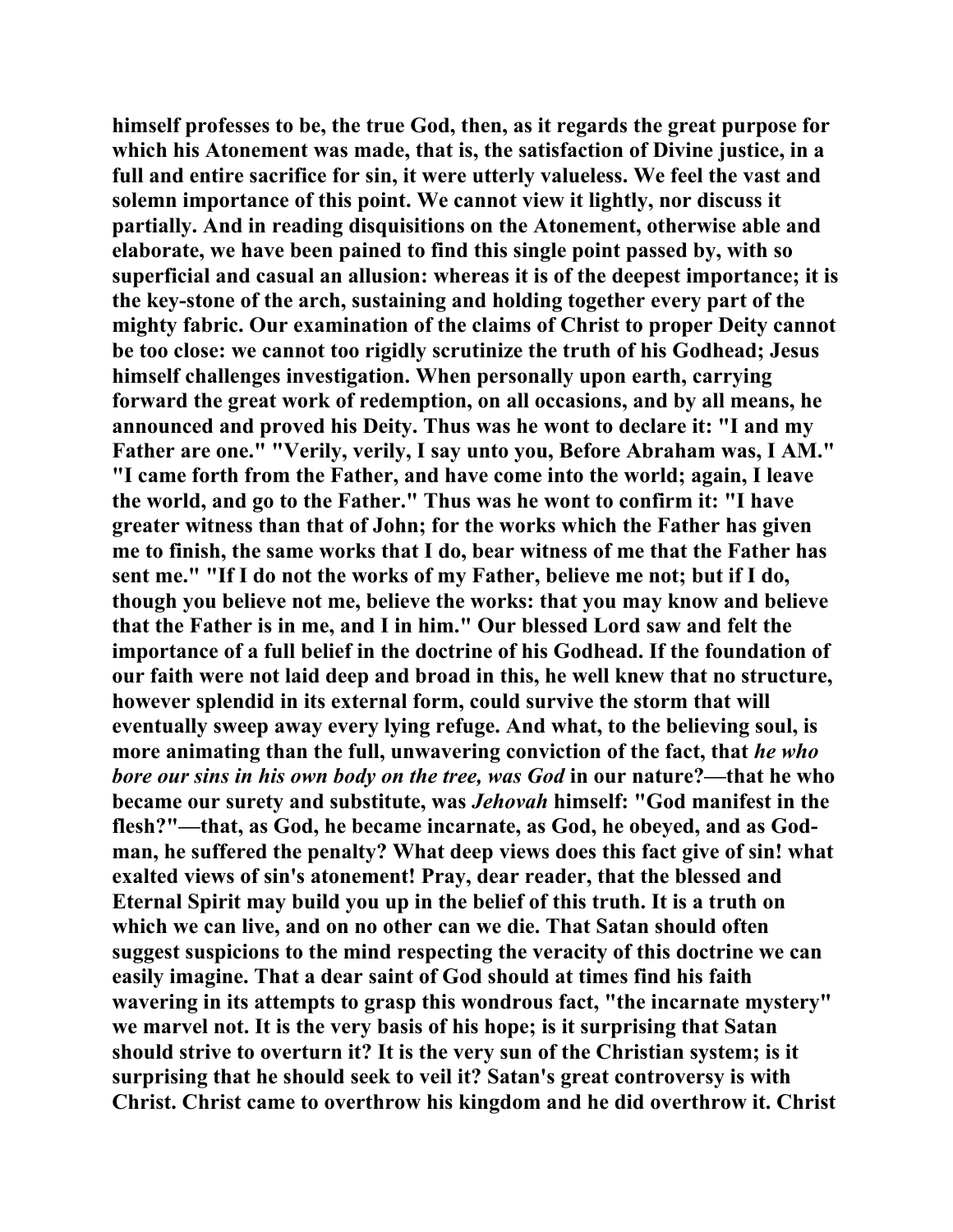**came to vanquish him, and he triumphed. This signal and total defeat Satan will never forget. To regain his kingdom he cannot. To recover what he has lost he knows to be impossible. Therefore his shafts are leveled against Christ's members. And the doctrine, to them most essential and precious—the doctrine of Christ's Godhead—is the doctrine most frequently and severely assailed. Let no believer sink in despondency under this severe temptation. Let him look afresh to the cross, afresh to the atoning blood; and faith in Him, whose word stilled the angry waves of the Galilean lake, and whose look prostrated to the ground the soldiers sent to his arrest, will give him the victory.** 

**It is our design in this chapter to bring before the reader, in a limited compass, the scripture testimony to the Deity of our adorable Immanuel, and the just inference which is derived in favor of the Divine efficacy of his atoning blood. The result of this scripture investigation will compel us to adopt one of two conclusions—Either that Christ is an impostor—his Atonement of no value, and the worship we have rendered him mistaken and idolatrous, or, that he is all that the Scriptures declare him to be, the supreme God; his death vicarious—and he himself a just object of spiritual worship. While, if the former conclusion be the one fairly deducible from the Word of God, then it will appear that they who reject Christ's Deity, are opposed to the most stupendous and transcendent display which has, or ever will be, made of the Divine wisdom and goodness, and consequently, dying in this rejection, are doomed to the fearful punishment of those who are found fighting against God.** 

**The supreme Deity of Christ rests for its proof upon the testimony of God's Word. We bring the doctrine to no other test; nor shall we, in examining this testimony, perplex the mind of the reader with needless criticisms. It is an erroneous impression which many have imbibed, that the Scriptures cannot be understood without the constant application of philological criticism, to bring to light their deep and concealed meaning. If this were so, then is God's Word lost to more than two-thirds of the human race, who have no such key to its concealed treasures, and consequently the very purpose of revelation must be entirely frustrated. The holy men who wrote the Scripture under the inspiration of the Holy Spirit, were, in general, plain and unlettered men. They were educated at the Savior's feet; and therefore a beautiful simplicity of style—a style unadorned by the arts of rhetoric, and untrammeled by the technicalities of the schools pervades all their writing. We are far from undervaluing the aid afforded in the investigation of revealed truth by the**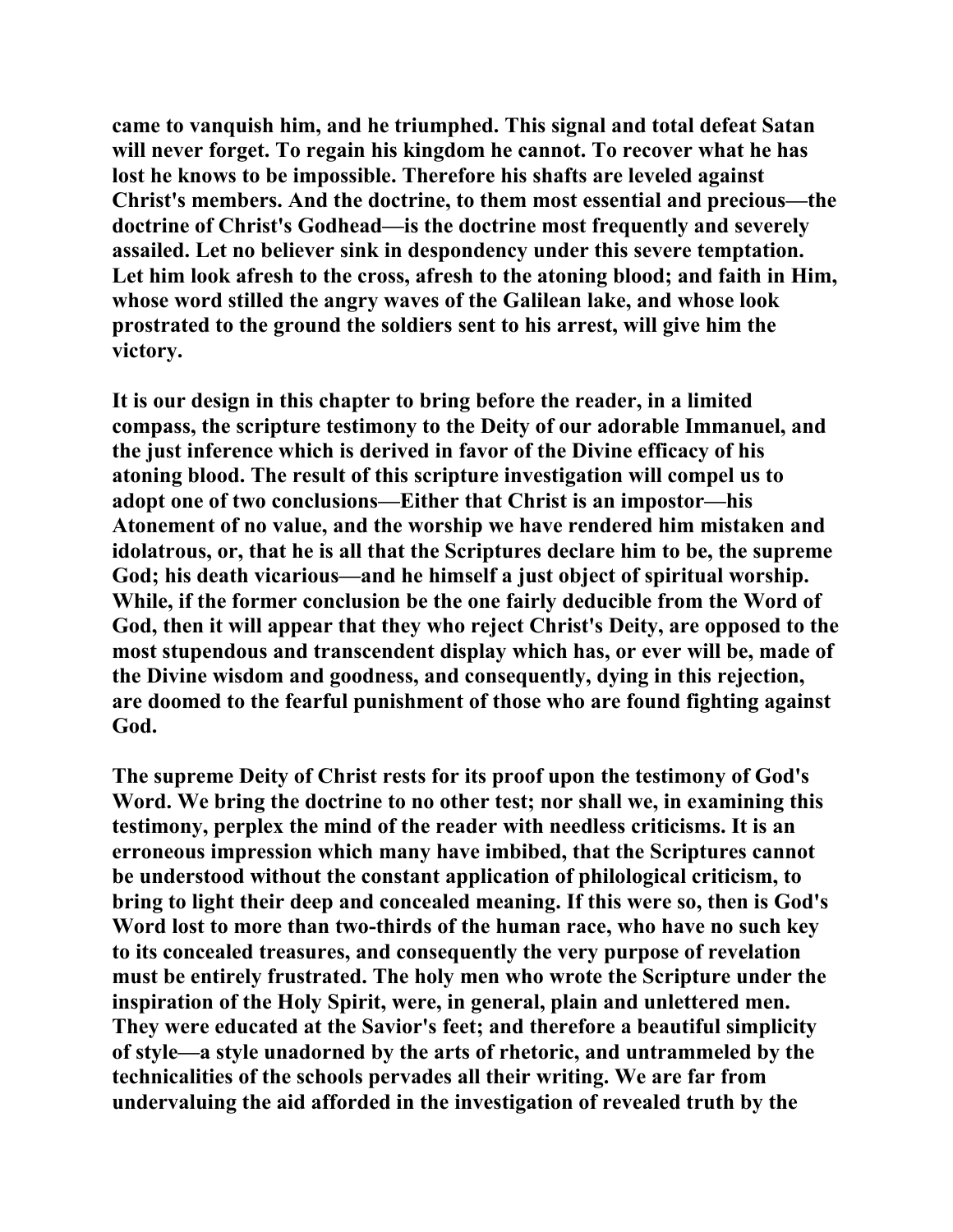**labors of able and learned biblicists—the Church owes them, and will ever owe them, a debt of gratitude. "I deny not the utility of such learning," are the sentiments of a profound scholar and eminent divine; "but I wish to establish a correct idea of the nature and extent of its utility, as seldom reaching beyond the explaining of allusions and phrases of minor importance; while the great facts and doctrines, the precepts and the promises of the gospel, are expressed in terms the most plain and the least associated with remote allusions." And when we turn our eyes towards Germany, and discover a decrease in evangelical piety, of true vital Christianity, almost in the same ratio with the advance of philological learning, we are compelled to yield our preference to the scriptural and simple method of investigating religious truth; that is, "comparing spiritual things with spiritual." Jesus Christ is the true God; if this be scripturally proved, then the inference will be indisputable, that his precious blood is of priceless value and sovereign efficacy.** 

**It has been usual, in establishing this doctrine, to refer to the various modes by which God has manifested himself in his own sacred word, and then to trace the application of each and all these several particulars, both in nature and degree, as they are attributed to the Lord Jesus Christ. The modes of manifestation are—the names which are given to him—the attributes which are ascribed to him—the actions peculiar to himself—the relations which he sustains to created beings and the worship which he has demanded from his intelligent creatures. Let us then proceed to show how Christ stands forth invested with each and all of these several properties of Deity. We begin with the NAMES which are given to God.** 

**The idea conveyed to the mind by the names Jehovah, Lord, God, are selfexistence, omnipotence, infinite and absolute perfection; indeed, they include all the awesome attributes which belong to the Divine nature. Now then our argument is this; Jehovah is the incommunicable name of the eternal, selfexistent God—if it can be shown that in the Scriptures of truth Christ is called Jehovah, Lord, God, then Christ is God.** 

**We commence with Numbers 21:5-7: "The people spoke against Jehovah, and Jehovah sent fiery serpents among the people, and they bit the people, and many people of Israel died." Now compare this passage with 1 Cor. 10:8: "Neither let us tempt Christ as some of them also tempted, and were destroyed of serpents." To what conclusion do these passages conduct us, but to the blessed one, that the Person whom the rebellious Israelites tempted, who inflicted the punishment, and who swore they should not enter into his**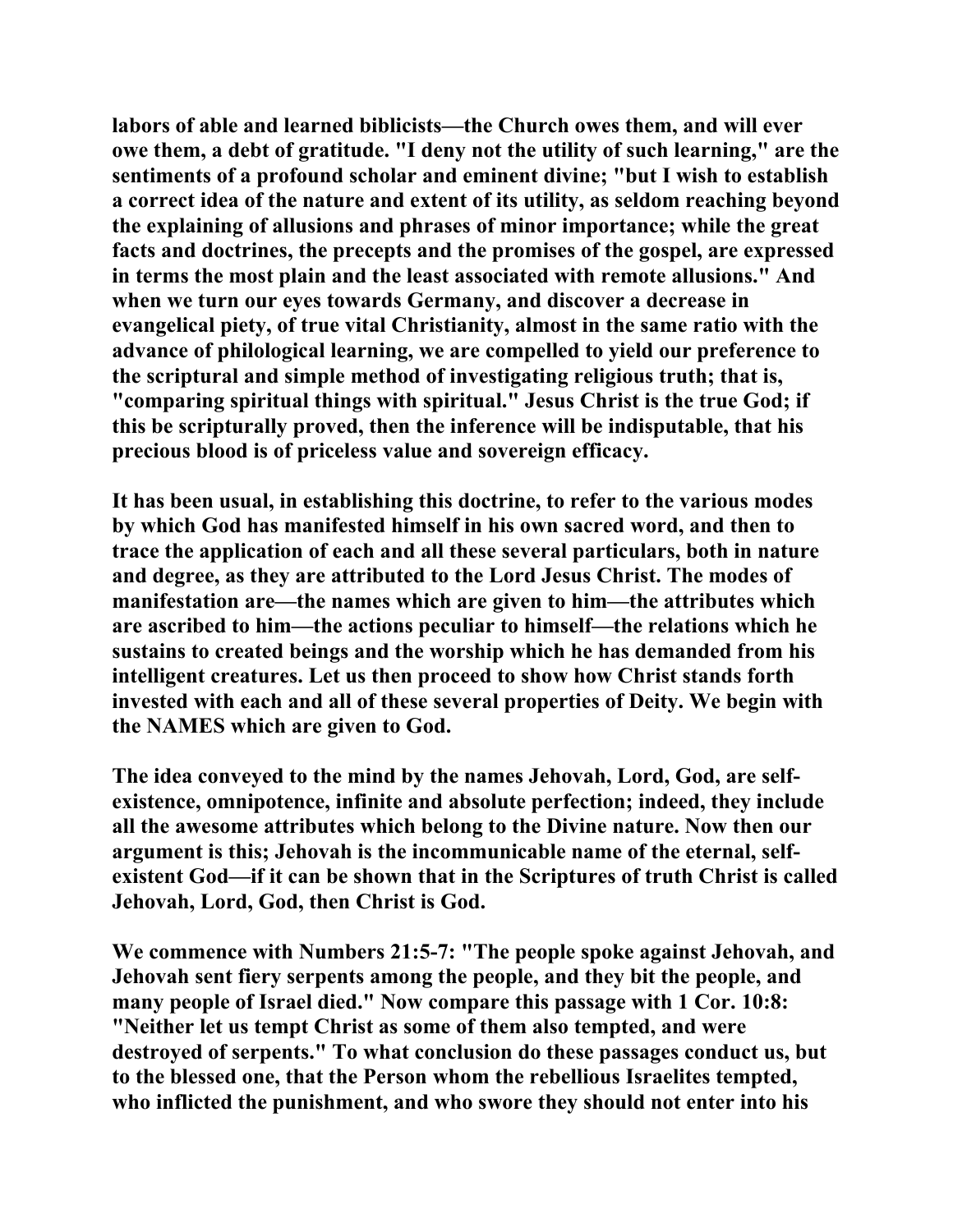**rest, was the Eternal Son of God Jehovah Jesus?** 

**Again, Isaiah 6:1-6: "In the year that king Uzziah died, I saw also Jehovah sitting upon a throne, high and lifted up, and his train filled the temple. Above it stood the seraphim; each one had six wings; with two he covered his face, and with two he covered his feet, and with two he flew. And one cried unto another, and said, Holy! Holy! Holy! is Jehovah of hosts! the whole earth is full of his glory. And the posts of the door moved at the voice of him that cried, and the whole house was filled with smoke. Then said I, Woe is me, for I am undone; because I am a man of unclean lips, and I dwell in the midst of a people of unclean lips: for my eyes have seen the King, Jehovah of hosts." And in the eighth verse, "Also I heard the voice of Jehovah, saying, Whom shall I send, and who will go for us? Then said I, Here am I; send me! And he said, Go and tell this people, Hear indeed, but understand not; and see indeed, but perceive not; make the heart of this people fat, and make their ears heavy, and shut their eyes, lest they see with their eyes, and hear with their ears, and understand with their heart, and be converted, and be healed." Compare these passages with John 12:39-41: "Therefore they could not believe, because that Elijah said again, He has blinded their eyes and hardened their hearts, that they should not see with their eyes, nor understand with their heart, and be converted, and I should heal them. These things said Elijah, when he saw his glory and spoke of him." Whose glory was it that Elijah saw, and of whom did he speak? It was the glory of the only-begotten Son of God—and of Him he spoke. It was the Glory of Christ as the King Jehovah of hosts—the Ancient of days—He that was to come. Here, dear reader, might we pause and adore the great Jehovah for this glorious revelation of himself. Blessed Immanuel! give us, by the teaching of your Spirit, clear, close, humbling views of your exalted person. Keep our souls fast anchored on this truth, that you are God in our nature.** 

**But let us proceed. Regard the declaration of the Evangelist—John 1:1, "In the beginning was the Word, and the Word was with God, and the Word was God." What can more clearly and conclusively prove the real Deity of our dear Lord than these words of the Holy Spirit? Not merely is it declared that the Word was God—even this would have been overwhelmingly conclusive but the Word, as distinguished from the Father, and as so distinguished, declared to be God as absolutely as the Father himself was declared to be God. Another instance in which the term God is applied to Christ, is found in Rom. 9:5, "Of whom as concerning the flesh Christ came, who is over all, God blessed forever, Amen." Here is a distinct declaration of the complex person**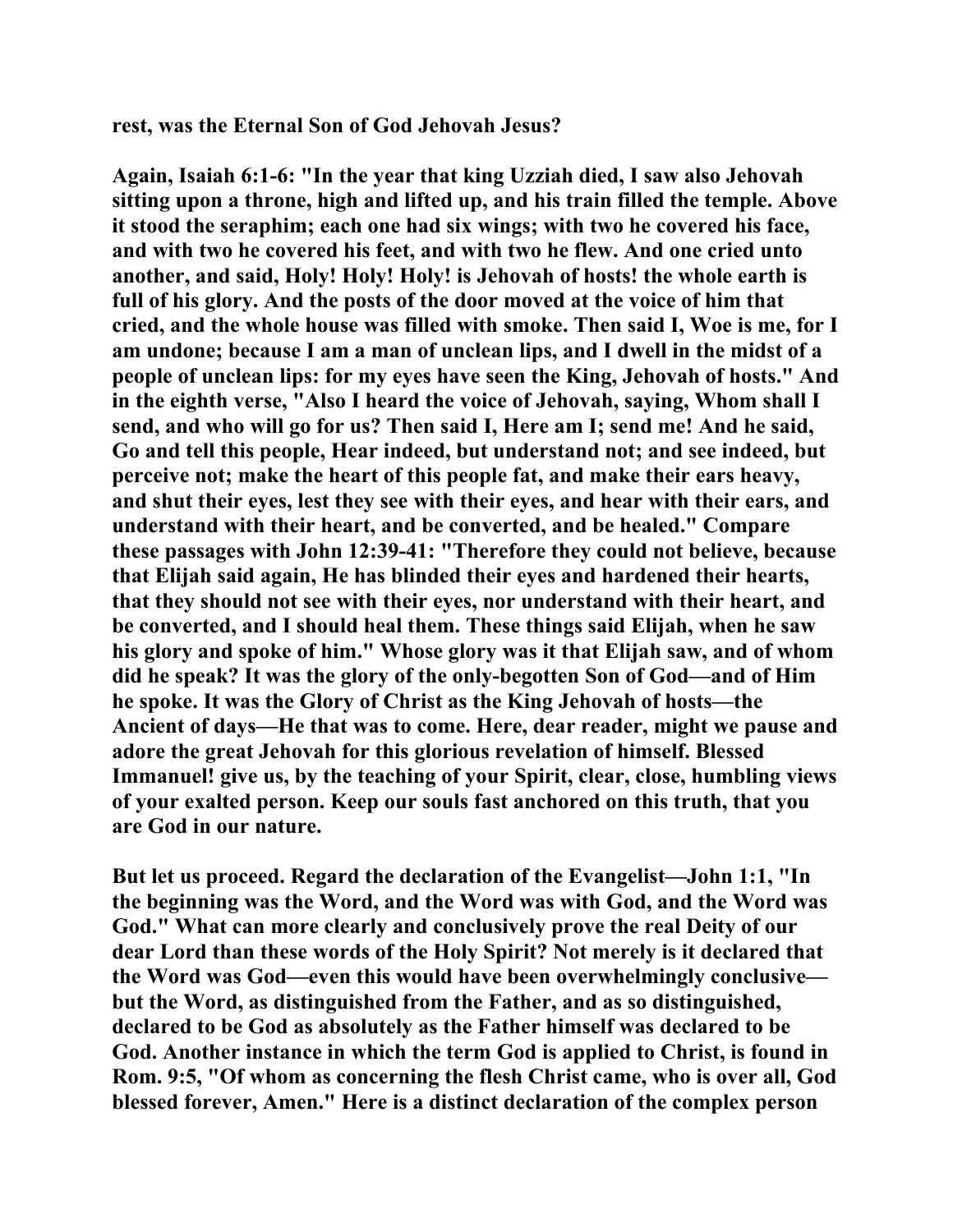**of our Lord. Touching his humanity, he came from the Jews; touching his Deity, he is God over all. Can language be more explicit? 1 Tim. 3:16, "Without controversy, great is the mystery of godliness: God was manifest in the flesh, justified in the Spirit; seen of angels, preached unto the Gentiles, believed on in the world, received up into glory." Here Christ is declared to be the visible Jehovah. God embodied in Christ, clear, tangible to our apprehensions. Will not this single passage suffice to remove every doubt? We have yet other and equally conclusive evidence. Is Jehovah the great God? so is Christ—Tit. 2:13, "Looking for that blessed hope, and the glorious appearing of the great God and our Savior" ("the great God our Savior," marg.) "Jesus Christ." Is Jehovah the true God? so is Christ—1 John 5:20, "We know that the Son of God has come and has given us an understanding that we may know him that is true: and we are in him that is true, even in his Son Jesus Christ. This is the true God, and eternal life." Is Jehovah the mighty God? so is Christ—Isa. 9:6, "Unto us a Child is born, unto us a Son is given, and the government shall be upon his shoulder: and his name shall be called Wonderful, Counselor, the Mighty God, the everlasting Father, the Prince of Peace." What was the declaration of Thomas, after his doubts had vanished, and his mind received the full conviction of the truth? "My Lord and my God!" Again, 2 Peter 1:1, "Simon Peter, a servant and an apostle of Jesus Christ, to those who have obtained like precious faith with us, through the righteousness of God and our Savior" ("God our Savior," marg.) "Jesus Christ;" 2 Cor. 5:19, "God was in Christ, reconciling the world unto himself,"; 2 Cor. 5:20, "We are ambassadors for Christ, as though God did beseech you by us: we beg you in Christ's stead, be you reconciled to God:" in which passage the interchanging of the names God and Christ, proves that the same person is entitled to both.** 

**Again, let us compare the Word of God with itself. Isa. 8:13, 14, "Sanctify the Lord of Hosts himself, and let him be your fear, and let him be your dread. And he shall be for a sanctuary; but for a stone of stumbling, and for a rock of offence to both the houses of Israel." The stone of stumbling and the rock of offence, mark, is the Lord of Hosts himself. But this stone of stumbling and rock of offence, as appears from the language of Peter, is no other than Christ. 1 Peter 2:6, "Wherefore also it is contained in the Scripture, Behold I lay in Zion a chief corner-stone, elect, precious; and he who believes in him shall not be confounded. Unto you, therefore, who believe, He is precious; but unto those who are disobedient, the stone which the builders disallowed, the same is made the head of the corner and a stone of stumbling, and a rock of offence." Who with a mind not steeled against the truth, but open to conviction, can**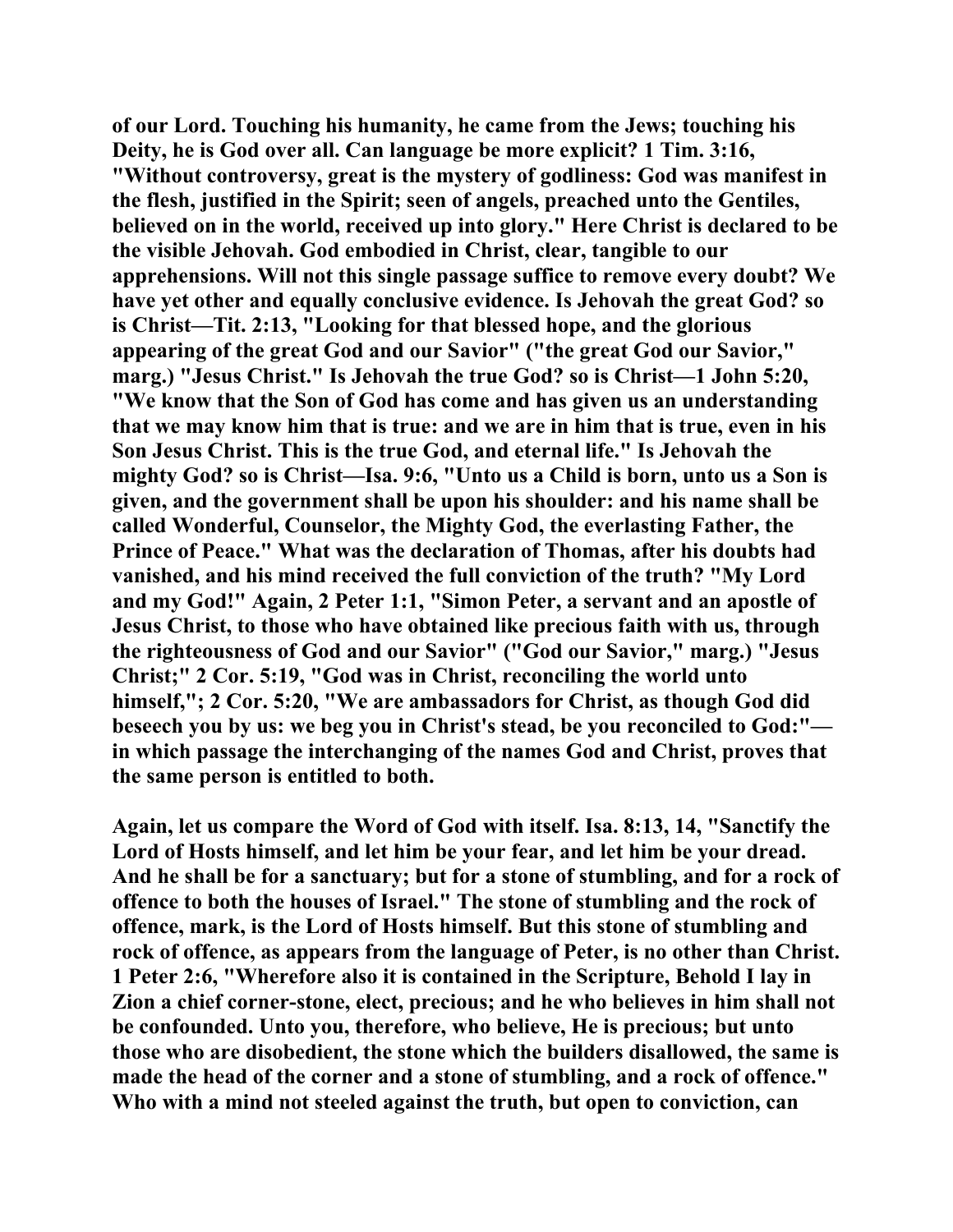**doubt that the same Being who is called Jehovah of Hosts in the Old Testament, is the Lord Jesus Christ in the New? To the proud and unbelieving Jews he was a stone of stumbling and rock of offence; but to us who believe, he is precious.** 

**Further, Isa. 44:6, "Thus says the Lord the King of Israel, and his Redeemer the Lord of Hosts, I am the first, and I am the last; and beside me there is no God." Compare with Rev. 22:13, "I (Jesus) am Alpha and Omega, the beginning and the end, the first and the last." These titles are confined to him alone, besides whom there is no God. Jesus has assumed these titles to himself; inference, strictly logical, is, Jesus is God. We would also direct the reader to that remarkable prophecy which was fully accomplished in Christ, recorded by Zech. 11:12, "If you think good, give me my price; and if not, forbear. So they weighed for my price thirty pieces of silver. And the Lord said unto me, Cast it unto the potter: a goodly price that I was prised at of them. And I took the thirty pieces of silver, and cast them to the potter in the house of the Lord." Who is the speaker in this passage? Jehovah. Who was sold? Jehovah Jesus. At what price? For thirty pieces of silver. Let the reader turn for the exact fulfilment of this prophecy, to Matthew 27:3-10, "Then Judas, who had betrayed him, when he saw that he was condemned, repented himself, and brought again the thirty pieces of silver to the chief priests and elders, saying, I have sinned, in that I have betrayed the innocent blood. And they said, What is that to us? see you to that. And he cast down the pieces of silver in the temple, and departed, and went and hanged himself. And the chief priests took the silver pieces, and said, It is not lawful for to put them in the treasury, because it is the price of blood. And they took counsel, and bought with them the potter's field, to bury strangers in. Wherefore that field was called the field of blood unto this day. Then was fulfilled that which was spoken by Jeremy (or Zechariah) the prophet, saying, And they took the thirty pieces of silver, the price of him that was valued, whom they of the children of Israel did value: and gave them for the potter's field, as the Lord appointed me."** 

**The last proof we quote is Isa. 45:23, "I have sworn by myself, the word is gone out of my mouth in righteousness, and shall not return, that unto me every knee shall bow, every tongue shall swear." Compare this prophecy with Rom. 14:11; The Apostle argues that all creation should do honor to Christ, "For it is written, As I live, says the Lord, every knee shall bow to me, and every tongue shall confess to God." What is the solemn inference? that the God who predicates that all men shall give account to him and stand before him, is the same referred to in the tenth verse—"We shall all stand before the**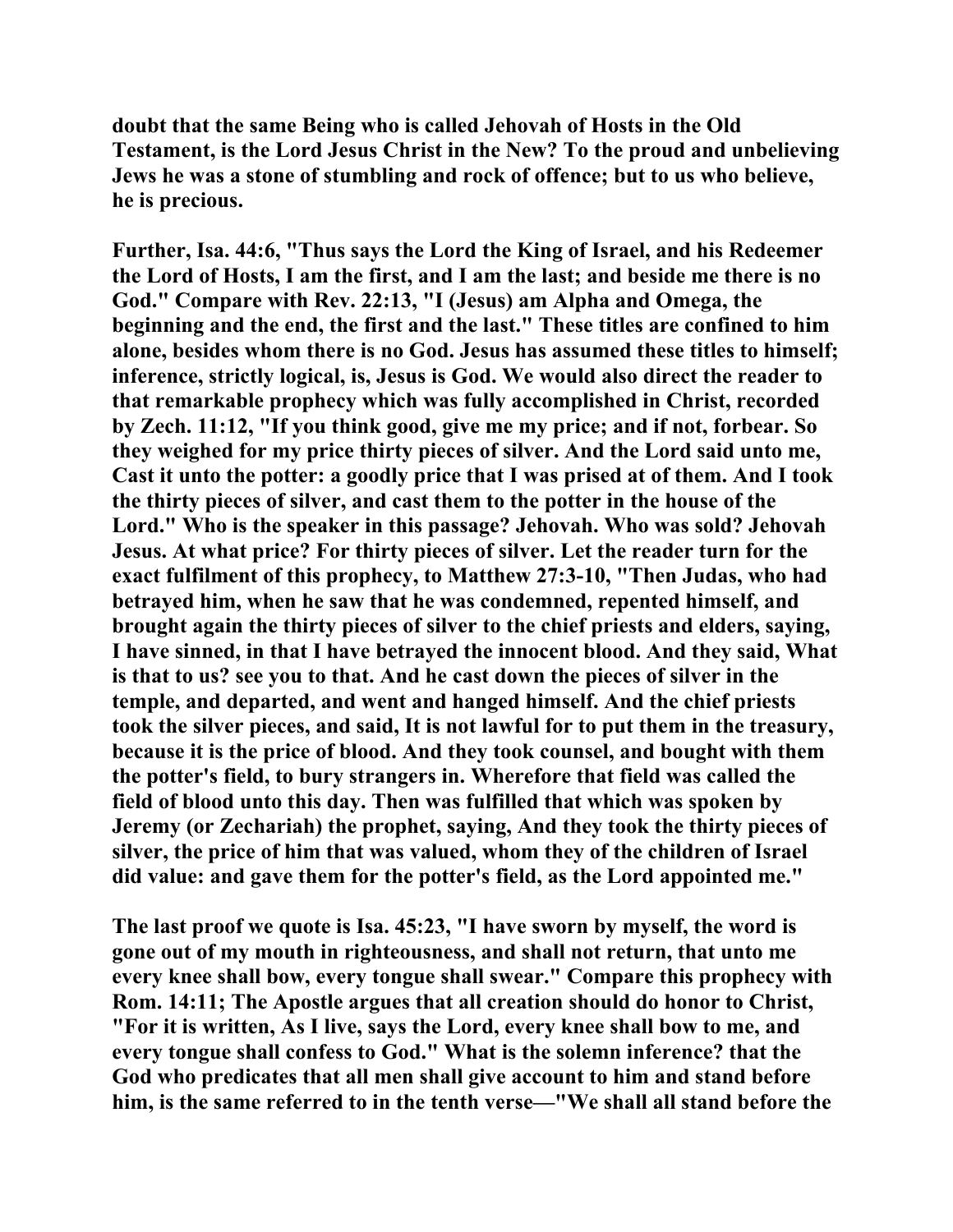**judgment-seat of Christ." Thus have we shown, from the simple testimony of Scripture, that Christ is, without qualification or diminution, Jehovah, Lord, God. We now proceed to show that the Lord Jesus, our adorable Immanuel, is represented in God's Word as invested with all the ATTRIBUTES which belong to Jehovah.** 

**Let us commence with his ETERNAL EXISTENCE. If it can be proved from the sacred Scriptures that this belongs to Christ, it must follow that he is God; for of no other being can it be said that he is eternal, but Jehovah. Examine then Coloss. 1:17, 18: "And he is before all things, and by him all things consist. And he is the head of the body, the church: who is the beginning, the first-born from the dead; that in all things he might have the pre-eminence." In this striking and beautiful passage, Jesus is declared to be before all created things. Could this be true, if he himself were a created being? Christ is either created or he is uncreated. He is a creature or the Creator. There is no intermediate scale of being. We repeat it, he must be one of two, the creature or the Creator. If a mere creature—and the Socinian allows him to be no more—then it were absurdity to suppose him creating all things, for he must have been created before he could create; then he could not have been before all created things. If, too, he were a mere creature—and still let it be remembered the Socinian and Arian deny that he is more—how could he uphold all things? For he would need an upholding power for himself. No mere creature ever has or ever can sustain itself. The angels could not, for they fell. Adam could not, for he fell. And Christ could not have sustained himself in the solemn hour of Atonement when standing beneath the mighty load of his people's sins, had he not been more than creature—the uncreated Jehovah. His humanity did indeed tremble and shudder and shrink back but, upborne by his Godhead—secretly, invisibly, yet effectually sustained by his Deity, he achieved a complete triumph, made an end of sin, and brought in a new and everlasting righteousness. If, too, he were a creature only, how could he give spiritual life to the dead, and how could he sustain that life when given? All spiritual life is from Christ, and all spiritual life is sustained by Christ—"Christ who is our life,"—the life of the soul—the life of pardon, the life of justification, the life of sanctification, the life of all the Christian graces; the life of all that now is, and the life of all that is to come. Glorious truth this, to the saint of God!** 

**Compare Rev. 1:8: "I am Alpha and Omega, the beginning and the ending, says the Lord, who is, and who was, and who is to come, the Almighty." Isa. 44:6: "Thus says the Lord the King of Israel, and his Redeemer the Lord of**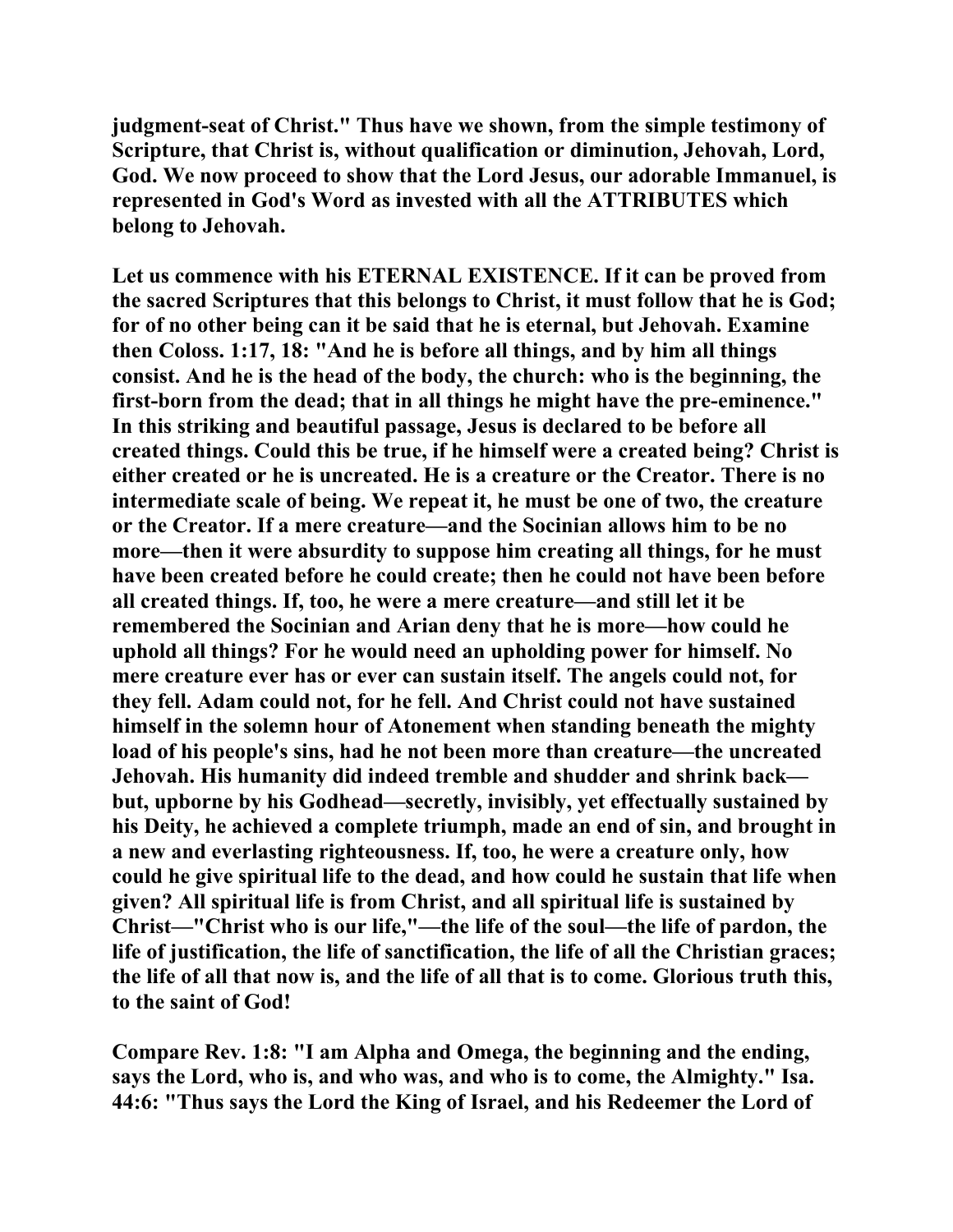**Hosts, I am the first and I am the last; and beside me there is no God." We refrain from commenting on these passages, so self-evident is the truth. Turn to our blessed Lord's conference with the Jews, in which he asserts his eternal existence; John 8:58: "Jesus said unto them, Verily, verily, I say unto you, Before Abraham was, I am." Does not Jehovah apply these very terms to himself? Exod. 3:14: "And God said unto Moses, I Am That I Am." How then are we to understand these words? Not by the Socinian's gloss, but by the conduct of the Jews: "Then took they up stones to cast at him." They considered Christ guilty of blasphemy in applying to himself the incommunicable name and attributes of Jehovah. They perfectly understood him to mean that he was God. Had he not been truly Divine, would he have left them under so fearful a delusion? And would he have jeopardized his life, when by a single retraction he could have allayed their rage, and averted the danger that threatened him?** 

**What a consoling view do we derive of Christ, from this revealed attribute of his nature! Is he eternal?—then his love to his people is eternal; his love to them being co-existent with his very being. It is not the love of yesterday or of today—it is the love of eternity: its spring-head is his own external existence. Is he eternal? Then must he be unchangeable too: his precious love, set upon them from all eternity, can never be removed: having given them himself, himself he will never take away. Blessed thought! he may blight earthly hopes; he may break up earthly cisterns; he may wither earthly gourds; he may send billow upon billow, breach upon breach, but never, never will he take himself from the people of his love. Dear reader, you may be conscious of many and great departures; this single view of your Father's unchangeableness may recall to your recollection backslidings many and aggravated; forgetfulness, ingratitude, unkindnesses without number; murmurings, rebellion, and unbelief. Still does God, your God, say to you, 'Though you have dealt so with me, though you have forgotten me, though your name is rebellious, yet do I love you still. Return unto me, and I will return unto you.' What a soulhumbling, heart-melting thought is this! Does your Father love your sins? No—does he look complacently on your wanderings? No! He hates your sins, and he will follow your wanderings with his chastising rod; but he loves your person, beholding you in the Beloved, fully and freely accepted in the glorious righteousness of Jesus, who is the same "yesterday, today, and forever." If this truth, dear reader, be broken up to your soul by the blessed and Eternal Spirit, the effect will be most holy and abasing. The legitimate tendency of all spiritual truth is sanctifying. Hence our blessed Lord prayed that the truth might be the medium through which his people should be sanctified. "Sanctify**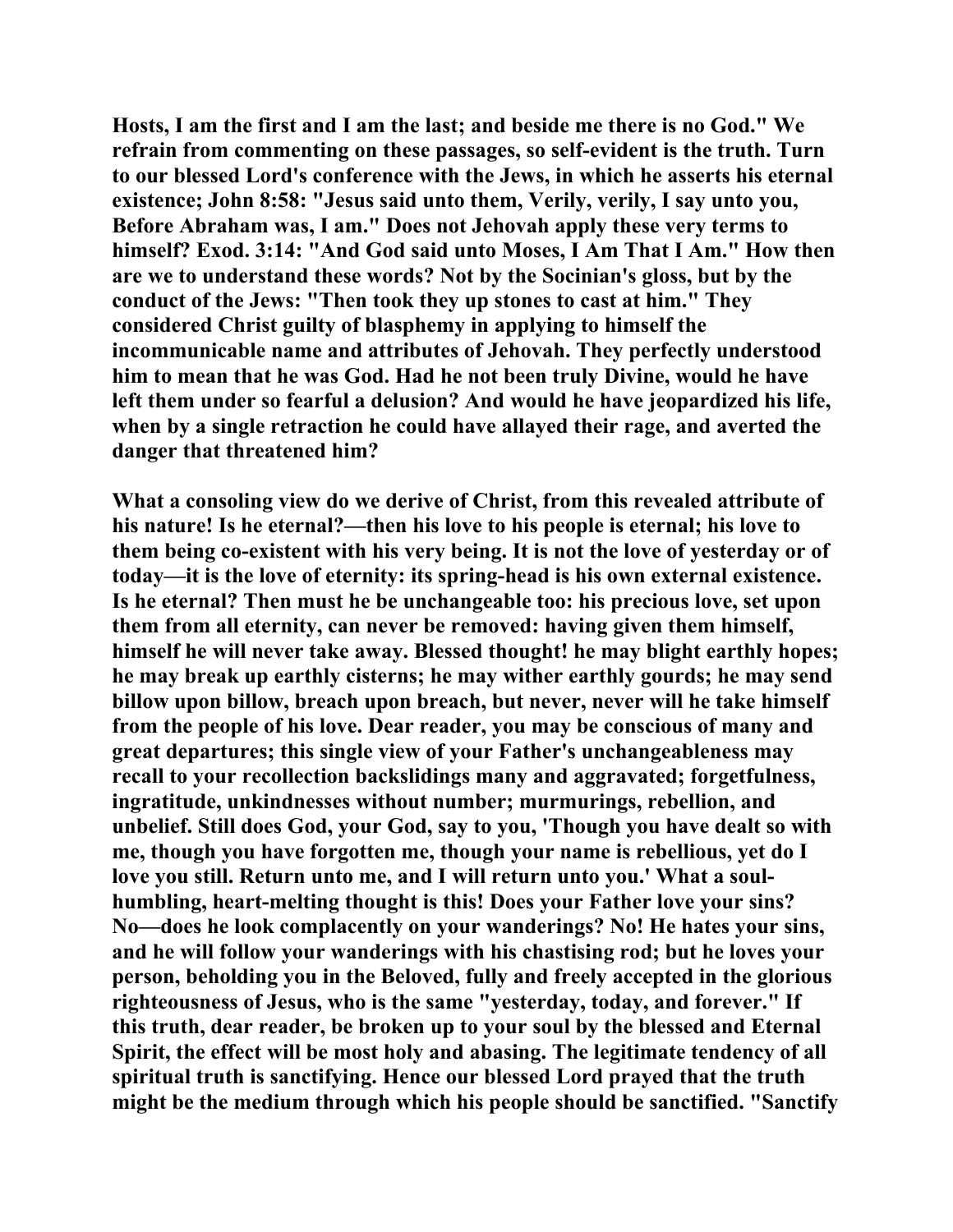**them through your truth. "John 17:17. "And for their sakes I sanctify myself that they also might be sanctified through the truth. " Ver. 19. And hence the apostle reasons, "Christ also loved the church and gave himself for it: that he might sanctify and cleanse it with the washing of water, by the word." Eph. 5:26. That God's truth has been, and is abused by wicked and ungodly men, is no argument against the truth. They abuse it to their own condemnation; they turn it from its right and legitimate use to their own loss. Still, the truth stands firm in its peerless dignity and holy tendency: and when unfolded to the understanding, and laid upon the heart by the Holy Spirit, Christ's prayer is answered, in the progressive sanctification of the soul.** 

**OMNIPRESENCE is an attribute of Deity ascribed to Christ. We would refer the reader to two portions of Scripture for proof; they both run in parallel lines with each other. In Matt. 18:20, we have this encouraging declaration from Christ: "Where two or three are gathered together in my name, there am I in the midst of them." Compare this with Exod. 20:24: "In all places where I record my name, I will come unto you and will bless you." Thus the reader will perceive that the identical promise which God gave to his ancient church, when he established her in the wilderness, when he gave to her the law, built for her the tabernacle, and instituted for her a sacrifice, the Lord Jesus makes of himself. Consoling thought! Jesus is with his saints at all times, in all places, and under all circumstances. He is "God with us." He is with them to comfort them in the hour of sorrow, to enlighten them in the hour of darkness, to guide them in the hour of doubt and perplexity, to deliver them in the time of conflict, to support them in the hour of death. O for faith to realize this! He was with his three faithful servants in the fiery furnace; he was with Daniel in the lions' den; he was with Jacob in his wrestlings at Bethel; he was with John in his exile at Patmos. Jesus is, at all times, in all places, and under all circumstances, with his dear people. Reader, are you a child of sorrow?—perhaps you are a son or a daughter of affliction: you may now be passing through the furnace; you may now be draining adversity's bitter cup: the rod of the covenant may be heavy upon you: friends unkind, the world empty, every thing earthly changing, faith weak, corruptions strong, and, what embitters the cup, and deepens the shade, your Father hiding from you his dear reconciled face. Is it so? Still is your omnipresent Jesus with you. Do not be cast down; this furnace is but to consume the tin and burnish the gold, this draught is but to work your inward good: these painful dispensations, by which you are learning the changeableness of every thing earthly, are but to wean you from a poor, unsatisfying world, and to draw you near and yet nearer to Jesus. Then be of good cheer, for he has**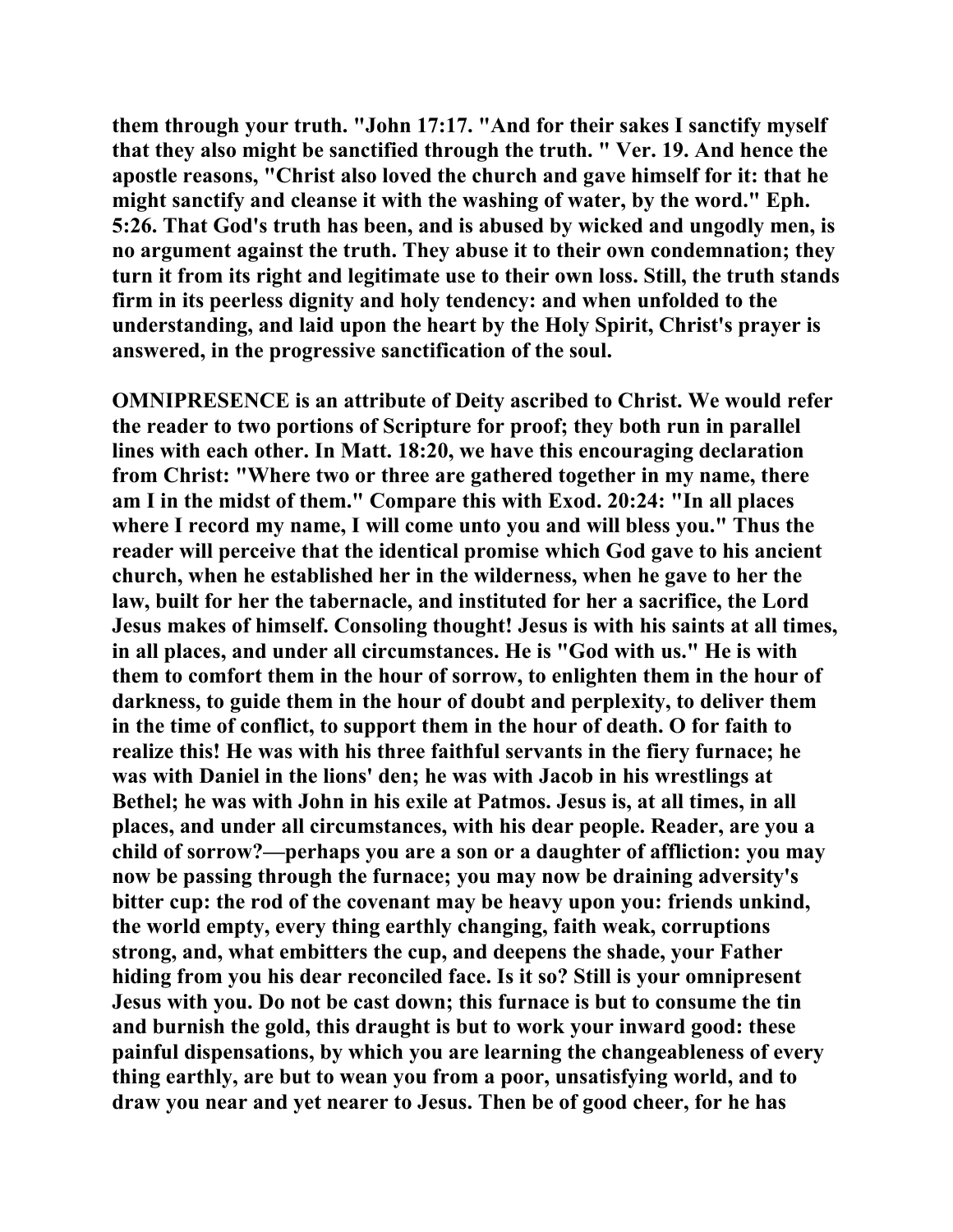**promised never to leave or forsake you. So that you may boldly say, "The Lord is my helper."** 

**Regard the attribute of OMNISCIENCE as belonging essentially to Christ. John 2:24, 25: "But Jesus did not commit himself unto them, because he knew all men, and needed not that any should testify of man; for he knew what was in man." We beseech the reader to regard attentively 1st book of Kings 8:39, where the same attribute, in almost the same expressions, is ascribed to Jehovah: "For you, even you only, know the hearts of all the children of men." Whose prerogative is it to search the heart? who can fathom this fathomless sea of iniquity? who can follow it in all its serpentine windings? who can detect its deep subtlety?—who? "I, the Lord, search the heart; I try the reins." A mere creature—such as the denier of Christ's proper Deity would make him—cannot know the heart. It is a perfection peculiar to God, and must in its own nature be incommunicable; for were it communicable to a creature, it could not be peculiar to God himself. Were it possible, we say, that God should delegate the power and prerogative of searching the heart, and trying the reins of the children of men to a mere created being, then it could with no propriety be said of him, that he only searches the heart. And yet to Jesus does this attribute belong. In the prophecy of Jeremiah 18:10, the Lord says, "I, Jehovah, search the heart and try the reins, to give every man according to his ways." In Rev. 2:23, Christ says, and he would have it proclaimed through the churches as the true doctrine of the Gospel—"And all the churches shall know that I am he who searches the reins and hearts, and I will give unto every one of you according, to your works." Is not then the evidence of his Deity most conclusive? Who can resist it? From this attribute of Christ what blessedness flows to the believing soul! It is at all times a consolation to him to remember that Jesus knows and searches the heart. His**  *iniquity* **he sees and subdues; for the promise is, "He will subdue our iniquities." Micah 7:19. He detects some lurking evil, some latent corruption, and before it develops itself in the outward departure, the overt act, he checks and conquers it. 'Cheering thought,' may the believer say, 'that all my inbred evil, the hidden corruption of my heart, is known to my Savior God. Lord, I would not hide it from you, I would not veil from your eye a single corruption—I would not conceal a thought; but would cry, "Search me, O God, and know my heart; try me, and know my thoughts; and see if there be any wicked way in me, and lead me in the way everlasting."' Ps. 139:23, 24. He sees, too,** *his own gracious work* **in the soul. The little spiritual life that he has breathed there—the little grace that he has implanted there—the little spark of love that he has kindled there—the faint and feeble longings after**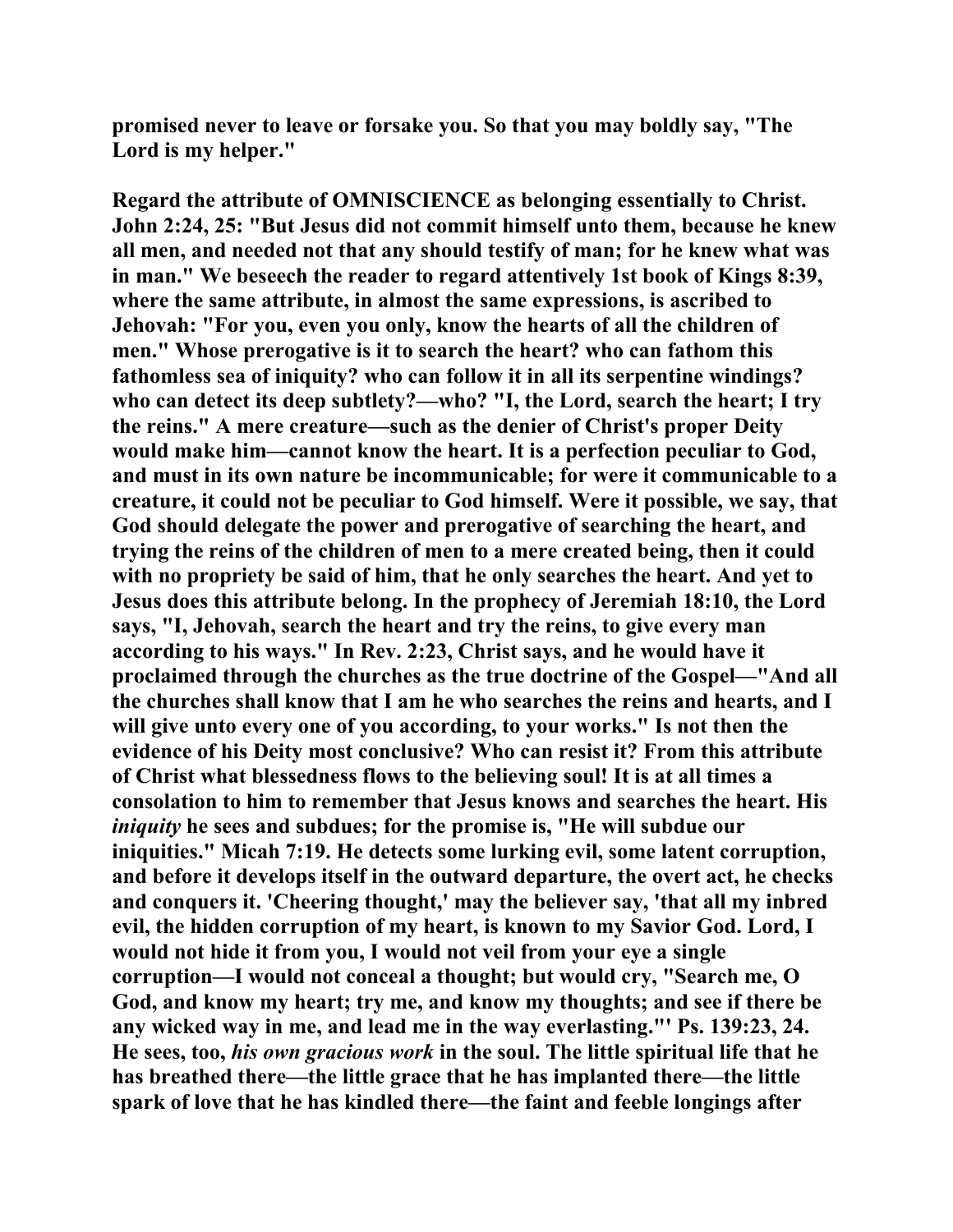**him—the inward strugglings with sin—the hungering and thirsting for holiness—the panting for divine conformity—all is known to Jesus. The Lord Jesus knows and recognizes his own work: the counterfeit he soon detects. The outward garb and the unhumbled spirit—the external profession and the unbroken heart, escape not his piercing glance. Man may be deceived—the Lord Jesus never. We may not be able to discern between the righteous and the wicked—between nature and grace between the outward profession and the inward reality; but Jesus knows what is genuine and what is base, what is the work of his own blessed Spirit, and what is the mere effect of an enlightened judgment, and an alarmed conscience. Dear reader, this is his own solemn declaration of himself—"I, the Lord, search the heart." Can you open all your heart to him? Can you admit him within its most secret places? Are you willing to have no concealments? Are you willing that he should search and prove it? O be honest with God!—keep nothing back— tell him all that you detect within you. He loves the full, honest disclosure: he delights in this confiding surrender of the whole heart. Are you honest in your desires that he might sanctify your heart, and subdue all its iniquity?—then confess all to him—tell him all. You would not conceal from your physician a single symptom of your disease, you would not hide any part of the wound; but you would, if anxious for a complete cure, disclose to him all. Be as honest with the Great Physician—the Physician of your soul. It is true he knows your case—it is true he anticipates every need; yet he will have, and delights in having, his child approach him with a full and honest disclosure. Let David's example encourage you: "I acknowledged my sin unto you, and my iniquity have I not hid. I said, I will confess my transgressions unto the Lord; and you forgave the iniquity of my sin." Psalm 32:5.** *And while the heart is thus pouring itself out in a full and minute confession, let the eye of faith be fixed on Christ.* **It is only in this posture that the soul shall be kept from despondency. Faith must rest itself upon the atoning blood. And O, in this posture, fully and freely, beloved reader, may you pour out your heart to God! Disclosures you dare not make to your tenderest friend, you may make to him: sins you would not confess, corruption you would not acknowledge as existing within you, you are privileged, thus "looking unto Jesus," to pour into the ear of your Father and God. And O, how the heart will become unburdened, and the conscience purified, and peace and joy flow into the soul by this opening of the heart to God! Try it, dear reader: let no consciousness of guilt keep you back; let no unbelieving suggestion of Satan, that such confessions are inappropriate for the ear of God, restrain you. Come at once—come now—rush to your Father's feet, and bringing in your hands the precious blood of Christ, make a full and free disclosure. Thus from the attribute of Christ's Omniscience, may**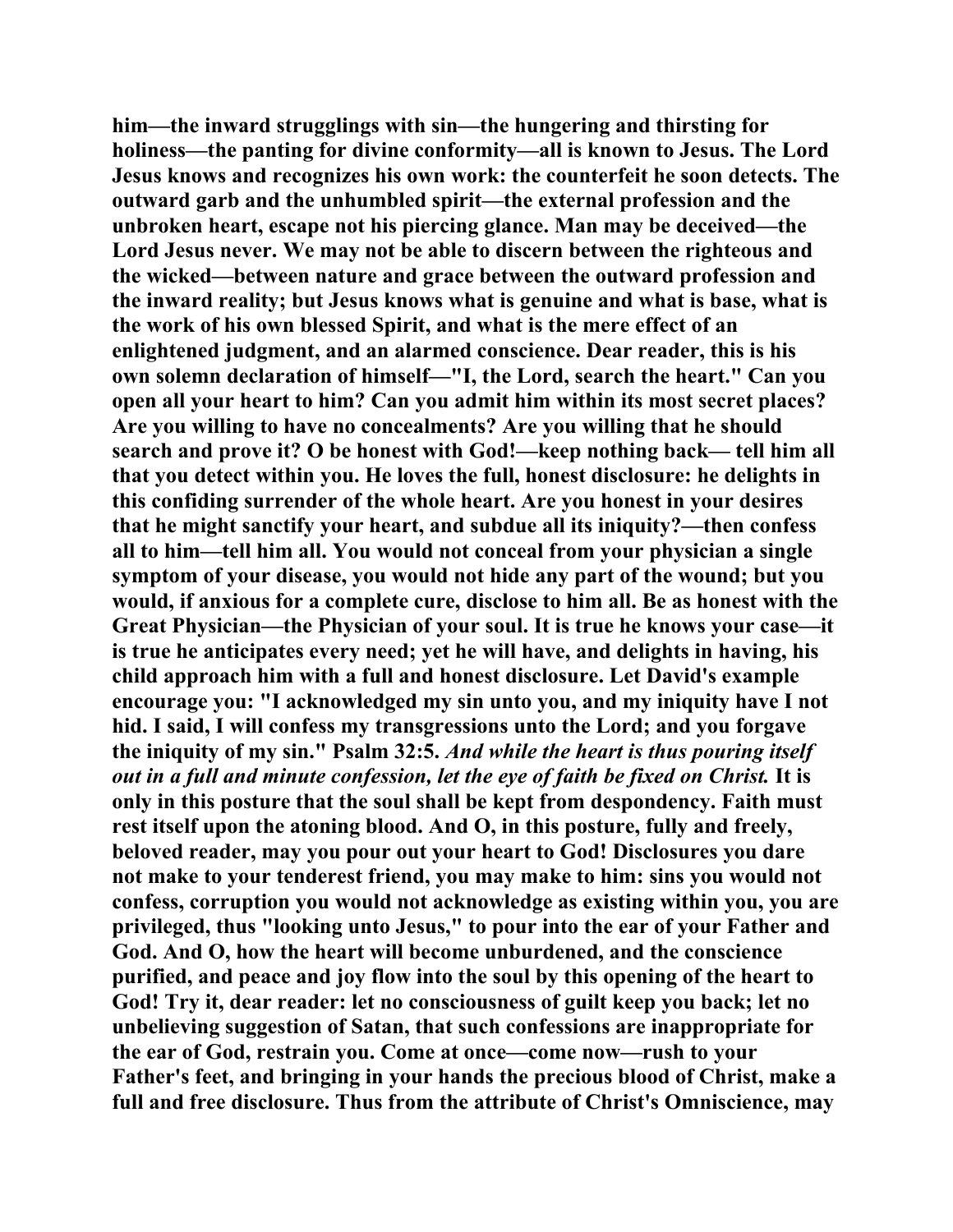**a humble believer extract much consolation; at all times permitted to appeal to it, and say with Peter, "Lord, you know all things: you know that I love you."** 

**OMNIPOTENCE is declared to belong to Jesus. Compare Psalm. 45:3: "Gird your sword upon your thigh, O most mighty." Rev. 1:8: "I am Alpha and Omega, the beginning and the ending, says the Lord, which is, and which was, and which is to come, the Almighty." Compare ver. 6, 7, of the same Psalm: "Your throne, O God, is forever and ever: the scepter of your kingdom is a right scepter. You love righteousness and hate wickedness: therefore God, your God, has anointed you with the oil of gladness above your fellows." Heb. 1:8, 9, where the same words are quoted and applied to Christ. And let us glance at the authoritative manner with which he executes his mighty acts of grace. Mark his deportment. Was there anything that betrayed the consciousness of an inferior, the submission of a dependant, the weakness of a mortal, or the imperfection of a sinner?—did not the God shine through the man with majestic awe, when to the leper he said, "I will; be clean:"—to the man with the withered hand, "Stretch forth your hand:"—to the 'blind, "Receive your sight:"—to the dead, "I say unto you, Arise:"—and to the tumultuous waves, "Peace, be still?" Dear reader, are you an experimental believer in Jesus? then this Omnipotent Christ is wedded to your best interests. He is Omnipotent to save—Omnipotent to protect—Omnipotent to deliver—Omnipotent to subdue all your iniquities, to make you humble, holy, and obedient. All power resides in Him. "It pleased the Father that in Him" in Him as the Mediator of his church—"all fulness should dwell." Not a corruption, but he is omnipotent to subdue it; not a temptation, but he is omnipotent to overcome it; not a foe, but he is omnipotent to conquer it; not a fear, but he is omnipotent to quell it. "All power," is his own consoling language, "all power is given unto me in heaven and in earth." Could any mere creature assert this of himself? Never, without the deepest blasphemy. "Cry out and shout, O inhabitant of Zion, for great is the Holy One of Israel in the midst of you."** 

**From this view of the Divine attributes, let us pass to a consideration of THE DIVINE WORKS attributed to Christ, and such as no mere creature could perform.** 

**The work of CREATION belongs to him. Col. 1:16,17: "By him were all things created that are in heaven and that are in earth, visible and invisible; whether they be thrones or dominions, or principalities or powers, all things**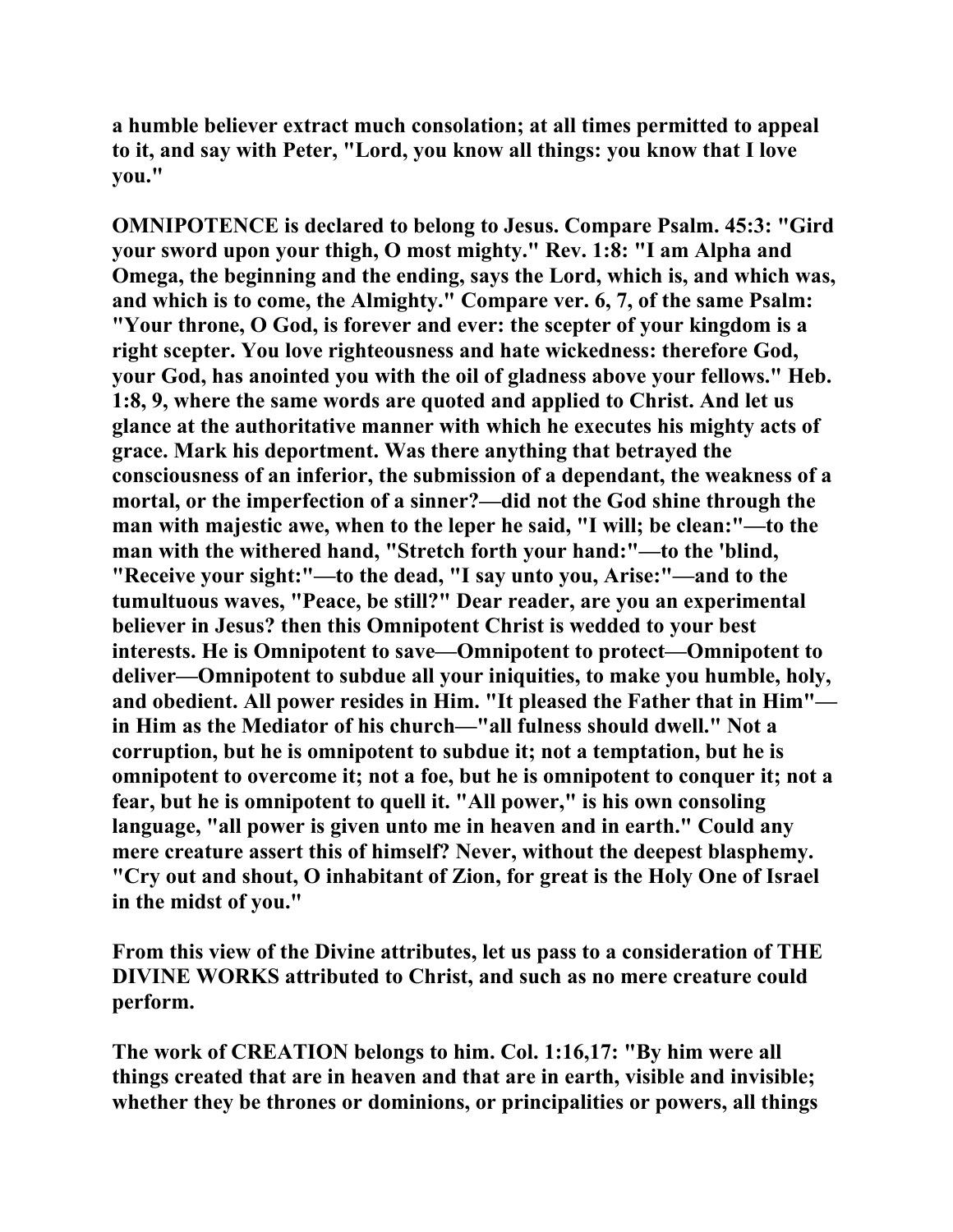**were created by him and for him. And he is before all things, and by him all things consist." If then he is the Creator, he must be God. The glory of creation is given to him by the redeemed in heaven—"They cast their crowns before the throne, saying, You are worthy, O Lord, to receive glory, and honor, and power, for you have created all things, and for your pleasure they are and were created." Rev. 4:2. What a thought is this—that the great Creator of all things once trod, in human form, the world of his own creating!—for "He was in the world, and the world was made by him, and the world knew him not." John 1:10. And so is he the author of the new spiritual creation. He spoke, and there was life, light, and order in the soul, where before there was death, darkness, and derangement. Let us give him the glory of both creations, the natural and the spiritual.** 

**PROVIDENCE is another Divine work as truly belonging to Christ. Thus he says, Matt. 28:18, "All power is given to me in heaven and in earth." "He is Lord of all." Acts 10:36. "Lord both of the dead and the living." Rom. 14:9. "Christ is above all principality and power, might and dominion, and every name that is named, not only in this world, but also in that which is to come." Eph. 1:20-22. "Upholding all things by the word of his power." Heb. 1:2. "By him (Christ) all things are held together." Col. 1:17. "The prince of the kings of the earth." Rev. 1:5. Thus is it clear that Jesus is the God of providence. The government of all worlds and of all creatures, according to the prediction of prophecy, is upon his shoulders. Is not this thought full of rich comfort and consolation to the experienced believer? Jesus is the God of providence. All your steps, dear reader, if you are his, are ordered and directed by him—by him who is God in your nature by him who loved you unto the death—by him who is your Elder Brother, your Prophet, Priest, and King. O how tranquillizing to the soul in the hour of its deepest sorrow and bereavement, to know that it is sheltered in the hollow of those very hands which were once pierced for us! that Christ has blended with his mediatorial character his providential government! that the Redeemer who died to save, is the God who lives to sway the scepter! It has been well remarked, that Providence was intended to be the handmaid to Grace, but that Grace only can unfold the steps of Providence. It is only the experimental believer who can clearly discern the movements of an invisible hand in all the affairs and incidents of life. He has learned to acknowledge the Lord in all his ways, and to commit to his disposal all his steps. And he who thus guides and governs is the Mediator—the Christ who obeyed, suffered, and died in our behalf. O consoling thought! Christian reader, ponder this! What are your present circumstances? Are you** *persecuted* **for Jesus' sake?—Listen to his own**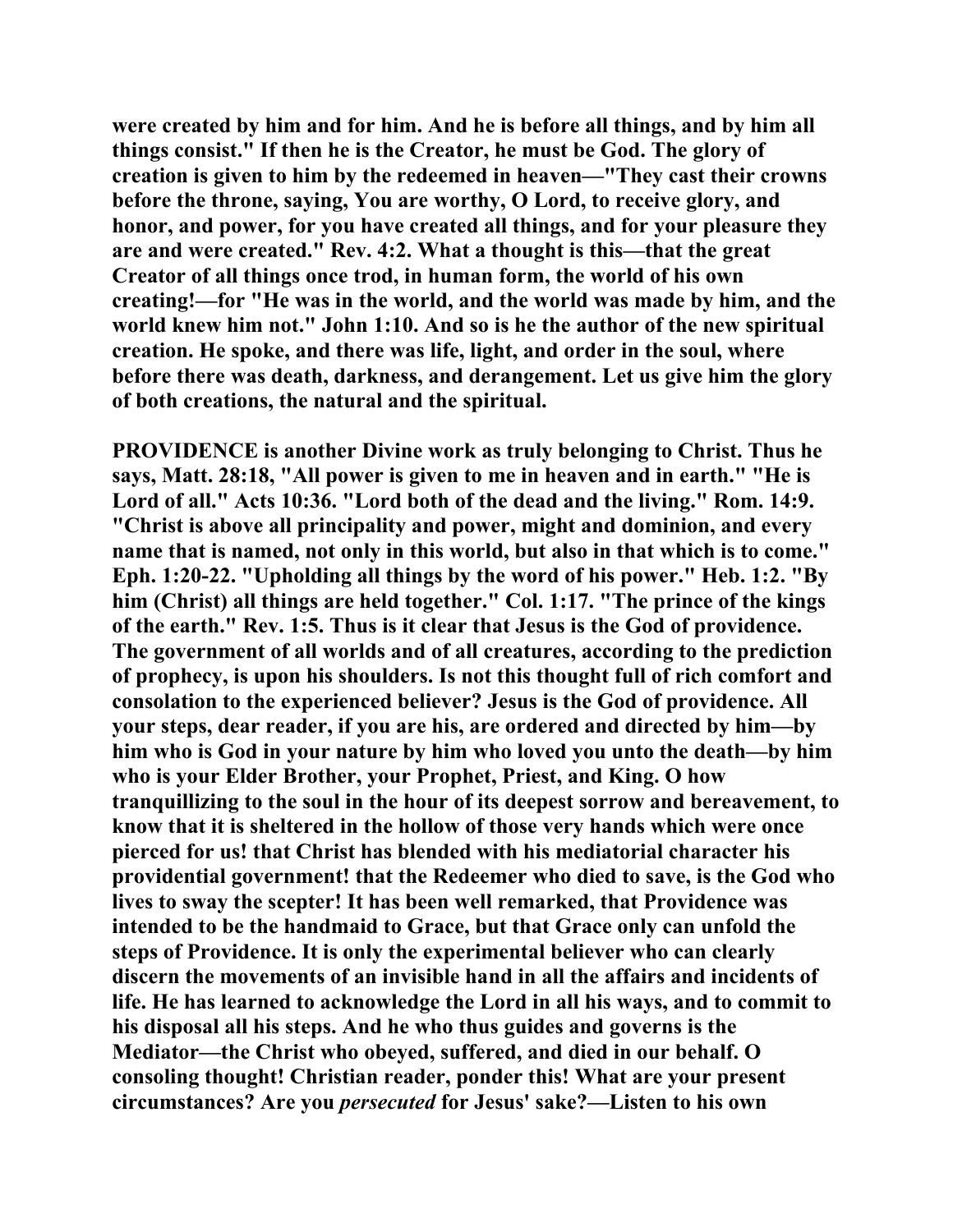**cheering words, "Marvel not if the world hates you, for you know that it hated me before it hated you." "In the world you shall have tribulation; but be of good cheer, I have overcome the world." Are you in circumstances of**  *need***? What does he say? "Do not be anxious for your life, what you shall eat, or what you shall drink; nor yet for your body, what you shall put on. Is not the life more than food, and the body than clothing? Behold the fowls of the air: for they sow not, neither do they reap, nor gather into barns; yet your heavenly Father feeds them. Are you not much better than they?" "But seek first the kingdom of God and his righteousness; and all these things shall be added unto you." Are you** *perplexed* **to know the path of duty? longing to know the way the Lord would have you walk? This is his promise—"Call upon me in the day of trouble, and I will deliver you." "Commit your way unto the Lord; trust also in him, and he shall bring it to pass." "The steps of a good man are ordered by the Lord, and he delights in his way." Are you sore pressed by** *temptation***? See how the Holy Spirit would lead you to the sympathy and tenderness of Jesus—"He took not on him the nature of angels, but he took on him the seed of Abraham. Wherefore in all things it behooved him to be made like unto his brethren, that he might be a merciful and faithful High Priest in things pertaining to God, to make reconciliation for the sins of the people. For in that he himself has suffered, being tempted, he is able to support those who are tempted." "For we have not a High Priest which cannot be touched with the feeling of our infirmities, but was in all points tempted like we are, yet without sin. Let us therefore come boldly unto the throne of grace, that we may obtain mercy, and find grace to help in time of need." Are you oppressed by present or anticipated** *trials?* **Hearken again to his dear voice—"Let not your hearts be troubled, you believe in God, believe also in me." John 14:1. Whatever may be the dark and gloomy aspect of things around you, yet Jesus does all things well—and all things, however adverse, and apparently severe, yet all things are working for your present and ultimate good.** 

**The last Divine work belonging to Christ to which we allude, is that of JUDGING the world. This, the most skeptical will acknowledge, peculiarly belongs to God. In Eccles. 12:14, we read, "God shall bring every work into judgment, with every secret thing, whether it be good or whether it be evil." Now it is most clear, that Christ shall be the Judge. For so we read—"We must all stand before the judgment-seat of Christ." "He shall judge the quick and the dead at his appearing." "The Father judges no man, but has committed all judgment to the Son." John 5:22. Could this office be filled, and this power exercised, by a mere creature? Are not Omnipotence, Omniscience,**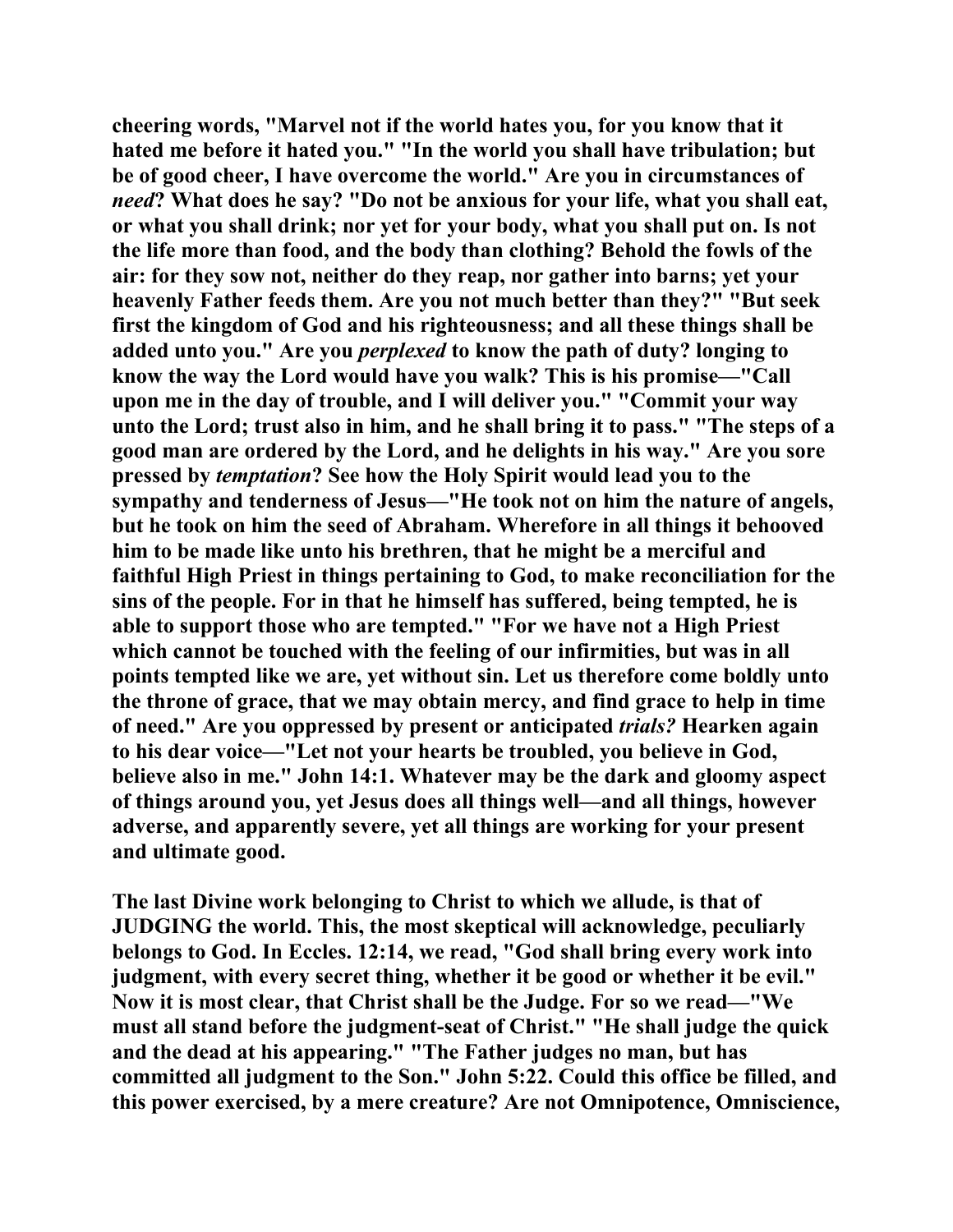**and Omnipresence indispensably necessary to qualify the judge of all, for the high office? We have shown that Christ is fully invested with all these qualifications—that he is fully qualified to sit in judgment at his second coming, upon the beings whom he created. The Redeemer of men then will be the Judge of men. He who once appeared in the mild and gentle character of a Savior, will then appear in the glorious form of a judge. Men will not then question his Godhead—men will not then dispute his Deity—but "to Him every knee shall bow, and every tongue confess that he is Lord, to the glory of God the Father." To the believer in Jesus, what a transporting thought is this—that his Savior shall be his Judge; that in the face of him who shall sit upon the great white throne—before him gathered for judgment all nations, he will recognize a Friend—a Brother—a Redeemer—an Advocate. Dear reader, have you an Advocate with the Father? What is your foundation in view of that solemn day? A professor of Christ you may be; but is his blood and righteousness at the root of that profession? Are you building, as a poor, empty, condemned sinner—disclaiming all merit, all self-righteousness, all works—upon a crucified Savior? What know you of the broken heart—of the contrite spirit? What know you of the precious blood of Christ? O examine yourself, be affectionately entreated; for in the day when Christ shall judge the world in righteousness all mere outward profession, all notional religion, will wither away, and if you are found destitute of a better righteousness than your own, even the finished righteousness of Christ, how appalling will be the consequences!** 

**We have now arrived at the last source of argument in proof of our Lord's absolute Deity, and that is, the DIVINE WORSHIP which belongs to him. We feel this to be strong ground. It will be acknowledged that one end of revelation was to expel from the world polytheism and idolatry, by teaching that God, and God only, was to receive the adoration and worship of men. Now if it can be shown by a reference to the simple declaration of God's Word, that the Lord Jesus received and encouraged the adoration and worship due only to proper Deity, then most triumphantly shall we have established this glorious doctrine of the gospel, that Christ is God. The reader will bear in mind that solemn command of Jehovah, recorded in Exod. 20:3: "You shall have no other gods before me." Let him then turn to Heb. 1:6: "And again, when he brings in the first-begotten into the world, he says, And let all the angels of God worship him." What can be more conclusive? Here, in ushering into the world his only begotten Son, the Father claims for him the adoration and worship belonging exclusively to Deity. Would he have so contradicted himself; trampled upon his own law, had not Christ been co-**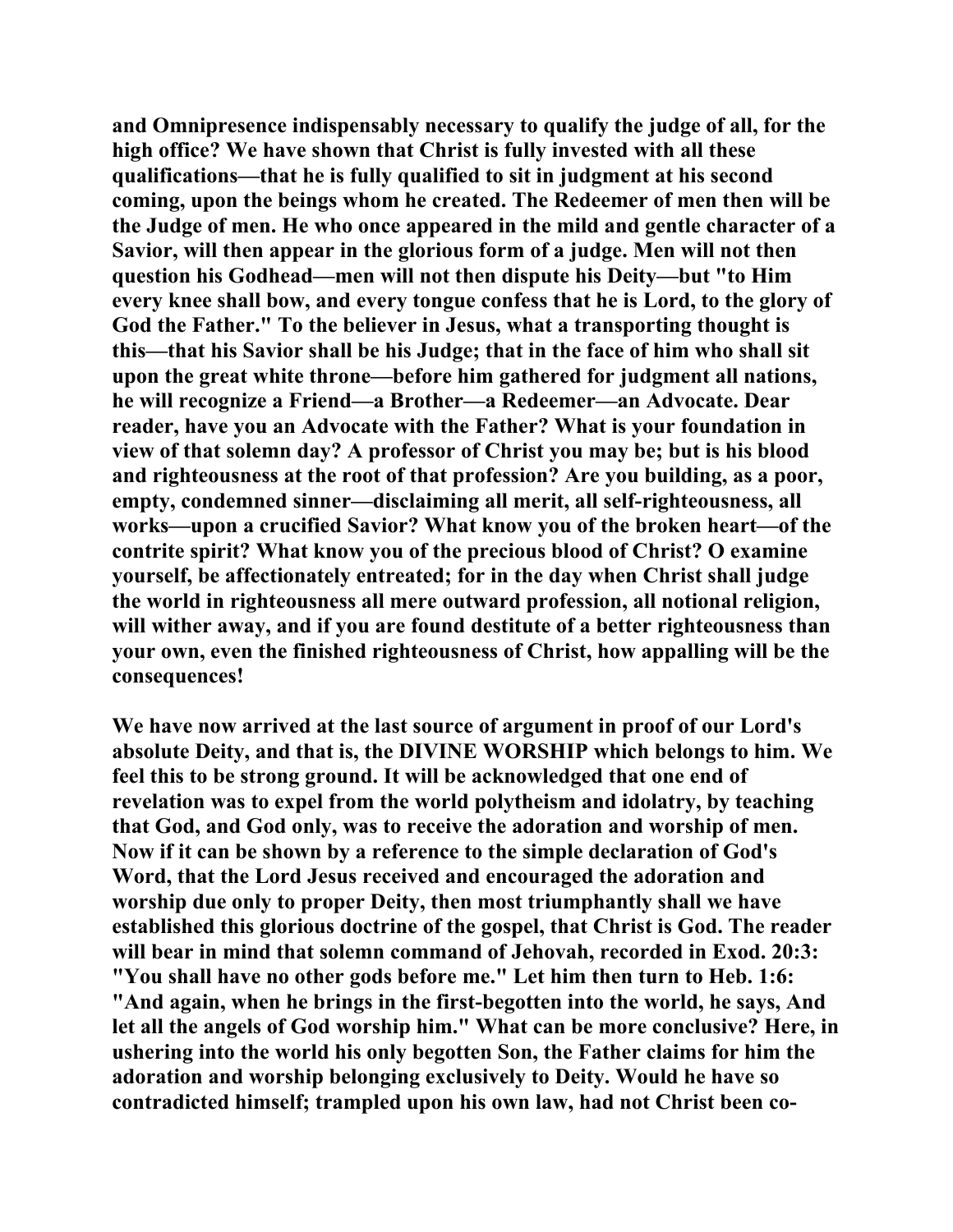**equal with himself? Never! Yet further: if Christ had been a mere man, why did he not check those people who, when he was on earth, presented to him divine homage? We find that Paul and Barnabas refused the worship that was offered them as divine. When Cornelius would have worshiped Peter, he said, "Stand up, for I myself also am a man." And when John, in the Apocalypse, mistook a celestial messenger for a divine being, and would have worshiped him, the angel immediately abjured the homage and said, "See you do it not: for I am of your fellow servants the apostles .... worship God." And yet Jesus refused not, but rather encouraged divine homage when he tabernacled in the flesh. "Depart from me, for I am a sinful man, O Lord," was the exclamation of Peter, when he caught a sudden glimpse of the Godhead of Jesus, reminding us of an equivalent expression of the prophet Isaiah, "Then said I, Woe is me, for I am undone, for mine eyes have seen the Lord of hosts." Isa. 6:5. And what was the last act of the disciples, as they saw the sacred form of their Lord ascending and lessening from their view? It was a solemn act of worship; we read that "they worshiped him, and returned to Jerusalem with great joy." Luke 24:52.** 

**Having followed us through this mass of scriptural evidence in favor of Christ's proper Deity, the reader will now be prepared to pass to the INFERENCE which is fairly deducible from the doctrine, that is, THAT THE ATONEMENT OF CHRIST IS OF INFINITE VALUE AND EFFICACY. Let the remark already made be borne in mind, that if Christ were a mere creature, if he claimed no higher dignity than Gabriel, or one of the prophets or apostles, then his atonement, as it regards the satisfaction of Divine justice, the honoring of the law, the pardon of sin, the peace of the conscience, and the salvation of the soul, would possess no intrinsic efficacy whatever. It would be but the atonement of a finite being, a being possessing no superior merit to those in whose behalf the atonement was made. We state it then broadly and unequivocally, that the entire glory, dignity, value, and efficacy of Christ's precious blood which he shed for sin, rests entirely upon the Deity of his person. If the Deity of Christ sinks, the atonement of Christ sinks with it; if the one stands, so stands the other. How strong are the words of Paul, addressed to the Ephesian elders!—"Take heed therefore unto yourselves, and to all the flock over which the Holy Spirit has made you overseers, to feed the church of God which he has purchased with his own blood." Acts 20:28. How conclusive to the question before us is this testimony!** *The blood that purchased the church was Divine.* **It was indeed the blood of Christ's humanity—for his human nature alone could suffer, bleed, and die—yet deriving all its glory, value, and efficacy from the union of the human with the**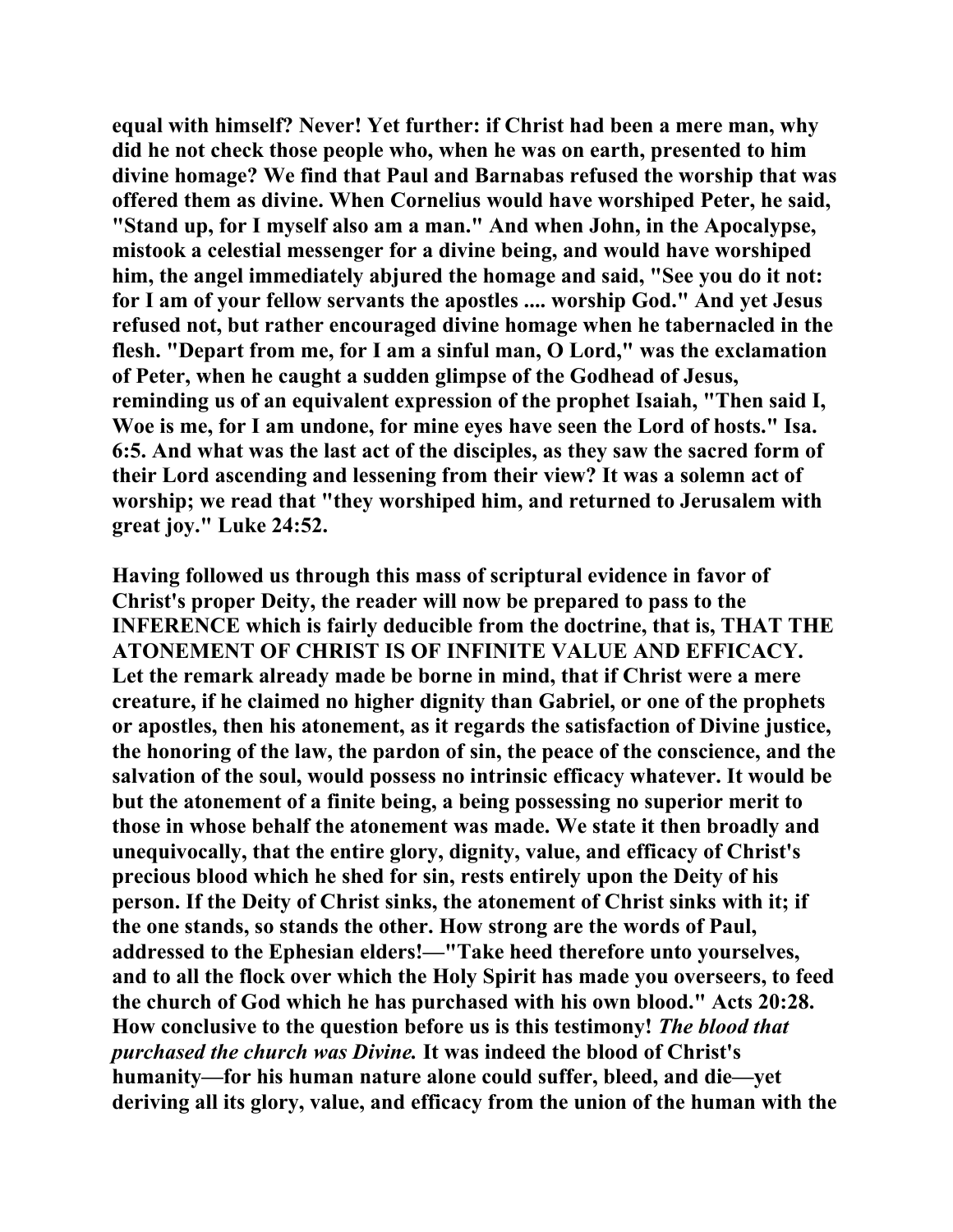**Divine nature. It was the blood of the God-man, Jehovah Jesus; no inferior blood could have sufficed. The law which Adam, our federal head, broke, before it could release the sinner from its penalty, demanded a sacrifice infinitely holy, and infinity great: one equal with the Father—the dignity of whose person would impart infinite merit to his work, and the infinite merit of whose work would fully sustain its honor and its purity. All this was found in the person of Christ. In his complex person he was eminently fitted for the mighty work. As God, he obeyed the precepts and maintained the honor of the law; as man, he bore its curse and endured its penalty. It was the blending as into one, these two natures; the bringing together these extremes of being, the finite and the infinite, which shed such resplendent luster on his atonement, which stamped such worth and efficacy on his blood. No subject discussed in these pages claims such vast importance as this. I beseech the reader, treat it not lightly; deem it not a useless speculation; it is of the deepest moment. If the blood of Christ possess not infinite merit, infinite worth, it could never be efficacious in washing away the guilt of sin, or in removing the dread of condemnation. When you come to die, this, of all truths, if you are an experimental believer, will be the most precious and sustaining. In that solemn hour, when the curtain that conceals the future parts, and eternity lets down upon the view the full blaze of its awful realities, in that hour, when all false dependences will crumble beneath you, and sin's long catalogue passes in review before you—O then to know that the Savior on whom you depend is God in your nature—that the blood in which you have washed has in it all the efficacy and value of Deity, this, this will be the alone plank that will buoy up the soul in that awful moment, and at that fearful crisis. The author lately saw one die; and his testimony to the sustaining power of Christ's Deity in that moment was given in these words—"If Christ was not my Creator, what could I do now?" O precious truth this, for a poor believing soul to rest upon! We wonder not that "he, who has Jesus, is safe even amid the perils of the sea." We wonder not that, fast anchored on this truth, amid circumstances the most appalling, death in view, wearing its most terrific aspect, the believer in Jesus can survey the scene with composure, and quietly yield his spirit into the hands of Him who redeemed it.** 

## **Chapter 3.**

**The Speciality of the Design of the Atonement.**

**The Entire Pardon and Justification of the Believing Sinner.**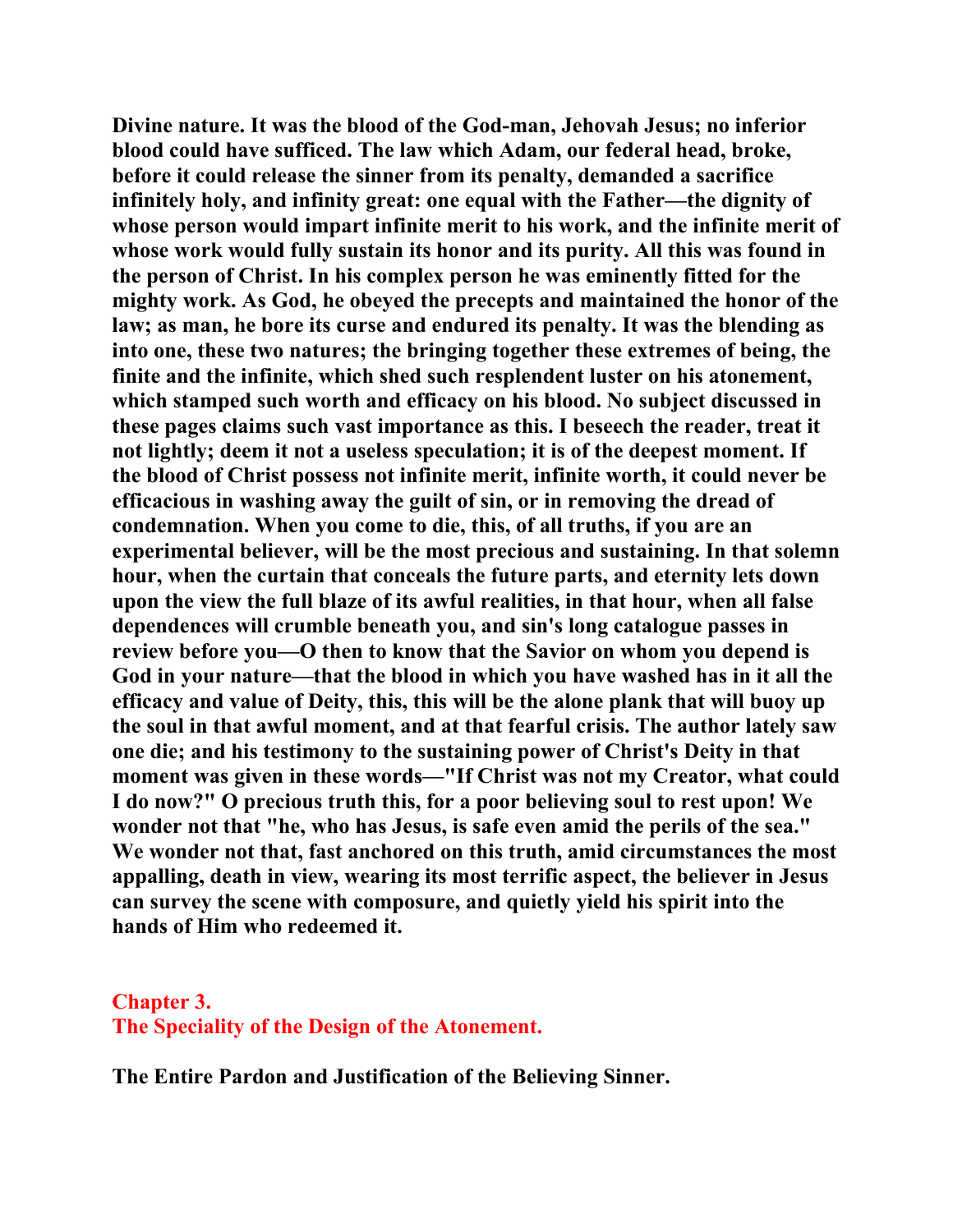**"In that day there shall be a fountain opened to the house of David and to the inhabitants of Jerusalem, for sin and uncleanness." Zechariah 13:1.** 

**We have already, in the opening chapter of this work, remarked upon the incompetency of natural reason to understand spiritual truth: neither the nature, the harmony, or the end of Divine truth can it discern. This incapacity may be traced, not to a deficiency of mental endowment, or to the extreme abstruseness of revelation, for the weakest intellect, enlightened and sanctified by the Spirit of God, may grasp the profoundest doctrine in the great system of theology, so far as the revelation of that doctrine extends—but to the lack of a spiritually-renewed mind. This is the cause and this only. There is the mind, and there is the truth; the one vigorous, the other lucid; and yet there is no sympathy the one with the other. How, on other grounds, can it be accounted for? There is no spiritual taste for the investigation of God's holy Word. The moral tone of the mind harmonizes not with its holy and lofty themes. The one is on the side of holiness, the other on the side of sin. The one asserts the authority and spirituality of the law, the other assumes the attitude of hostility to that law. Where then is the affinity? where the sympathy? On other subjects it may be at home; here, it is tossed upon an open sea. In the investigation of other themes, it may prove itself a giant in power; here, it betrays the feebleness of a dwarf. It follows then, as a self-evident truth, that the mind must be changed, and changed by God himself, before Divine truth will either be understood or received. Hence we find the Apostle, in behalf of the Ephesian Christian thus praying: "That the God of our Lord Jesus Christ, the Father of glory, may give unto you the spirit of wisdom and revelation in the knowledge of him, the eyes of your understanding being enlightened." Eph. 1:17, 18.** 

**Of all the doctrines of the Gospel, thus dark and inexplicable to an unrenewed mind, is the doctrine of Christ's Atonement in its especial and gracious design. This can only be understood by a mind awakened to the nature and turpitude of their personal sin. As the** *expiation of sin was the great design of Christ's wondrous death***, so no individual, thus ignorant of sin, however vast his mental powers, and however firm his belief in the truth of Divine revelation, can discover and welcome this truth. We speak not, and need we again assure the reader, of** *mere theoretical views* **of truth. O no! We speak of a higher grade of knowledge than this. There is as wide a difference as possibly can be, between a reception of the truth in the judgment, and the reception of the truth in the heart. Let no man be deceived. To deceive others is awful—but to deceive oneself; more awful yet! It is to this natural darkness, this ignorance of sin, this**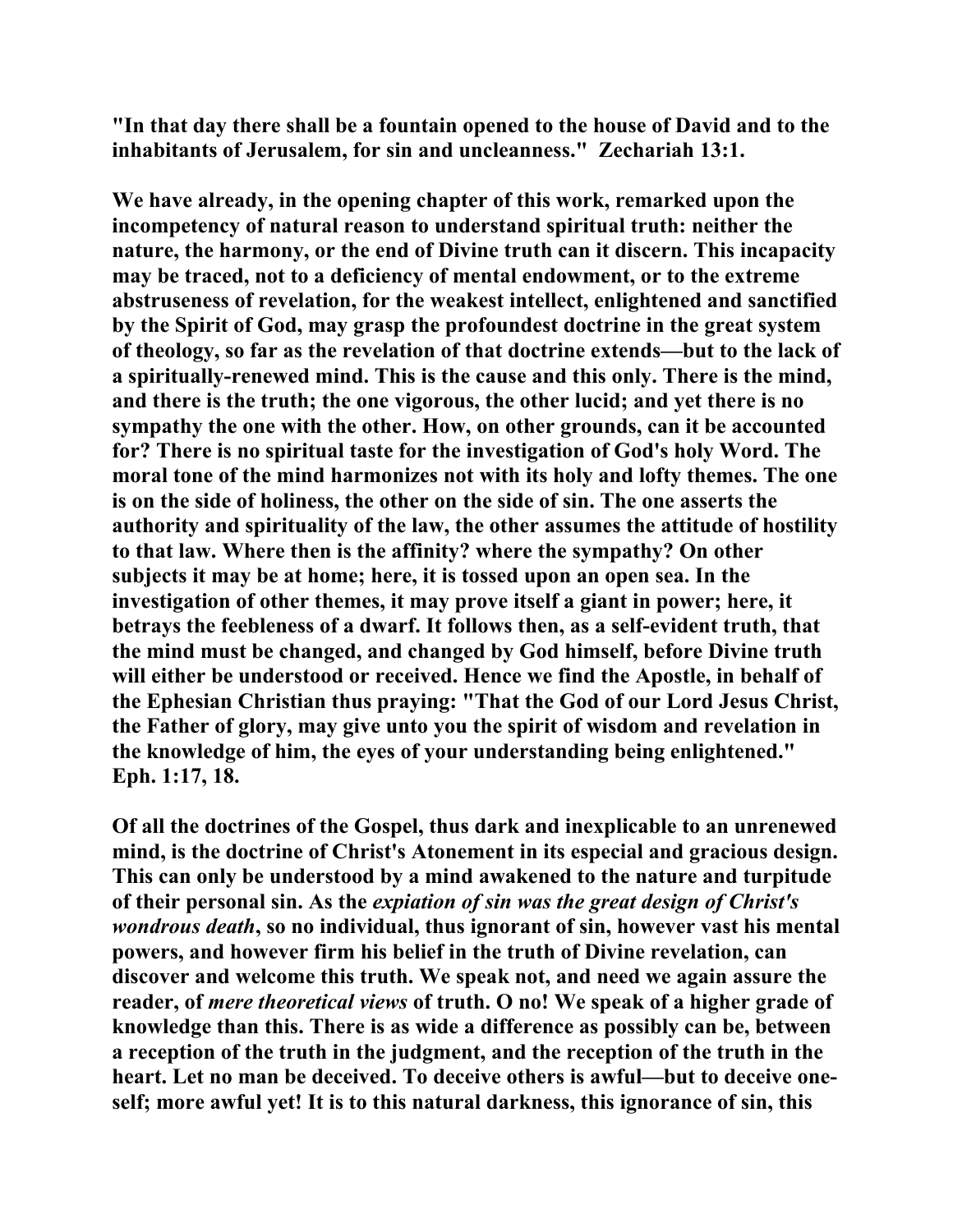**lack of the Spirit's teaching, that we are to attribute all the false and erroneous views that men have advanced touching the nature and design of Christ's death. It is our solemn belief, that all error in theology, especially that which undermines the Atonement, has its rise in the setting aside the law of God. Let the law be fully recognized in its Divine authority, its inflexible dignity, and its spotless purity; let its condemnatory sentence be felt in the soul; let all hope of justification by its obedience be swept away, and let the sinner stand forth in the full blaze of its terrors; and then will be seen the absolute necessity of an Atonement, and precisely such an Atonement as the adorable Redeemer offered upon the cross. No individual then, taught by the Spirit, who is emphatically designated "The Spirit of Truth,"—made to see the exceeding sinfulness of sin as against a holy God—emptied of all selfsufficiency—the eye open to the inward plague, and laid prostrate in the dust as a poor, broken-hearted sinner—no individual thus taught, would ever affirm that Jesus died with any other design than that for which he did die, that is, to offer to Divine Justice a full and infinite satisfaction for sin.** 

**This brings us to the immediate discussion of the subject. May we feel, that the ground on which we now stand, is holy. If there be a subject, the consideration of which we should approach with caution, humility, and prayer, it is this. May our hearts be lifted up to God for the teachings of his Spirit, whose blessed office, in the economy of grace, it is to glorify Christ, "taking of the things that belong to him, and showing them to the soul." John 16:14. O for his holy anointing, while we treat of this stupendous subject— Christ presenting himself a sacrifice for sin! For the purpose of presenting the subject clearly before the mind of the reader, we shall first adduce those prominent portions of God's Word, which declare the end and design of Christ's death to be an Atonement for sin; it will then be appropriate to show that the Atonement of Christ is a full and entire blotting out of the sins of his people; this will prepare us to glance at the great covenant blessings which an experimental belief of this truth conveys into the soul.** 

**The Word of God, the only rule of faith and duty, distinctly and invariably represents the death of Jesus as a sacrifice, and the especial and gracious design of that sacrifice, an Atonement for sin. If this is denied, how are we to interpret the following remarkable passages? "He was wounded for our transgressions, he was bruised for our iniquities: the chastisement of our peace was upon him; and with his stripes we are healed." Isa. 53:5. "The Lord has laid on him the iniquity of us all." Ver. 6. "This is my blood of the New Testament, which is shed for many for the remission of sins." Matt. 26:28. "When we were yet without strength, in due time Christ died for the**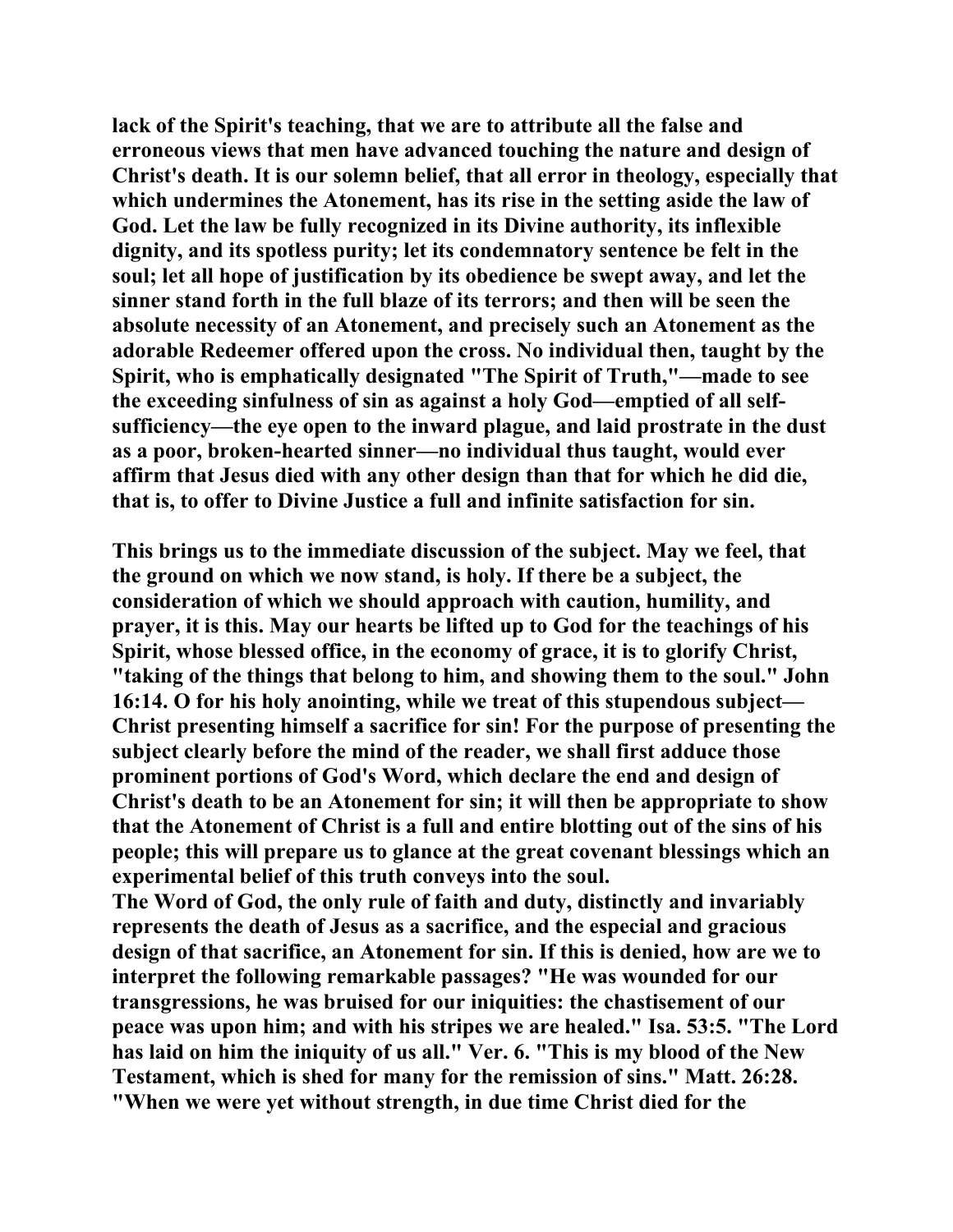**ungodly." Rom. 5:6. "He has made him to be sin (or a sin offering) for us, who knew no sin; that we might be made the righteousness of God in him." 2 Cor. 5:21. "In whom we have redemption through his blood, the forgiveness of sins, according to the riches of his grace." Eph. 1:7. "Forasmuch as you know that you were not redeemed with corruptible things, as silver and gold, from your vain conversation received by tradition from your fathers; but with the precious blood of Christ, as of a lamb without blemish and without spot." 1 Pet. 1:18, 19. "For if the blood of bulls and of goats, and the ashes of an heifer sprinkling the unclean, sanctifies to the purifying of the flesh: how much more shall the blood of Christ, who through the Eternal Spirit offered himself without spot to God, purge your conscience from dead works to serve the living God?" Heb. 9:13, 14. "Herein is love, not that we loved God, but that he loved us, and sent his Son to be the propitiation for our sins." 1 John 4:10.** 

**How perfectly unintelligible these declarations of God's Word, if we regard them not as so many affirmations of the great doctrine in question! Let not the reader turn away from God's Word. If he be a disbeliever in the doctrine of Christ's vicarious sufferings, let him be cautious how he tampers with these solemn declarations. They affirm the doctrine of the Atonement, or nothing at all. They possess no meaning if interpreted in any other light. Recur again to the amazing expressions—"Wounded for our transgressions." "Bruised for our iniquities." On him the "iniquity of us all." "Blood shed for the remission of sins" "Died for the ungodly." "Made sin." "Through his blood the forgiveness of sins." "Propitiation for our sins." What see we here, but the Atoning blood—the full satisfaction—the bearing of sin—the surety, the substitute?** 

**And how shall we account for the sufferings of Christ, which were intense, and mysterious, if not on the ground of their vicarious character? Those sufferings were intense in the extreme. There was a severity in those who, if not required by Divine justice, would be perfectly unaccountable. Heaven, Earth, and Hell, all were in league against him. Survey his eventful history mark every step which he took from Bethlehem to Calvary; and what do we learn of his sufferings, but that they were of the most extraordinary and intense character? His enemies, like dogs of war, were let loose upon him. His professed followers themselves stood aghast at the scenes through which their Lord was passing—one betraying him, another denying him, and all, in the hour of his extremity, forsaking him. Is it any wonder that, in the anguish of his soul, his suffering humanity should exclaim, "Father, if it be possible, let this cup pass from me; yet not my will, but yours be done." In that awful**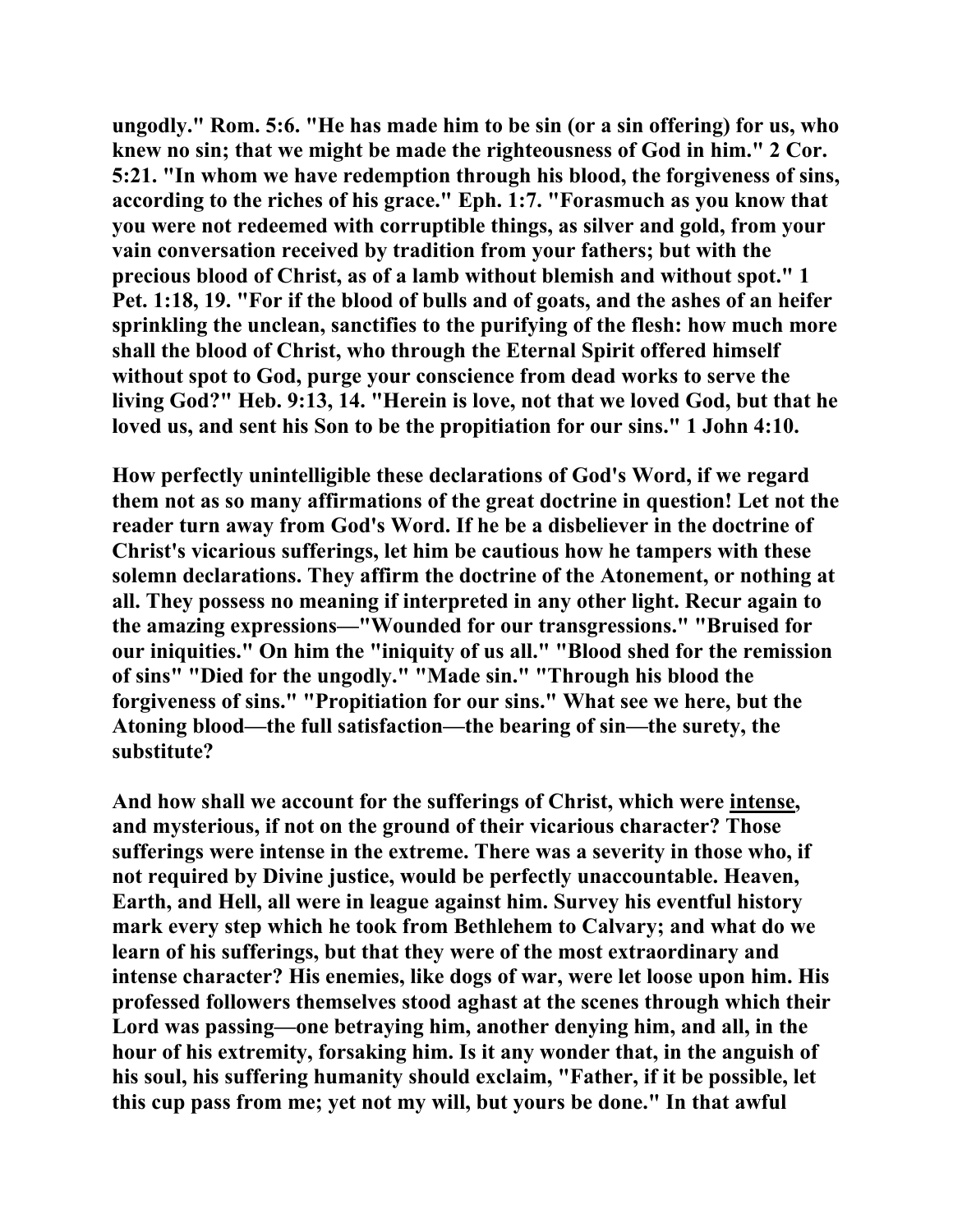**moment, all the waves and billows of God's wrath, due to the sins of his people, were passing over him. The Father, the last resource of sympathy, veiled his face, and withdrew from him his sensible presence, and on the cross, draining the cup of sorrow, he fulfilled the prophecy which spoke of him—"I have trodden the wine-press alone; and of the people there were none with me." Isa. 63:3.** 

**His sufferings, too, were mysterious. Why a holy, harmless Being, whose whole life had been one act of unparalleled beneficence, should be doomed to persecution so severe, to sufferings so acute, and to a death so painful and ignominious, the denier of the atonement must be embarrassed to account. But the doctrine of a vicarious sacrifice explains it all, and presents the only key to the mystery. "He was made sin for us, who knew no sin, that we might be made the righteousness of God in him." 2 Cor. 5:21. "Christ has redeemed us from the curse of the law, being made a curse for us." Gal. 3:13. All the mystery now is gone. He was "made sin for us." He was "made a curse for us." He bore the sin, and consequently the penalty of sin. Had we been left, Christian reader, to bear our sins, we must inevitably have borne alone the punishment of our sins. But Jesus took upon him our sins. For this, he became a party in the covenant of redemption; for this, he assumed our nature; for this, he sorrowed in Gethsemane; for this, the** *law of God exacted its utmost claim; and for this, the justice of God inflicted the utmost penalty.* **O what a truth is this! The Son of God offering himself up a sacrifice for sin! He who knew no sin; who was holy, harmless, and undefiled; not one thought of evil in his heart, yet made sin, or a sin-offering!** 

**O the bigness of the thought! If God had not himself declared it, we could not have believed it, though an angel's trumpet had announced it. God himself must proclaim it; and because he has so proclaimed it, we believe it. And God alone can write it upon the heart. 'O blessed and adorable Immanuel! and was this the end and design of your intense and mysterious sufferings? Was it that you should obey, bear the sin, endure the curse, and bow your head in death, that I might go free? Was it in my stead, and in my behalf? O unexampled love! O infinite and free grace! That God should become incarnate: that the Holy One should so take upon Him sin, as to be dealt with by stern justice as though He were Himself the sinner: that He should drain the cup of wrath, give his back to the smiter, endure the shame and the spitting, and at last be suspended upon the cross, and pour out his last drop of most precious blood and all this for me—for me a rebel—for me a worm for me the chief of sinners! Be astonished, O heavens! and be amazed, O earth! Was ever love**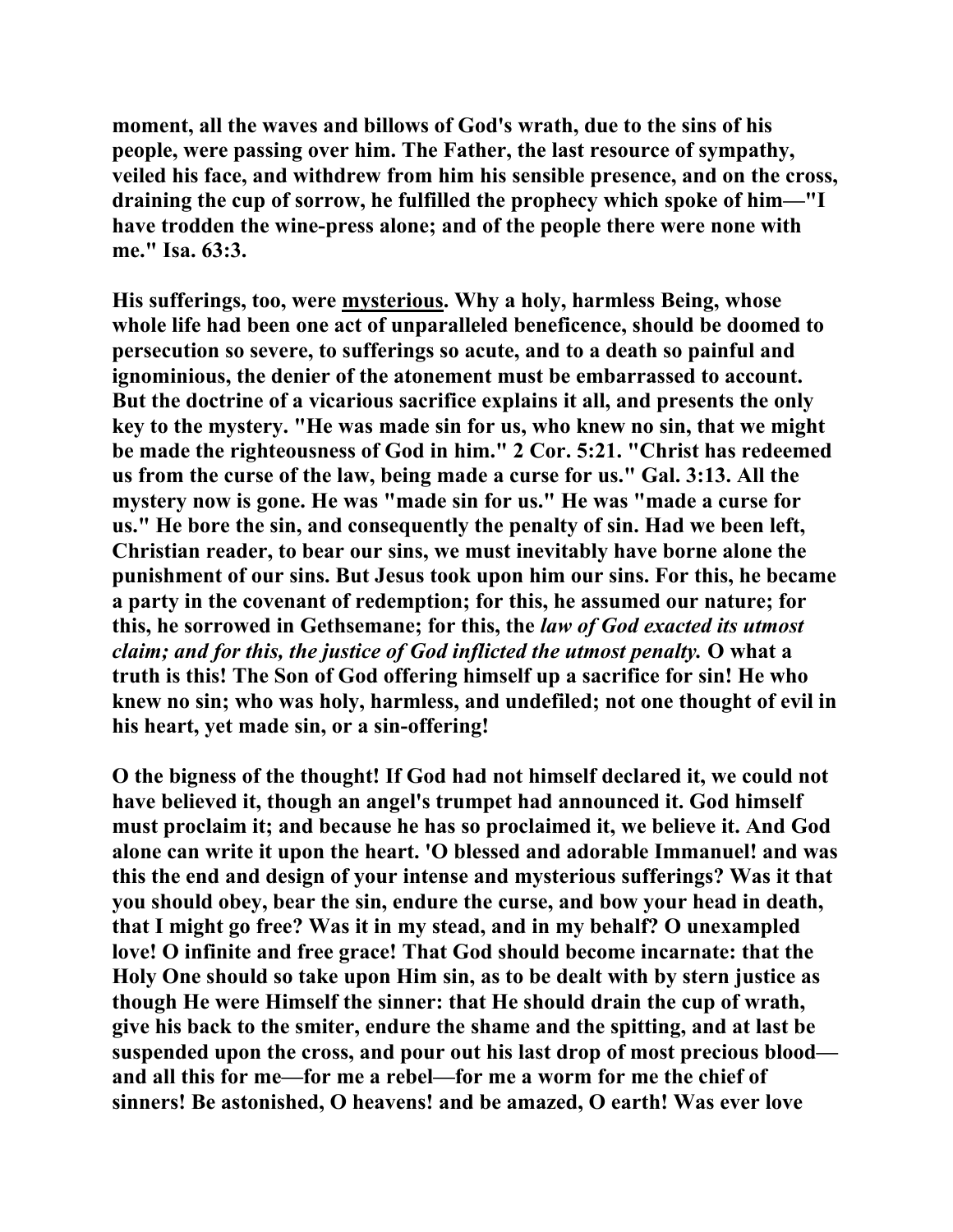**like this?'** 

**It will now be appropriate to show from God's Word, that the Atonement of the blessed Redeemer was a full and entire blotting out of the sins of the believer. Need we say anything upon the vast importance of this truth? Need we say how closely it stands connected with the peace, the sanctification, and the eternal glory, of the sinner that hangs on Christ? Let not the reader be satisfied to rest upon the mere surface of the truth, that Christ has made an Atonement for sin; this may be believed, and yet the full blessedness, peace, and sanctification of it not enjoyed. And why? Because he enters not fully into the** *experience* **of the truth. Shall we not say, too, because** *his views of sin* **rest but on the surface of sin's exceeding sinfulness?** *Deep views of sin will ever result in deep views of the Sacrifice for sin. Inadequate knowledge of sin result in inadequate knowledge of Christ. Low views of self result in high views of Christ.* **Be satisfied then not to rest upon the** *surface* **of this wondrous truth. May God the Eternal Spirit now lead us into it!** 

**Before we consider the completeness of Christ's Atonement, it may be proper to glance at the BASIS OR CAUSE of that completeness. This arises from the infinite dignity of his Person: his Godhead forms the basis of his perfect work. It guarantees, so to speak, the glorious result of his Atonement. It was this that gave perfection to his obedience, and virtue to his Atonement: it was this that made the blood He shed efficacious in the pardon of sin, and the righteousness He wrought out complete in the justification of the soul. His entire work would have been lacking, but for his Godhead. No** *created* **Savior—that dream of the Socinian—could have given full satisfaction to an infinite law, broken by man, and calling aloud for vengeance. How could such a sacrifice, as we would suppose a** *created* **Savior to offer, have "magnified the law, and made it honorable?" utterly impossible!** *A finite being had broken it—an infinite Being must repair it.* **An obedience was required, in every respect equal in glory and dignity to the law that was violated. The rights of the Divine government must be maintained, the purity of the Divine nature must be guarded, and the honor of the Divine law must be vindicated. To accomplish this, God himself must become flesh, and to carry this fully out, the incarnate God must die! O depth of wisdom and of grace! O love infinite, love rich, love free! Love...** 

**"Not to be thought on, but with tides of joy, Not to be mentioned, but with shouts of praise."** 

**Stamped, as the work of Christ is, with the infinite glory and dignity of his**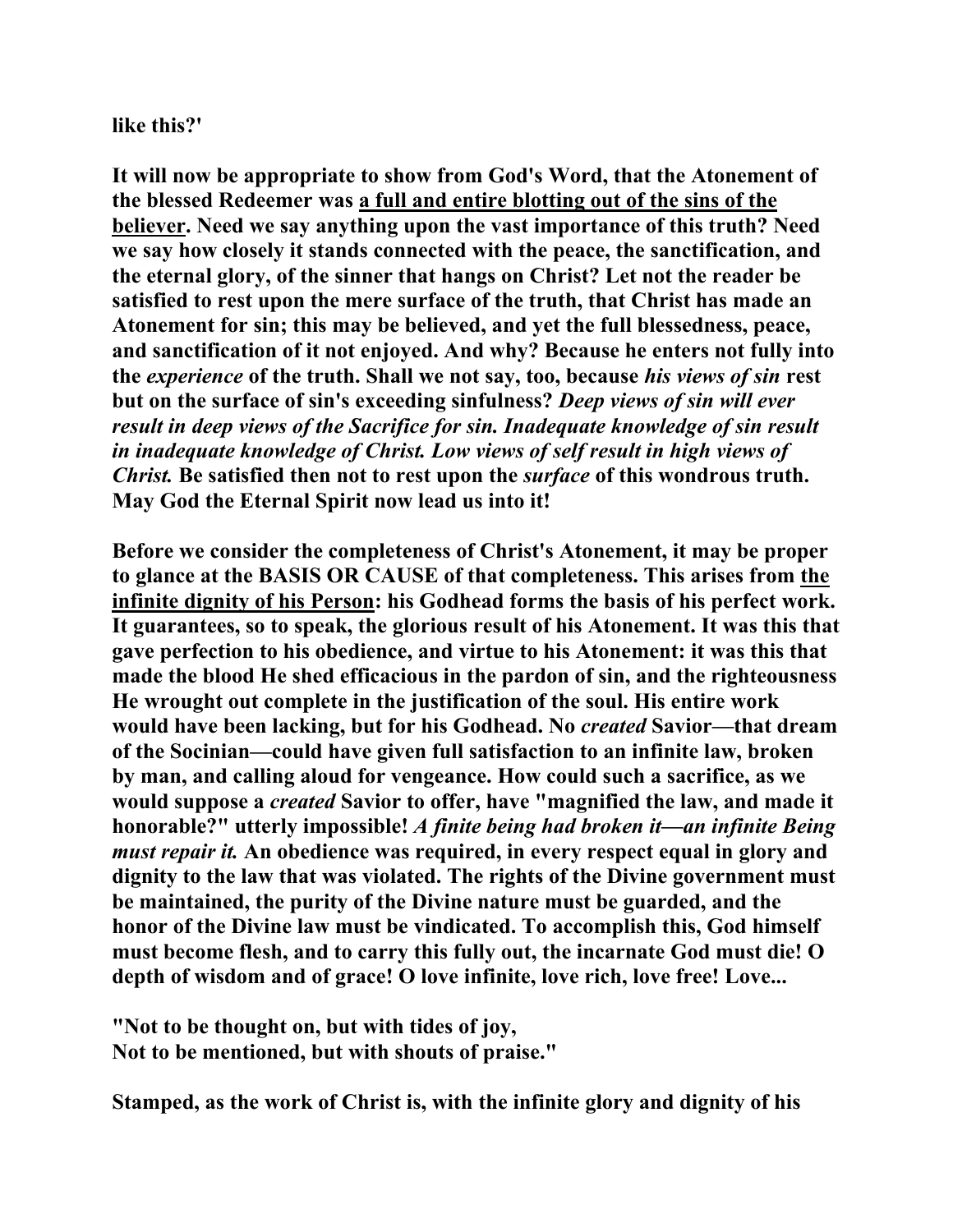**Godhead, it will now be an easy and a delightful task to trace its perfection, as it is seen first, in the entire blotting out of all sin, and second, in the complete justification of the person.** 

**The pardon of a believer's sins is AN ENTIRE PARDON. It is the full pardon of all his sins. It were no pardon to him if it were not an entire pardon. If it were but a partial blotting out of the thick cloud—if it were but a partial cancelling of the debt—if it were but a forgiveness of some sins only—then the Gospel were not be glad tidings to his soul. The law of God has brought him in guilty of an entire violation. The justice of God demands a satisfaction equal to the enormity of the sins committed, and of the guilt incurred. The Holy Spirit has convinced him of his utter helplessness, his entire bankruptcy. What rapture would kindle in his bosom at the announcement of a mere**  *partial* **atonement of a** *half* **Savior—of a** *partial payment* **of the debt? Not one throb of joyous sensation would it produce. On the contrary, this very mockery of his woe would but deepen the anguish of his spirit.** 

**But, go to the soul, weary and heavy laden with sin—mourning over its vileness, its helplessness, and proclaim the Gospel. Tell him that the Atonement which Jesus offered on Calvary was a full satisfaction for his sins. That all his sins were borne and blotted out in that awful moment. That the bond which Divine justice held against the sinner was fully cancelled by the obedience and sufferings of Christ, and that, appeased and satisfied, God was "ready to pardon." How beautiful will be the feet that convey to him tidings so transporting as this! And are not these statements perfectly accordant with the declarations of God's own Word? Let us ascertain. What was the ark symbolical of, alluded to by the Apostle, in the ninth chapter of his Epistle to the Hebrews, which contained the manna, Aaron's rod, and the tables of the covenant, over which stood the cherubim of glory shadowing the mercy-seat? What, but the entire covering of sin? For, as the covering of the ark did hide the law and testimony, so did the Lord Jesus Christ hide the sins of his chosen, covenant people; not from the eye of God's omniscience, but from the eye of the law. They stand legally acquitted. So entire was the work of Jesus, so infinite and satisfactory his obedience, the law of God pronounces them acquitted—and can never bring them into condemnation. "There is therefore now no condemnation to those who are in Christ Jesus, who walk not after the flesh, but after the Spirit." "Who is he that condemns? It is Christ that died." How could the Apostle, with any truth, have made a declaration so astounding, and uttered a challenge so dauntless as this, if the point we are now endeavoring to establish were not strictly as we affirm it to be?**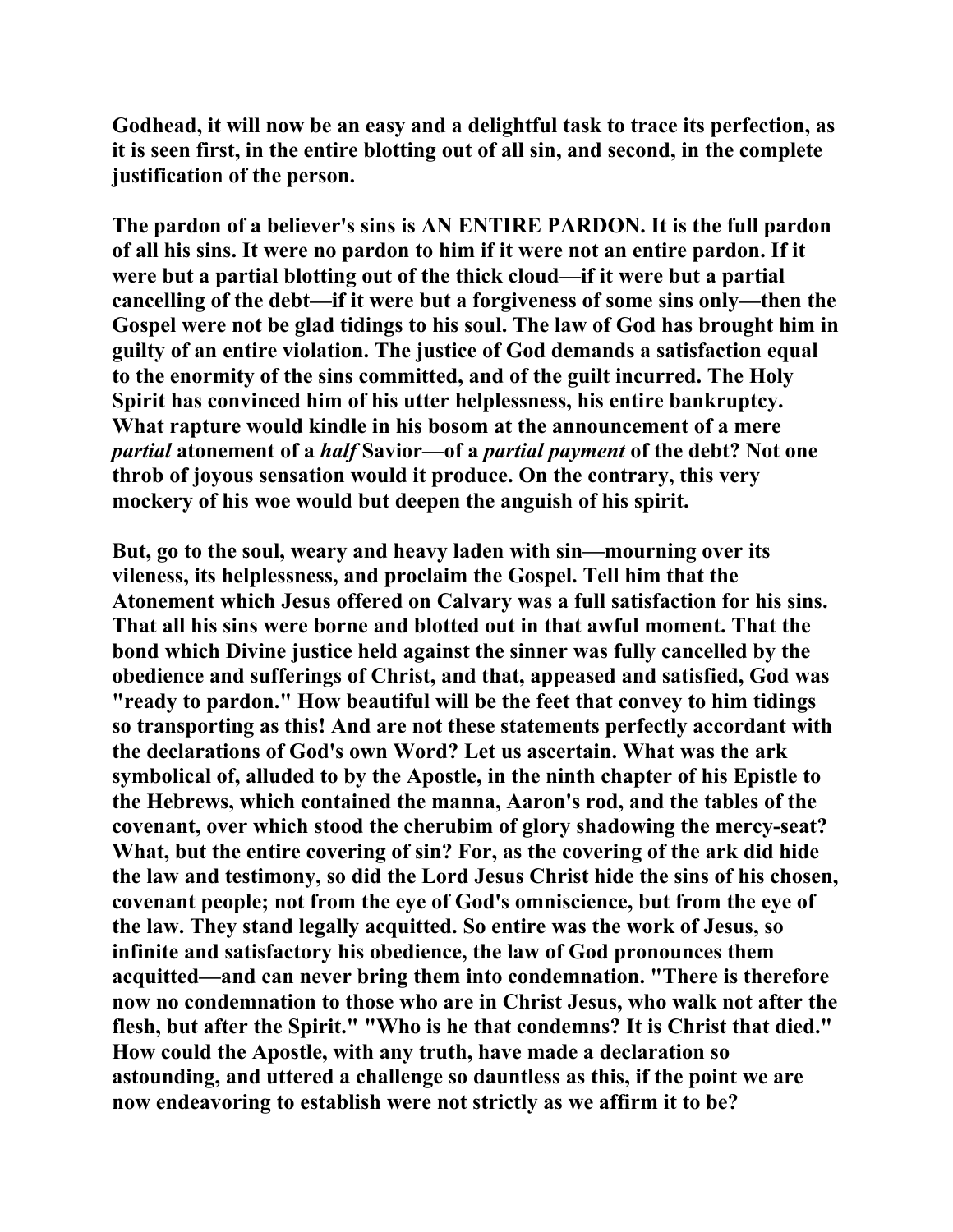**And does not the phraseology which the Holy Spirit employs in announcing the doctrine of Divine forgiveness confirm the statement we have made? "I have blotted out, as a thick cloud, your transgressions, and, as a cloud, your sins: return unto me; for I have redeemed you." Isa. 44:22. Where would be the constraining power of the motive to "return" to God, but on the ground of a full and entire blotting out of all sin? This it is that subdues, overcomes, and wins back God's wandering child. This it is that abases the soul—deepens the conviction of its vileness, makes the sin of departure, of ingratitude, of rebellion, so abhorrent, when on the broad basis of a full and free blotting out of sin, God bids the soul "return." 'I have blotted out all your sins, therefore return. Though you have gone after other lovers—though you have departed from me—forgotten and forsaken me, yet have I blotted out, as a thick cloud, your transgressions: return, for I have redeemed you.' Again: "In those days, and in that time, with the Lord, the iniquity of Israel shall be sought for, and there shall be none; and the sins of Judah, and they shall not be found." Jer. 50:20. "He will turn again, he will have compassion upon us; he will subdue our iniquities; and will cast all their sins into the depths of the sea." Micah 7:19.** 

**What an astounding truth is contained in these two passages! In the one it is declared, that if the iniquity of Israel, and the sin of Judah, be sought for, they shall not be found. So entire was the blotting out, so glorious was the work of Jesus, so perfect his obedience, that if the eye of God's holy law searches—and where can it not penetrate? it cannot discover them. In the other, it is declared, that, so fathomless are the depths of that sea of atoning blood, which Christ has poured out, that in it are cast, never to be found again, all the sins of the believer. So that the trembling soul may exclaim, "You have in love to my soul delivered it from the pit of corruption: for you have cast all my sins behind your back." Isa. 38:17.** 

**And who can read, without deep emotion, these affecting announcements by the God of heaven? Gently chiding his wayward, yet beloved people, he says: "But, my dear people, you refuse to ask for my help. You have grown tired of me! You have not brought me lambs for burnt offerings. You have not honored me with sacrifices, though I have not burdened and wearied you with my requests for grain offerings and incense. You have not brought me fragrant incense or pleased me with the fat from sacrifices. Instead, you have burdened me with your sins and wearied me with your faults. I—yes, I alone—am the one who blots out your sins for my own sake and will never**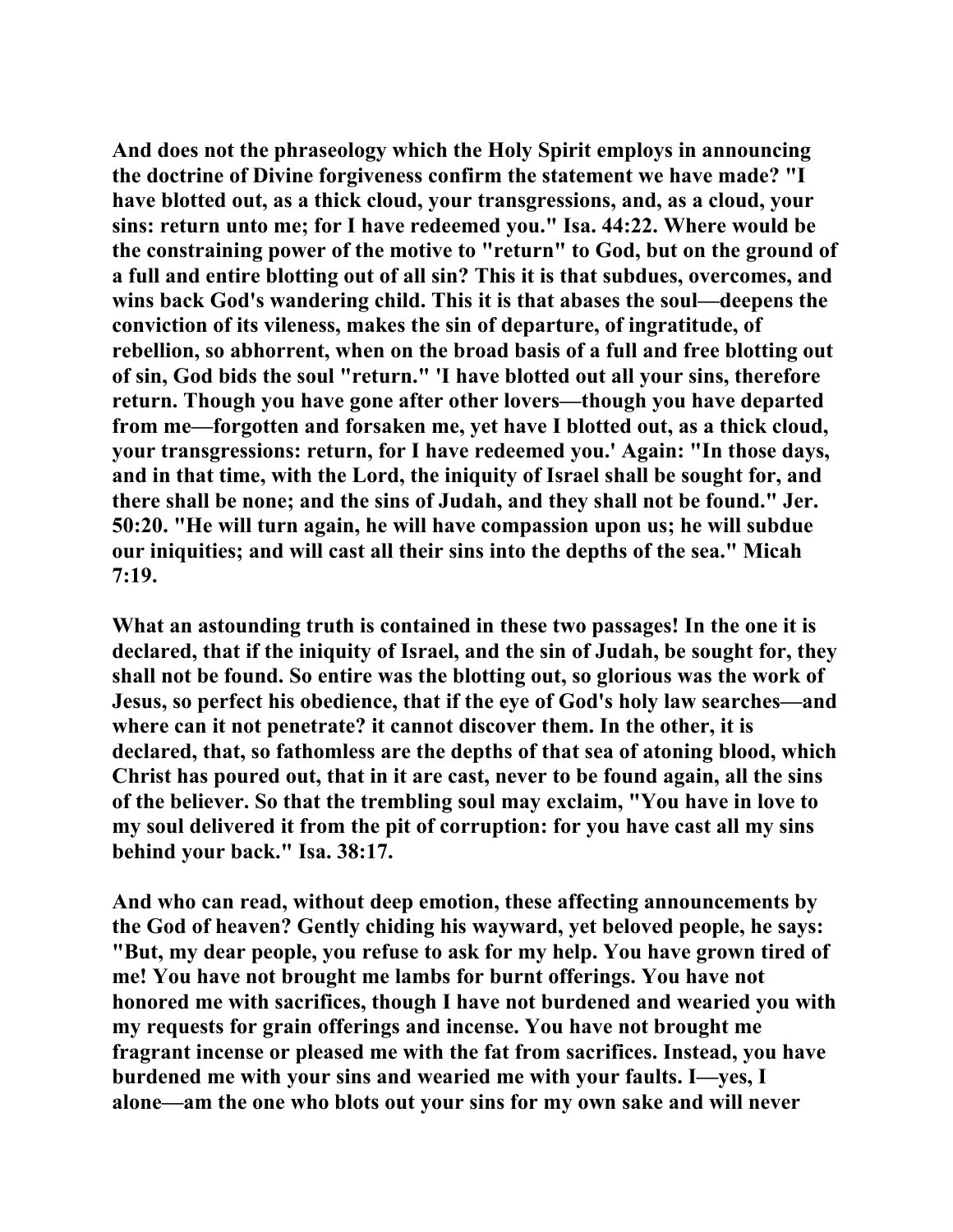**think of them again." Isaiah 43:22-25. "I will cleanse them from all their iniquity, whereby they have sinned against me; and I will pardon all their iniquities whereby they have sinned, and whereby they have transgressed against me." Jer. 33:8. "Bless the Lord, O my soul, and forget not all his benefits: who forgives all your iniquities; who heals all your diseases. For as the heaven is high above the earth, so great is his mercy towards those who fear him. As far as the east is from the west, so far has he removed our transgressions from us." Psalm. 103:2, 3, 11, 12.** 

**Look up, you saints of God, who are disconsolate through fear of condemnation. See all your sins charged to the account of your mighty Surety. Yes, see them all laid upon him as your Substitute. See him bearing them away—sinking them in the ocean of his blood—casting them behind his back. Look up and rejoice! Let not the indwelling of sin, the remains of corruption, cause you to overlook this amazing truth—the entire blotting out of all your sins, through the atoning blood of your adorable Immanuel. It is truth, and it is your privilege to live in the holy enjoyment of it. Fully received into the heart, by the teaching of the Holy Spirit, its tendency will be of the most holy, sanctifying, abasing character. It will weaken the power of sin—it will draw up the heart in pantings for Divine conformity—it will deaden the influence of the objects of sense—expel the love of the world and of self—impart tenderness to the conscience, and cause the soul to go softly—"Walking worthy of the Lord, unto all pleasing, being fruitful in every good work, and increasing in the knowledge of God." Col. 1:10.** 

**Before we pass to an experimental view of the kindred, though distinct doctrine of justification, we would beg the Christian reader's serious attention to a subject of the greatest importance, and yet one much overlooked—we allude to the intimate connection between a daily habit of confession of sin, and the application of the atoning blood to the conscience. This is a point of deep significance—and for the lack of clear and scriptural views of it—or from not having seriously considered it at all, the believer in Christ walks for days, and it may be, months, without the blood upon the conscience. The sympathy between the soul's deep and humble confession of sin and the sense of the blotting out of that sin, is great. God has so ordained it. In turning to the book of Leviticus 16:21, we find a beautiful and striking illustration of this important point. Thus we read: "And Aaron shall lay both his hands upon the head of the live goat, and confess over him all the iniquities of the children of Israel, and all their transgressions in all their sins, putting them upon the head of the goat, and shall send him away by the hand of a fit man into the**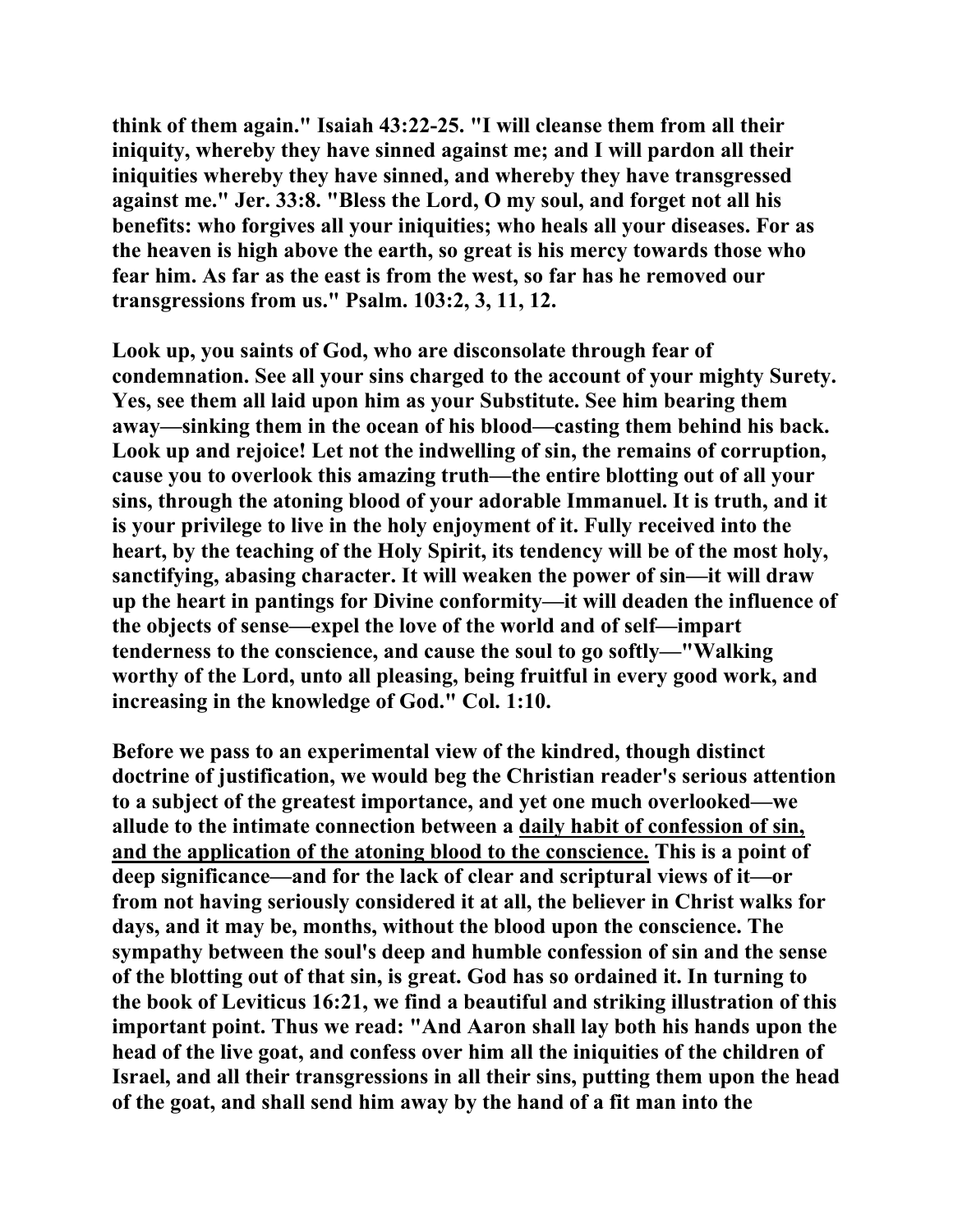**wilderness." Here was the** *confession* **of sin and the** *pardon* **of sin, closely and beautifully blended. The one would have been useless if separated from the other. There could be no pardon without confession, and the mere confession, without the bearing away of sin, would have availed nothing in averting God's holy displeasure. In the first Epistle of John, this Apostle thus writes—ver. 8, 9.—"If we say that we have no sin, we deceive ourselves, and the truth is not in us. If we confess our sins, He is faithful and just to forgive us our sins, and to cleanse us from all unrighteousness." Observe the close relation in this passage—"If we confess our sins, He is faithful and just to forgive us our sins."** 

**Let us unfold some of the evils that result from a neglect of this duty, and some of the blessings that result from its observance. Sin unconfessed, tends to remove that holy familiarity which ought always to subsist between God and the believer. This communion is of the tenderest kind. The communion between a called, pardoned, and adopted child, and its heavenly Father, is more close and endearing than even that between a mother and her first-born child. Standing in the righteousness of the adorable Immanuel, the Father opens, without reservation, all his heart—pours down the ocean fulness of his love—communes by the inward voice of the indwelling Spirit and draws up the affections to Himself. Who can fully enter into that amazing expression of the Apostle's, "Beloved of God"? On God's part, too, how precious is his own work in the soul of his child. That lowly view of self—that contrite sigh—that broken heart—that faint and feeble longing for Christ—that hungering and thirsting for righteousness—that poverty of spirit—those broken accents of prayer—that feeble lisping of a child, "Abba, Father!" O how unutterably dear is it all to the heart of God! But let the spiritual reader imagine how much of this holy communion is destroyed, and this confidence weakened, by the remains of guilt upon the conscience, through the neglect of a full and free confession of sin.** 

**A sense of guilt upon the conscience invariably occasions distant views of God. The moment Adam became conscious of having sinned, he hid himself from God's eye. He sought concealment from the endearing presence of Him who had been wont to walk in the cool of evening through the bowers of paradise, in sweet and confiding communion. It is so now. Guilt upon the conscience, sin unconfessed, imparts misty, gloomy, distorted views of God. We lose that clear endearing view of his character, which we once had. We dare not look up with holy, humble boldness. We misinterpret his dealings—think harshly of his ways—and if providences are dark, and afflictions come, in a moment we**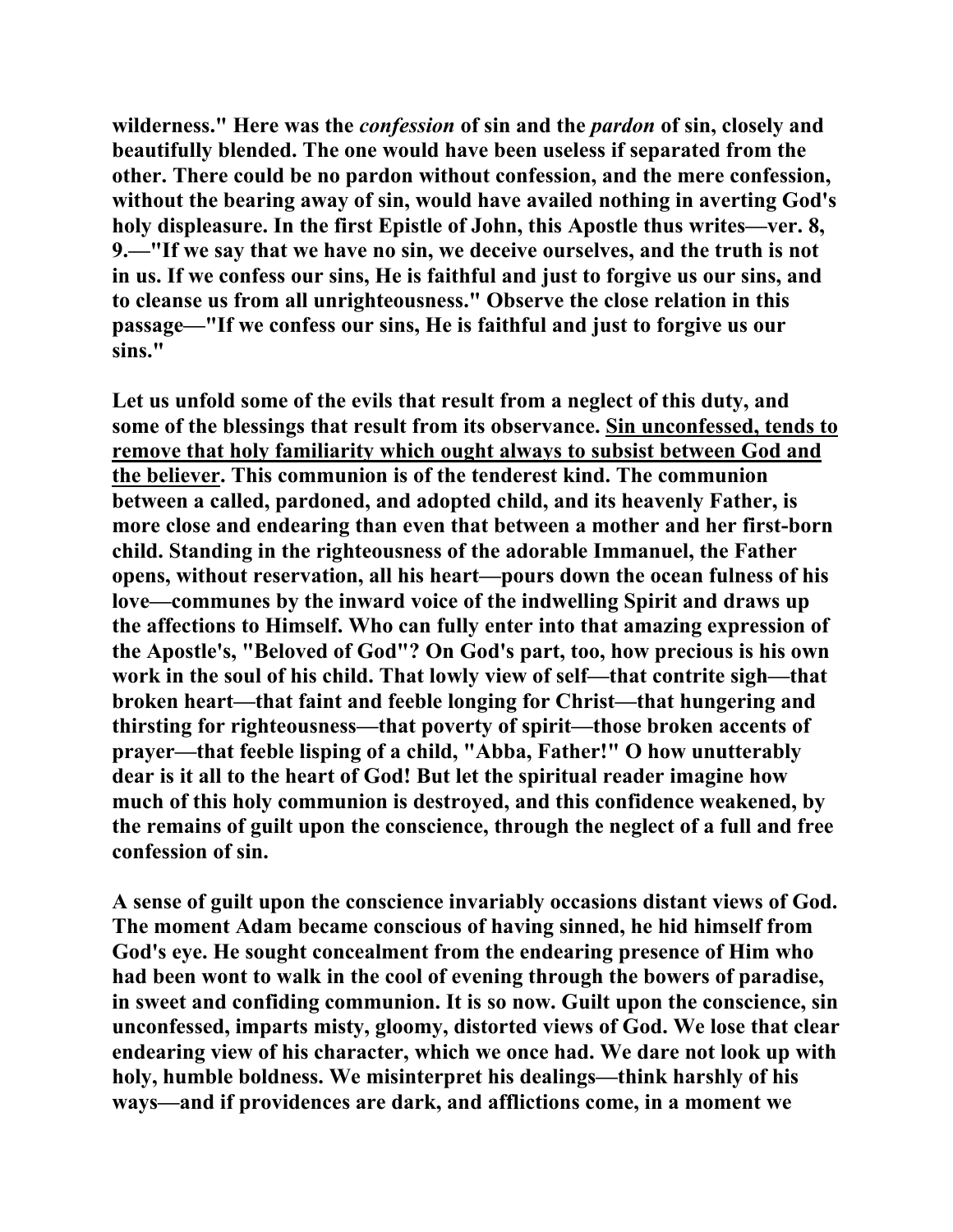**exclaim, 'I have sinned, and God is angry.' And so we seek concealment from God. We sink the Father in the judge, and the child in the slave.** 

**Another evil that results from sin unconfessed is, the hardening tendency it produces upon the conscience. To a child of God who has felt and mourned over the power of sin, we need not stay to prove how hardening is the tendency of sin. How it crusts the heart with a callousness which no human power can soften; and which often requires heavy affliction to remove. Where a child of God, then, neglects the habit of a daily confession of sin, by slow and almost imperceptible degrees, the conscience loses its tenderness, and becomes, by this gradual process, so hardened, as at length to think nothing of a sin which at one period would have filled the soul with horror and remorse.** 

**One more evil we may mention, and that is, that a neglect of this most important duty causes a fearful forgetfulness of sin, without the sweet sense of its forgiveness. The believer loses sight of his sin, not because he knows it to be pardoned, afresh blotted out, but from a mere carnal forgetfulness of the sin. The child of God on whose conscience the atoning blood has been afresh sprinkled, cannot soon forget his sin. O no! Freed from a sense of its condemnation, delivered from its guilt, and looking up to the unclouded face of a reconciled God, yet he remembers how far he could depart from the God that so loved him, and so readily and freely forgave him. The very pardon of his sin stamps it upon his memory. He thinks of it, only to admire the love, and adore the grace, and extol the blood that blotted it out—and thus he is led to go softly all his days. "My soul has them still in remembrance, and is humbled in me." Lam. 3:20. But the believer who neglects the duty and the privilege of confession, loses the remembrance of his sin, until brought under the rod of the covenant; then some deep and heavy chastisement recalls it to his memory, and fills him with shame, humiliation, and contrition. In this state, the Eternal Spirit comes into the soul with his restoring mercies, leads the abased and humbled believer afresh to the "fountain opened"—God the God of all comfort, speaks in language of comfort and says, "I will establish my covenant with you; and you shall know that I am the Lord: that you may remember, and be confounded, and never open your mouth any more because of your shame, when I am pacified toward you for all that you have done, says the Lord God." Ezek. 16:62, 63.** 

**THE BLESSINGS that result from a strict observance of daily confession of sin, are rich and varied. We would present them as in one group. The conscience retains its tender susceptibility of guilt. Just as a breath will**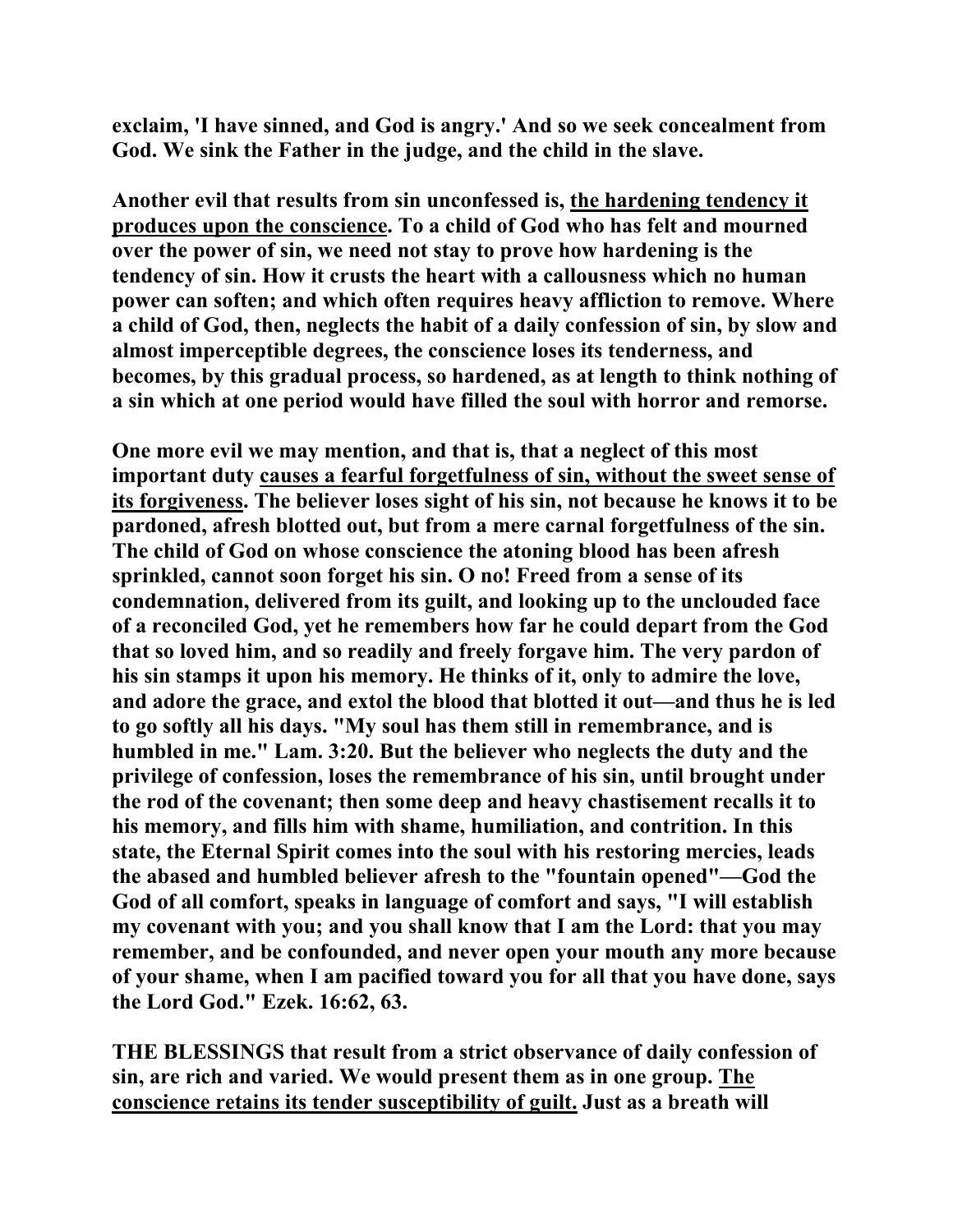**tarnish a mirror highly polished, so will the slightest aberration of the heart from God—the smallest sin, leaves its impression upon a conscience in the habit of a daily unburdening itself in confession, and of a daily washing in the fountain. Going thus to God, and acknowledging iniquity over the head of Immanuel—pleading the atoning blood—the conscience retains its tenderness and its sensitiveness—and sin, all sin, is viewed as that which God hates, and the soul abhors.** 

**This habit too, keeps, so to speak, a clear account between God and the believer. Sins daily and hourly committed are not forgotten—they fade not from the mind, and therefore they need not the correcting rod to recall them to remembrance. For let us not forget, God will eventually bring our sins to remembrance. "He will call to remembrance the iniquity." Ezek. 21:23. David had forgotten his sin against God, and his treacherous conduct to Uriah, until God sent the prophet Nathan to bring his iniquity to remembrance.** *A daily confession then of sin, a daily washing in the fountain, will preserve the believer from many and perhaps deep afflictions.* **This was David's testimony—"I acknowledged my sin unto you, and my iniquity have I not hid. I said, I will confess my transgressions unto the Lord, and you forgave the iniquity of my sin." Ps. 32:5.** 

**See, then, the close connection between an honest and minute confession of sin, and the application of the precious blood of Christ. Let the child of God be encouraged to take all his sins to his heavenly Father. Have you sinned? Have you taken a single step in departure from God? Is there the slightest consciousness of guilt? Go at once to the throne of grace—stay not until you find some secret place for confession—stay not until you are alone; lift up your heart at once to God, and confess your sin with the hand of faith upon the great atoning Sacrifice. Open all your heart to him. Do not be afraid of a full and honest confession. Shrink not from unfolding its most secret recesses—lay all bare before his eyes. Do you think he will turn from the exposure? Do you think he will close his ear against your breathings? O no! Listen to his own encouraging, persuasive declarations—"Go and proclaim these words toward the north, and say, Return, backsliding Israel, says the Lord; and I will not cause my anger to fall upon you: for I am merciful, says the Lord, and I will not keep anger forever. Only acknowledge your iniquity, that you have transgressed against the Lord your God." Jer. 3:12, 13. "O Israel, return unto the Lord your God, for you have fallen by your iniquity. Take with you words, and turn to the Lord; say unto him, Take away all iniquity, and receive us graciously." Hos. 14:1, 2. "I will heal their**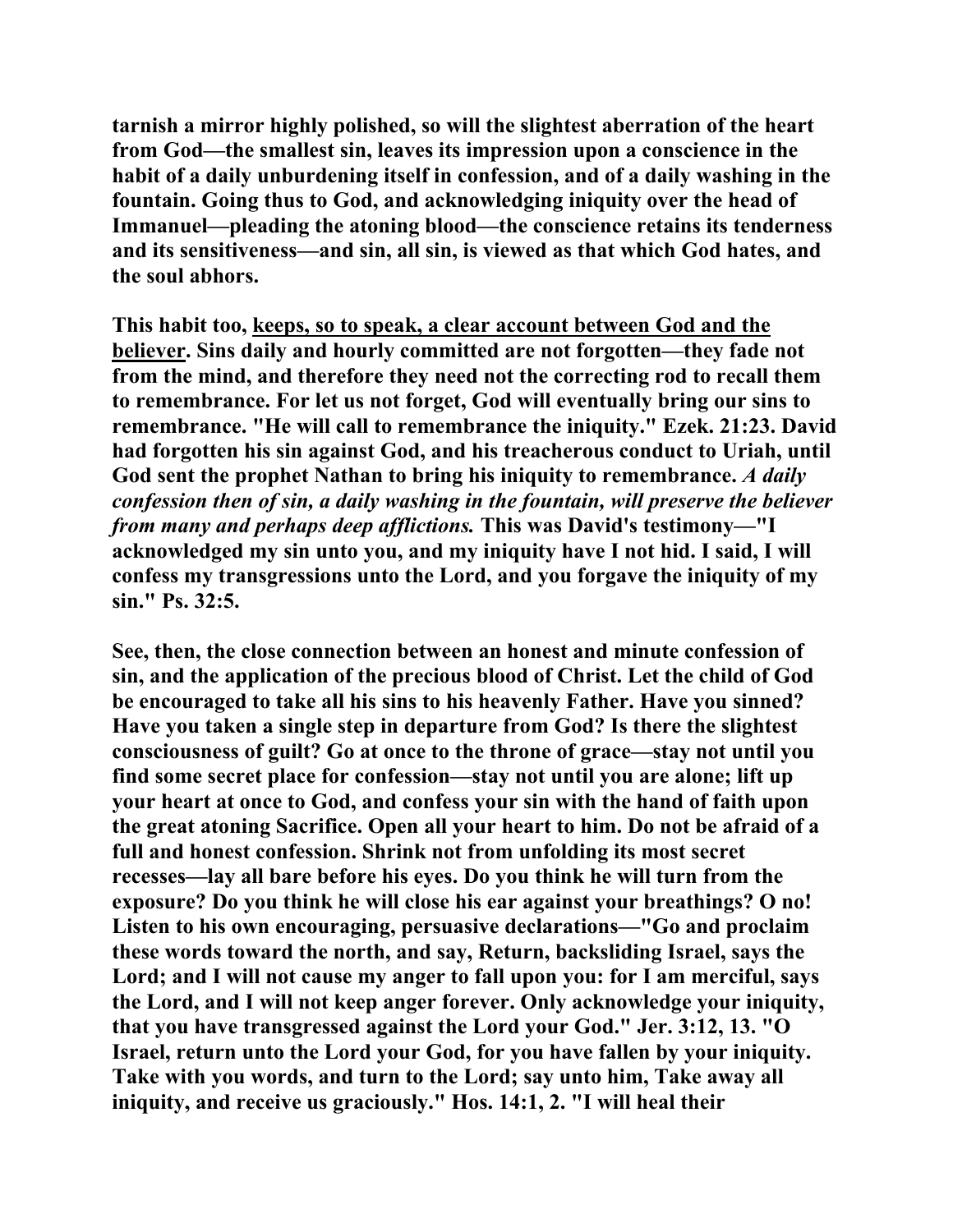**backsliding, I will love them freely; for my anger is turned away from him." Ver. 4. O what words are these!** 

**Does the eye of the poor backslider fall on this page? And as he now reads of God's readiness to pardon—of God's willingness to receive back the repenting prodigal—of his yearning after his wandering child—feels his heart melted, his soul subdued, and struck with that amazing declaration, "Only acknowledge your iniquity" would dare creep down at his feet, and weep, and mourn, and confess. O is there one such now reading this page? then return, my brother, return! God, the God against whom you have sinned, says, "Return." Your Father, the Father from whom you have wandered, is looking out for the first return of your soul, for the first kindlings of godly sorrow, for the first confession of sin. Return, my brother, return! God has not turned his back upon you, though you have turned your back upon him. God has not forgotten to be gracious, though you have forgotten to be faithful. "I remember you,"—is his own touching language—"the kindness of your youth, the love of your espousals." Jer. 2:2. O! then, come back; this moment, come back; the fountain is still open—Jesus is still the same—the blessed and Eternal Spirit, loving and faithful as ever—God ready to pardon. Take up then the language of the prodigal and say, "I will arise and go to my Father, and will say unto him, Father, I have sinned against heaven and in your sight, and am no more worthy to be called your son." "If we confess our sins, he is faithful and just to forgive us our sins, and to cleanse us from all unrighteousness."** 

**We now proceed to SHOW HOW FULL AND ENTIRE IS THE JUSTIFICATION OF A BELIEVER. This will not require much amplification—seeing that, if the pardon of a believing sinner is a full and entire forgiveness it follows that, so must be his justification. They both result from the same glorious cause—the perfection of our adorable Lord's obedience.** 

**Let us briefly enquire what we are to understand by the righteousness of Christ imputed to a believer, and thus constituting the sole ground of his acceptance. It is not our intention to view the subject metaphysically, but in the clear light of God's own Word. We deprecate the introduction of a metaphysical and scholastic mode of reasoning in the exhibition of Divine truth. God's Word does not require it; it is quite unnecessary in the investigation of the mind of the Spirit. The evils, too, resulting from it, are many and dangerous. God's Word is obscured, mystified, and often its simple**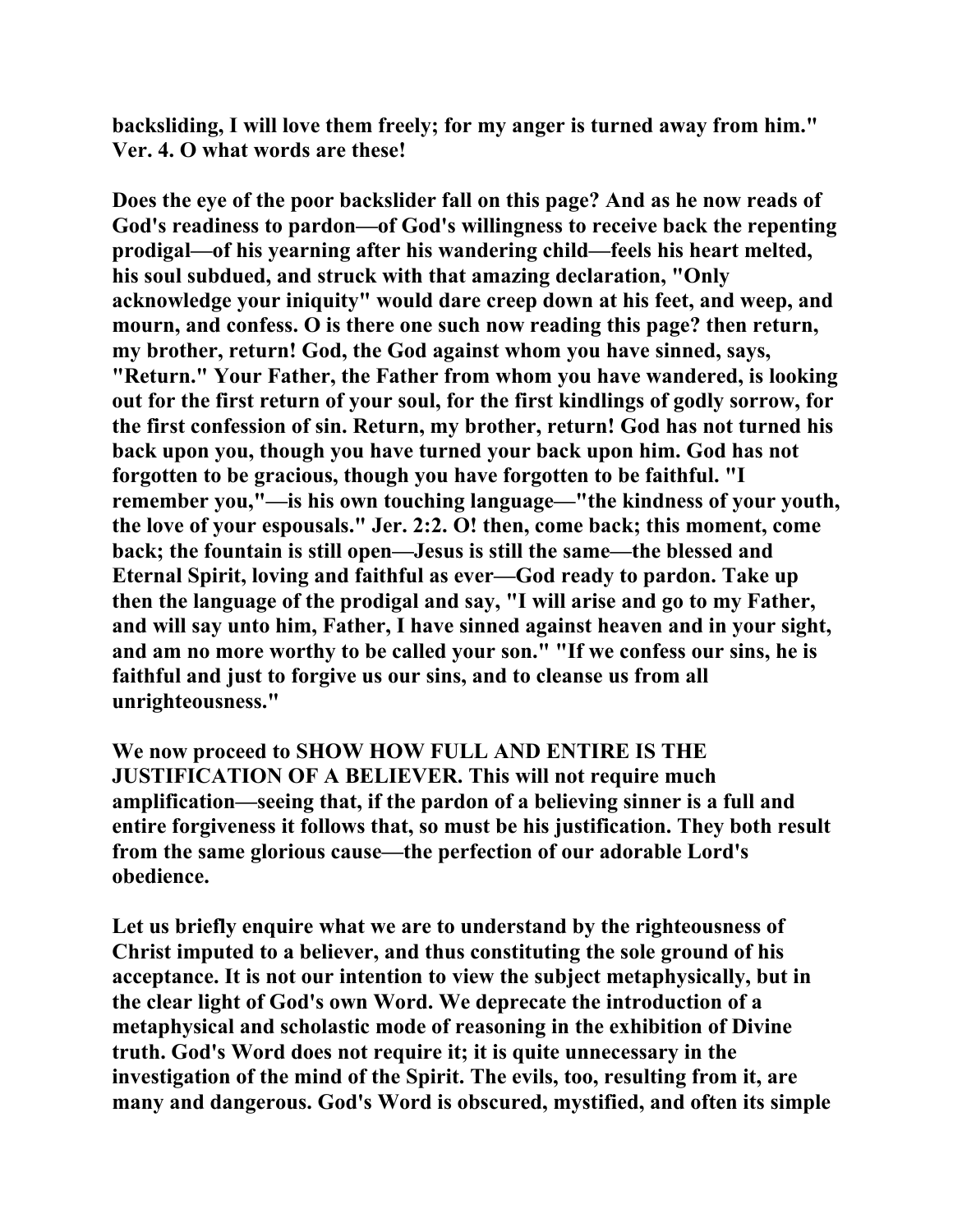**meaning fearfully perverted. The mind in search of the truth, not being able to follow a metaphysical argument, or to comprehend the meaning of a scholastic term, becomes perplexed, embarrassed, and discouraged, and at length gives up the investigation. May it not be a subject of important enquiry how far the pulpit and the press, in their efforts to diffuse evangelical knowledge, may be chargeable with the adoption of a mode of discussing religious truth, far removed from the beautiful simplicity of the Gospel, and tending to mar its beauty, pervert its meaning, and impart to the learner crude and misty views of Divine truth? Confident are we, that that ministry would come clothed with most unction, and that treatise would be read with more blessing, and that believer would walk more in peace and joy in the Holy Spirit, where God's Word was most honored, most prayerfully studied, and most studiously followed. This Book tells best and simplest its own wondrous story. But to return from this digression.** 

**We mean by JUSTIFICATION, or rather, we would say, the Word of God means by Gospel justification, the imputation of Christ's infinite and finished righteousness to a repenting, believing sinner; the making over of his perfect obedience in behalf of his church to him that believes. Christ obeyed not for himself, but for his Church. It is an absurdity to suppose that he obeyed the law for himself—the law of God demanded no personal obedience from Christ—for he was perfectly holy, had never sinned, had never broken the law: and to suppose the law exacting obedience, and holding out its threats to a being who was immaculately holy, and therefore had never incurred its penalty, is to take a most obscure and defective view of truth. True, Christ was made under the law, but it was "to redeem those who were under the law, that we might receive the adoption of sons." Gal. 4:4, 5. If he was obligated to do anything for himself, as under the personal curse of the law, then he became incarnate for himself, obeyed for himself, endured the curse for himself, suffered for himself, died and rose again for himself.** 

**As made under the law, true, he was bound to obey, in its every iota, that law, but it was for the people for whom he had entered into a covenant engagement with the Father. In their behalf he kept the Law—for it was not possible that he could himself break it—Satan came, tried, and tempted him, and found nothing in him. John 14:30. In their behalf he endured the curse, and suffered the penalty. And on the ground of his obedience—his obedience, or righteousness imputed to them, in the same manner in which their sins were imputed to him—they stand before God, the holy, the heart-searching God, fully and freely "justified from all things." "For he has made him to be sin for**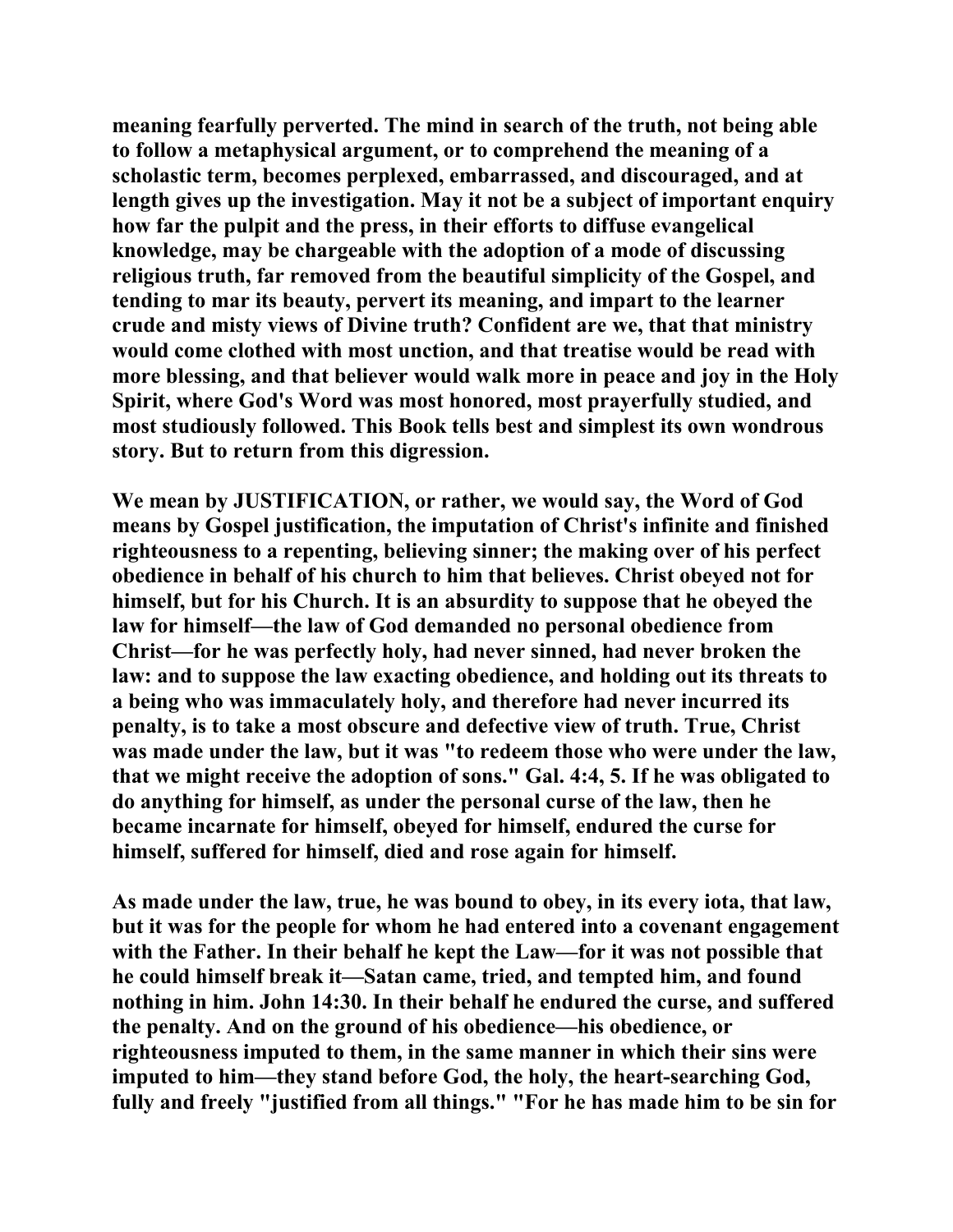**us, who knew no sin," (there is the imputation of our sins to him,) "that we might be made the righteousness of God in him" (there is the imputation of his righteousness to us). 2 Cor. 5:21. "He is the kind of high priest we need because he is holy and blameless, unstained by sin. He has now been set apart from sinners, and he has been given the highest place of honor in heaven. He does not need to offer sacrifices every day like the other high priests. They did this for their own sins first and then for the sins of the people. But Jesus did this once for all when he sacrificed himself on the cross." Hebrews 7:26-27. With this explanation of the doctrine, let us proceed to unfold it.** 

**The righteousness wrought out by the incarnation, obedience, sufferings, and death of Christ, is a most glorious righteousness. It took in the whole law of God. It did not soften down, or ask for a compromise of its claims. It took the law in its utmost strictness and honored it. It gave all the law demanded, all it could demand. And what stamped this righteousness with a glory so great? what enabled the Redeemer to offer an obedience so perfect? What, but that he was God in our nature! The Law-giver became the Law-fulfiller. The God became the Substitute—the judge became the Surety. Behold, then, the justification of a believing sinner! He stands accepted in the righteousness of Christ with full and entire acceptance. What says the Holy Spirit? "In the Lord shall all the seed of Israel be justified, and shall glory." Isa. 45:25. "And by him (the Lord Jesus) all who believe are justified from all things, from which you could not be justified by the law of Moses." Acts 13:39. "Accepted in the Beloved." Ephes. 1:6. "And you are complete through your union with Christ. He is the Lord over every ruler and authority in the universe." Col. 2:10 "Christ loved the church, and gave himself for it, that he might sanctify and cleanse it with the washing of water by the Word, that he might present it to himself a glorious church, not having a spot or wrinkle, or any such thing; but that it should be holy and without blemish." Eph. 5:25-27. "He has made him to be sin for us, who knew no sin; that we might be made the righteousness of God in him." 2 Cor. 5:21. Mark the expression, "Made the righteousness of God"!** 

**So called because the righteousness which Christ wrought out was a Divine righteousness, not the righteousness of a created being, of an angel, or of a superior prophet, else it were blasphemy to call it "the righteousness of God." O no! the righteousness in which you stand, if you "are accepted in the Beloved," is a more costly and glorious righteousness than Adam's, or the highest angel in glory: it is "the righteousness of God." The righteousness of the God-Man; possessing all the infinite merit, and glory, and perfection of**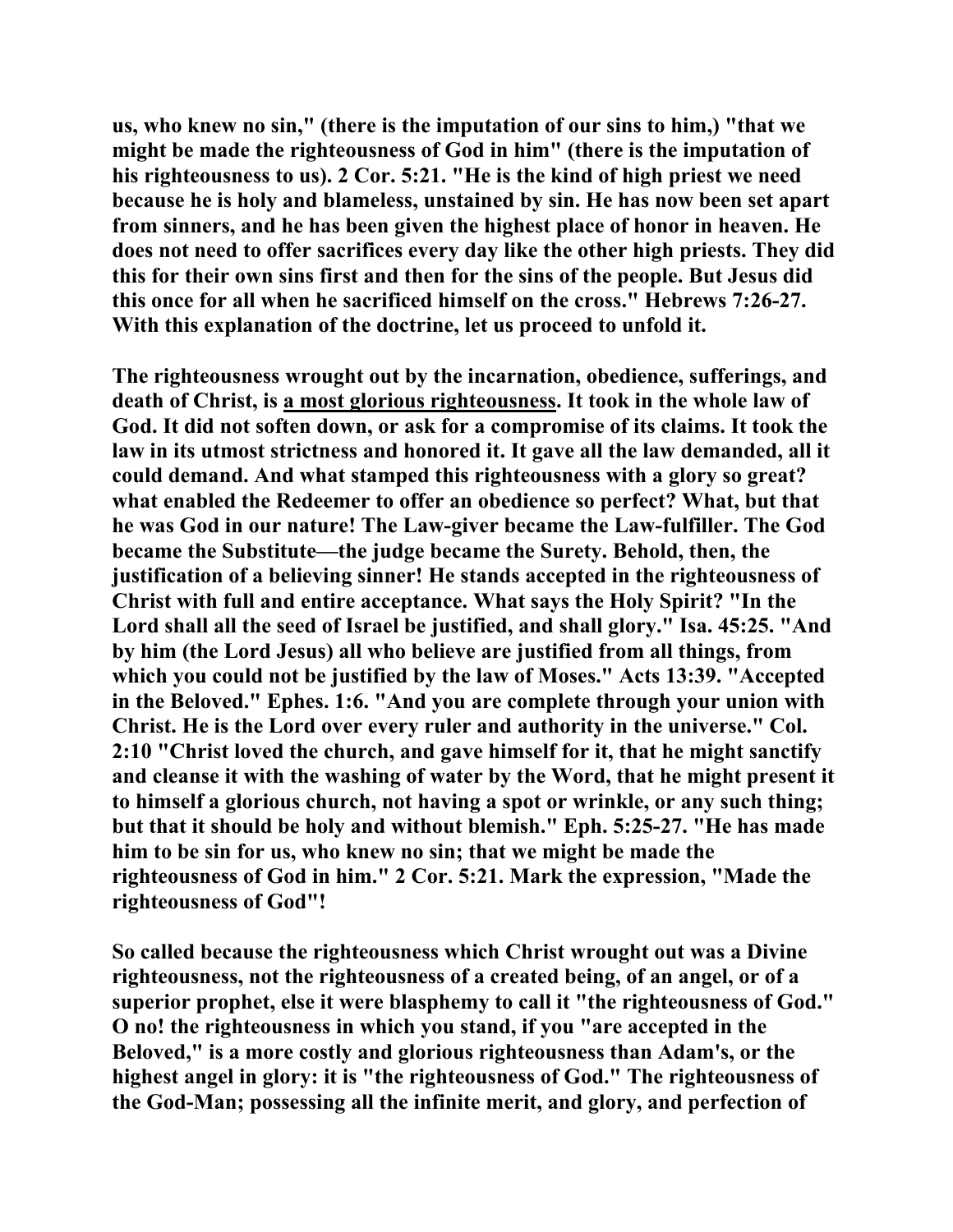**Deity. And what seems still more incredible, the believer is made the righteousness of God in Christ. Made that righteousness, so that, beholding him in Christ, the Father can "rest in his love, and rejoice over him with singing." Zech. 3:17. Is it not then we ask, a perfect, a complete justification? what can be more so? Do not the passages we have quoted prove it? Can any other meaning be given to them, without divesting them of their beauty and obvious sense? Would it not be to turn from God's word, to dishonor and grieve the Spirit, and to rob the believer of a most influential motive to holiness, were we to take a less expanded view of this subject than that which we have taken? Most assuredly it would. Then let the Christian reader welcome this truth. If it is God's truth, and we humbly believe we have proved it to be so—it is not less his privilege than his duty to receive it.** 

**What consideration shall we urge upon him why he should welcome it? Shall we say his sanctification is intimately connected with it? and what an argument should this be with a child of God! To be holy—to be like God—to be conformed entirely to the will and image of Christ—to have the temper, the taste, the principles, the daily walk—all like our blessed Immanuel, who is "the chief among ten thousand, the altogether lovely." O! can a believer aspire to a more lofty aim? And this righteousness—this infinite, this Divine, this finished righteousness, received in the heart by the power of God the Holy Spirit, broken up to the soul, lived upon daily, will promote all this: "In your righteousness shall they be exalted." Psalm 89:16. The righteousness of Christ has a most exalting tendency; it exalts a believer's view of God, of his character and perfections; it exalts his view of Jesus, his person, work, and love; it exalts the believer himself; it takes him out of himself, above and beyond himself;** *it exalts his principles, his practice, his affections, and conforms him to Christ.*

**Shall we say his happiness is intimately connected with it? And where is the believer that does not desire to walk happily with God? This is the attainment the world are eagerly in search of—but the believer in Christ is its only possessor; he has found it, and found it in Jesus; he has found it in a renunciation of self-righteousness, and in a humble reception of Christ; and there is no happiness, worthy of the name, that is sought and found outside of Jesus. What true happiness can the heart feel while it is unrenewed, its sins unpardoned, the soul unjustified, and therefore under condemnation, and exposed to the wrath of a holy and just God? O dream not of happiness, reader, until you have gone as a repenting sinner to the cross of Christ; until the atoning blood has been applied to your conscience, and the Spirit bears his**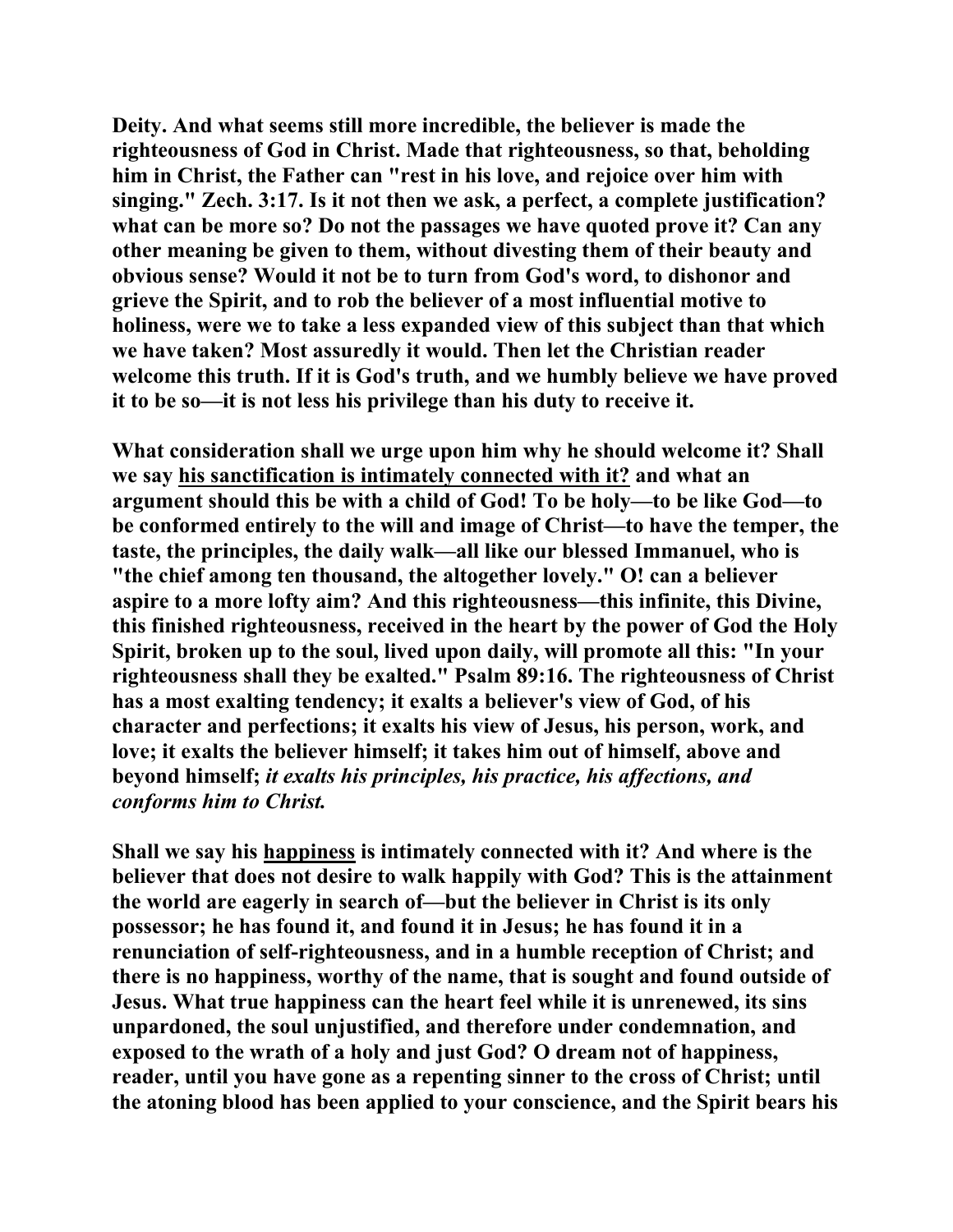**witness to your adoption.** 

**If this, and this only, is the source of all true happiness, then the more constantly and closely the believer realizes his full and complete acceptance in the Beloved, the greater must his happiness be. You may be a son or a daughter of affliction; in this furnace you may be chosen, Isa. 48:10, and through this furnace it may be the Lord's holy will you should pass all your days. You may be a child of poverty, possessing but little of this world's comforts, lonely, neglected, despised. Yet, O look up! you are precious in God's sight dear to him as the apple of his eye; his heart yearns over you with more than a mother's exquisite fondness for her child, because he has loved you with an everlasting love, and, to the praise of the glory of his grace, has "accepted" you "in the Beloved." Eph. 1:6. Realize this, and, though rough and thorny may be your path, and fiery the furnace, and deep your poverty, and lonely your situation, you shall experience a peace, and a happiness, to which the world around you is an utter stranger.** 

**Shall we say, the holy influence which a believer is called to exert around him, will be greatly augmented, and powerfully felt, by an abiding realization of his full and entire acceptance in Christ? The child of God is "the salt of the earth," "the light of the world." He is surrounded by moral putrefaction and darkness. By his holy, consistent example, he is to exert a counteracting influence. He is to be purity where there is corruption, he is to be light where there is darkness. And if his walk is consistent, if his life is holy, his example tells, and tells powerfully, upon an ungodly world. Saints of God catch, as it were, the contagion of his sanctity. The worldling acknowledges the reality of the Gospel he professes, and the bold skeptic falls back abashed, and feels, "how appropriate goodness is." What then will so elevate his own piety, and increase the power of his influence, as a realization of his justification by Christ? O how this commends the religion of Jesus! We will suppose a Christian parent surrounded by a large circle of unconverted children. They look to him as to a living Gospel; they look to him for an exemplification of the truth he believes; they expect to see its influence upon his principles, his temper, his affections, his whole conduct. What then must be their impression of the Gospel, if they behold their parent always indulging in doubts as to his acceptance, yielding to unbelieving fears as to his calling? Instead of walking in the full assurance of faith, saying with the apostle, "I know whom I have believed." 2 Tim. 1:12—instead of walking in the holy liberty, peace, and comfort of acceptance, there is nothing but distrust, dread, and tormenting fear. How many a child has borne this testimony—"The doubts and fears of**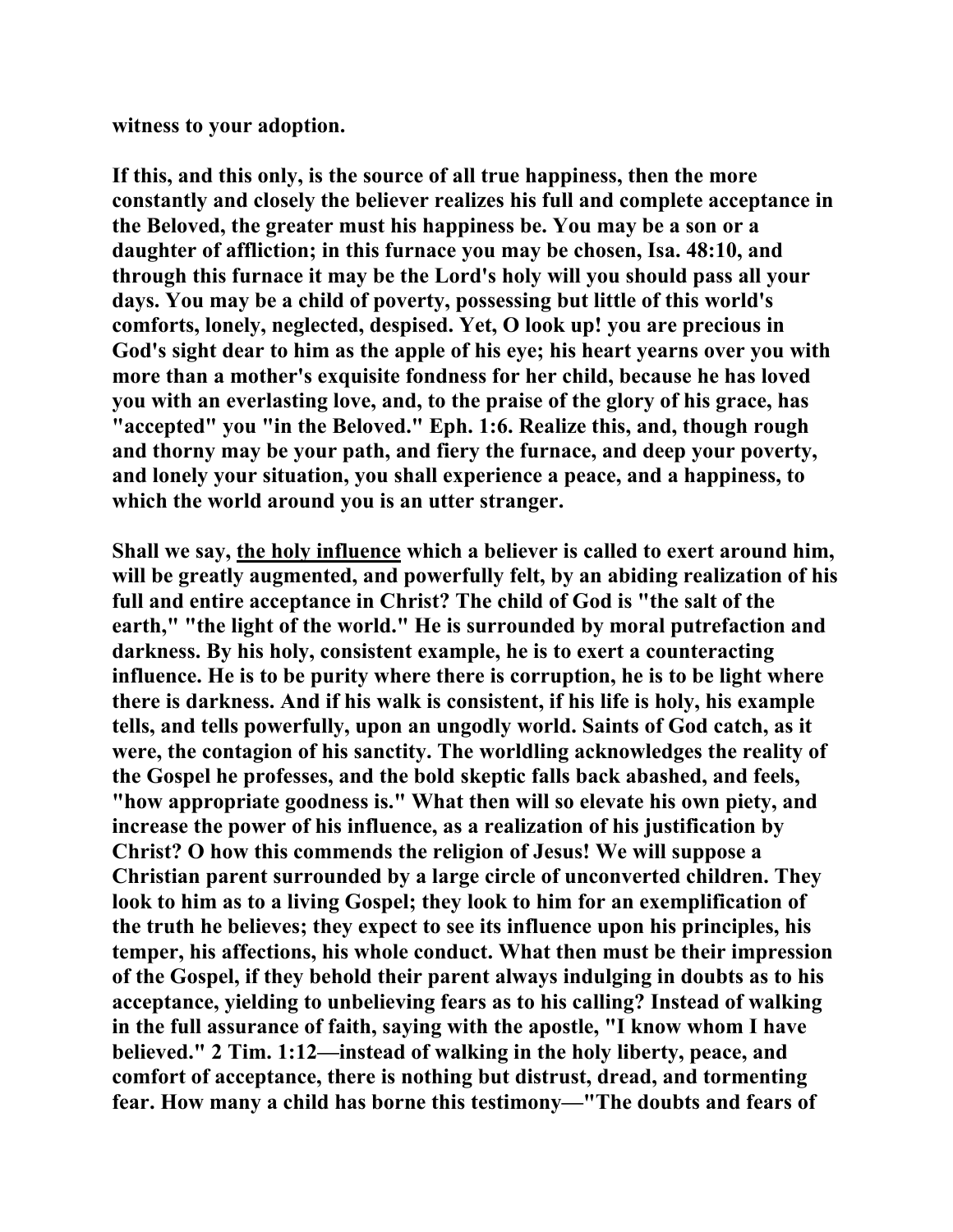**my parent have been my great stumbling-block!" O then, for the sake of those around you—for the sake of your children, your connections, your friends, your domestics, realize your full, free, and entire acceptance in Christ.** 

**Is it any marvel then—reviewing our ground—that in speaking of his beloved and justified people, God employs in his Word language like this: "All beautiful you are, my darling; there is no flaw in you." Song 4:7; "He has not beheld iniquity in Jacob, neither has he seen perverseness in Israel." Num. 23:21. Carry out this thought. Had there been no iniquity in Jacob? Had there been no perverseness in Israel? Read their histories, and what do they develop but iniquity and perverseness of the most aggravated kind? And yet, that God should say he saw no iniquity in Jacob, and no perverseness in Israel, what does it set forth but the glorious work of the adorable Immanuel—the glory, the fitness, the perfection of that righteousness, in which they stand "without spot, or wrinkle, or any such thing?" Eph. 5:27; in themselves vile and worthless—sinful and perverse— deeply conscious before God of possessing not a claim upon his regard, but worthy only of his just displeasure, yet counted righteous in the righteousness of another, fully and freely justified by Christ.** 

**Is this doctrine startling to some? Is it considered too great a truth to be received by others? Any other Gospel than this, we solemnly affirm, will never save the soul!** *The obedience, sufferings, and death of the God-man, made over to the repenting believing sinner, by an act of free and sovereign grace, is the only plank on which the soul can safely rest.* **Let it attempt the passage across the cold river of death on any other, and it is gone! On this it may boldly venture, and on this it shall be safely and triumphantly carried into the quiet and peaceful haven of future and eternal blessedness. We acknowledge the magnitude of this doctrine; yet is it not to be rejected because of its greatness. It may be profound, almost too deeply so, for an angel's mind; the cherubim may veil their faces, overpowered with its glory, while yet with eager longings they desire to look into it—still may the weakest saint of God receive it, live upon it, walk in it. It is "a deep river, through which an elephant might swim, and which a lamb might ford."** 

**Nor let any individual slight it, because worldly men have held it in unrighteousness. To the heart of a child of God it should not be the less precious because of this. The abuse of any single truth is no argument against the soundness or utility of that truth: if so, then might we set aside well near every doctrine of the cross, because well near every doctrine of the cross has**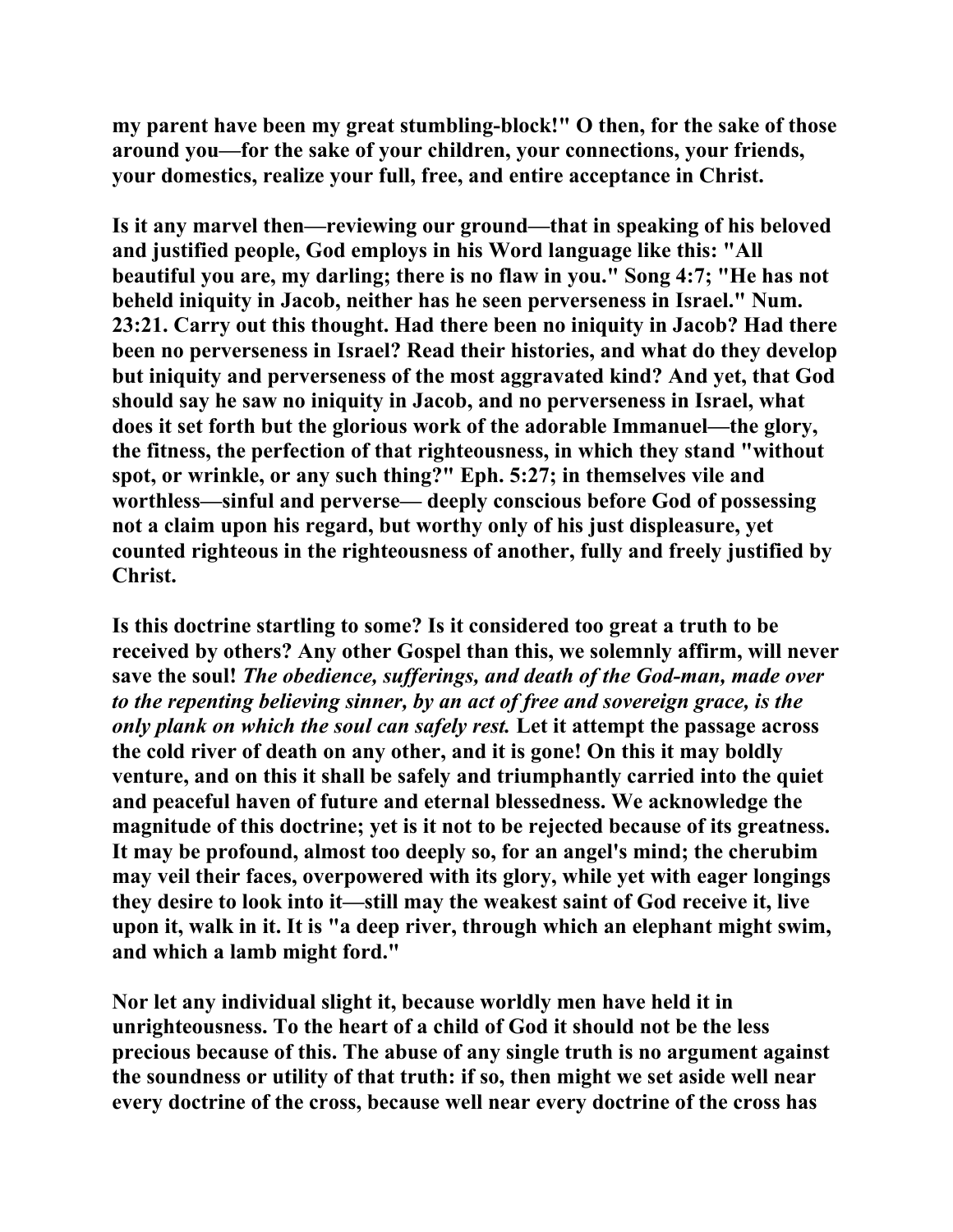**been abused to unholy purposes. It is a solemn thing for a believer to overlook any single doctrine, to stand aloof from any single truth of God's holy Word, because the pearl has been trampled under foot of swine—because ungodly men, receiving the truth notionally in the judgment, and not experimentally in the heart, have walked after their own lusts, deceiving and deceived. O no, we look not to them for an exemplification of the great doctrines of grace; nor are we to attribute their abuse of God's truth to the legitimate tendency of the truth itself. This we assign as a reason why we contend so earnestly for experimental religion: there is no true holiness of heart and of life without it. The mere prater about doctrine, his head filled with notions, and his heart with pride and unmortified sin, may walk in the outward garb of Christianity, deceiving others, and, what at the day of judgment will be most awful, deceiving himself—but the day of separation, the day of sifting, will come, when the wheat will be gathered into the garner, and the chaff will be burned with unquenchable fire.** 

**Let not the reader then turn his back upon a truth, because unholy men have brought it into reproach—then might he turn his back upon Jesus, because of the wounds which, again and again, he has received in the house of his friends.**  *The doctrine of God's eternal, sovereign, and unconditional election of a people, his redemption of them by the sacrifice of his Son Jesus Christ, his particular and effectual calling of them by the Eternal Spirit, their complete pardon and justification, and their preservation to eternal glory—these are God's truths, and not to be rejected. They come from God, and, when received in the heart, they lead to God; they have their origin in him, and to him they draw the soul. Precious truths! How they abase the sinner, how they exalt the dear Redeemer; how they glorify God, how they empty, humble, and sanctify the soul!* **We would not be the individual to speak anything against them, or think slightingly of them, no, not for our right hand, or for our right eye.** 

**And now, may we not inquire,** *Have you, dear reader, this robe upon you?* **In whose righteousness do you at this moment stand? Is it all** *merely profession?* **Startle not at the question—turn not from it—it is for your life we ask it. Do you wonder that such a scrutiny into the ground of your hope should be made? Are you astonished at the solemn fact implied in this question? Do not be so. Many have lived in the mere outward profession—have put on Christ in the external garb have talked well of him—have been baptized in his name given liberally for his cause, and after all, have gone into eternity holding up the empty lamp! O marvel not then, that we repeat the question, In whose righteousness do you at this moment stand? Mere profession will not save**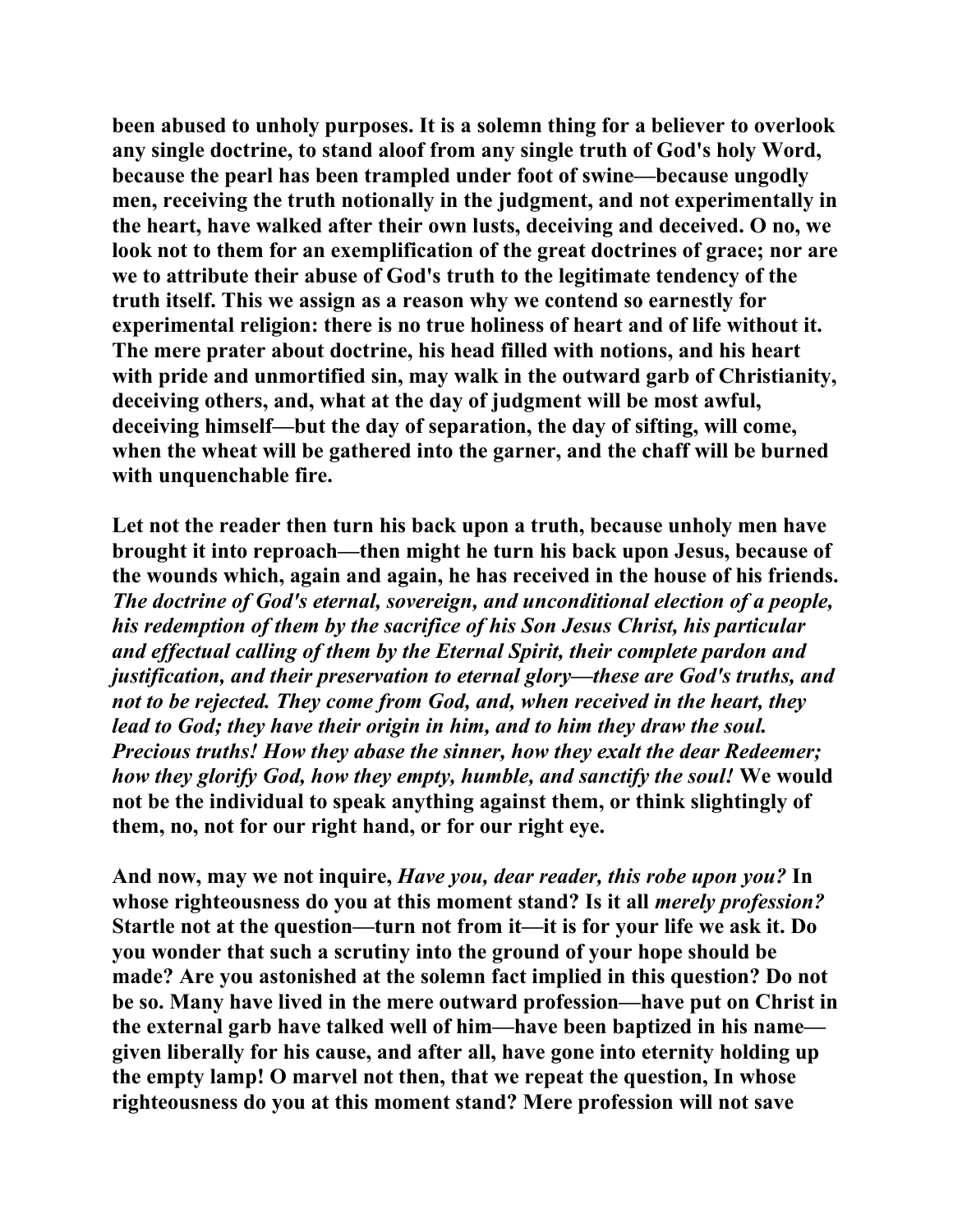**your soul; your being found mingling among the wise virgins will not secure you an admittance with them into heaven; your talking respectfully of Jesus will avail you nothing; your church memberships, your liberality, your irreproachable deportment, your spotless morality, your regular attendance on the sanctuary, all, all are vain without the justifying righteousness of the God-man upon you.** 

**What do** *you* **know of the broken heart and the contrite spirit? What do you know of the healing blood of Jesus? What do you know of a sense of pardon and acceptance? What do you know of the witness of the Spirit? What do you know of a humble, low, abasing view of yourself? What do you know of a holy and a close walk with God? What do you know of communion and fellowship with the Father and his dear Son? In a word, what do you know of yourself as a helpless, ruined sinner, and of Jesus as a rich, able, and present Savior? Ponder these solemn questions! The hand that pens them trembles with awe as it traces them on this page. This is a day of great profession—a day of great ingathering into the church; a day when much chaff must necessarily be gathered with the wheat. It was so in the primitive days of the church, when apostles, inspired by the Spirit of God, were the men who planted, watered, and gathered in the sheaves. Shall it then be thought a thing incredible with you that, in the present day, the minister may be deceived, and the hearer deceived, and neither of them know it? It solemnly behooves each professing member of Christ's church, of every name and denomination, narrowly to scrutinize his motives, deeply to probe his heart, and closely and habitually to examine the foundation on which he is building for eternity. Thus shall he walk, if he be an adopted child, in the sweet and holy realization of his pardon and acceptance; thus shall he experience the blessedness of the man whose transgression is forgiven, whose sin is covered; and thus, too, shall he constantly be "a vessel unto honor, sanctified, and fit for the Master's use, and prepared unto every good work."** 

**There are many and peculiar BLESSINGS which an experimental belief and realization of this great truth conveys into the soul, a slight glance at some of which will close this chapter.** 

**First, A consciousness of perfect security, and freedom from condemnation. Let us not be misunderstood. We mean not to affirm, that a child of God is secure only as he realizes his pardon and acceptance. Far be it from us to utter a sentiment like this. Many and long are the seasons of spiritual darkness and sensible withdrawments of God's presence, through which the**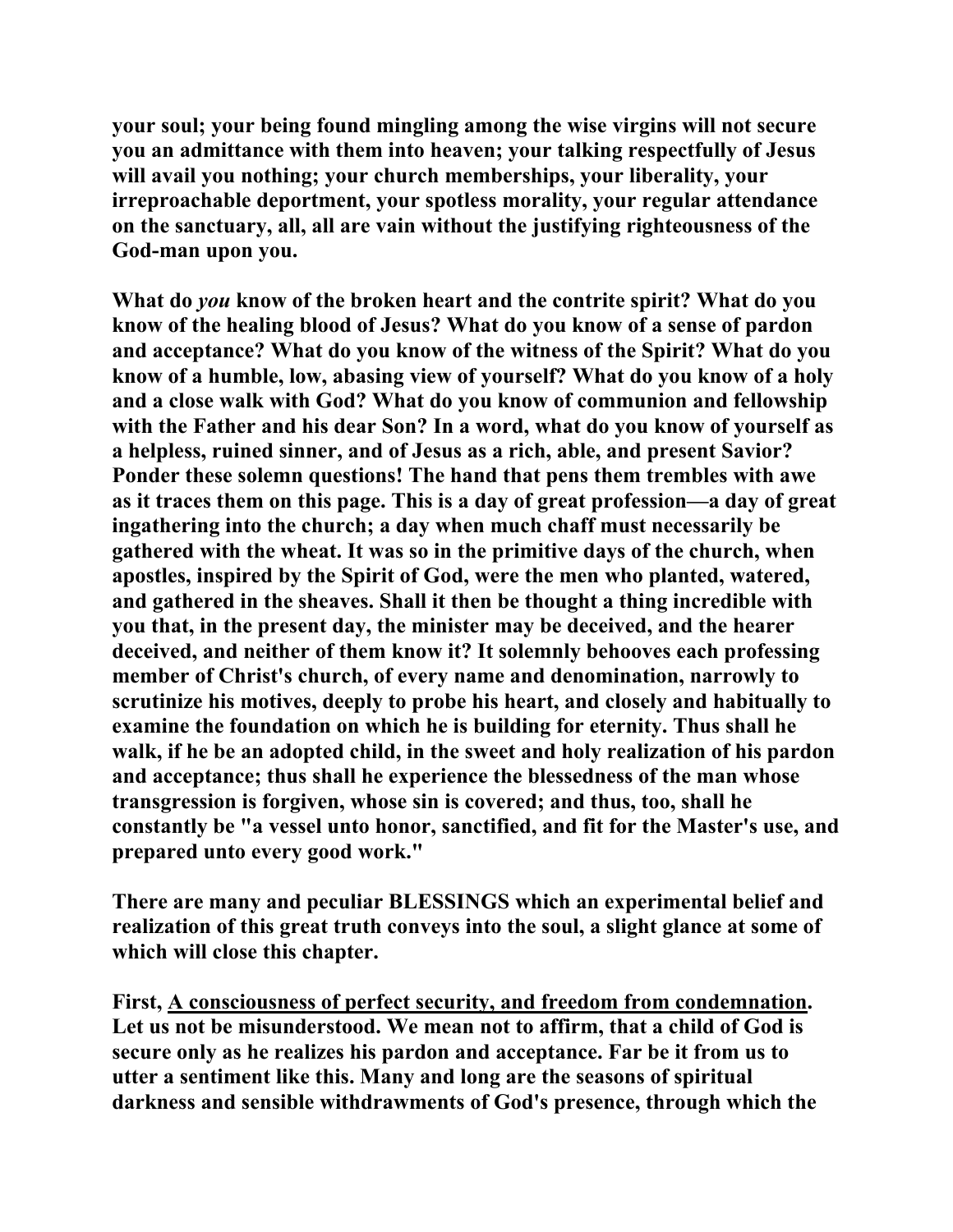**believer is often called to pass; seasons, during which his hope seems to have perished, Lam. 3:18; and God, as he believes, has forgotten to be gracious, Ps. 77:9; seasons, during which he cannot look up as a pardoned sinner, as a justified soul, as an adopted child, and say, "Abba, Father!" All is midnight gloom to his soul. And while God seems to have withdrawn, Satan instantly appears. Taking advantage of the momentary absence of the Lord, for, let it be remembered, it is not an actual and eternal withdrawment—Satan levels his fiery darts; suggests hard thoughts of God; tempts the soul to believe the past has been but a deception, and that the future will develop nothing but darkness and despair. Satan, that constant and subtle foe, frequently seizes, too, upon periods of the believer's history, when the Providences of God are dark and mysterious—when the path, along which the weary pilgrim is pressing, is rough and intricate—or, it may be, when he sees not a spot before him—the way is obstructed, and he is ready to exclaim with job, "He has fenced up my way that I cannot pass, and he has set darkness in my paths." Job 19:8; or with Jeremiah, "He has hedged me about, that I cannot get out." Lam. 3:7.** 

**Let it not then be forgotten by the soul that walks in darkness and has no light, that the providential dealings of a covenant God and Father, which now are depressing the spirits, stirring up unbelief, and casting a shade over every prospect, may be seized upon by its great enemy, and appropriated to an occasion of deep and sore temptation. It was thus he dealt with our blessed Lord, who was in all points tempted as his people, yet without sin, Heb. 4:15. Satan, taking advantage of his prolonged fast, and the weakness of body and hunger which were the consequence—for, let it ever be borne in mind, God took upon him pure humanity with all the sympathies of our nature, and with all the weakness which clung to it presented the temptation in its most pliable form. Luke 4:2-13. And if the Head thus was tempted, so will be the member—if the Lord, so the disciple. And for this very end was our blessed Lord thus tempted, that he might enter sympathetically into all the circumstances of his tried and suffering people—"For in that he himself has suffered being tempted, he is able to support those who are tempted." Heb. 2:28.** 

**But we must not, we dare not, refrain from ascribing this spiritual darkness to another, and perhaps more obvious cause, we allude to a distant and careless walk. This will as certainly bring darkness into the soul, with its painful attendants—unbelief—loss of thoughts of God—slavish fear—as if an individual were to close every inlet of a habitation to the rays of the sun, and**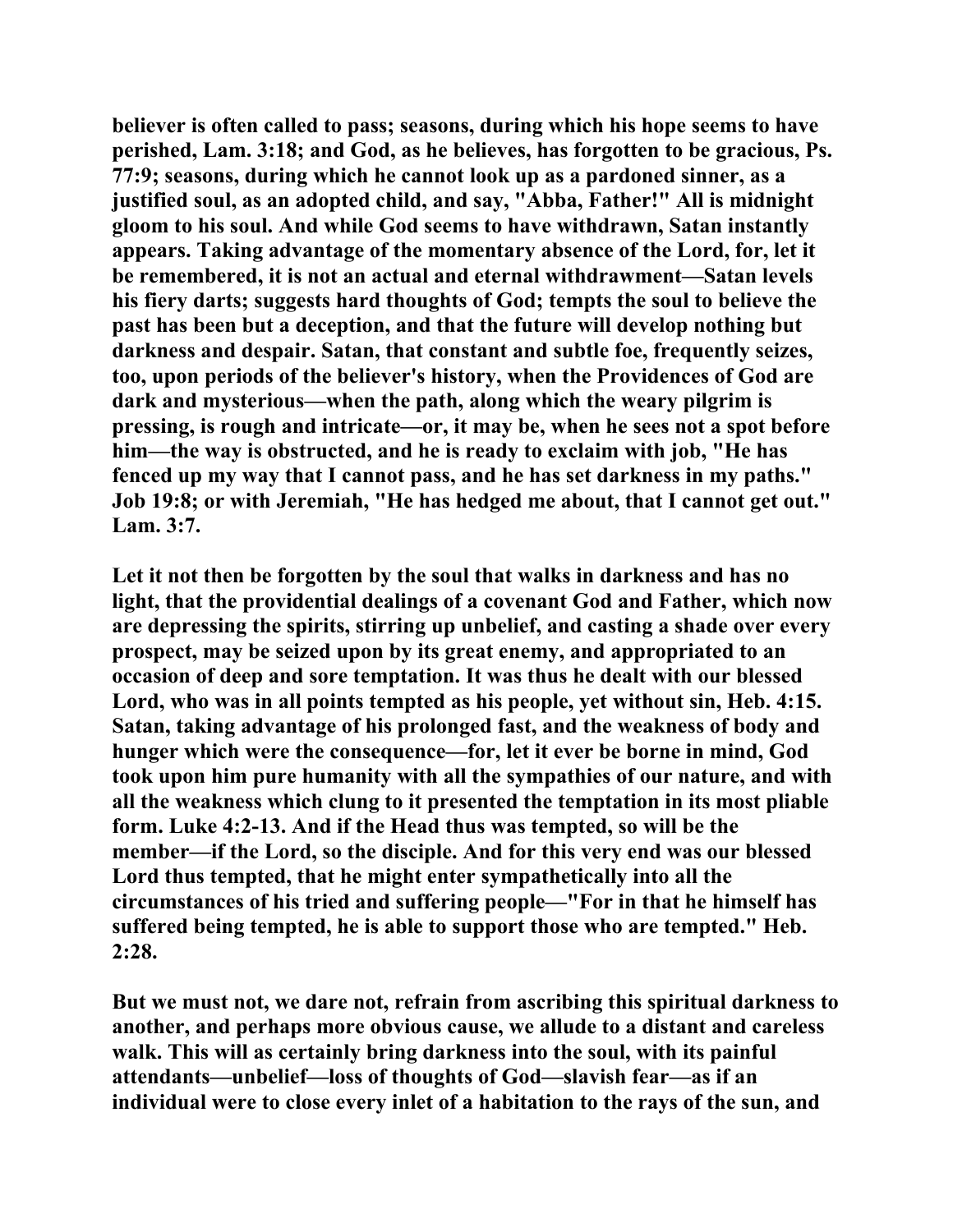**sit down amid the gloom and the obscurity with which he has enshrouded himself. There is no true spiritual light but that which beams from the Sun of Righteousness; and to this every inlet of the soul must be open. All other light is false—it is but like the treacherous beacon erected upon a rock-bound coast, for the purpose of beguiling to its shore the unsuspecting bark. To enjoy this light then, a believer must dwell near the Sun, he must live close to Christ: he must live the life of daily faith upon him—he must look away from himself to Jesus—he must walk worthy of the Lord unto all pleasing—he must be found prayerful and diligent in the means; while, rising above them, he draws all his light, life, and peace from the God of the means.** 

**O what losers are they who walk as Peter walked—at a distance from their Lord—what seasons of endearing communion—what tokens of love—what visits of mercy they rob themselves of! What losers are they who neglect the means of grace—closet prayer—church fellowship—the communion of saints—the blessed ordinances of baptism and the Lord's supper—these channels, through which a covenant God conveys such untold blessings into the soul of his dear child! For "the secret of the Lord is with those who fear him;" and to fear him, is not to dread him as a slave, but as a child to walk in all the commandments and ordinances of the Lord blamelessly. O! what losers then are such!** 

**While penning this closing part of the chapter, the writer was sent for to administer spiritual consolation to one on the confines of eternity, who, at an early period of her life, professed publicly her attachment to the Lord, but who, after a time, walked no more with Jesus; and now the season of sickness, and probably of death, had come! And O! could he have gathered every wandering, every backsliding, every careless, worldly professor of Christ around that bed, to have listened to the deep regrets, the bitter selfreproaches, the piercing cries for pardon, that fell from her lips, and to have witnessed, too, the deep anguish that wrung her agonized bosom, how more powerfully would they have warned, and how more persuasively would they have pleaded, than the page which now warns and pleads with the careless, prayerless, worldly professor! Christian professor! are you walking at a distance from Christ, if following him at all? Are you opening your heart to the world—laying yourself out for its entanglements? Are you conforming to it in your spirit, your policy, your maxims, your dress, your pursuits, your friendship, your religion? Are you neglecting the means of grace, the sanctuary of God—the preaching of the Gospel, the prayer-meetings, the communion of saints? Are you neglecting prayer—family prayer—social**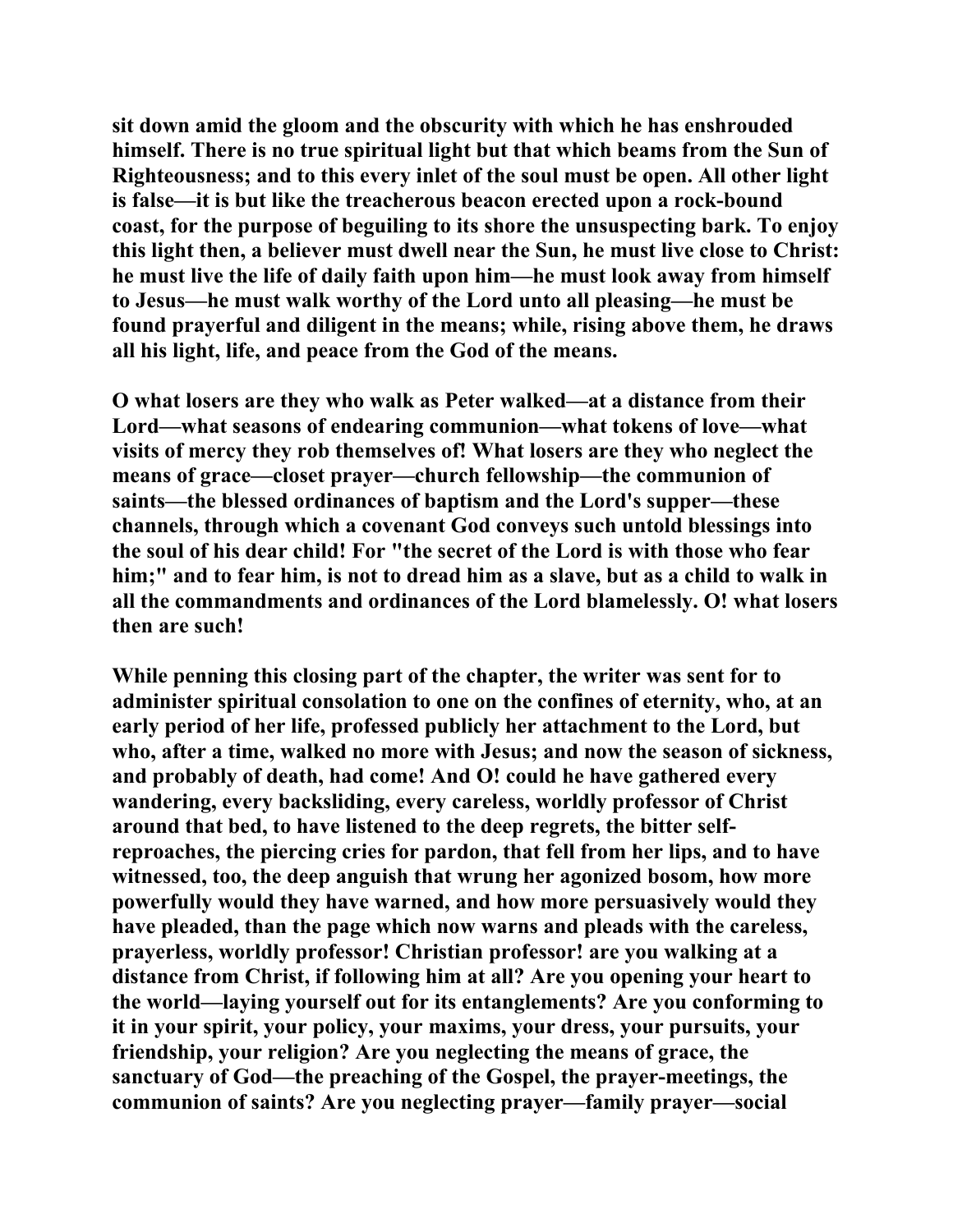**prayer—sanctuary prayer—most of all, closet prayer?** 

**O, if so, how fearfully you are turning your back upon God! how wantonly are you trampling your precious privileges under foot! What a harvest of sorrow are you sowing for a dying hour! what reason have you to tremble, lest after all, Christ has never been formed in your heart, the hope of glory! What is your present hope? Is it merely a profession? Give it up—abandon it as worthless, and as a sinner undone, a sinner without hope, go to Jesus. A mere profession will never save you. A bare supposition will only delude you. You must have the witness of the Spirit. But to the soul following hard after God, we would say, there are two 'exceeding great and precious promises,' which a child of God should ever keep in view: "Unto the upright there arises light in the darkness." Ps. 112:4; "Unto you that fear my name shall the Sun of Righteousness arise with healing in his wings." Mal. 4:2. Thus it is evident that to those who walk uprightly before God—upright in heart, as well as upright in outward conduct—upright in principle as well as upright in practice—and to those who walk in the holy filial fear of God, the Lord has his choicest covenant blessings. But to return:** 

**We say not, then, that a momentary sense of God's withdrawment from the believer affects his actual security in the atoning blood: this, nothing can disturb. The safety of a child of God hinges not upon a frame or a feeling, the ever varying and fitful pulses of a believing soul. O no! The covenant rests upon a surer basis than this; the child of the covenant is sealed with a better hope and promise. He may change, but his covenant God never; his feelings may vary, but his Father's love never veers: He loved him from all eternity, and that love extends to all eternity. As God never loved his child for anything he saw, or should see, in that child, so his love never changes for all the fickleness, sinfulness, and unworthiness, he daily and hourly discovers. O where would the soul fly but for this truth? When it takes into account the sins, the follies, the departures, the flaws of but one week; yes, when it reviews the history of but one day, and sees enough sin in a thought to sink it to eternal and just perdition, but for an unchangeable God, to what consolation would it resort?** 

**But what forms the great security of the believer? what, but the atoning blood? This, and this only. The Father, beholding his child in his beloved Son, washed and clothed, pardoned and justified, can "rest in his love, and rejoice over him with singing." The atonement guarantees his eternal safety. What formed the security of Noah and his family, when the deluge of God's wrath**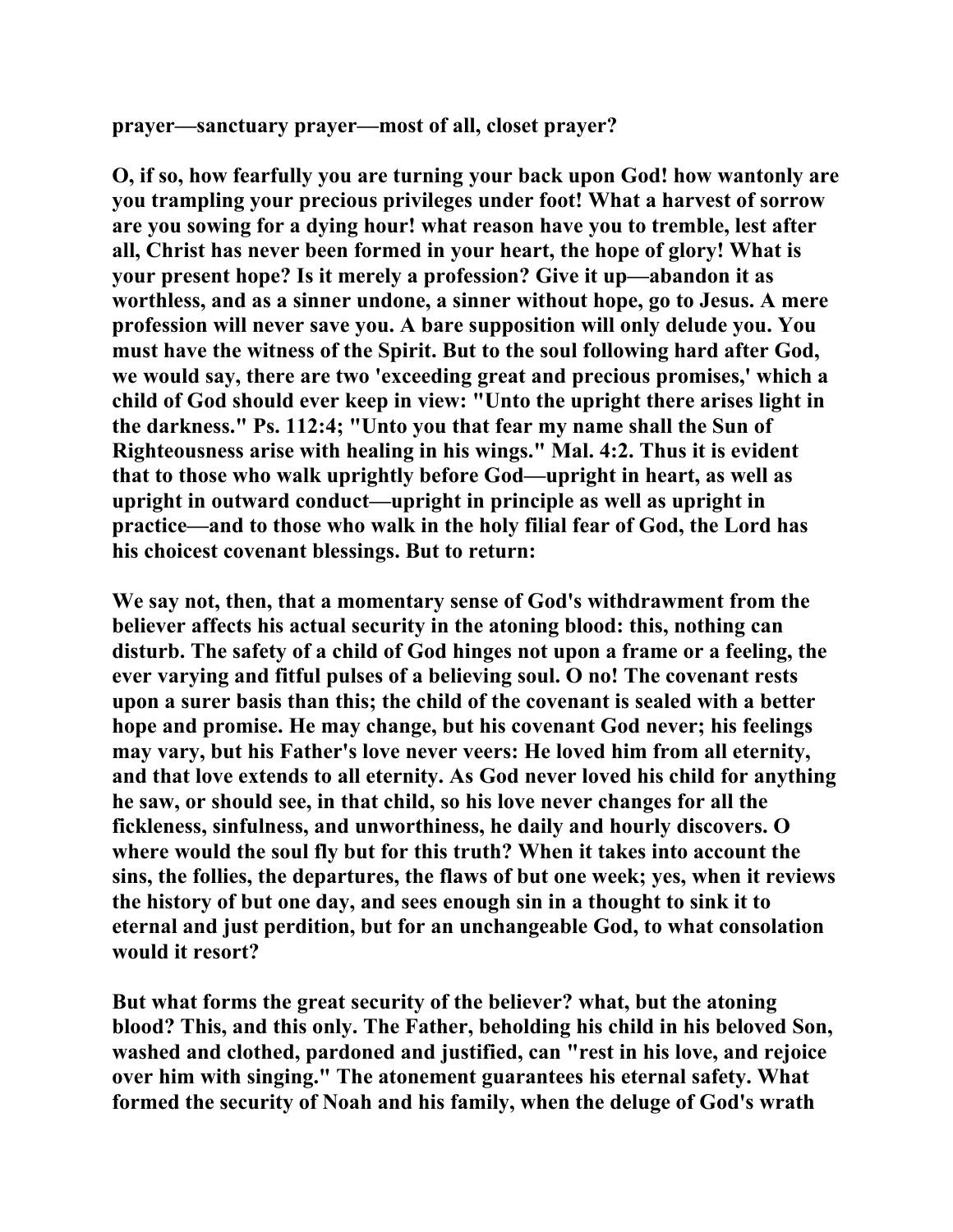**descended upon an ungodly world?** *The ark* **in which God had shut him. What formed the security of the children of Israel in Egypt, when the destroying angel passed through the camp waving in his hand the weapon of death?** *The blood of the Pascal lamb***, sprinkled on the lintel and doorposts of their dwellings; and where this sacred sign was seen, into that house he dared not enter, but passed on to do the work of death where no blood was found. Exactly what the ark was to Noah, and the blood of the lamb was to the children of Israel, is the atoning blood of Christ to the believing soul. It forms his eternal security.** 

**Reader! is that blood applied to you? Are you washed in it? Is it upon you at this moment? Precious blood! precious Savior who shed it! precious faith that leads to it! how it washes away all sin! how it lightens the conscience of its burden, heals the heart of its wound—dispels the mist, and brings down the unclouded sunlight of God's reconciled countenance in the soul! O, adore the love and admire the grace that opened the fountain, and led you to bathe, all guilty, polluted, and helpless as you were, beneath its cleansing stream! and with Cowper let us sing,** 

**"E'er since by faith I saw the stream Your flowing wounds supply, Redeeming love has been my theme, And shall be until I die. "Then in a nobler, sweeter song, I'll sing your power to save; When this poor lisping, stammering tongue Lies silent in the grave."** 

**Second—deeper views of sin's exceeding sinfulness, may be regarded as another invaluable blessing, resulting from a realizing apprehension of the atoning blood. No child of God, if he is advancing in the divine life, but must mourn over his defective views of sin. The holier he grows, the more sensible he is of this: yes, may we not add? the deeper the view of his own vileness, the stronger the evidence of his growth in sanctification. A growing hatred of sin, of little sins, of great sins, of all sin—sin detected in the indwelling principle, as well as sin observable in the outward practice, O, it is one of the surest symptoms of the onward progress of the soul in its spiritual course. The believer himself may not be sensible of it, but others see it; to him it may be like a retrograde, to an observer it is an evidence of advance. The child of God is not the best judge of his own spiritual growth. He may be rapidly advancing**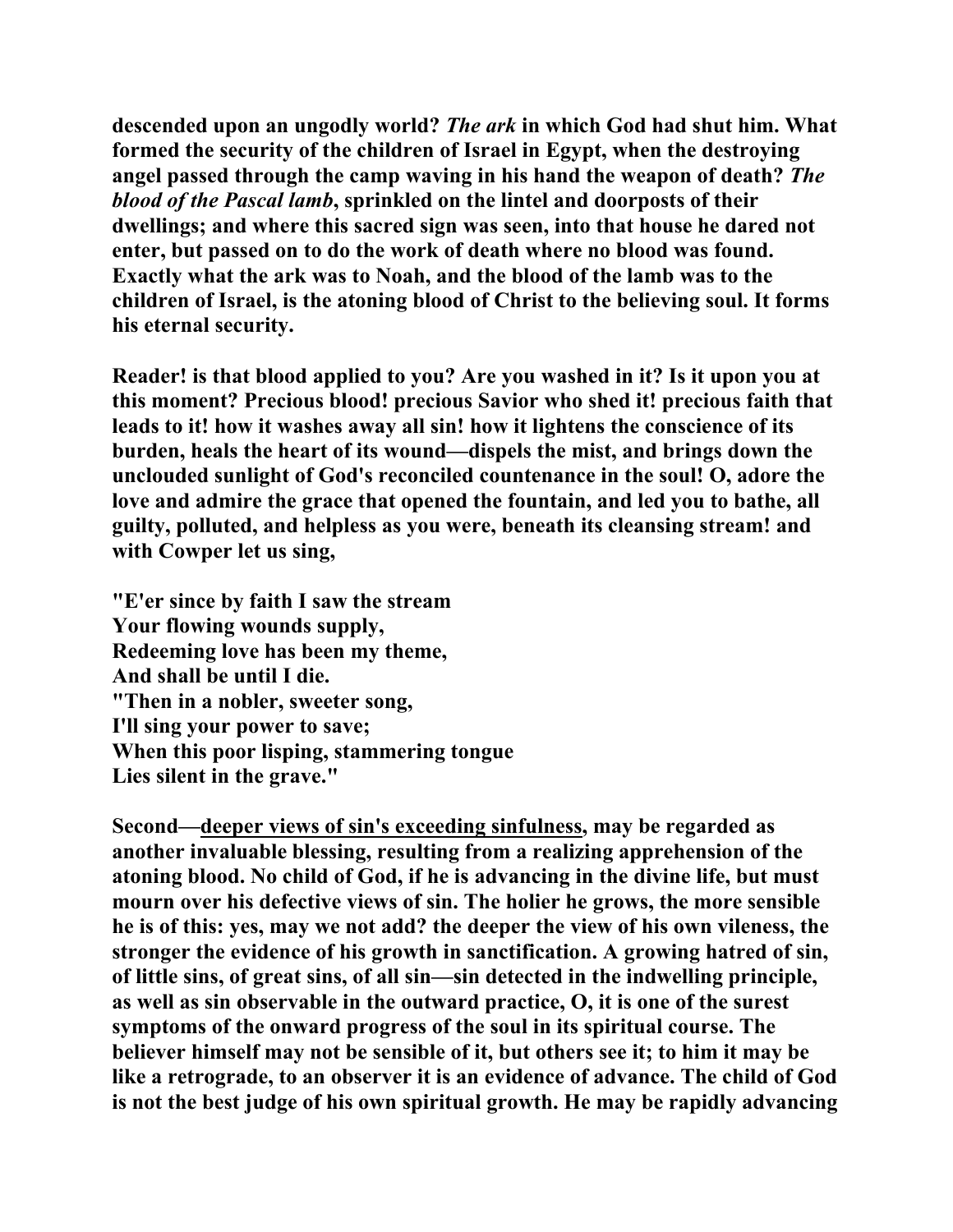**when not sensible of it; the tree may be growing downwards, its roots may be expanding and grasping more firmly the soil in which they are concealed, and yet the appearance of growth not be very apparent. There is an inward, concealed, yet effectual growth of grace in the soul; the believer may not be sensible of it, and even others may overlook it, but God sees it: it is his own work, and he does not think disdainfully of it.** 

**God, in his gracious dealings with the believer, often works by contraries. He opens the eye of his child to the deep depravity of the heart; discloses to him the chamber of imagery; reveals to him the sin unthought of, unsuspected, unrepented, unconfessed, that lies deeply embedded there. And why? Only to make his child more holy; to compel him to repair to the mercy-seat, there to cry, there to plead, there to wrestle for its subjection, its mortification, its crucifixion. And through this, as it were, circuitous process, the believer presses on to high and higher degrees of holiness. In this way, too, the believer earnestly seeks for humility, by a deep discovery which the Lord gives him of the pride of his heart; for meekness by a discovery of petulance; for resignation to God's will, by a sense of restlessness and impatience; and so on, through all the graces of the blessed Spirit. Thus there is a great growth in grace, when a believer's views of sin's exceeding sinfulness, and the inward plague, are deepening.** 

**But how are these views of sin to be deepened? By constant, close views of the blood of Christ—realizing apprehensions of the Atonement. This is the only glass through which sin is seen in its greater magnitude. Let the Christian reader, then, deal much and often with the blood of Christ. O! that we should need to be urged to this; that, once having bathed in the "fountain opened," we should ever look to any other mode of healing and of sanctification! For, let it never be forgotten, that a child of God is as much called to live on Christ for sanctification as for pardon: "Sanctify them through your truth." And who is the truth? Jesus himself answers, "I am the truth." Then we are to live on Jesus for sanctification: and happy and holy is he who thus lives on Jesus. The fulness of grace that is treasured up in Christ, why is it there? For the sanctification of his people—for the subduing of all their sins. O forget not, then, that he is the Refiner, as well as the Savior; the Sanctifier as well as the Redeemer.** 

**Take your indwelling corruptions to him; take the besetting sin, the weakness, the infirmity, of whatever nature it is, at once to Jesus: his grace can make you all that he would have you to be. Remember, too, that this is one of the**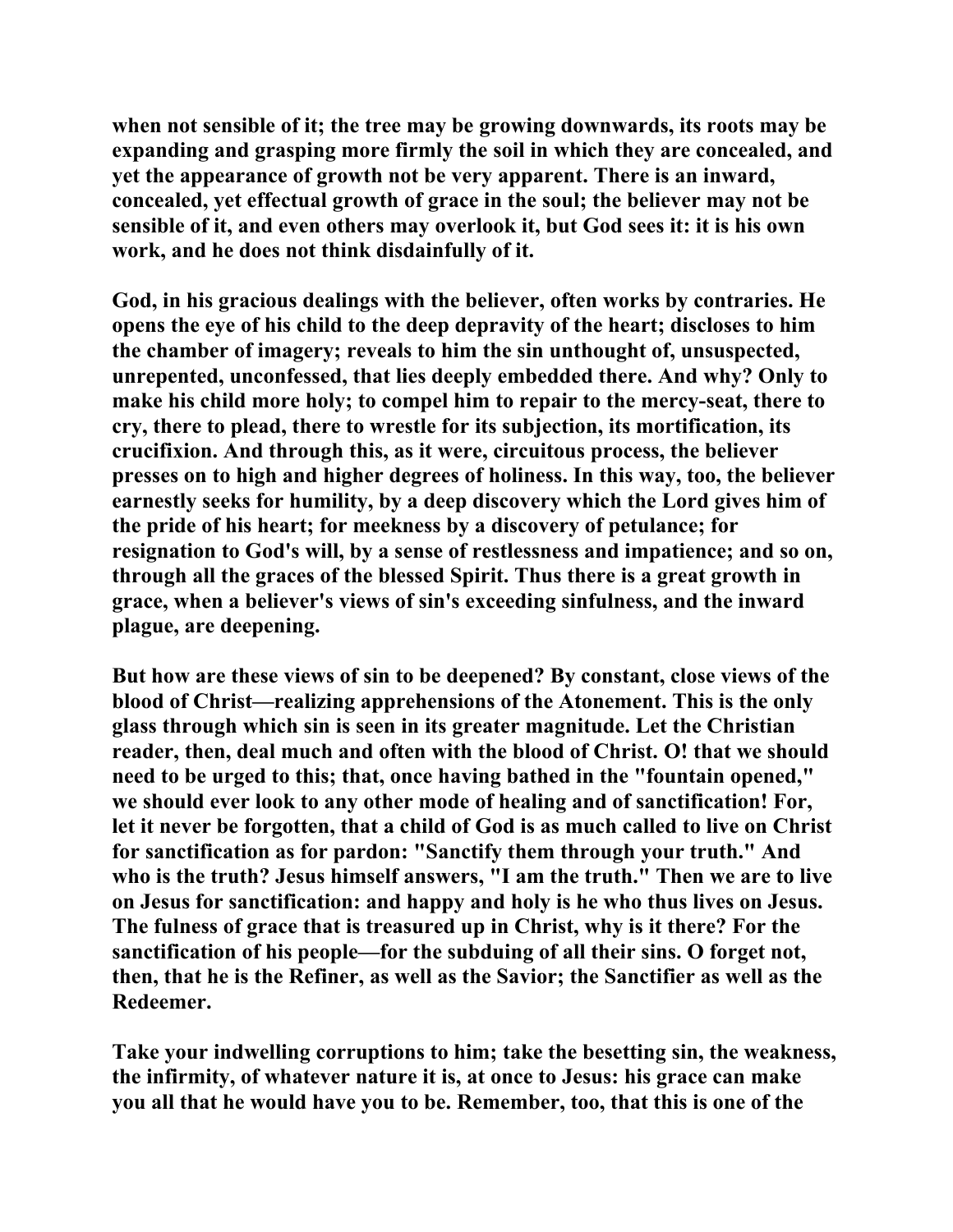**great privileges of the life of faith—living on Christ for the daily subduing of all sin. This is the faith that purifies the heart; and it purifies by leading the believer to live out of himself upon Christ. To this blessed and holy life our Lord Jesus referred, when speaking of its necessity in order to the spiritual fruitfulness of the believer: "Abide in me, and I in you. As the branch cannot bear fruit of itself; except it abide in the vine; no more can you, except you abide in me. I am the vine, you are the branches: he that abides in me, and I in him, the same brings forth much fruit: for without me you can do nothing," John 15:4, 5.** 

**O that the church of Christ, and each individual member, would but realize this truth, that simpler, closer, more experimental views of Jesus would essentially strengthen the tone of inward spirituality and comfort! The great secret of all comfort in seasons of affliction, is to take the affliction, as it comes, simply to Christ; and the great secret of all holiness, is to take the corruption, as it rises, simply to Christ. It is this living upon Christ for all he needs, this going to Christ under all circumstances and at all seasons, which forms the happy and holy life of a child of God. There is no other path for him to walk in. The moment he turns from Christ, he becomes like a vessel loosed from its moorings, and driven at the mercy of the winds from billow to billow. Christ must be all in all to him. Friends, domestic comforts, church privileges, ordinances, means of grace, nothing must suffice for Jesus. And why does the Lord so frequently discipline the soul? why remove friends, why blight domestic comforts, why rob us of church privileges, why close up the ordinances, and write death upon the means of grace? O why, but to open away through which he himself might enter the believer, and convince that lonely, bereaved, and desolate heart, that he is a substitute for everything, while nothing shall ever be a substitute for him! He will have the supreme affection of his saints; they shall find their all in him; and to this end he sends afflictions, crosses, and disappointments, to wean them from their idols, and draw them to himself.** 

**Sometimes, in order to learn experimentally this holy truth, that Christ must be every thing, the Lord, the Spirit, leads back the believer to first principles! He is led to retrace his steps, go over the ground he has traveled, and find his comfort and his evidence at the very spot from where he first set out. He has to come as at first, a poor, empty, helpless sinner, hanging on a full, rich, and all-sufficient Savior. After all he has passed through of severe trial and fiery temptation, after all the storms and tempests, the conflicts and the victories, he is compelled to betake himself afresh to Jesus, empty and helpless as when**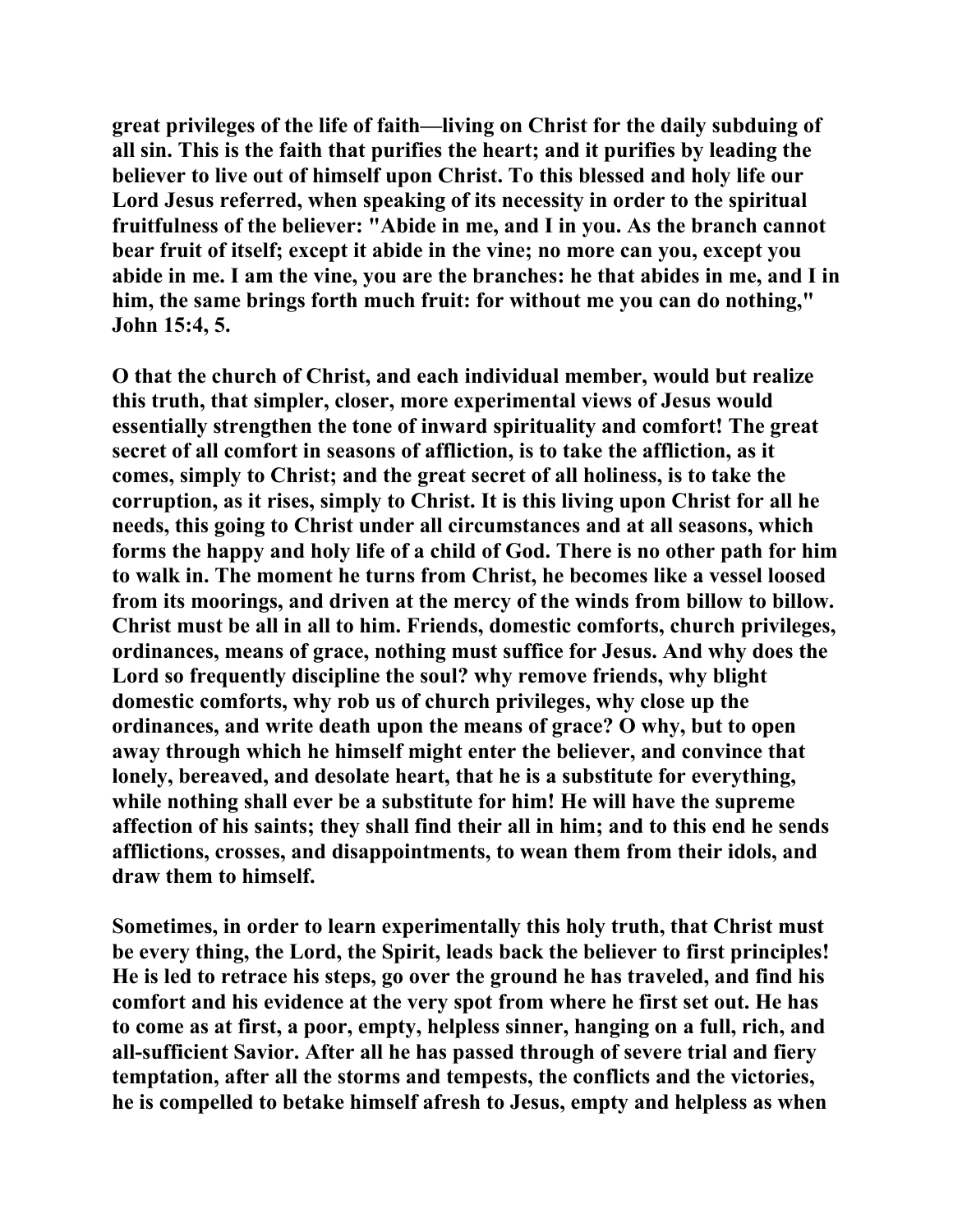**first he cried for mercy. This, let us assure the reader, is no small proof of God's love, thus to be led back to first principles. Let him not be discouraged if the Lord is dealing thus with him now; let him count it all joy if his Great Teacher has seen fit to put him in a lower class, and has given him the first lesson of Christian experience to learn—that lesson is the first and the last lesson. Happy and holy is he who thoroughly learns it. The author will not soon lose the impression left upon his mind by an interview with that eminent servant of Christ, the late Rev. Rowland Hill, a few months previous to his death, who, when speaking of his then state of mind, remarked in his peculiarly solemn manner—"Sir, when I enter heaven, I shall enter it, crying, 'God be merciful to me a sinner!"' Coming from such a man, and at such a time, it was an affecting and striking testimony to the blessedness of being led back to first principles.** 

**Third—a conformity to the death of Christ may be regarded as another and a great blessing, resulting from a personal realization of the atoning blood. Indeed, we dare affirm, that conformity to his death can only be obtained by close, individual, realizing views of the cross. It is in the cross sin is seen in its exceeding sinfulness. It is in the cross the holiness of God shines with such ineffable luster. This is the sun that throws its light upon these two great objects—the holiness of God, the sinfulness of the sinner. Veil this sun, remove the cross, blot out the Atonement, and all our knowledge of holiness and sin vanishes into distant and shadowy views. Faith, dealing much and closely with the cross of Christ, will invariably produce in the soul conformity to his death. This was the great desire of the apostle: "That I may know him, and the power of his resurrection, and the fellowship of his sufferings, being made conformable unto his death." Phil. 3:10. This was the noble prayer of this holy man. He desired crucifixion with Christ; a crucifixion to sin, to indwelling sin, to sin in its every shape, to sin in principle, sin in temper, sin in worldly conformity, sin in conversation, sin in thought, yes, sin in the very glance of the eye. He desired not only a crucifixion of sin, of one particular sin, but of all sin; not only the sin that most easily beset him, the sin that he daily saw and felt, and mourned over, but the sin that no eye saw but God's—the sin of the indwelling principle—the root of all sin—the sin of his nature.** 

**This is to have fellowship with Christ in his sufferings. Jesus suffered as much for the subduing of the indwelling principle of sin, as for the pardon of the outbreakings of that sin in the daily practice. Have we fellowship with him in these sufferings? There must be a crucifixion of the indwelling power of sin. To illustrate the idea: if the root be allowed to strengthen and expand, and**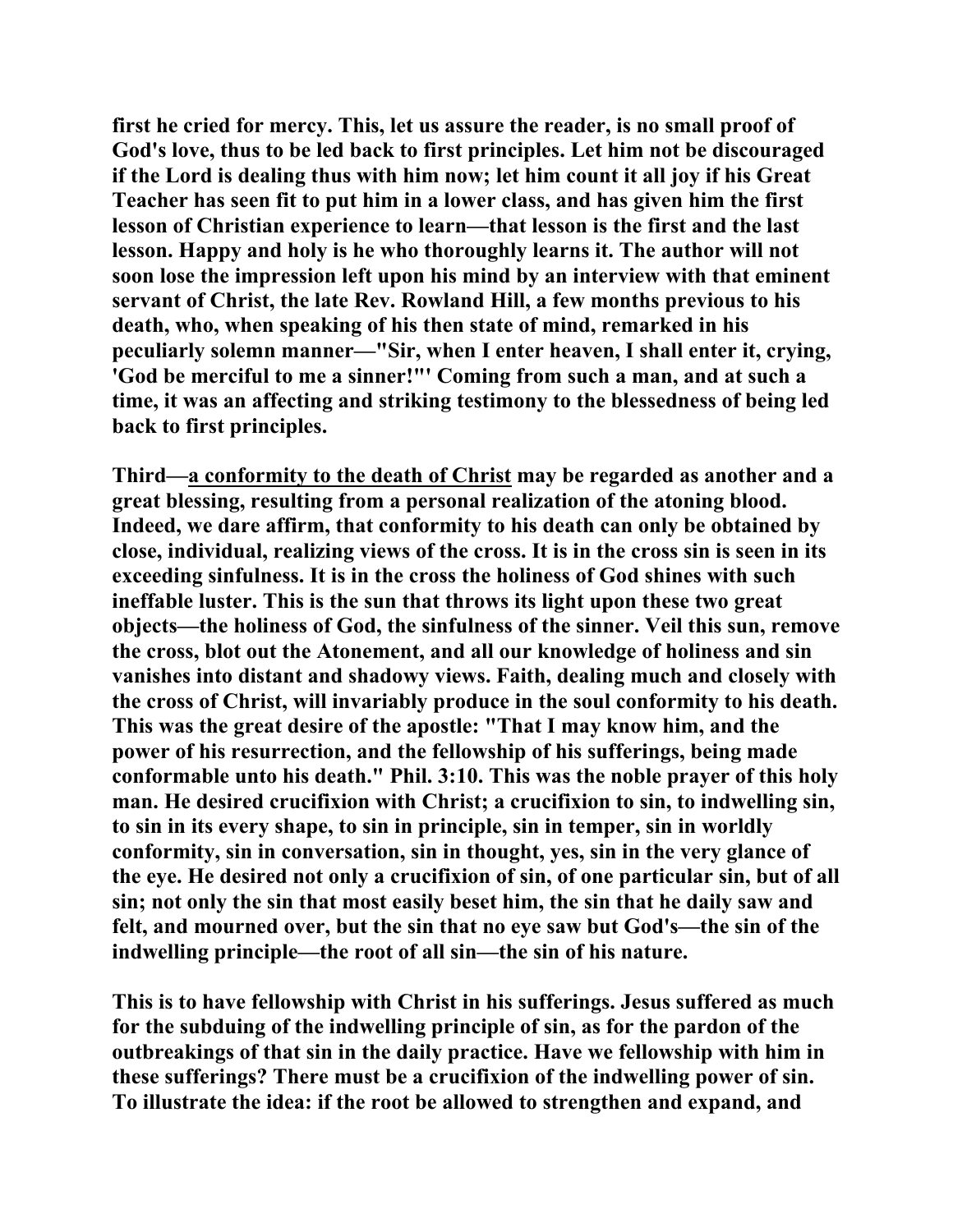**take a deeper and firmer grasp, what more can we expect than that the tree will shoot upward, and branch out on either hand? To cut off the outward branches is not the proper method to stay the growth of the tree: the root must be uncovered, and the axe laid to it.** *Outward sins may be cut off, and even honestly confessed and mourned over, while the concealed principle, the root of the sin, is overlooked, neglected, and allowed to gather strength and expansion.*

**We do not assert that the inherent evil of a believer will ever be entirely eradicated, in his present earthly life. To expect this, would be to expect what God's Word has not declared: but that it may be greatly subdued and conquered, its power weakened and mortified, this the Word of God leads us to hope for and aim after. How is this to be attained? Faith dealing frequently and closely with Christ the atoning blood upon the conscience—the "fountain opened" daily resorted to—the believer sitting constantly at the foot of the cross—gazing upon it with an eye of steady, unwavering faith—"looking unto Jesus." In this posture, sin, all sin—the sin of the** *heart***, the sin of the**  *practice***—is mourned over, wept over, confessed, mortified, crucified. Let the reader again be reminded, that all true crucifixion of sin springs from the cross of Christ.** 

**Fourth—a most powerful incentive to prayer is found in a close and realizing view of the atoning blood. What encouragement does it present to this blessed and holy life of communion with God! the atoning blood! the mercy-seat sprinkled over! the High Priest before the throne! the cloud of incense constantly ascending! the Father well pleased! What can more freely invite the soul that pants for close and holy communion with God? And when the atoning blood is realized upon the conscience, when pardon and acceptance are sealed upon the heart by the Eternal Spirit—O then what a persuasion to draw near the throne of grace has the believer in Christ! Then, there is no consciousness of guilt to keep the believer back; no dread of God; no trembling apprehensions of a repulse from God. God is viewed through the cross as reconciled, and as standing in the endeared relationship, and wearing the inviting smile, of a** *Father***. With such an altar, such a High Priest, such atoning blood, and such a reconciled God, what an element should prayer be to a believer in Christ! Let the soul, depressed, burthened, tried, tempted, as it may be, draw near the mercy-seat: God delights to hear, delights to answer. Taking in the hand the atoning blood, pleading the infinite merit of Christ, reminded the Father of what his Son has accomplished, of his own gracious promise to receive and favorably answer the petition endorsed with the name,**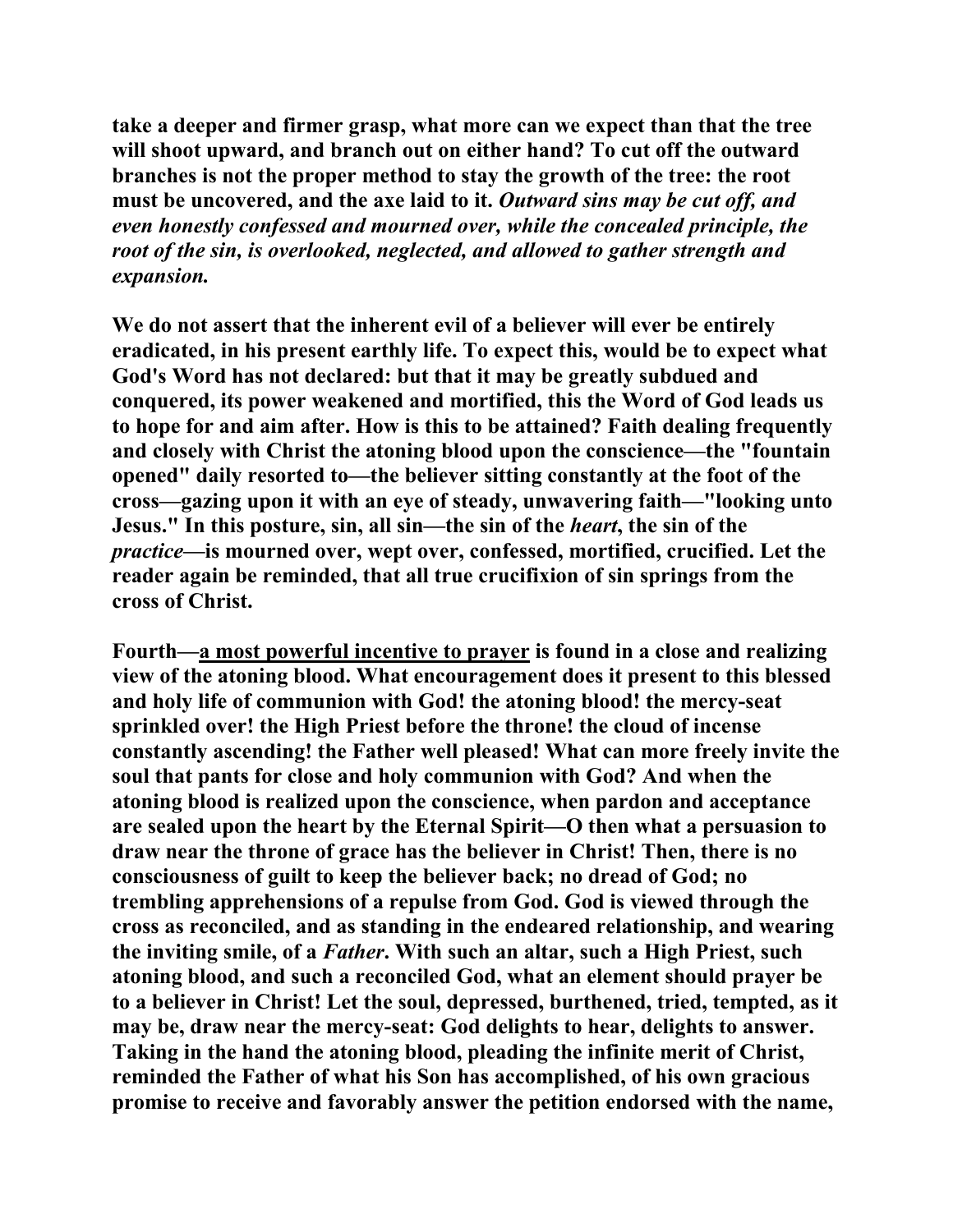**and presented in behalf of that Son—the feeblest child of God, the most disconsolate, the most burdened, may approach and open all the heart to a prayer-hearing and prayer-answering God. Let the atoning blood be strenuously pleaded, let the precious and infinite merit of Christ be fully urged, and the blessing petitioned for will be obtained.** 

**May not this be assigned as a reason why so few of our petitions are answered, why so little blessing is obtained,** *the faint pleading of the atoning blood?* **There is so feeble a recognition of the blessed way of access, so little wrestling with the precious blood, so little looking by faith to the cross, the dear name of Immanuel so seldom urged, and when urged so coldly mentioned—O! is it any marvel that our prayers return to us unanswered, the petition ungranted, the draft on the full treasury of his love unhonored? The Father loves to be reminded of his beloved Son; the very breathing of the name to him is music; the very waving of the censer of infinite merits to him is fragrant. He delights to be pressed with this plea; it is a plea at all times prevalent; it is a plea He cannot reject; it glorifies himself, honors his Son, while it enriches him who urges it.** 

**And O, in the absence of all other pleas, what a mercy to come with a plea like this! Who can fully estimate it? No plea has the poor believer springing from**  *himself***: he searches, but nothing can he find on which to rest a claim; all within is vile, all without is marred by sin; unfaithfulness, ingratitude, departure, do but make up the history of the day. But in Christ he sees that which he can urge, and in urging which God will hear and answer. "Having, therefore, brethren, boldness to enter into the holiest** *by the blood of Jesus,* **by a new and living way, which he has consecrated for us, through the veil, that is to say, his flesh; and having a High Priest over the house of God; let us draw near with a true heart in full assurance of faith, having our hearts sprinkled from an evil conscience, and our bodies washed with pure water." Heb. 10:19- 22.** 

**Fifth, We would allude but to one other blessing growing out of the atonement realized—the spring it gives to all holy evangelical obedience. The great impelling motive of all Gospel obedience is, the love of Christ in the heart. David acknowledged this principle when he prayed, "I will run the way of your commandments, when you shall enlarge my heart." Psalm 119:32. The apostle admits it when he says, "The love of Christ constrains us." In order to walk as an obedient child, to bear the daily cross, and yield obedience to the law of Christ, to delight in the precepts as in the doctrines of God's truth, the**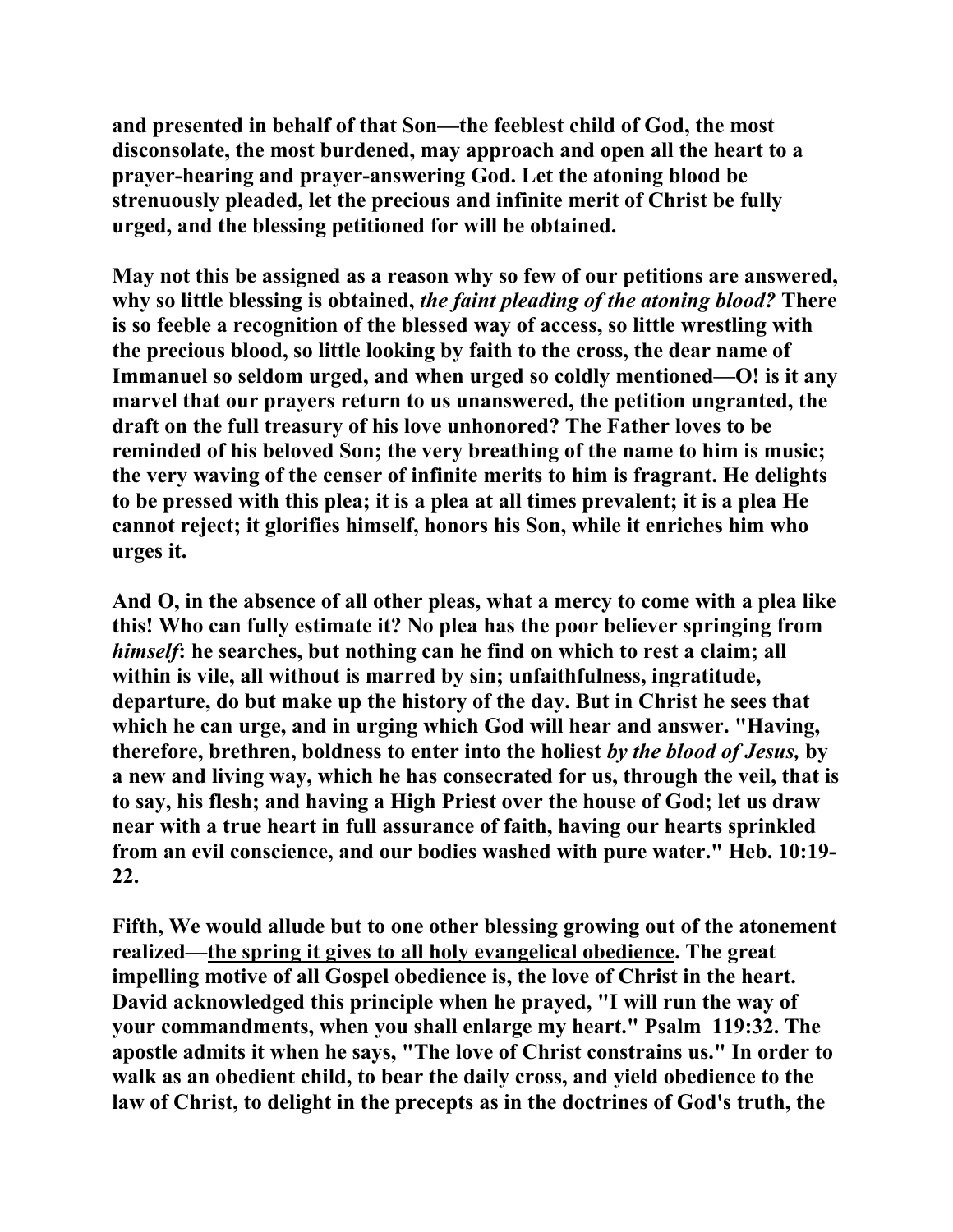**atoning blood must be realized. How easy and how sweet will then become the commandments of the Lord! Duties will be viewed as privileges, and the yoke felt to be no yoke, and the cross felt to be no cross.** 

**If these are the inestimable blessings connected with personal and close realizing views of the blood of Atonement, surely the Christian reader will strive to live near the fountain: this is the only spot where his soul shall flourish. As the gentle flower which blooms unseen by the side of some veiled fountain, is, from the constant moisture it receives, always beautiful and fragrant, so is that believing soul the most fruitful, holy, spiritual, and devoted, who daily dwells by the side, yes, in the "fountain opened for sin and uncleanness." We see not how a child of God can be fruitful otherwise. A sweet and abiding consciousness of pardon and acceptance is essential to spiritual fruitfulness. No believer can advance in the Divine life, wage a daily war with the innumerable foes that oppose him, and be fruitful in every good work, who is perpetually in search of evidence of his adoption. We need all our time, all our energies, all our means, in order to vanquish the spiritual Philistines who obstruct our way to the heavenly Canaan: we have none to send in search of evidences, lest while they have gone the bridegroom comes! O then to know that all is right—the thick cloud blotted out—the soul wrapped in the robe of righteousness—ready to enter in to the marriage supper of the Lamb! To die will be quite enough: to face and grapple with the King of Terrors will be sufficient employment for the spirit struggling to be free: no time, no strength, no energy then to search for** *evidences***. Let not the professor of Christ leave the "sealing" of his pardon and acceptance to that fearful hour; but let him earnestly seek it now, that when he comes to die, he may have nothing to do but to die; and that will be quite enough.** 

## **Chapter 4. The Freeness of the Atonement.**

**The Anxious Sinner Venturing on Christ.** 

**"Being justified freely by his grace through the redemption that is in Christ Jesus."—Rom. 3:24.** 

**When speaking of the great unfolding of Divine mercy in the redemption by Christ, the apostle employs language the most concise and expressive; he terms it, "The grace of God that brings salvation," Tit. 2:11. In this short but**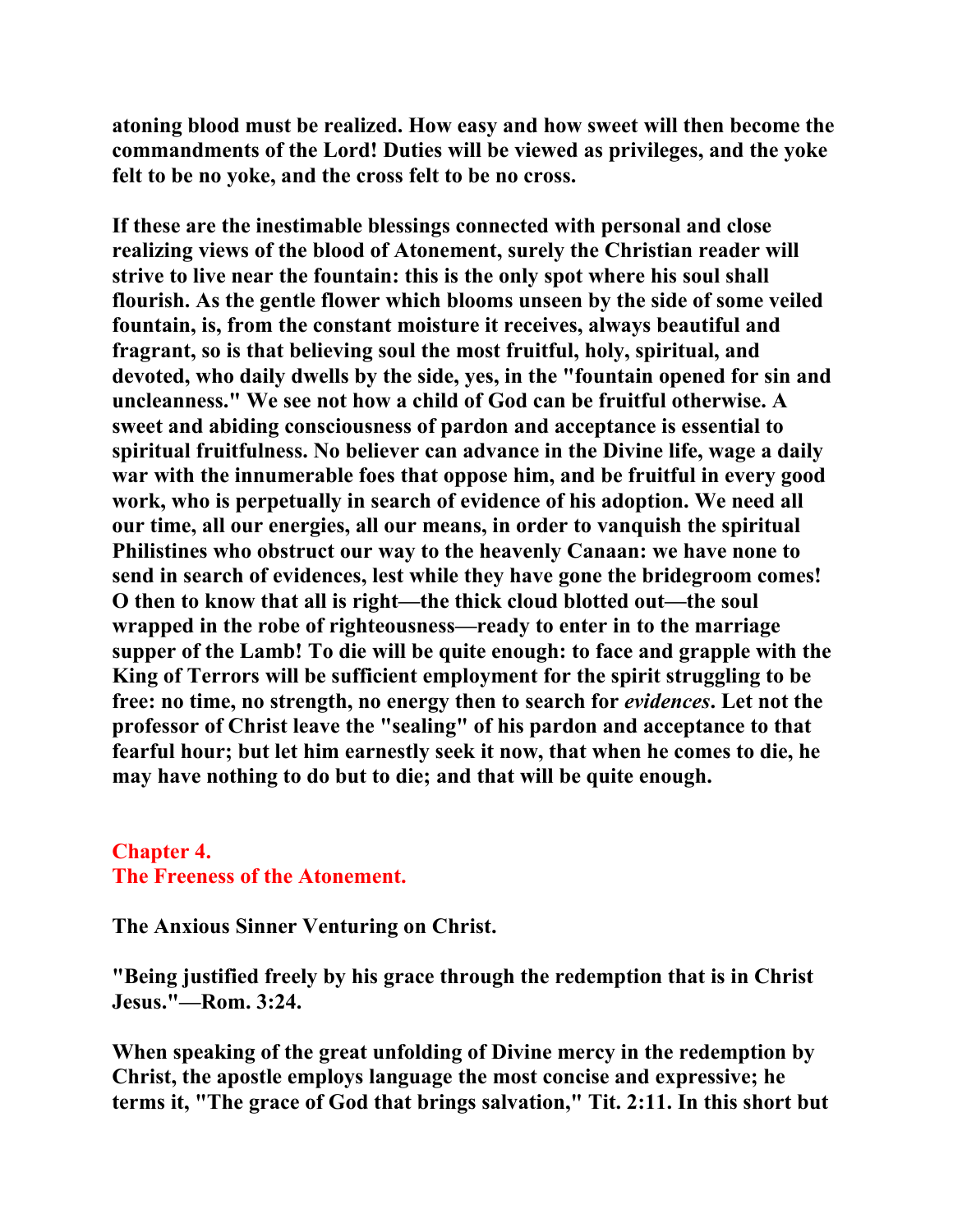**emphatic sentence, he elevates his reader at once to the source and fountainhead of all grace; he sets forth its author, its nature, and its end. It is the** *grace* **of God, constituting as essential and substantial a part of the Divine existence, as the attributes of power, holiness, justice, or goodness. With an eminent divine, we would pass to higher ground even than this; we would rather not call it an attribute, but the will of God which brings all other manifestations of the Divine character before the eye: "It is not mercy, though mercy is to be seen in grace; it is not holiness, though holiness is to be seen in grace; it is a mere act of the Divine will, which manifests itself to all it pleases. It is necessary to go still higher; it is not merely the second in a series of ascending steps; it is not a repairing of a breach; but an exalting of the handiworks of God into a higher region; in humanity to make the Godhead forever manifest, and to lift man up, and make him the nearest link in that chain that hangs from the throne of God."** 

**A less theological, and, perhaps, more simple, definition of grace may be acceptable to the general reader; and as the great** *manifestation* **of this grace we are now to consider is the** *Atonement* **of Christ, we prefer the phrase, the freeness of the Atonement, as expressing "the grace of God that brings salvation." Should not even this be deemed sufficiently explicit, we mean then,**  *the perfectly gratuitous and unconditional manner in which the blessings of pardon and justification, flowing through the Atonement of Christ, come to the vilest sinner, sensible of his lost state, and made willing to accept of Jesus in the day of God's mighty power.* **We enter the more readily on the discussion of this subject, not only from a deep consciousness of its vast importance, but also from the conviction, which much conversation with inquiring souls has tended to deepen, that from the lack of clear and spiritual views of the freeness of the gift, the perfectly unconditional bestowment of the blessing, many are kept, even among those "called to be saints," from entering fully into the liberty and peace of the Gospel. They have been convinced of their need of Christ; they have been made to hunger and thirst for pardon and acceptance; they have been brought, it may be, through a deep 'law work of the soul,' to stand, as on the very borders of the land that flows with milk and honey; but, looking more to themselves and less to Christ, lingering on its margin, while the river flows so richly and so freely at their feet, waiting for some condition to be performed, some fitness to be experienced, or some price to bring, they are kept back from those rich and untold blessings which a closing in with Jesus, the Savior of sinners, would assuredly bring into their possession.** 

**For the purpose of clearness in the discussion of our subject, the reader will be**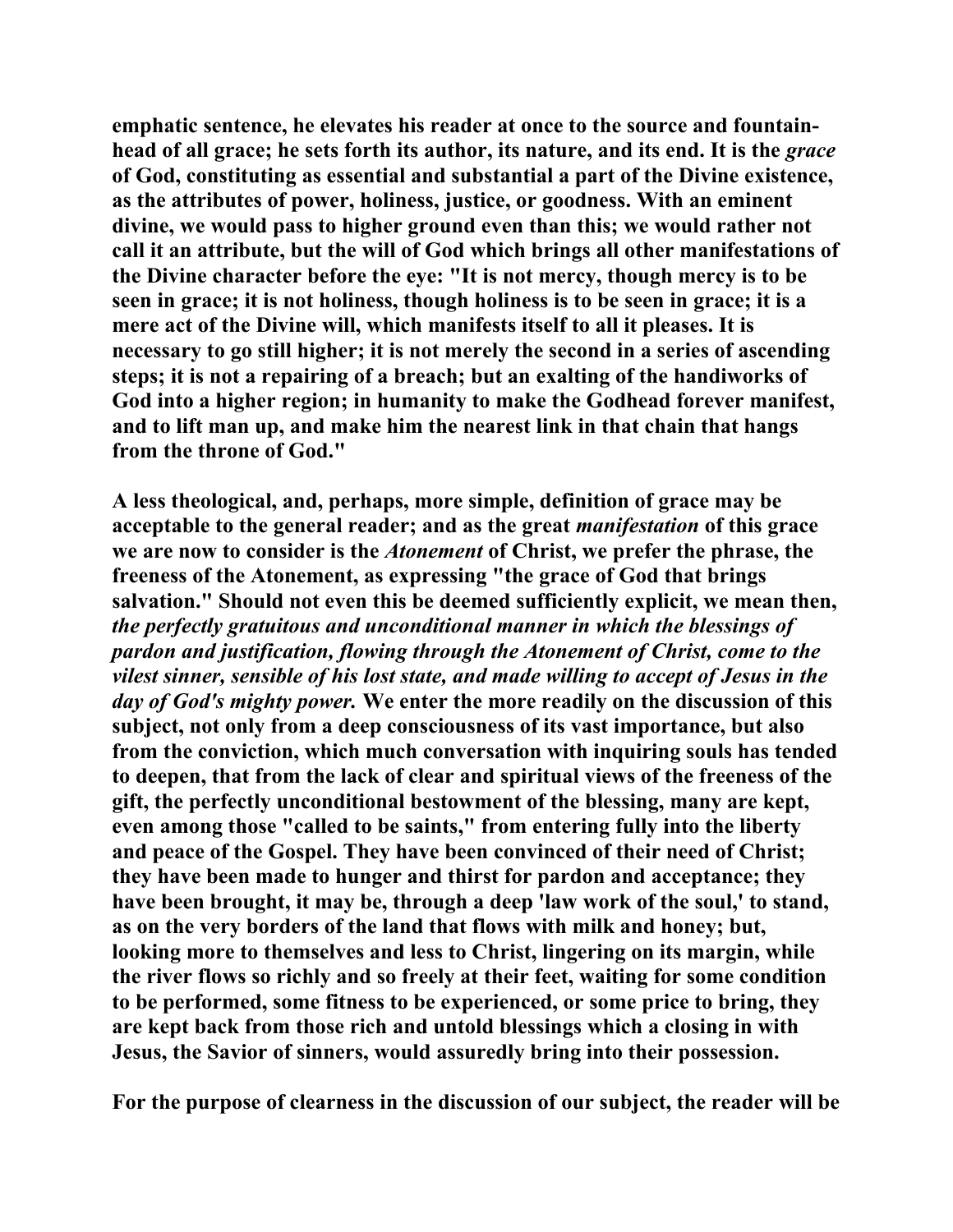**first led to consider the simple and express testimony of God's Word; then, the medium through which its blessings flow to the seeking soul; and, lastly, some scriptural examples will be adduced confirmatory of the doctrine before us.** 

**In the observations now to be made, we particularly address ourselves to that class of our readers who, with brokenness of heart and deep contrition of spirit are inquiring, "What shall I do to be saved?" With you, dear penitent reader, the anxious question is, "Will God have mercy upon me? Will he have a wretch so vile as I?" Read then, with close attention and prayer, the following statement, and may the Eternal Spirit give you light, joy, and peace!** 

**In adducing the simple and express testimony of God's Word on this subject, let not the reader be amazed if we lead him first into the Old Testament. For where will be found more distinct and glorious views of the Atonement—its nature, design, and freeness—than are found in the Old Testament writings? The single point of course now under proof is,** *the perfect freeness of the gift.*  **This is the testimony: "Ho! every one that thirsts, come to the waters, and he that has no money; come you, buy and eat; yes, come, buy wine and milk, without money and without price," Isa. 55:1. Behold the freeness of the rich and inestimable blessing! "Without money—without price." The simple meaning of which is—without worthiness, without fitness, without condition. So that** *the most unworthy, the most vile, the most penniless, may come and drink water freely out of the wells of salvation.* **This is the language of God, by the mouth of his prophets. What a gospel, then, is here revealed! how full the supply! how free the gift! And if this was the language of God under the obscure exhibition of the Gospel, what must be his free welcome to poor sinners under the full meridian glory of the Gospel? Now that Christ has come, and the Atonement has been made, and the fountain has been opened, and the invitation has gone out, can we suppose that the blessing of pardon will be less freely bestowed? Again, "Thus says the Lord, You have sold yourselves for nothing; and you shall be redeemed without money," Isa. 52:3. Again, "The Spirit of the Lord God is upon me; because the Lord has anointed me to preach good tidings unto the poor; he has sent me to bind up the broken-hearted, to proclaim liberty to the captives, and the opening of the prison to those who are bound," Isa. 61:1. Mark the expressions as descriptive of the characters to whom our blessed Lord came—"broken-hearted," "captive," "those who are bound." Where was the worthiness here? What price with which to purchase their redemption, had these "broken-hearted," these "captives," these "bound?" See, then, reader, how the glorious Atonement received its stamp of freeness, even under the legal dispensation.**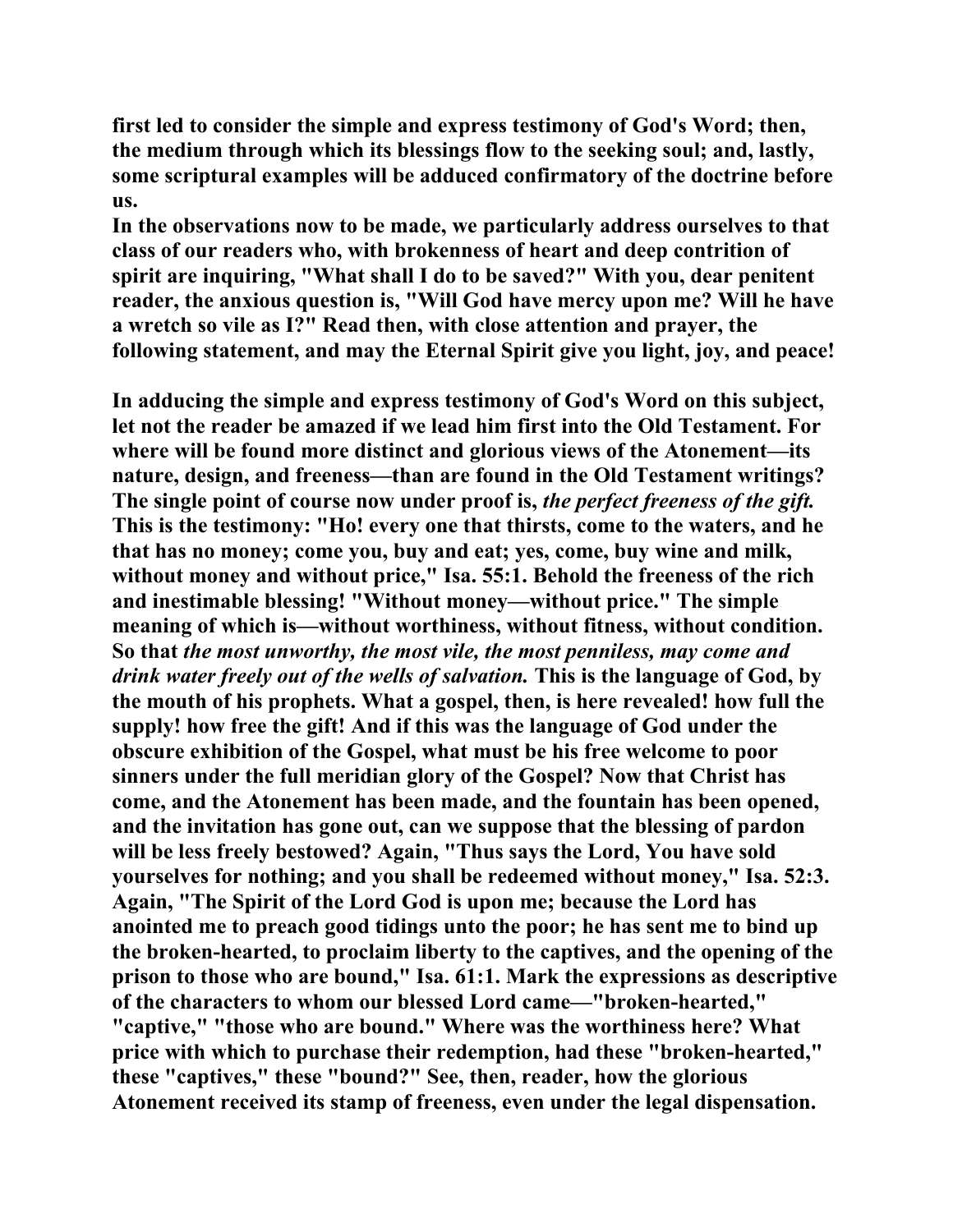**Come we now to the clearer revelations of the new Dispensation. Take those remarkable words, "And when they had** *nothing to pay***, he frankly forgave them both," Luke 7:42. O sweet expression! "Nothing to pay." Entirely bankrupt. Poor, wretched, penniless, bereft of all, nothing to pay, and yet frankly forgiven; that is, fully, freely, cordially forgiven; forgiven with all the heart of God! But one other passage is adduced—"And the Spirit and the bride say, Come. And let him that hears say, Come. And let him that is athirst come. And whoever will, let him take the water of life freely," Rev. 22:17. See how the Word of God closes with the proclamation of a free-grace salvation. The last words that linger in sweet vibration on the ear, as the blessed canon of Scripture closes, are, "the water of life freely!" Let us view the subject in another point of light.** 

**If it be shown from God's truth, that faith, and not the works of the law, is the grand medium through which pardon and justification flow, then, even as faith is the gift of God's grace, it will be clear that, in this respect, the Atonement must be free and unconditional. What says the Scripture? "Therefore no one will be declared righteous in his sight by observing the law; rather, through the law we become conscious of sin. But now a righteousness from God, apart from law, has been made known, to which the Law and the Prophets testify. This righteousness from God comes through faith in Jesus Christ to all who believe. There is no difference, for all have sinned and fall short of the glory of God, and are justified freely by his grace through the redemption that came by Christ Jesus. God presented him as a sacrifice of atonement, through faith in his blood. He did this to demonstrate his justice, because in his forbearance he had left the sins committed beforehand unpunished—he did it to demonstrate his justice at the present time, so as to be just and the one who justifies those who have faith in Jesus. Where, then, is boasting? It is excluded. On what principle? On that of observing the law? No, but on that of faith. For we maintain that a man is justified by faith apart from observing the law." Romans 3:20-28. Thus, by one of the finest arguments in the apostolic writings does Paul triumphantly establish the perfect freeness and unconditional character of a sinner's acceptance with God. Review the outline of his reasoning: "By the deeds of the law there shall no flesh be justified." By "the deeds of the law," he has reference to those many and fruitless efforts to obey the law which men in a state of nature are found so zealously to aim at. Are you striving, reader, to conform to the requirement of this holy, this inflexible law of God? Let me assure you, that all these strivings, all these works, all that toiling, is worse than worthless in**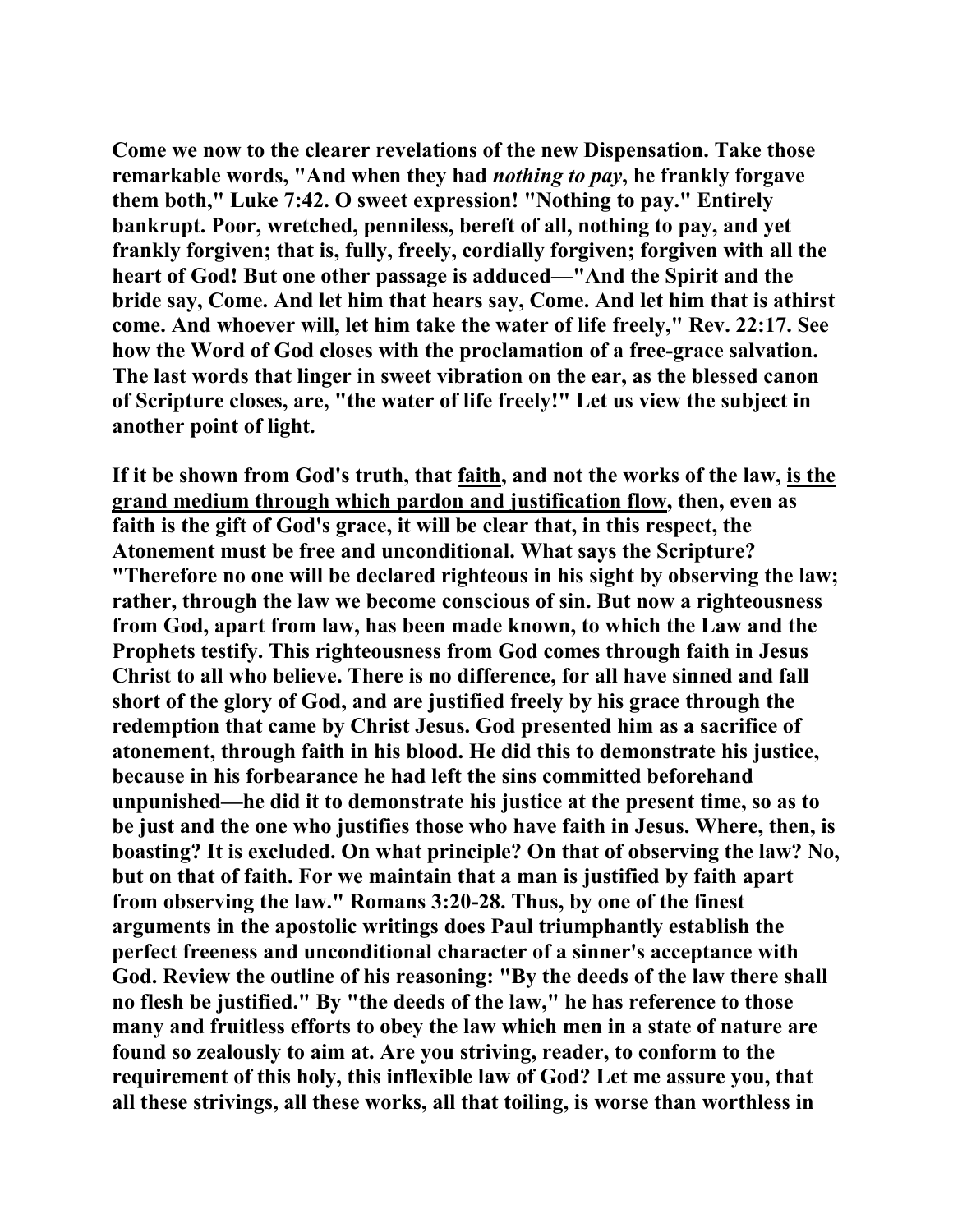**God's holy sight; they are sinful, they proceed from an unregenerate nature, from an unrenewed, unsanctified heart, they flow not from faith and love; and therefore,** *the heart being thus a fountain of corruption, every stream that branches from it must partake of the foulness of the source from where it flows.*  **Let the failure of the past suffice to teach you that you can never keep this holy law. Let your formal prayers, your lifeless religion, your vows foresworn, your resolutions broken, all confirm the solemn declaration of the apostle— "By the deeds of the law there shall no flesh be justified in his sight." Again, "For by the law is the knowledge of sin." Accompanied by the Spirit of God, it discloses to the soul the sinfulness of the heart and life, convinces it of sin, and brings it in guilty and self-condemned before God. Now, how is it possible that the law can ever be an instrument of life and an instrument of death to a sinner? It is utterly impossible that it can be. It never yet gave spiritual life to the soul, it never yet emancipated the soul from its thraldom, it never yet conducted it to Jesus, it never yet whispered liberty and peace. It can, and does, condemn—it can, and does, curse—and this is the utmost extent of its prerogative. O then, resign all the hope you fondly cherish of life, peace, and acceptance by "the deeds of the law," and betake yourself to Him who has, by his most precious blood, "redeemed us from the curse of the law, being made a curse for us."** 

**Having established** *the incapacity of the law to justify the sinner***, the apostle then proceeds to** *unfold the glory, fitness, and freeness of that righteousness which can and does justify the soul before God.* **He takes up and argues two important points—the nature of the righteousness, and the instrument by which it is received. With regard to the first he declares it to be "the righteousness of God," ver. 21, 22. As we have enlarged upon this point in another chapter, we dismiss it now with but one observation—nothing but the "righteousness of God" can justify a soul in the sight of God. It must not be the righteousness of angels, nor the righteousness of Adam, nor the righteousness of Moses; it must be the righteousness of God in our nature. Away with every other refuge, away with every other covering; and let not the reader dream of entering with acceptance into the presence of a holy and heart-searching God, clad in any other righteousness than that which the adorable Immanuel wrought out. In this righteousness the believing sinner is safe, and safe forever: take him for a moment out of this righteousness, and he is lost, and lost forever!** 

**The instrument by which this divine righteousness is received, is the second point established by this conclusive argument of the apostle. He clearly proves**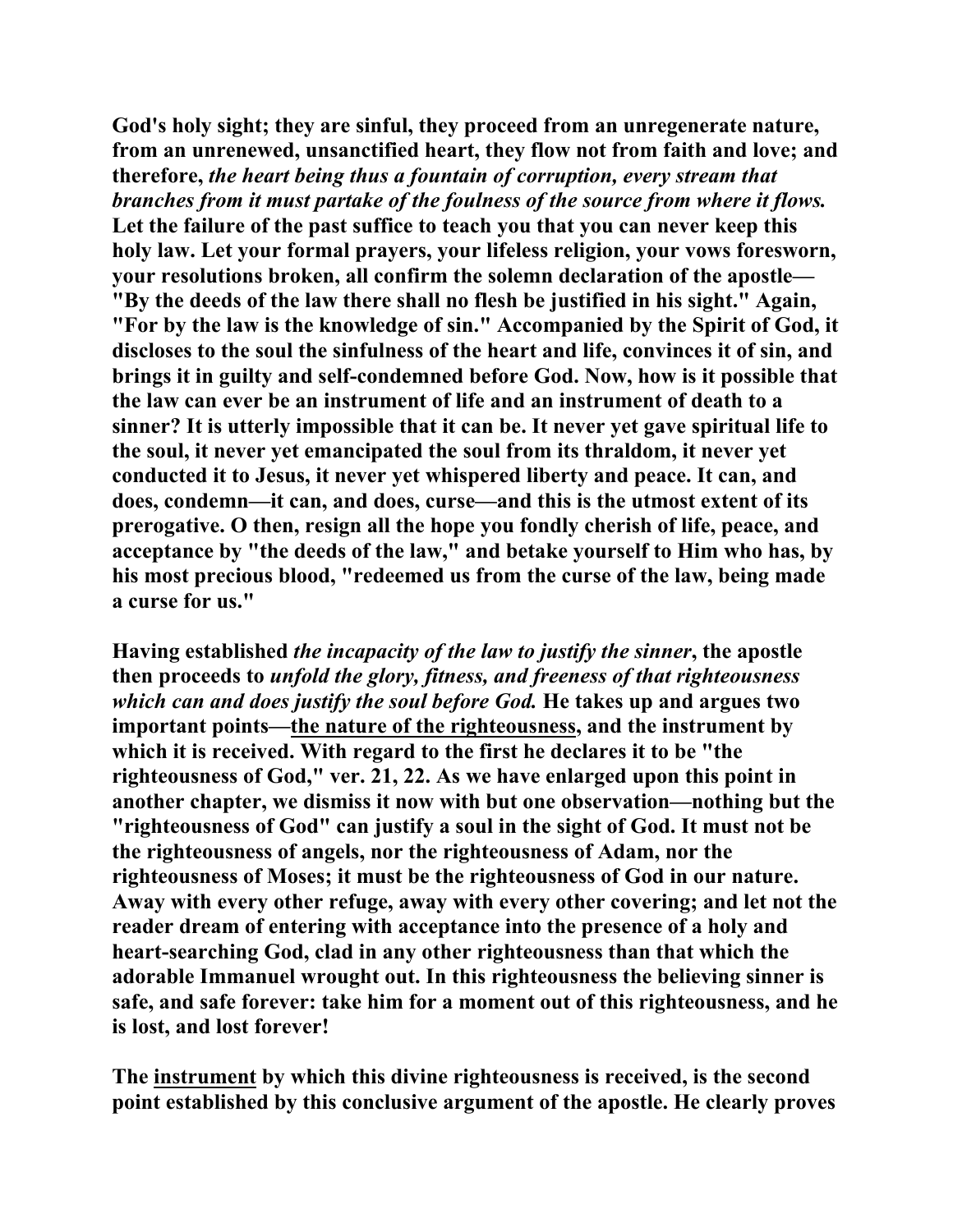**it to be** *by faith***. Thus: "This righteousness from God comes through faith in Jesus Christ to all who believe." Romans 3:22. And in verse 25: "For God sent Jesus to take the punishment for our sins and to satisfy God's anger against us. We are made right with God when we** *believe* **that Jesus shed his blood, sacrificing his life for us." How perfectly does this statement of the instrument or medium by which the blessings of pardon and justification are received into the soul, harmonize with every other portion of God's Word! Thus, for instance: "By Him all who believe are justified from all things." Acts 13:39. "Believe on the Lord Jesus Christ, and you shall be saved." Acts 16:31. "God so loved the world, that he gave his only-begotten Son, that whoever believes in him should not perish, but have everlasting life." John 3:16. "And as they went on their way, they came unto a certain water: and the eunuch said, See, here is water; what hinders me from being baptized? And Philip said, If you believe with all your heart, you may. And he answered and said, I believe that Jesus Christ is the Son of God." Acts 8:36, 37. O see, disconsolate soul, the freeness of the gift! "To him that believes," not to him that works, not to him that deserves, not to the worthy, but "to him that believes." "Where is boasting then? It is excluded. By what law? of works? No: but by the law of faith. Therefore we conclude that a man is justified by faith (in Christ) without the deeds of the law."** 

**Let not, however, the subject of faith be misunderstood. Wrong views, views contrary to God's Word, and inimical to the soul's spiritual peace, may be entertained by the seeker of salvation. There is a danger of giving to faith, precious and important as it is, undue prominence.** *We may deify faith; we may convert it into a Savior; substitute it for Christ, the great object of faith.* **Where this is the case, let not the seeking soul wonder that it finds no peace. Anything, even if it be the blessed production of the Eternal Spirit of God, which takes the place of Christ, which shuts out Christ from the soul, is dangerous. In the great work of salvation, Christ must be everything or nothing; from him solely, from him entirely, from him exclusively, must pardon and justification be drawn. Whatever then rises between the soul and Christ—whatever would tend to satisfy the soul in his absence—whatever would take his place in the affections, must be surrendered. Is it as the plucking out of a right eye?—it must be yielded. Is it as the cutting off of a right hand?—let it go. Christ in his Godhead, Christ in his humanity, Christ in his great and finished work, Christ in his mediatorial fulness, must be all in all to the sinner.** 

**Now, this** *making a Christ of faith***, this substituting of the** *instrument* **for the**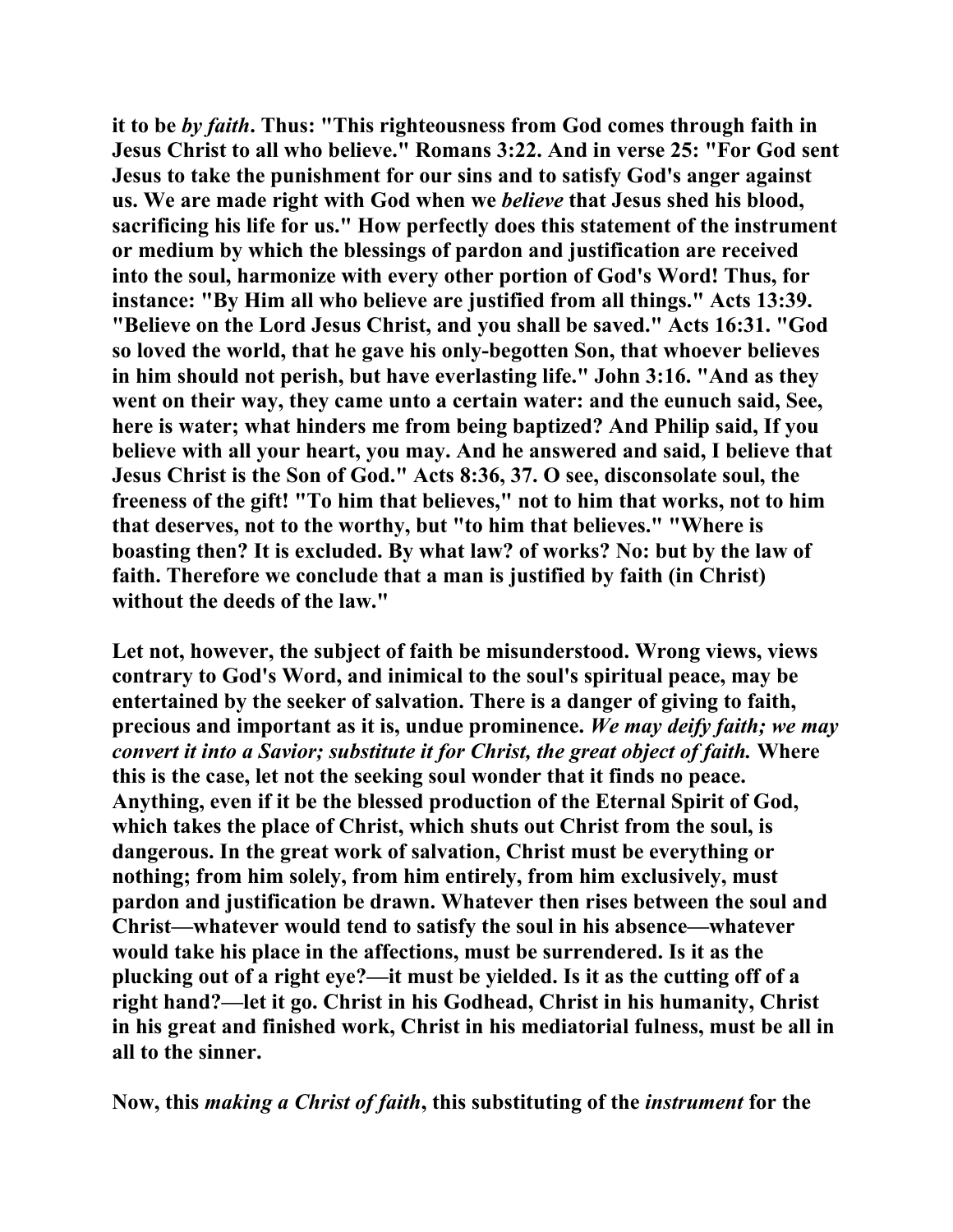**great** *Object***, is the danger of which we caution the soul seeking for salvation. On this point we cannot be too earnest, or too explicit. The matter of a sinner's standing before God, the method of the soul's acceptance of Christ, are momentous themes. It is of the utmost importance that none should be satisfied with crude and obscure views. We say then, that faith is not the**  *source* **of pardon and peace to the soul, but the mere** *instrument***, the simple channel through which the Atonement, with its attendant blessings, is received by the repenting sinner. It is not the Savior, but the instrument by which that Savior is received; it is not the fountain, but the channel through which that fountain flows; it is not the blood, nor the righteousness of Christ, but the eye that looks at both. In itself, it possesses no intrinsic efficacy; it has no healing, peace-imparting power. It is efficacious, it is healing, it is peace-speaking as it leads, and only as it leads, the soul to Jesus, to his healing, peace-speaking blood. And what is that hanging back, that lingering, that waiting for more faith, for stronger faith, before the soul closes in with Christ—what is it, but making a Savior of faith? It is not** *great* **faith that saves the soul: it is not**  *strong* **faith that pardons and justifies it: it is a weak faith, small faith, "looking unto Jesus," as a rich, a full, an able and willing Savior. "So that office of faith," in the words of an old divine, "is to receive from, and not bring to, Christ, unless it be needs and weakness, ill and hell deservings, sins without number, and obligations to punishments without end. Of all the graces of the Spirit, faith is the most emptying; it accordingly goes empty, poor, and indigent to Christ. Other graces bring something, as it were, along with them; whereas** *faith brings nothing to Christ but a naked back.* **As in nature the** *hand* **and the** *mouth* **are both of them** *adapted to receive***—the one a gift, the other food; so is faith adapted to look, to receive, and to close with the Lord Jesus Christ; and, having received him, to realize all those Scripture motives, by which we are persuaded to abide with him, and to follow him: so that faith in the business of justification before God is not to be considered as a** *working***, but as a** *receiving* **grace, though it is both, and sows in tears of godly sorrow, and works by love; but its first and great business is with the person and righteousness of Christ, particularly to receive the Atonement."** 

**It is delightful to trace THE DIFFERENT EXHIBITIONS OF FAITH which the Holy Spirit has presented to our views in his own Word. And he seems to have thus spread them out before us, that the ever-varied and varying circumstances of the saints of God may be adequately met. In some sections of his Word, he has presented to our views sturdy characters, impressed with the lineaments of a strong, gigantic faith.**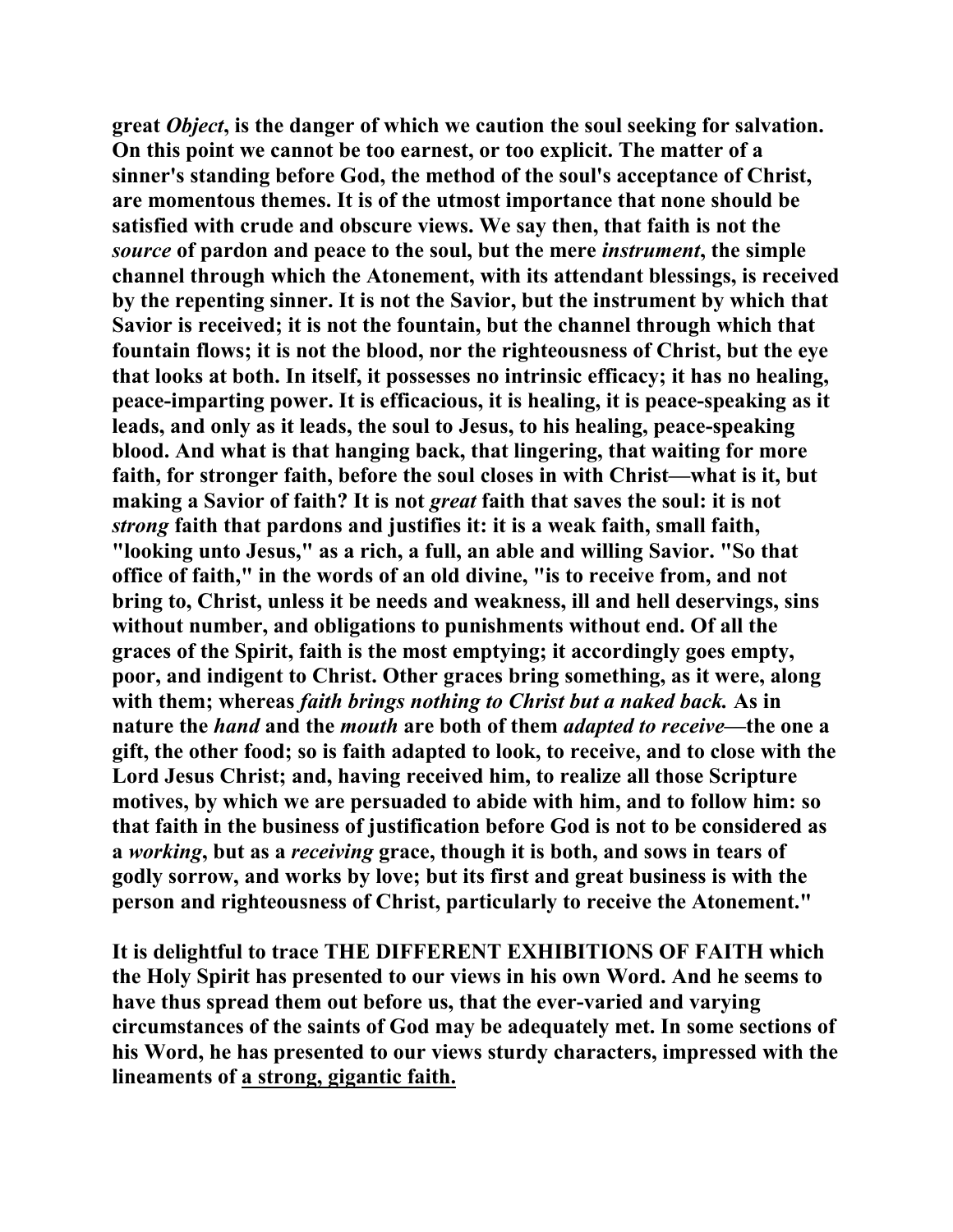**For example: that was strong faith in the centurion, when he said, "Lord, I am not worthy that you should come under my roof: but speak the word only, and my servant shall be healed." Matt. 8:8. That was great faith exhibited in the case of the woman of Canaan, who, at the apparent repulse of the blessed Lord, would take no denial, but met his seeming objection by saying, "True, Lord, yet the dogs eat of the crumbs which fall from their masters' table. Then Jesus answered, and said unto her, O woman, great is your faith: be it unto you even as you will." Matt. 15:27, 28. That, too, was strong faith in Abraham, who could take his son, his only son, his son whom he loved, and offer him up at God's bidding. And, to mention no more, that was strong, unwavering faith in Job, who could say, "Though He slay me, yet will I trust in him."** 

**But, on the other hand, the Holy Spirit presents to the view some of the weakest exhibitions of faith, in order that no dear child of God, reposing by simple reliance on Christ, might despair. That was feeble faith which the leper exercised when he said, "Lord, if you** *will***, you can make me clean." Matt. 8:2. Here was no doubting of Christ's** *ability***—the only point he seemed to question was, his** *willingness* **to cleanse him. That was faith of the same feeble character, exercised by the father who brought his child possessed of a mute spirit to Jesus, to be dispossessed, with the request thus couched—"If you** *can* **do anything, have compassion on us and help us," Mark 9:22. In this case, Christ's willingness was fully believed, his ability only doubted; and yet, in both cases, the one that doubted his willingness, and the other that doubted his ability, Christ manifested his compassion, and answered their request. Let no anxious, seeking soul, then, hang back from Jesus, because of the weakness of its faith. It may be small faith; it may be small in its degree, and weak in its exhibition; yet it is "precious faith," yes, "like precious faith" with Abraham and job and all the prophets and apostles. If it be faith, however small, it yet is "the faith of God's elect;" it is of the mighty operation of the Holy Spirit: and though feeble, yet, if it directs its eye out of, and off itself, simply to Jesus,** *that single glance shall sweep the ocean fulness of his love in the soul.* **Only let the dear reader bear in mind, that faith is not Christ, and can never be a substitute for him.** 

**We pass now to the consideration of those kindred passages which declare the salvation of the sinner to be an act of mere GRACE. The reader will bear in mind our simple definition of grace: it means** *God's unmerited favor to sinners; it implies no worthiness whatever in the creature.* **This is the glory of the gospel: "By grace are you saved through faith; and that not of yourselves: it is the gift**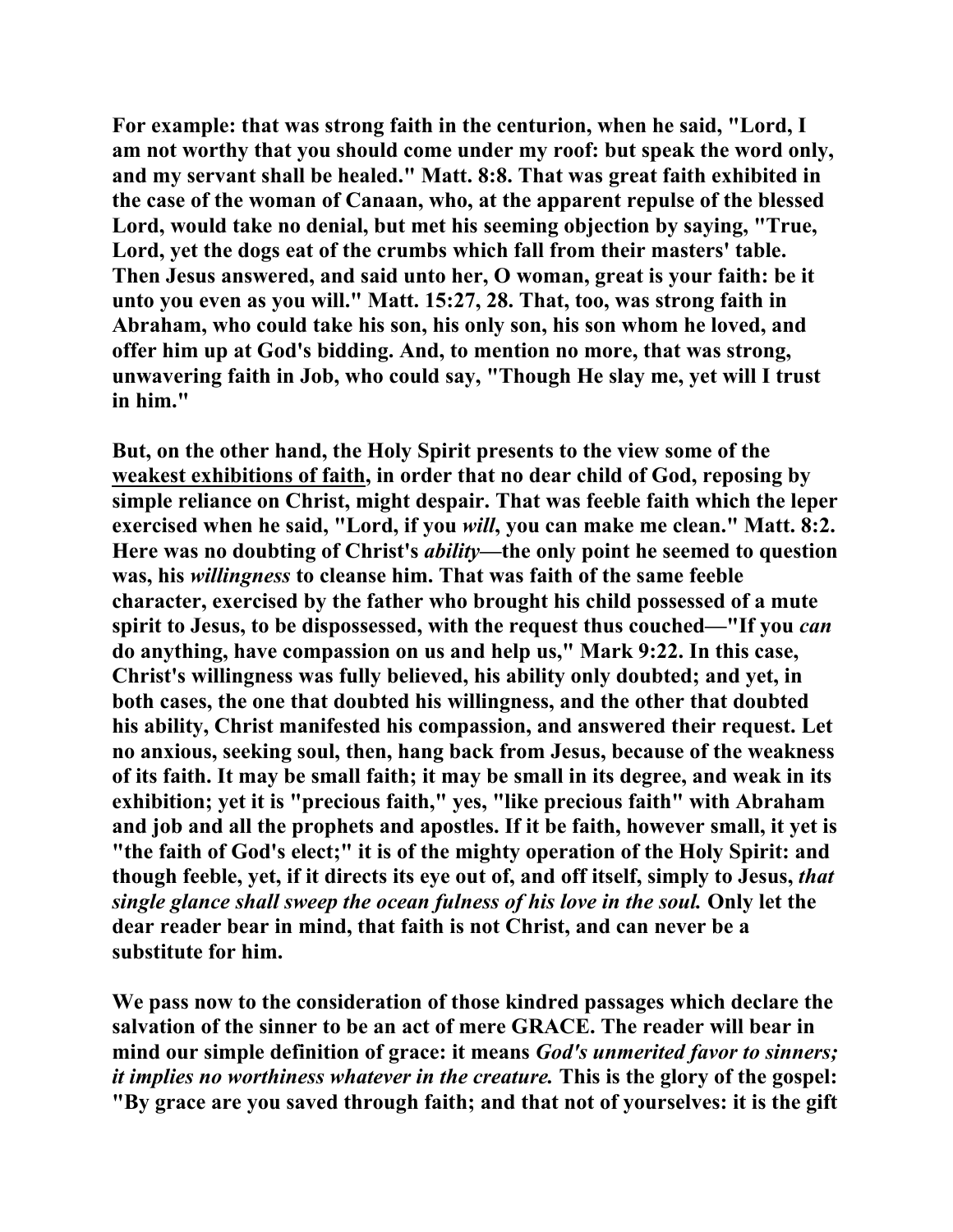**of God: not of works, lest any man should boast." Eph. 2:8, 9. "Now when a man works (O mark his expressions!), his wages are not credited to him as a gift, but as an obligation. However, to the man who does not work but trusts God who justifies the wicked, his faith is credited as righteousness." Romans 4:4-5. "Therefore it is of faith, that it might be by grace." ver. 16. "And if by grace, then is it no more of works: otherwise grace is no more grace. But if it be of works, then is it no more grace: otherwise work is no more work." Rom. 11:6. What language can possibly establish the doctrine of the freeness of the Atonement more conclusively than this? See the force of the apostle's argument. It lies here: if there be anything of merit in the creature; if the works of the sinner are the ground; even partially so, on which salvation is bestowed; then the reward, or the blessing, is not a free gift, but the discharge of a debt—a debt, let it be borne in mind, due from God to the sinner! And in consequence of his merit, in consequence of his works, pardon and justification are thus made over to him! What doctrine can be more horrendous than this? what more opposed to God's Word? And yet the doctrine that teaches me that I may present myself before the Holy God with some fitness of my own, some price in my hand, something to merit God's forgiveness, is this very doctrine. Survey again the apostle's argument: if there be anything of merit in the creature, if it be so much as the raising of my hand, salvation then is not of grace, the Atonement is not free; and God, we tremble while we write it—***God becomes the sinner's debtor!*

**The Atonement itself precludes all idea of human merit, and from its very nature proclaims that it is free. Consider the** *grandeur* **of the Atonement contemplate its** *costliness***: incarnate Deity—Perfect obedience—spotless purity—unparalleled grace and love—acute and mysterious sufferings wondrous death, resurrection, ascension, and intercession of the Savior, all conspire to constitute it the most august sacrifice that could possibly be offered. And shall there be anything in the sinner to** *merit* **this sacrifice? Shall God so lower its dignity, underrate its value, and dishonor himself, as to** *barter* **it to the sinner? And if God were so disposed, what is there in the sinner that could purchase it? Where is the equivalent, where the price? "Alas!" is the exclamation of a convicted soul, "I am a spiritual bankrupt: I lost everything in my first parent who fell; I came into the world poor and helpless; and to the sin of my nature, I have added actual transgression of the most aggravated character; I have nothing to recommend me to the favor of God; I have no claim upon his mercy; I have no price with which to purchase it; and if redemption is not free, without money, and without price, I am undone."** *The very costliness then of the Atonement puts it beyond all price, and stamps it with*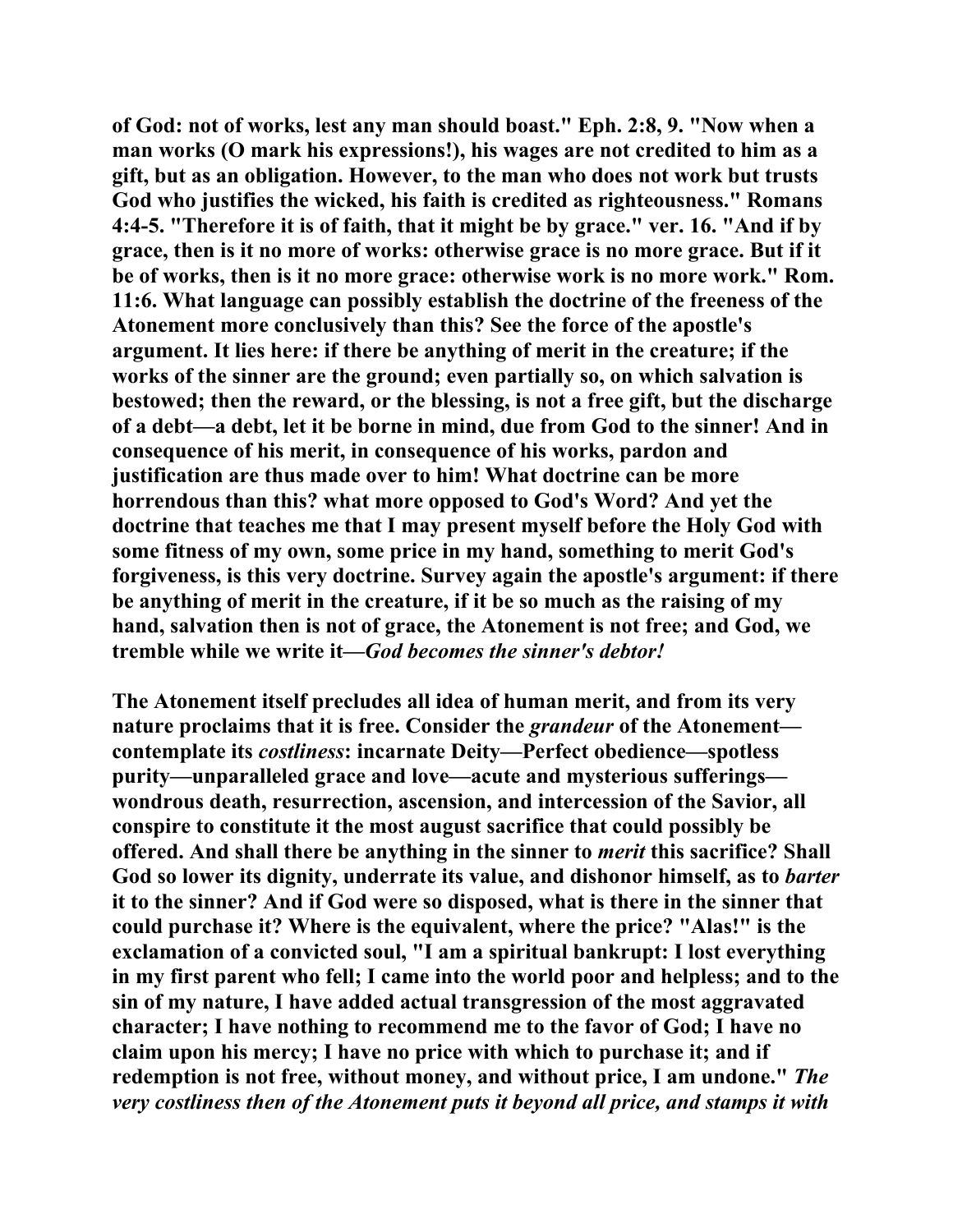## *infinite freeness.*

**The great** *source* **of the Atonement stamps its freeness. What is that source?**  *The heart of God!* **The Atonement, with all the blessings it involves, originated in the very heart of Jehovah. Where else could the thought have originated, of saving a guilty world, and saving it in such a way and at such a sacrifice? It was a stupendous thought even that of saving—of showing mercy to rebellious man. The bare idea of exercising love towards the apostate race, was in itself so mighty, that God alone could have conceived it. But when the plan of salvation is viewed—when the method of mercy is contemplated—when the sacrifice, "the price of pardon" is weighed—that sacrifice, his only begotten and well-beloved Son—that price, his own most precious blood: O the grandeur of the thought! It was fit only to have originated with God, and is, in every view, worthy of himself. From what other and higher source, then could the Atonement have proceeded, if not from the very heart of God? And from his heart it did proceed. And not more freely does the sun pour forth its streams of light, and not more freely does the air fan with its refreshing influence, and not more freely does the ocean billow heave, than the Atonement flows from the heart of God. "God is love;" and the seat of that love is his heart. Towards a sinner standing in the righteousness of his Son, that heart is love, all love, and nothing but love. Not an unkind thought lodging there; not a repulsive feeling dwelling there: all is love, and love of the most tender character. Yes, we dare affirm, that towards his chosen people, there never has been, and there never will be one thought of unkindness, of anger, of rebuke in the heart of God: from eternity it has been love, through time it is love, and on through eternity to come it will be love. "What! are not their afflictions, their chastisements, the rough and thorny path they tread, proofs of God's displeasure? What! is that individual loved of God, whom I see yonder bearing that heavy and daily cross; against whom billow after billow dashes, and to whom messenger after messenger is sent; whose gourds are withered in a night, and whose fountains are all broken in a day; whose body is diseased, whose domestic comforts are fled; who is poor, feeble, and dependant; what! is that individual beloved of God?" Go and ask that afflicted saint; go and ask that cross-bearing disciple; go and ask that son and daughter of disease and penury; and they will tell you, their Father's dealings with them are the most costly proofs of his love; that instead of unkindness in that cross, there was love; instead of harshness in that rebuke, there was tenderness; and that when he withered that gourd, and broke up that cistern, and removed that earthly prop, and blighted that budding hope, it was but to pour the tide of his own love in the heart, and satiate the soul with his**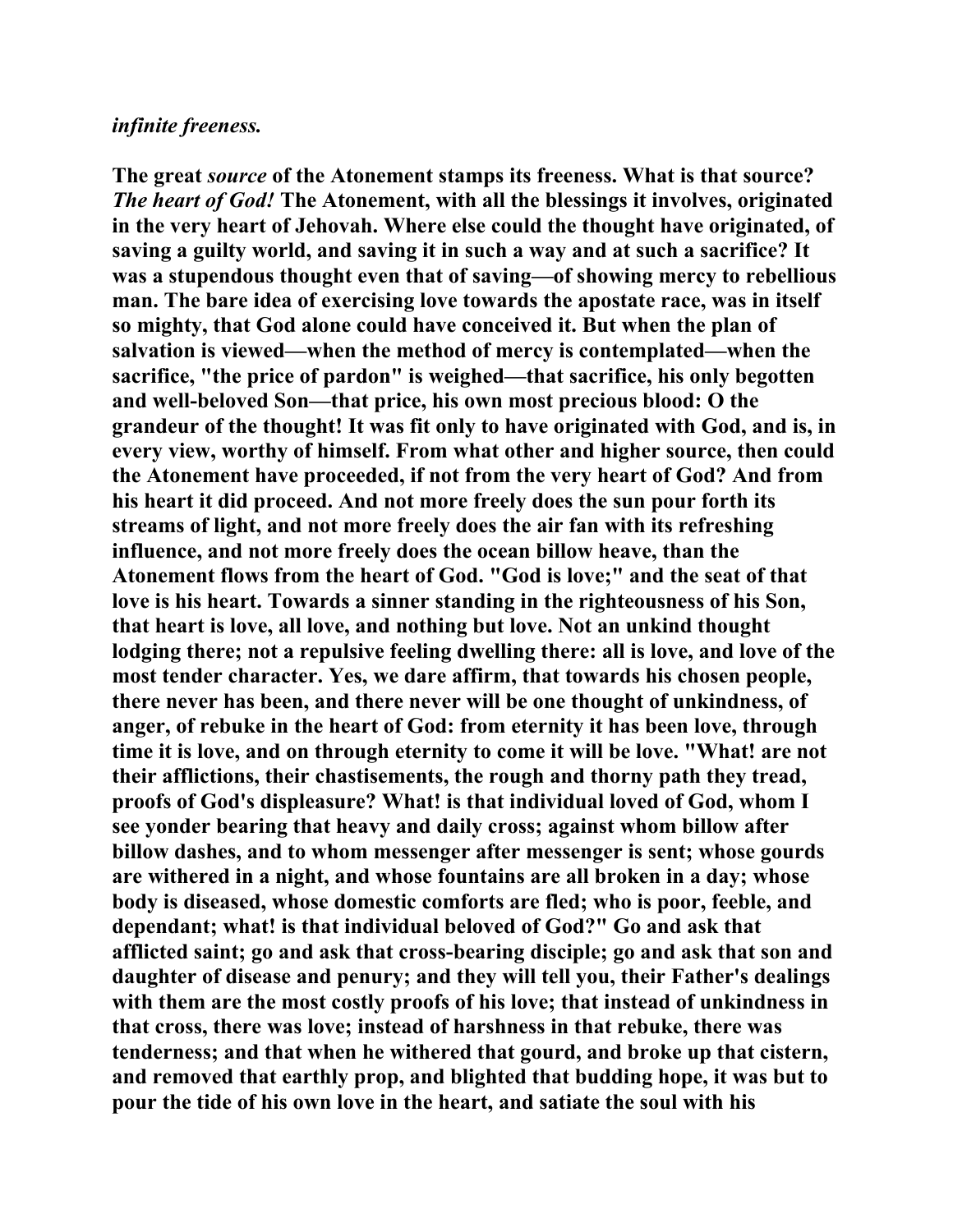**goodness. O dear cross! O sweet affliction! O precious discipline! thus to open the heart of God; thus to unlock the treasury of his love; thus to bring God near to the soul, and the soul near to God. But to return to the subject.** 

**Let it not be forgotten that the Atonement had its origin in the heart of God; it follows then that it must be free. To recur again to our illustrations: Does the**  *sun* **need bribing in order to shine? Does the** *wind* **need persuasion in order to blow? Does the** *ocean* **wave need argument in order to roll? Is the** *sunlight* **purchased? Is the** *air* **purchased? Is the** *water* **that flows from the fountain purchased? Not less free is the** *love of God, gushing from his heart, and flowing down through the channel of the cross of Christ, to a poor, repenting, believing sinner.* **Without works, without merit, without money, without price, without a previous fitness. Convictions do not merit it; repentances do not merit it; tears do not merit it; faith does not merit it. Pardon to the chief of sinners, forgiveness to the vilest of the vile—the blotting out of sins of the deepest dye—the justification and acceptance of the most unworthy—all, free as the heart of God can make it. The hungry and the thirsty, the poor and the penniless, the weary and the heavy laden, may come to the gospel provision, for the heart of God bids them welcome.** 

**THE OBJECTS CONTEMPLATED in the special and gracious design of the Atonement, establish its perfect freeness beyond all question. Who are they? Are they spoken of as the worthy, the righteous, the deserving, the rich, the noble? The very reverse. They are sinners, ungodly, unworthy. Let the Holy Spirit speak: "To him that works not, but believes on him that justifies the ungodly, his faith is counted for righteousness." Rom. 4:5. "When we were yet**  *without strength***, in due time Christ died for the** *ungodly***." "God commends his love towards us, in that, while we were yet** *sinners***, Christ died for us." Rom. 5:6. 8. And see how our blessed Lord confirms this statement: "I have not come to call the righteous (that is, the self-righteous—those who were righteous in their own estimation, and despised others), but** *sinners* **to repentance." Matt. 9:13. "The friend of publicans and sinners," was the charge that these self-righteous religious leaders brought against him. "This is a faithful saying, and worthy of all acceptance, (O listen to it, reader; it is the declaration of one who styles himself the chief of sinners,) that Christ Jesus came into the world to save sinners; of whom I am chief." 1 Tim. 1:15.** 

**And who did He save when upon earth? Were they the worthy or the most unworthy? were they the righteous or sinners? Let us examine? Take the case of Saul of Tarsus. His own description of his previous character will certainly**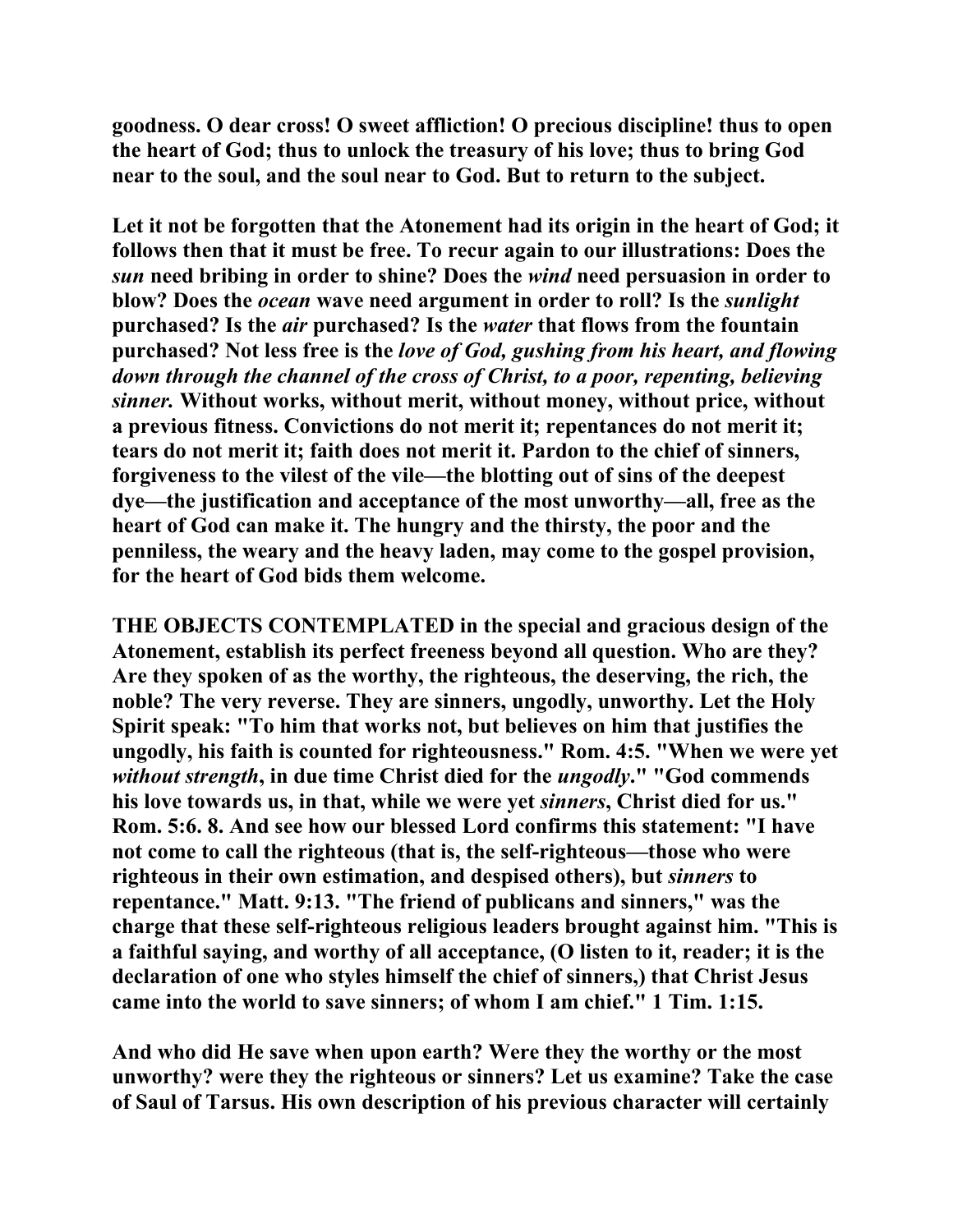**be believed: this it is—"who was before a blasphemer, and a persecutor, and injurious." And, in detailing before Agrippa the nature of his persecutions of the Christians, he says, "And I punished them often in every synagogue, and compelled them to blaspheme; and being exceedingly mad against them, I persecuted them even unto strange cities." Acts 26:11. And yet Saul of Tarsus "obtained mercy:" and why? He himself replies—"that in me first Jesus Christ might show forth all patience, for a pattern to those who should hereafter believe on him to life everlasting." 1 Tim. 1:16. If Saul of Tarsus, then, obtained mercy—obtained it as a sinner, as a sinner of the deepest dye obtained it fully, freely, aside from all human merit, penitent reader, so may you.** 

**It would expand this volume beyond our intended limits, were we to adduce every prominent case of conversion recorded in the New Testament, as illustrating the freeness of the Atonement. The reader is requested to open God's Word and turn to the cases of Zaccheus, the Philippian Jailer, the woman of Samaria, Mary Magdalene, and the thief upon the cross. Let him examine minutely these several instances, and ascertain if there was anything of worthiness, of claim, of previous fitness, of price, in these individuals, why they obtained mercy; but, on the contrary, if they were not ungodly, unrighteous sinners—sinners of the most unworthy kind.** 

**Let us attempt the APPLICATION of this subject to the case of the anxious, inquiring reader, to whose eye this page may unfold itself. To such we observe,** 

**First—The atoning blood of Christ possesses a pardoning efficacy. We will suppose that you have been convinced of this cardinal truth, that God is holy, and, from the very necessity of his nature, cannot but hate sin. "Your eyes are too pure to look on evil; you cannot tolerate wrong." Habakkuk 1:13. We will suppose, too, that you have been brought by the Eternal Spirit to the deep consciousness of your utter sinfulness; that, convinced of having broken, and in breaking of having incurred the penalty of God's holy law, you are looking pensively around you for some effectual** *remedy* **for the wound, some sure**  *shelter* **from the storm, some city of** *refuge* **to screen you from the avenger of blood. O, then, what tidings are here! Through this blood of Christ, God, the holy God, the God against whom you have sinned, and whose wrath you justly dread, can pardon all your sins, blot out all your transgressions, and take from you the terror of a guilty conscience. O what news is this! Do you doubt it? Do you look incredulous at the declaration of a truth so amazing? We**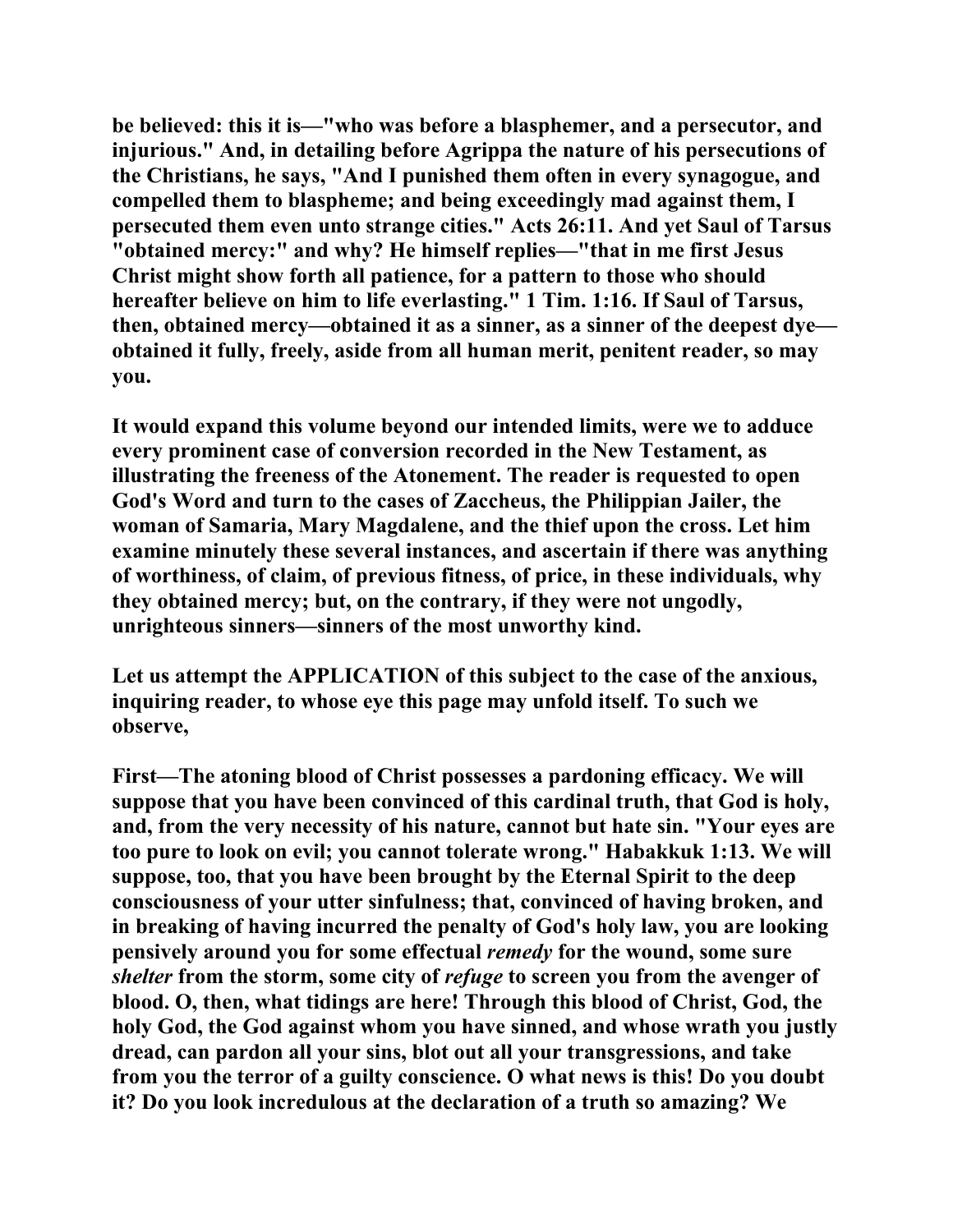**know it is an amazing fact, that God should pardon sin, and that he should pardon it, too, through the blood of his dear Son; yet take his own word as a full confirmation of this stupendous fact, and doubt no more—"The blood of Jesus Christ his Son cleanses us from all sin." 1 John 1:7. O yes, blessed declaration! it cleanses us from all sin—"all manner of sin." We ask not how heavy the weight of guilt that rests upon you; we ask not how wide the territory over which your sins have extended; we inquire not how many their number, or how aggravated their nature, or how deep their dye: we meet you, just as you are, with God's own declaration, "The blood of Jesus Christ cleanses us from all sin." Many there are who can testify to this truth. "Such were some of you," says the apostle, when writing to the Corinthian converts, who had been fornicators, idolaters, adulterers, homosexuals, thieves, covetous, drunkards, revilers, extortioners; "such were some of you: but you are washed." 1 Cor. 6:9-11. In what had they washed? where were they cleansed? They washed in the "fountain opened to the house of David, and the inhabitants of Jerusalem, for sin and uncleanness." To this fountain they came, guilty, vile, black as they were, and the blood of Jesus Christ cleansed them from all sin. Mourning soul, look up; the Fountain yet is open, and open, too, for you. Satan will seek to close it, unbelief will seek to close it; yet it is ever running, ever overflowing, ever free. Thousands have plunged in it, and emerged, washed, sanctified, and saved. To this Fountain, David, and Manasseh, and Saul, and Peter, and Mary Magdalene, and the dying thief, and millions more, came, washed, and were saved; and yet it has lost nothing of its sin-pardoning, sin-cleansing efficacy! full and free as ever! O, say not that you are too vile, say not that you are too unworthy! You may stand afar from its brink, looking at your unfitness, looking at your poverty; but listen, while we declare that, led as you have been by the Holy Spirit to feel your vileness, for just such this precious blood was shed, this costly Fountain was opened.** 

**We can tell you of one, who, in her deep sorrow for sin, was brought to the extreme of mental anguish. Despairing of mercy, and anxious to anticipate the worst of her punishment, she resolved, when none should be near her, to terminate her life, and go, reeking with her own blood, to the bar of God. The fearful opportunity presented itself. The door was fastened, the knife prepared, and she fell on her knees to accomplish the awful deed. At the moment her hand was raised to give the fatal stroke, these words came to her mind with overwhelming power—"The blood of Christ Jesus his Son cleanses us from all sin." Her arm fell motionless at her side, the weapon dropped from her convulsed grasp, and she exclaimed in a transport of relief, 'If the**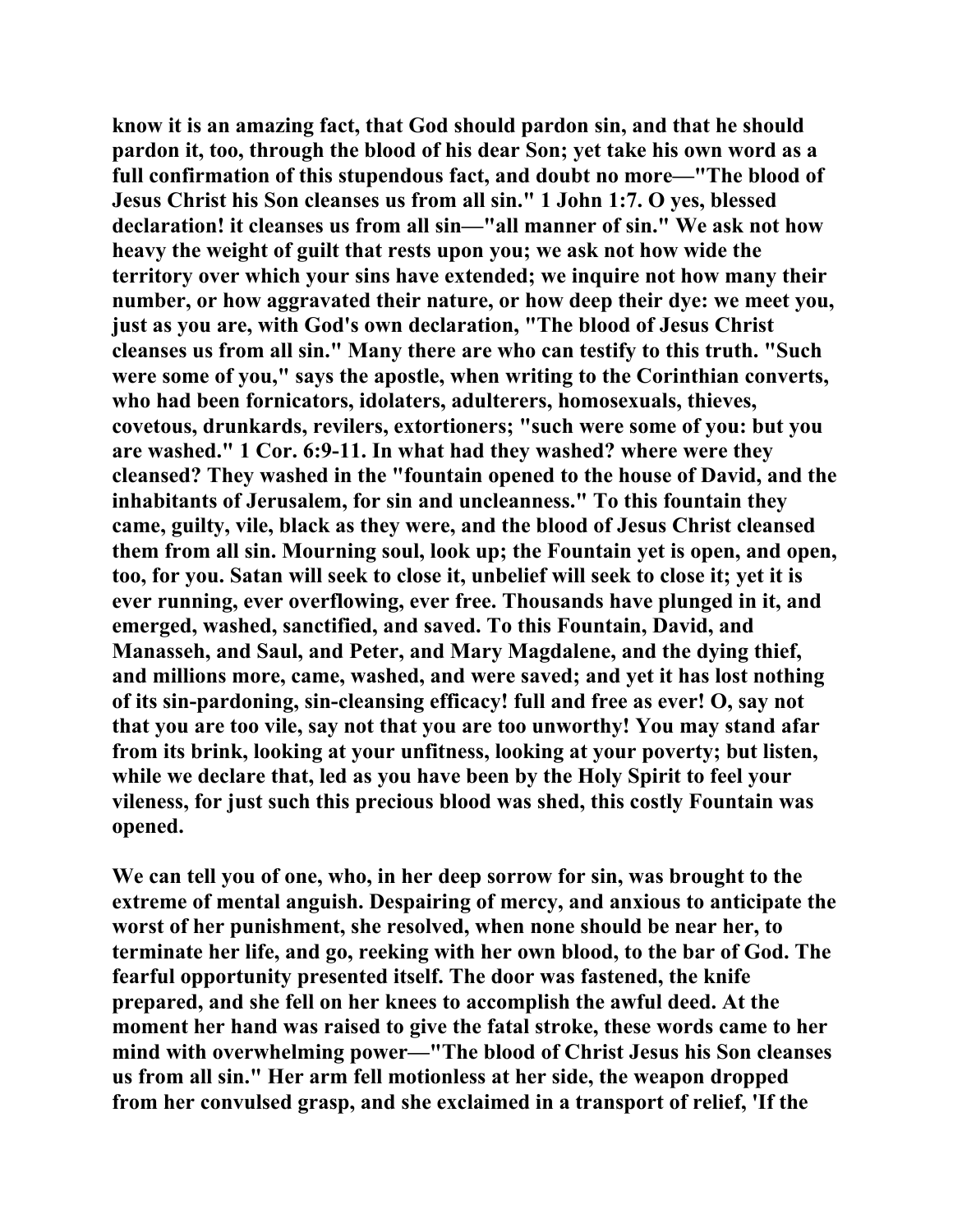**blood of Christ Jesus cleanses from all sin, then why not mine too?" She arose—her fatal purpose was broken—her shaken spirit was calmed—and her heart drawn out in prayer to God. On the following Sabbath she hastened to the house of God; and, to her astonishment, the minister announced as his text—"The blood of Jesus Christ his Son cleanses us from all sin." The Holy Spirit completed the work so graciously begun in her soul. The blood of Christ was applied to her conscience; and from the terror and gloom of sin, she passed into the sunshine of God's full and free forgiveness. Anxious soul, you too may come. Why not you? True, you are unworthy; true, you are poor and penniless: so was this individual, yet she "obtained mercy." And why not you? Second—It is peace-speaking blood. It not only procures peace, but, when applied by the Holy Spirit to the conscience, it produces peace, it gives peace to the soul. It imparts a sense of reconciliation: it removes—all slavish fear of God, all dread of condemnation, and enables the soul to look up to God, not as "a consuming fire," but as a reconciled God—a God in covenant. Precious peace-speaking blood, flowing from the "Prince of Peace!" Applied to your heart, penitent reader, riven asunder as it may be with godly sorrow, it shall be as a balm to the wound. Sprinkled on your conscience, burdened as it is with a sense of guilt, you shall have "beauty for ashes, the oil of joy for mourning, the garment of praise for the spirit of heaviness." It is peacespeaking blood.** 

**Third—It is through simply believing, that the blood of Christ thus seals pardon and peace upon the conscience. Forget not this. "Only believe," is all that is required: and** *this faith is the free gift of God.* **And what is faith? "It is looking unto Jesus;" it is simply going out of yourself, and taking up your rest in the finished work of the Lord Jesus Christ—this is faith. Christ has said, that "whoever comes unto him, he will in no way cast out;" that "He saves to the uttermost all who come unto God by him; that he died for sinners, and that he saves sinners as sinners: the Holy Spirit working faith in the heart, lifting the eye out of, and off the wound, and fixing it on the Lamb of God, pardon and peace flow like a river in the soul. O! stay not then from the gospel-feast because you are poor, penniless, and unworthy. Why starve and die, when there is food enough in your Father's house, and to spare? See the provision, how full! see the invitation, how free! see the guests—the poor, the maimed, the lame, the blind! Come then to Jesus just as you are. We stake our all on the assertion, that he will welcome you, that he will save you. There is too much efficacy in his blood, too much compassion in his heart for poor sinners, to reject you suing at his feet for mercy. Then look up, believer, and you shall be saved; and all heaven will resound with hallelujahs over a sinner**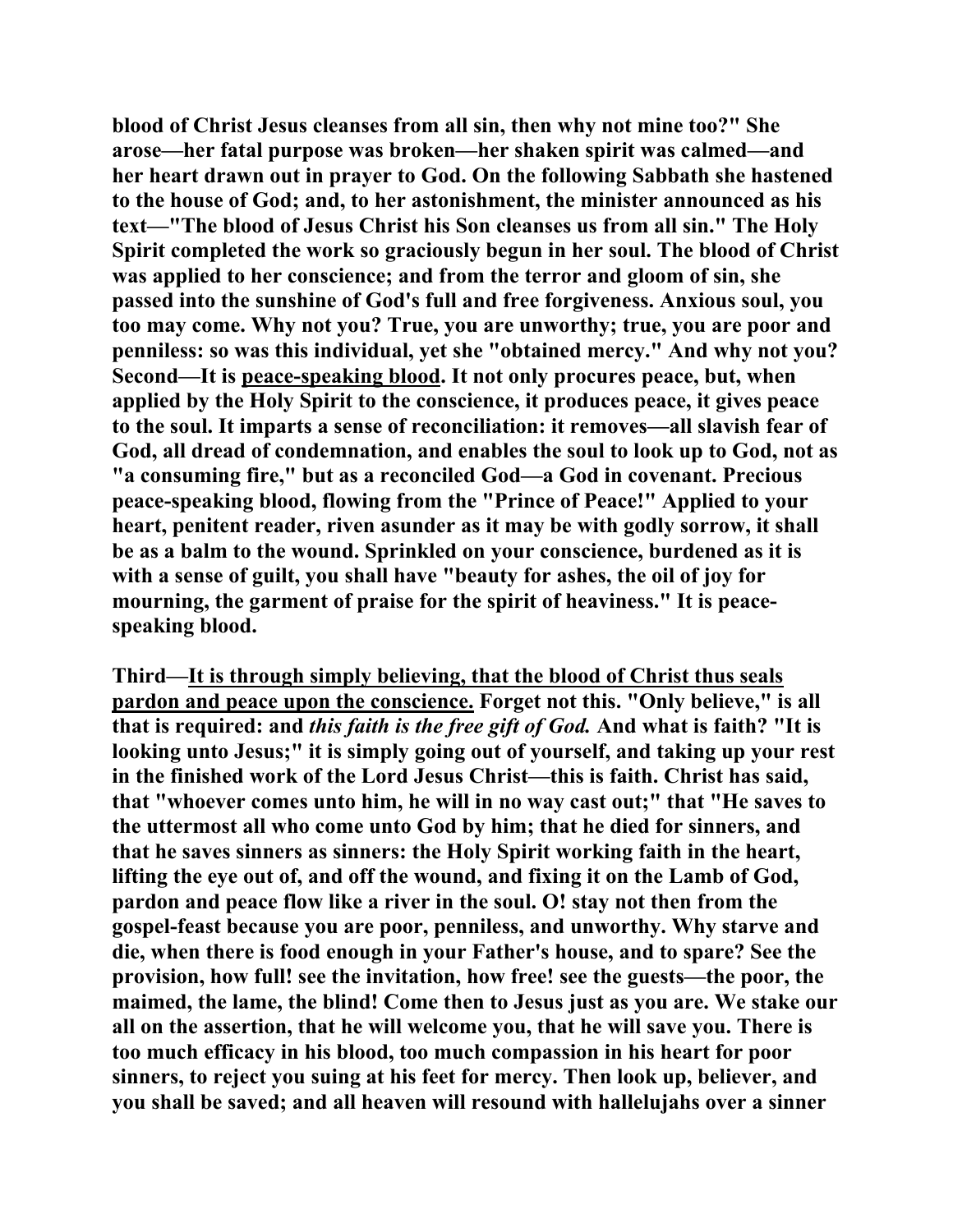## **saved by grace!**

## **Chapter 5. The Sympathy of the Atonement.**

**The Tried Believer Comforted.** 

**"For we do not have a high priest who is unable to sympathize with our weaknesses, but we have one who has been tempted in every way, just as we are—yet was without sin." Hebrews 4:15** 

**Could we draw aside, for a moment, the thin veil that separates us from the glorified saints, and inquire the path along which they were conducted by a covenant God to their present enjoyments, how few exceptions, if any, should we find to that declaration of Jehovah, "I have chosen you in the furnace of affliction!" Isa. 48:10. All would tell of some peculiar cross; some domestic, relative, or personal trial which attended them every step of their journey; which made the valley they trod truly "a valley of tears;" and which they only threw off when the spirit, divested of its robe of flesh, fled where sorrow and sighing are forever done away. God's people are a sorrowful people. The first step they take in the divine life is connected with tears of godly sorrow; and as they travel on, sorrow and tears do but track their steps. They sorrow over the body of sin which they are compelled to carry with them; they sorrow over their perpetual proneness to depart, to backslide, to live below their high and holy calling. They mourn that they mourn so little, they weep that they weep so little; that over so much indwelling sin, over so many and so great departures, they yet are found so seldom mourning in the posture of one low in the dust before God. In connection with this, there is the sorrow which results from the needed discipline which the correcting hand of the Father who loves them almost daily employs. For, in what light are all their afflictions to be viewed, but as so many correctives, so much discipline employed by their God in covenant, in order to make them "partakers of his holiness?" Viewed in any other light, God is dishonored, the Spirit is grieved, and the believer is robbed of the great spiritual blessing for which the trial was sent.** 

**There is something so remarkable in the words of the Holy Spirit which we have quoted, that before we enter more fully into the discussion of our subject, we must again call them to the reader's mind. The passage is, "I have chosen you in the furnace of affliction." With what is the Divine will, as stated in**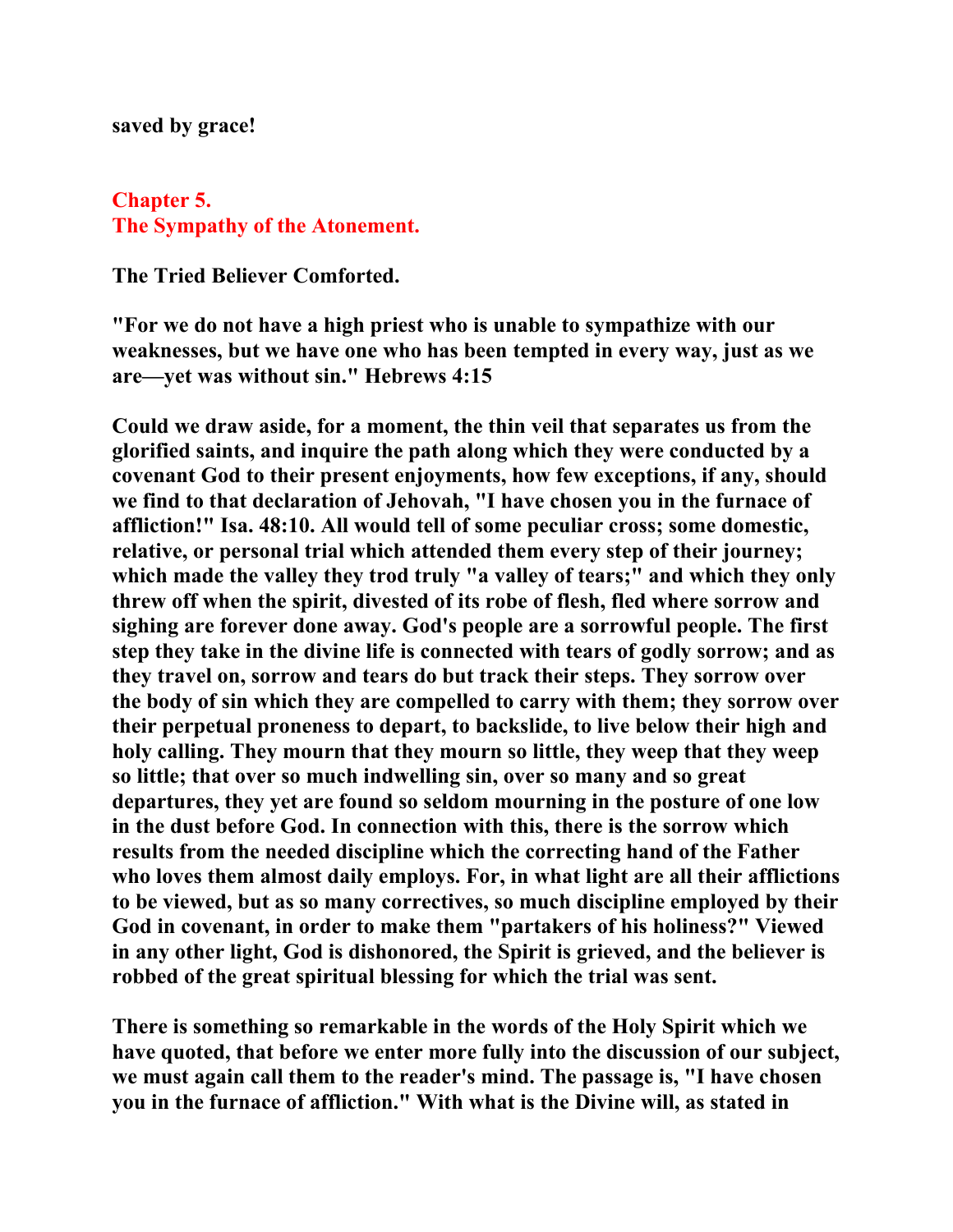**these words, connected, respecting the afflictions of the believer? Is it with the circumstances of time? Is it since they were brought into existence that God determined upon the circumstances that should surround them, and the path they should tread? O no! The trying circumstance, the heavy affliction, stands connected with the great and glorious doctrine of God's eternal, sovereign, and unconditional election of his people. They were "chosen in the furnace" chosen in it before all time—chosen in it from all eternity—chosen in it, when he set his heart upon them, entered into an everlasting covenant with them, and took them to be his "chosen generation, his royal priesthood, his holy nation, his peculiar people." O, thus to** *trace up every affliction that comes from God to his eternal choice of his people***; to see it in the covenant of grace; to see it connected with his eternal purpose of salvation; thus viewed, in connection with his eternal love, in what a soothing light does it place the darkest dispensation of his providence!** 

**But, there is another thought in the passage equally blessed: "I have chosen you"—in what? in prosperity?—no: in the bright summer's day?—no: in the smooth and flowery paths of worldly comforts?—no: "I have chosen you in the furnace of affliction." "The furnace of affliction!"—is this according to our poor finite ideas of love and tenderness? O no! Had we been left to choose our own path, to mark out our own way, it had been a far different one from this. We should never have thought of** *affliction as a source of blessing.* **But God's thoughts are higher than our thoughts, and his ways above our ways.** 

**Our great object in this work has been, to keep prominently and distinctly before the mind of the reader the absolute necessity of** *experimental* **religion. Without this, we have shown that all gifts and knowledge and profession were worse than worthless; that if the grace of God is not in the heart, the truth of God merely settled in the understanding, as to all holy, practical purposes, would avail a man nothing. Having expatiated upon the necessity and nature of experimental religion, together with the great Author of the work, it seems appropriate that the reader now be led to a consideration of that** *method which a good and covenant God frequently employs, yet further to deepen his gracious work in the heart of his dear child, to try its character, test its genuineness, and bring the soul more fully into a personal experience of the truth.* **This method, it will be shown, is the sanctified discipline of the covenant.** 

**The very WISDOM seen in this method of instruction proves its divine origin. Had the believer been left to form his own** *school***, adopt his own** *plan of*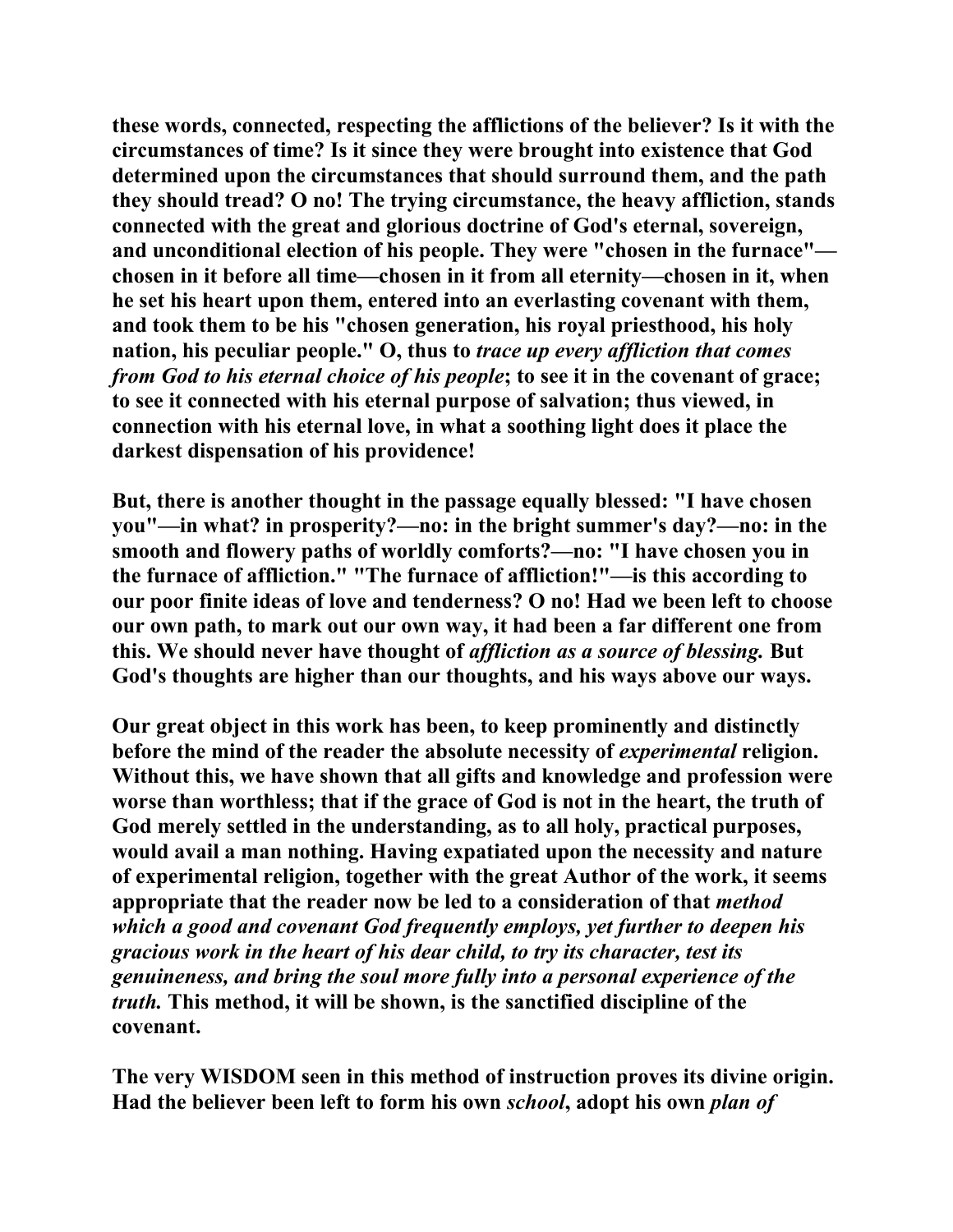*instruction***, choose his own** *discipline***, and even select his own** *teacher***, how different would it have been from God's plan! We would never have conceived the idea of such a mode of instruction, so unlikely, according to our poor wisdom, to secure the end in view. We would have thought that the** *smooth* **path, the** *sunny* **path, the** *joyous* **path, would the soonest conduct us into the glories of the kingdom of grace—would more fully develop the wisdom, the love, the tenderness, the sympathy of our blessed Lord, and tend more decidedly to our weanedness from the world, our crucifixion of sin, and our spiritual and unreserved devotedness to his service. But "My thoughts are completely different from yours, says the Lord. And My ways are far beyond anything you could imagine. For just as the heavens are higher than the earth, so are My ways higher than your ways and My thoughts higher than your thoughts." Isaiah 55:8-9** 

**Nor is the believer fully convinced of the wisdom of God's method of procedure, until he has been brought, in a measure, through the discipline; until the rod has been removed, the angry waves have subsided, and the tempest cloud has passed away. Then,** *reviewing the chastisement***, minutely examining its nature and its causes—the steps that led to it—the chain of providence in which it formed a most important link—and, most of all, surveying the rich covenant blessings it brought with it—the weanedness from the world, the gentleness, the meekness, the patience, the spirituality, the prayerfulness, the love, the joy—he is led to exclaim, "I now see the infinite wisdom and tender mercy of my Father in this affliction. While in the furnace I saw it not. The rising of inbred corruption, unbelief and hard thoughts of God darkened my view, veiled from the eye of my faith the reason of the discipline; but now I see why and wherefore my covenant God and Father has dealt with me thus; I see the wisdom, and adore the love of his merciful procedure." It is our purpose to show that,** *the path of affliction along which the believer walks, is the path of God's own appointment; and that, walking in this path, he comes into the possession of rich and varied blessings not found in any other.*

**This is a truth much forgotten, especially by the young Christian, who has just set out on his pilgrimage. To his eye, now opened to the new world into which grace has introduced him, all seems fair and lovely. "The love of his espousals," is the one theme of his heart. All above, beneath, and around him, seems but the image of his own joyous feelings—the sea unruffled, the skies unclouded, the vessel moving gently as over a summer sea, and the haven of rest full in view.**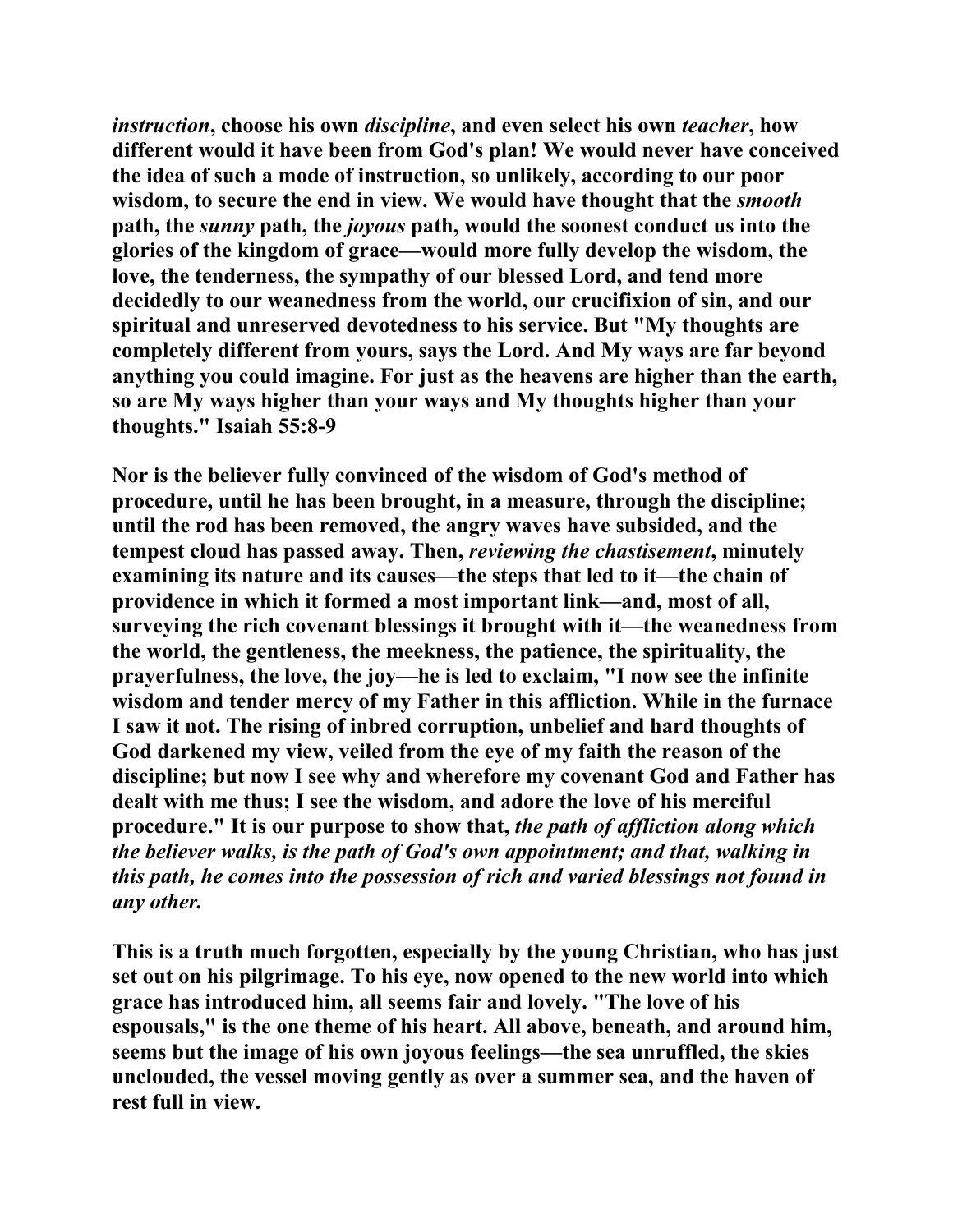**"Tongue cannot express The sweet comfort and peace Of a soul in its earliest love."** 

**He thinks not that all, now so fair, will soon change—that the summer sea will be lashed by angry billows—that the sky will look dark and threatening—that the fragile bark will be tossed from billow to billow—and that the port will be lost to sight. How needful then that this important truth, "through much tribulation we must enter the kingdom," should be ever kept in view!** 

**In looking into God's Word, we find it full and decisive on this point. We have already commented upon Isa. 48:10: "Behold, I have refined you, but not with silver; I have chosen you in the furnace of affliction." There is yet another remarkable declaration in Zech. 13:9: "And I will bring the third part through the fire, and will refine them as silver is refined, and will try them as gold is tried." Our Lord's own testimony harmonizes with this declaration: "In the world you shall have tribulation"—as though he had said, 'Expect nothing less: it is a world of sorrow! and while in it, you shall have tribulation. It is your lot. It is the way of my appointment it is the path I have ordained you to walk in—it is the path I have trod myself, and I leave you an example that you should follow my steps: "In the world you shall have tribulation, but in me you shall have peace." And so taught his apostles. They went forth confirming the souls of the disciples, and exhorting them to continue in the faith, and that we must "through much tribulation enter into the kingdom of God." Acts 14:22.** 

**From the declarations of God's Word, let us pass to consider THE EXAMPLES. The entire histories of the Old and New Testament saints presents to us a people "chosen in the furnace of affliction." Paul inquires, "What son is there whom the Father chastens not?" He seems to throw out a challenge: 'Where is the exception to this principle of the Divine procedure? Where is the child taken unto God's family—where is the adopted son who has never felt the smartings of the rod, whom the Father chastens not?' More than this. Let it not be supposed that the feeblest of God's saints—those who have the least measure of grace and strength, who find the ascent difficult, and whose advance is slow and tardy—are those whom the Lord most frequently and sharply afflicts. O no! In looking into the Word of truth, in reading the memoirs of God's ancient saints, it will be found that those whom He blessed most, who were the most distinguished for some eminent grace of**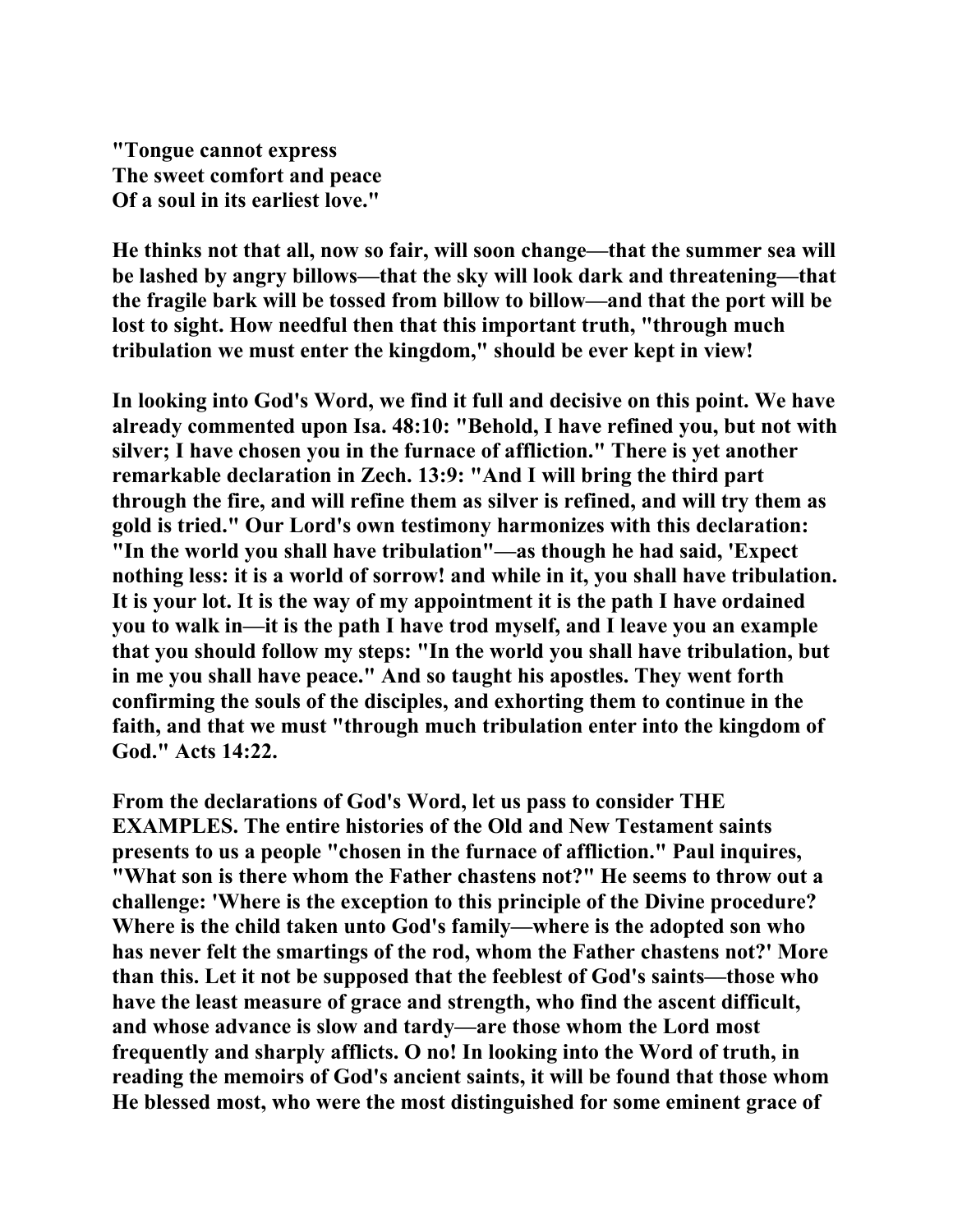**the Spirit, some mighty exploit of faith, some great act of devotedness, were those whom He "most deeply afflicted." "The branch that bears fruit, he purges it, that it may bring forth more fruit." Let the histories of Abraham, Jacob, Moses, Job, and David testify. Let Paul's "thorn in the flesh" speak. And what is the testimony?—that** *the most eminent of God's saints are the most afflicted. Their eminence grew out of their afflictions.* **Like their blessed Lord, they were perfected through suffering. They became thus strong in faith, holy in life, close in their walk, devoted in the service of their Master, by the very discipline through which they passed. They were eminently holy, because eminently tried.** 

**And what was the life of our adorable Lord? Anything but exemption from suffering.** *His life was one continuous trial.* **From the moment he entered our world he became leagued with suffering; he identified himself with it in its almost endless forms. He seemed to have been born with a tear in his eye, with a shade of sadness on his brow. He was prophesied as "a man of sorrows and acquainted with grief." And from the moment he touched the horizon of our earth, from that moment his sufferings commenced. Not a smile lighted up his benign countenance from the time of his advent to his departure. He came not to indulge in a life of tranquility and repose; he came not to quaff the cup of earthly or of Divine sweets, for even this last was denied him in the hour of his lingering agony on the cross. He came to suffer, he came to bear the curse—he came to drain the deep cup of wrath, to weep, to bleed, to die. Our Savior was a cross-bearing Savior; our Lord was a suffering Lord. And was it to be expected that they who had linked their destinies with his, who had avowed themselves his disciples and followers, should walk in a dissimilar path from their Lord's? He himself speaks of the incongruity of such a division of interests: "The disciple is not above his master, nor the servant above his lord. It is enough for the disciple that he be as his master, and the servant as his lord." Matt. 10:24, 25.** 

**There can be no true following of Christ as our example, if we lose sight of him as a suffering Christ—an afflicted Savior. There must be fellowship with him in his sufferings. In order to enter fully and sympathetically into the afflictions of his people, he stooped to a body of suffering; in like manner, in order to have sympathy with Christ in his sorrows, we must in some degree tread the path he trod. Here is one reason why he ordained that along this rugged path his saints should all journey. They must be like their Lord; they are one with him: and this oneness can only exist where there is mutual sympathy. The church must be a cross-bearing church; it must be an afflicted**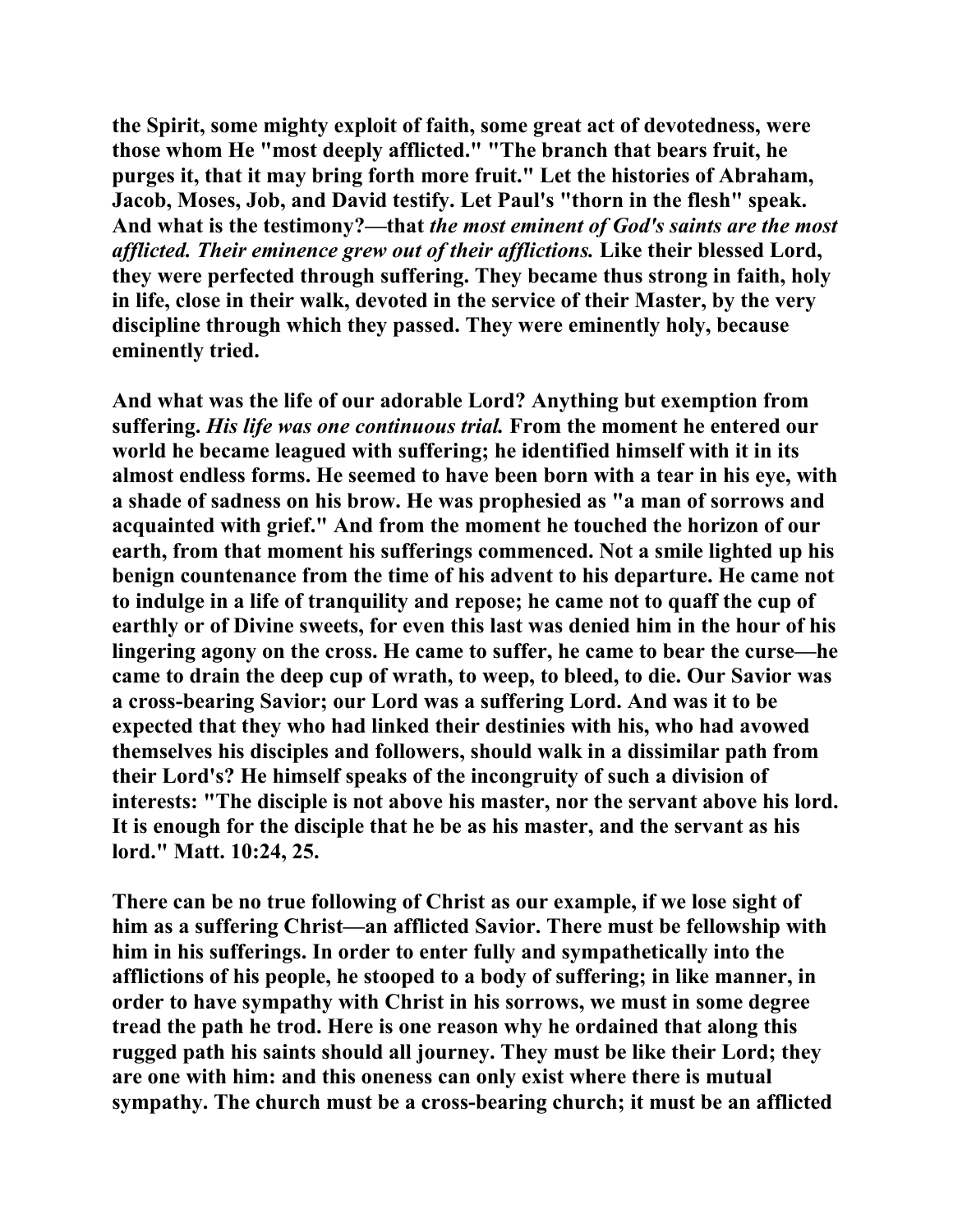**church. Its great and glorious Head sought not, and found not, repose here: this was not his rest. He turned his back upon the pleasures, the riches, the luxuries, and even the common comforts of this world, preferring a life of obscurity, penury, and suffering. His very submission seemed to impart dignity to suffering, elevation to poverty, and to invest with an air of holy sanctity a life of obscurity, need, and trial.** 

**We are far from considering the present posture of the church that of a crossbearing church. The church has thrown off the cross. Her path would be less smooth, the world less her friend, and she less the favorite of the world, were this not the case. How can we believe that she is bearing the cross, when we view her trimming policy, her compromising character, her worldly conformity, her efforts to catch the vain breath of human applause, her selfproclaimed importance, her heralded benevolence, her trumpeted fame, her sectarian badge, the waving of her treason-flag, and the shout of her shibboleth? O no! She bears not the cross as in her primitive days. We speak not in a tone of unkind rebuke: we love the church universal; we love all and know no distinction of name or sect who love the Lord Jesus in sincerity and in truth; and it is this love we bear the whole elect of God which impels us to avow our solemn conviction, that the present is not the cross-bearing age of the church. True, she is extending her conquests far and wide; true, she is sending the preached and the oral Word into almost every accessible part of the globe; true, she is pouring in of her abundance into the treasury of the Lord: yet, with all this seeming prosperity, the true piety of the church may be exceedingly low, and there may exist in her bosom evils that call loudly for the correcting hand of God.** 

**We have seen, then, that our blessed Lord sanctified, by his own admission, a life of suffering; and that all his followers, if they would resemble him, must have fellowship with him in his sufferings. The apostle Paul seems to regard this in the light of** *a privilege***. "For unto you," he says, "it is given in the behalf of Christ, not only to believe on him, but also to suffer for his sake." Phil. 1:29. It seems, too, to be regarded as a part of their calling: "For even hereunto were you called: because Christ also suffered for us, leaving us an example, that you should follow his steps." 1 Pet. 2:21. Happy will be that afflicted child of God, who is led to view his Father's discipline in the light of a privilege. To drink of the cup that Christ drank of—to bear any part of the cross that he bore—to tread in any measure the path that he trod, is a privilege indeed. This is a distinction which angels have never attained. They know not the honor of suffering with Christ, of being made conformable to his**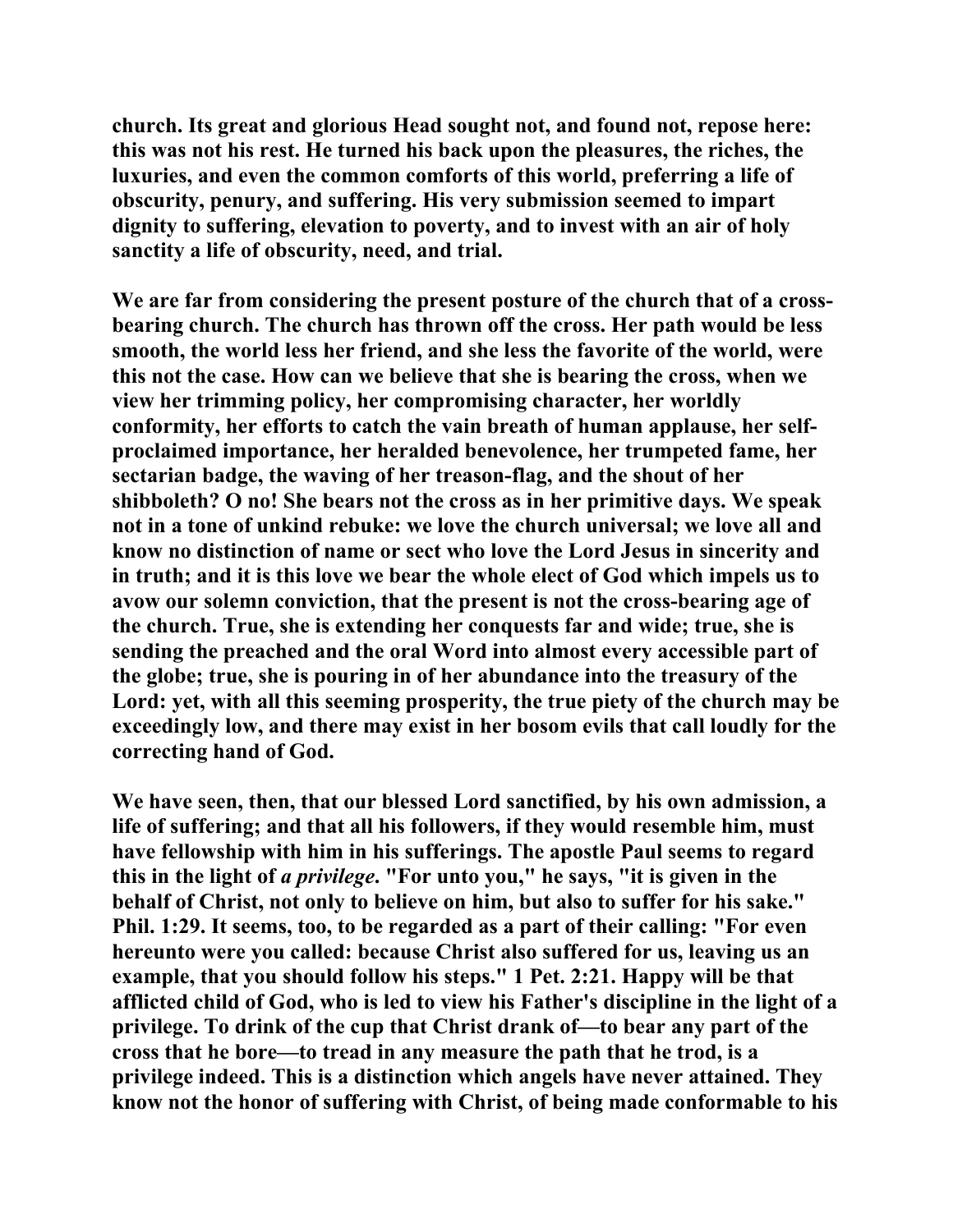**death. It is peculiar to the believer in Jesus; it is his privilege, his calling.** 

**There is often a severity, a grievousness in the chastisements of our covenant God, which it is important and essential to the end for which it was sent not to overlook: "Now no chastisement for the present seems to be joyous, but grievous." Heb. 12:11.** *He who sent the chastisement appointed its character***:** *he intended that it should be felt.* **There is, we would solemnly remind the reader, as much danger in underrating as in overrating the chastisements of God. It is not uncommon to hear some of God's saints remark in the very midst of his dealings with them, "I feel it to be no cross at all; I do not feel it an affliction; I am not conscious of any peculiar burden." Is it not painful to hear such expressions from the lips of a dear child of God? It betrays a need, so to speak, of spiritual sensitiveness—a deficiency of that tender, acute feeling, which ought ever to belong to him, who professes to have reposed on Jesus' bosom. Now, we solemnly believe that it is the Lord's holy will that his child should feel the chastisement to be grievous; that the smartings of the rod should be felt. Moses, Jacob, Job, David, Paul, all were made to exclaim, "The Lord has chastened me sorely."** 

**There are many considerations which seem to add a grievousness to the chastisements of God. When it is remembered that** *our chastisements often grow out of our sin; that, to subdue some strong indwelling corruption, or to correct for some outward departure, the rod is sent***; this should ever humble the soul—this should ever cause the rebuke to be rightly viewed—that, were it not for some strong indwelling corruption, or some step taken in departure from God, the affliction would have been withheld. O how should every stroke of the rod lay the soul in the dust before God! "If God had not seen sin in my heart, and sin in my outward conduct, he would not have dealt thus heavily with me." And where the grievousness of the chastisement is not felt, is there not reason to suspect that the cause of the chastisement has not been discovered and mourned over?** 

**There is the consideration, too, that the stroke comes from the Father who loves us—loves us so well, that if the chastisement were not needed, there would not be a feather's weight laid on the heart of his child. Dear to him as the apple of his eye, would he inflict those strokes, if there were not an absolute necessity for them? "What! is it the Father who loves me that now afflicts me? does this stroke come from his heart? What! does my Father see all this necessity for this grievous chastening? Does he discover in me so much evil, so much perverseness, so much that he hates and that grieves him, that**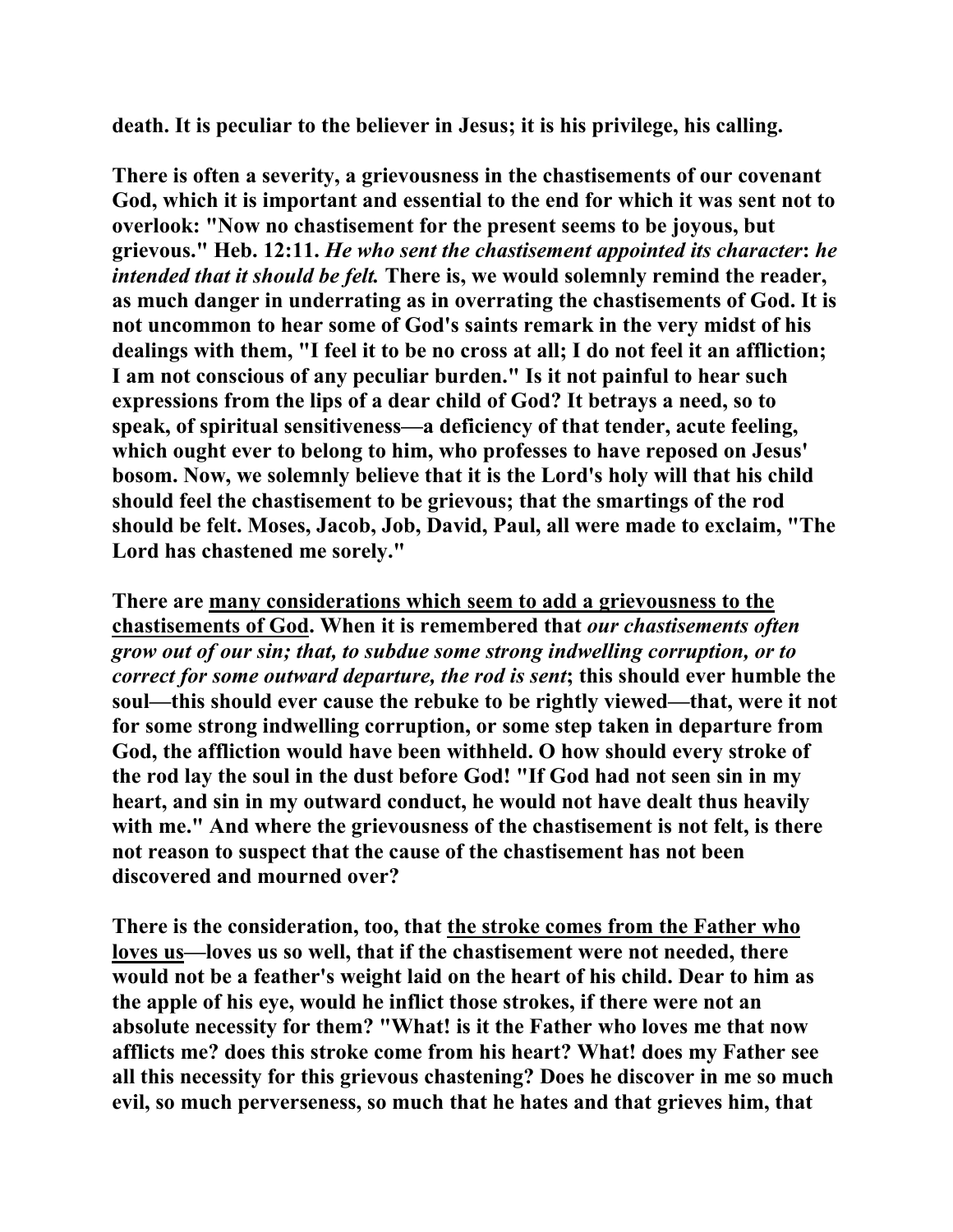**this severe discipline is sent?" O how does this thought, that the chastisement proceeds from the Father who loves him, impart a keenness to the stroke!** 

**And then there is often something in the very nature of the chastisement itself that causes its grievousness to be felt.** *The wound may be in the tenderest part***; the rebuke may come through some idol of the heart; God may convert some of our choicest blessings into sources of the keenest sorrow. How often does he, in the wisdom and sovereignty of his dealings, adopt this method! Abraham's most valued blessing became the cause of his acutest sorrow. The chastisement may come through the beloved Isaac. The very mercy we clasp to our warm hearts so fondly, may be God's voice to us, speaking in the tone of severe yet tender rebuke. Samuel, dear to the heart of Eli, was God's solemn voice to his erring yet beloved servant.** 

**Let no afflicted believer, then, think lightly of his chastisements: it is the Lord's will that** *he should feel them***. They were sent for this purpose. If I did not feel the cross, if I was not conscious of the burden, if the wound were not painful, I should never take it to the mercy-seat, there to seek all needed grace, support, and strength. The burden must first be felt before it is cast upon the Lord; the chastisement must be felt to be grievous before the tenderness and sympathy of Jesus will be sought.** 

**There is equal danger of overrating our afflictions. When they are allowed too deeply to absorb us in grief; when they unfit us for duty, keep us from walking in the path God has marked out for us, hold us back from prayer and from the means of grace; when they lead us to think hardly and speak harshly of God—then we overrate God's chastisements, and prevent the good they were so kindly sent to convey. There are** *many and rich blessings found in this the Lord's appointed path of affliction***, and in no other, which we would for a moment glance at. We speak now of those afflictions which have been sanctified to the soul by the Spirit of God.** 

**First—The view they give us of the faithfulness of God in sending the affliction, is no small mercy. This was the light in which David viewed his afflictions: "I know, O Lord, that your judgments are right, and that you in faithfulness have afflicted me." Ps. 119:75. O what an act and triumph of faith is this, to count God faithful in sending the affliction; when messenger follows messenger—when wave follows wave—when our dearest comforts are taken—our cisterns broken—our props removed from beneath us—children, friends, health, wealth, character, all touched by God—O then to feel and**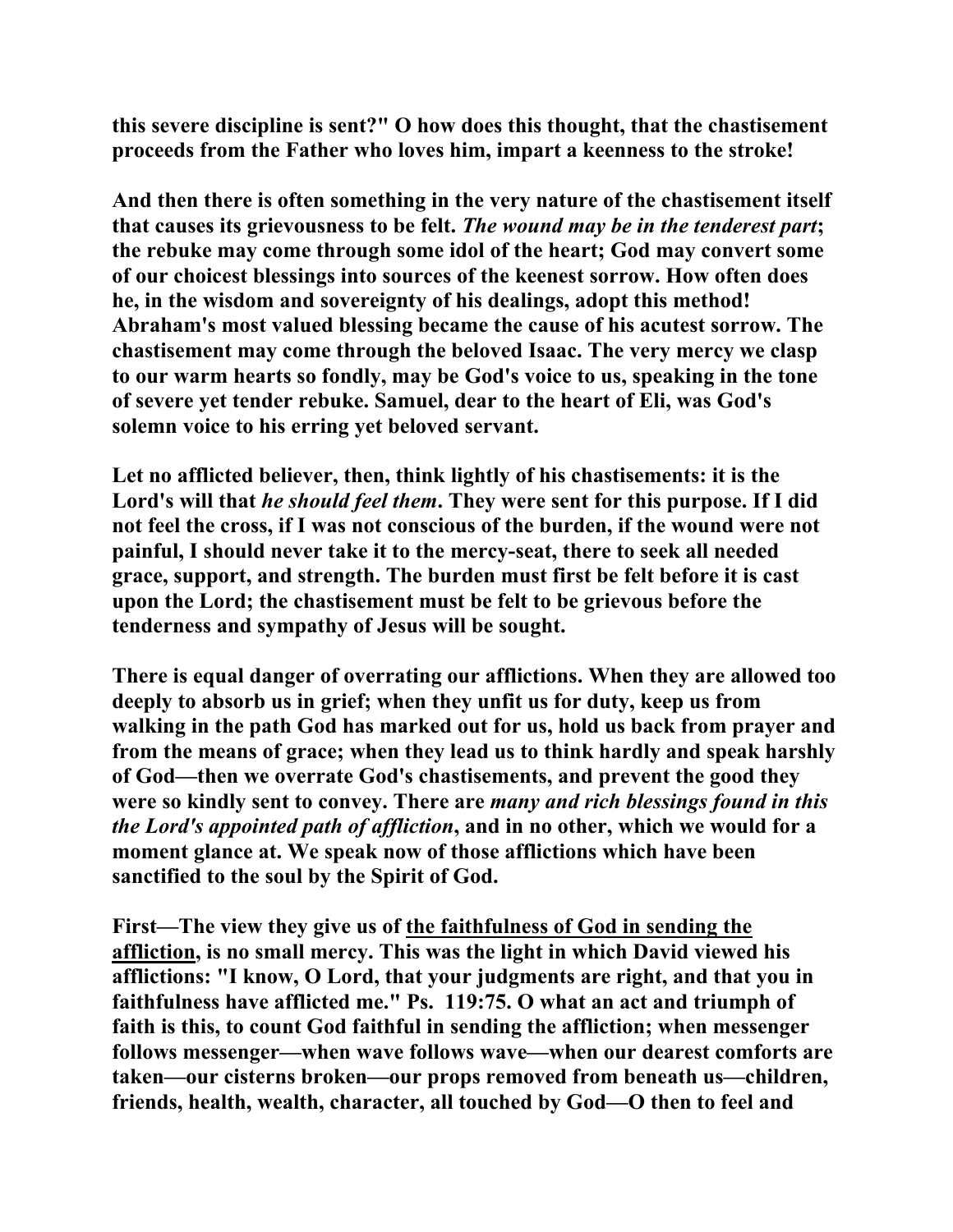**acknowledge, that God is faithful still—that "in faithfulness he has afflicted!"** 

**It is one thing to be convinced in the judgment of this truth, and it is another thing to acknowledge and approve of it in the heart. But, when the Eternal Spirit works in the tried believer this still, composed, and satisfied frame, then the language of the bereaved and wounded, yet resigned heart, is, "True, Lord, I needed this rod, my heart was torpid, wavering, wandering, proud. This rouses, fixes, recalls, humbles me. I know you, love you better now. I see the emptiness of self and the world, and I die to both. You, Lord, will have my whole heart; Lord, it is yours. Your love is judicious, not falsely fond. It is in faithfulness to my soul that you have afflicted. My good, not my ease, is what you, my God and Father, consult. It is good for me that I have been afflicted."** 

**It is no small attainment to be built up in the faithfulness of God. This forms a stable foundation of comfort for the believing soul. Mutability marks everything but of God. Look into the church, into the world, into our families, ourselves: what innumerable changes do we see on every hand! A week, one short day, what alterations does it produce! Yet, in the midst of it all, to repose calmly on the unchangeableness, the faithfulness of God! to know that no alterations of time, no earthly changes, affect his faithfulness to his people! And more than this—no changes in them—no unfaithfulness of theirs, cause the slightest change in God! Once a Father, ever a Father; once a Friend, ever a Friend. His providences may change, his heart cannot. He is a God of unchangeable love. The promise he has given he will fulfil; the covenant he has made he will observe; the word that has gone out of his mouth he will not alter. "He cannot deny himself." Peace then, tried believer! Are you passing now though the deep waters? Who kept you from sinking when wading through the last? Who brought you through the last fire? Who supported you under the last cross? Who delivered you out of the last temptation? Was it not God, your covenant God, your faithful, unchangeable God? This God, then, is your God now, and your God forever and ever, and he will be your guide even unto death. It is walking in the ordained path of trial, that the believer learns out the Divine faithfulness.** 

**In this path, too, he learns his own nothingness. And what a lesson is this to acquire! For a child of God, not to confess merely—for nothing is easier than confession—but to** *feel* **his nothingness; to be conscious that he is the "least of all saints;" to be willing to be thought so; to feel no repining at being overlooked—cast in the shade yes, trampled under foot—O what an attainment is this! And yet, how few reach it! how few aspire after it! It is to be learned only**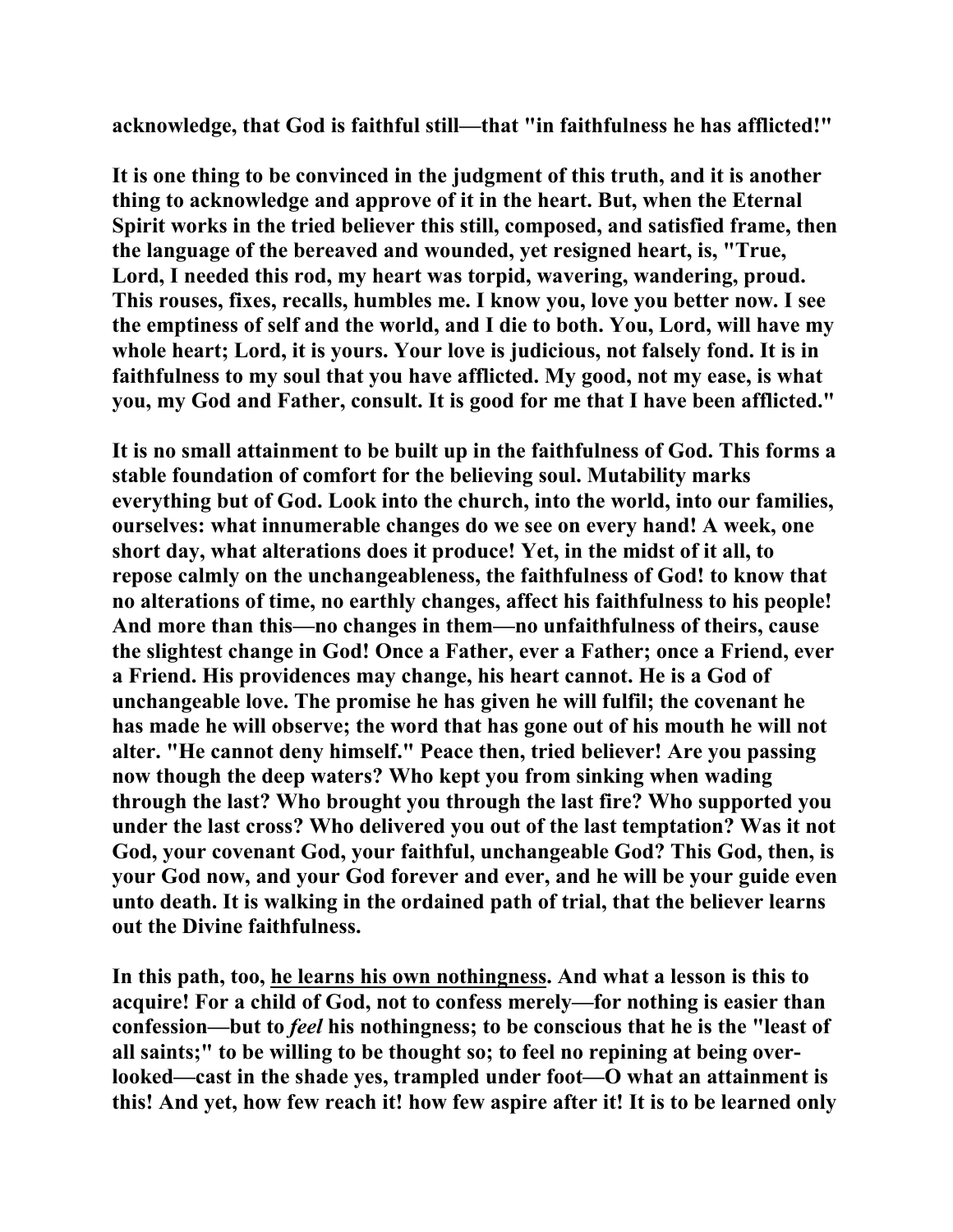**in the path of sanctified affliction. Other discipline may mortify, but not humble the pride of the heart—it may wound, but not crucify it.** *Affliction sanctified by the Spirit of God lays the soul in the dust; gives it low thoughts of itself.* **Gifts, attainments, successful labors, the applause of men, all conspire the ruin of a child of God; and, but for the prompt, and often severe, discipline of an ever-watchful, ever-faithful God, would accomplish their end. But the affliction comes—the needed cross—the required medicine—and in this way are brought out "the peaceable fruits of righteousness"—the most beautiful and precious of which is, a humble, lowly view of self.** 

**And is not this, too, the method by which holiness is attained? So says God's own Word. Speaking of the needed chastisements of our heavenly Father, the apostle assures us, that they were "for our profit, that we might be partakers of his holiness. "Heb. 12:10. Job anticipated this as the result of God's afflictive dealings with him: "When he has tried me, I shall come forth as gold." Job 23:10. It is the fire of affliction, the furnace of trial, that searches and purifies the heart; it is here the tin and tinsel are consumed; it is here the dross is separated from the pure ore, and the gold is brought forth reflecting back the image of him who, as the refiner, watches with tenderness, and faithfulness, the process of trial through which the precious metal is passing.** 

**And is not this the method by which the righteousness of Christ is made to stand out in all its glory and fitness? Sanctified affliction teaches the soul its utter destitution. The believer often commences his spiritual journey with shallow and defective views of the perfect fitness and glory of the Redeemer's justifying righteousness. There is, we admit, a degree of self-renunciation, there is a reception of Christ, and there is some sweet and blessed enjoyment of his acceptance. Yet, his views of himself, and of the entire, absolute, supreme necessity, importance, and glory of Christ's finished work, are as nothing compared with his after experience of both. God will have the righteousness of his Son to be acknowledged and felt to be** *everything***. It is a great work, a glorious work, a finished work, and he will cause his saints to know it. It is his only method of saving sinners; and the sinner that is saved shall acknowledge this, not in his judgment merely; but from a deep heartfelt experience of the truth, 'to the praise of the glory of his grace.'** 

**It is then, we say,** *in the successive stages of his experience, that the believer sees more distinctly, and adores more profoundly, and grasps more firmly, the finished righteousness of Christ.* **And what is the school in which he learns his nothingness, his poverty, his utter destitution?** *The school of deep and*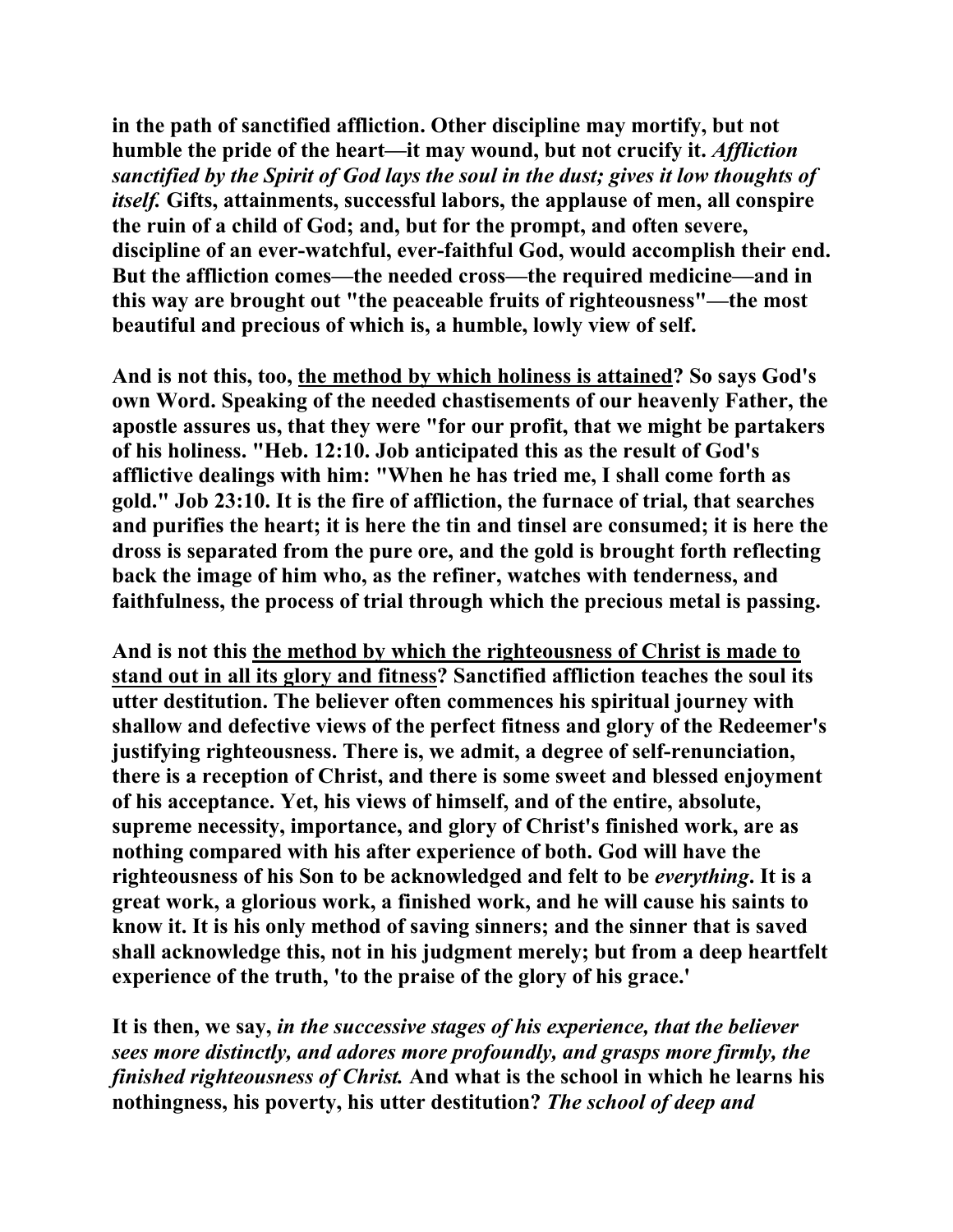*sanctified affliction.* **In no other school is it learned, and under no other teacher but God. Here his high thoughts are brought low, and the Lord alone is exalted. Here he forms a just estimate of his attainments, his gifts, his knowledge; and that which he thought to be so valuable, he now finds to be nothing worth. Here his proud spirit is abased, his rebellious spirit tamed, his restless, feverish spirit soothed into passive quietude; and here, the deep, humbling acknowledgment is made,** *"I am vile!"* **Thus is he led back to first principles. Thus the first step is retaken, and the first lesson is relearned. The believer, emptied entirely of self; of self-complacency, self-trust, self-glorying, stands ready for the full Savior. The blessed and eternal Spirit opens to him, in this posture, the fitness, the fulness, the glory, the infinite grandeur of Christ's finished righteousness, leads him to it afresh, puts it upon him anew, causes him to enter into it more fully, to rest upon it more entirely; opens it up to the soul, and discloses its perfect fitness in his case.** 

**And what a glory he sees in it! He saw it before, but not as he beholds it now. And what a resting place he finds beneath the cross! He rested there before, but not as he rests now. Such views has he now of Christ—such preciousness, such beauty, such tenderness he sees in Immanuel—that a new world of beauty and of glory seems to have floated before his view; a new Savior, a new righteousness appear to have been brought to his soul. All this has been produced by** *the discipline of the covenant***—the afflictions sent and sanctified by a good and covenant God and Father. O, you tried believers! murmur not at God's dispensations; repine not at his dealings. Has he seen fit to dash against you billow upon billow? Has he thought proper to place you in the furnace? Has he blasted the fair prospect—dried up the stream—called for the surrender of your Isaac? O, bless him for the way he takes** *to empty you of self, and fill you with his own love.* **This is his method of teaching you, schooling you, and fitting you for the inheritance of the saints in light. Will you not allow him to select his own plan, to adopt his own mode of cure? You are in his hands; and could you be in better? Are you now learning your own poverty, destitution, and helplessness? and is the blood and righteousness of Jesus more precious and glorious to the eye of your faith? Then praise him for your afflictions; for all these disagreeable dispensations are now, yes, at this moment, working together for your spiritual good. It is no small mercy to have clear, close views of the glory and absolute fitness of Christ's righteousness. "If, from this moment," is the beautiful sentiment of an old divine, "I had all the purity of angels, all the sanctity of seraphs, all the immaculate love of pure spirits made perfect, I would part with all to stand before God in the righteousness of Christ."**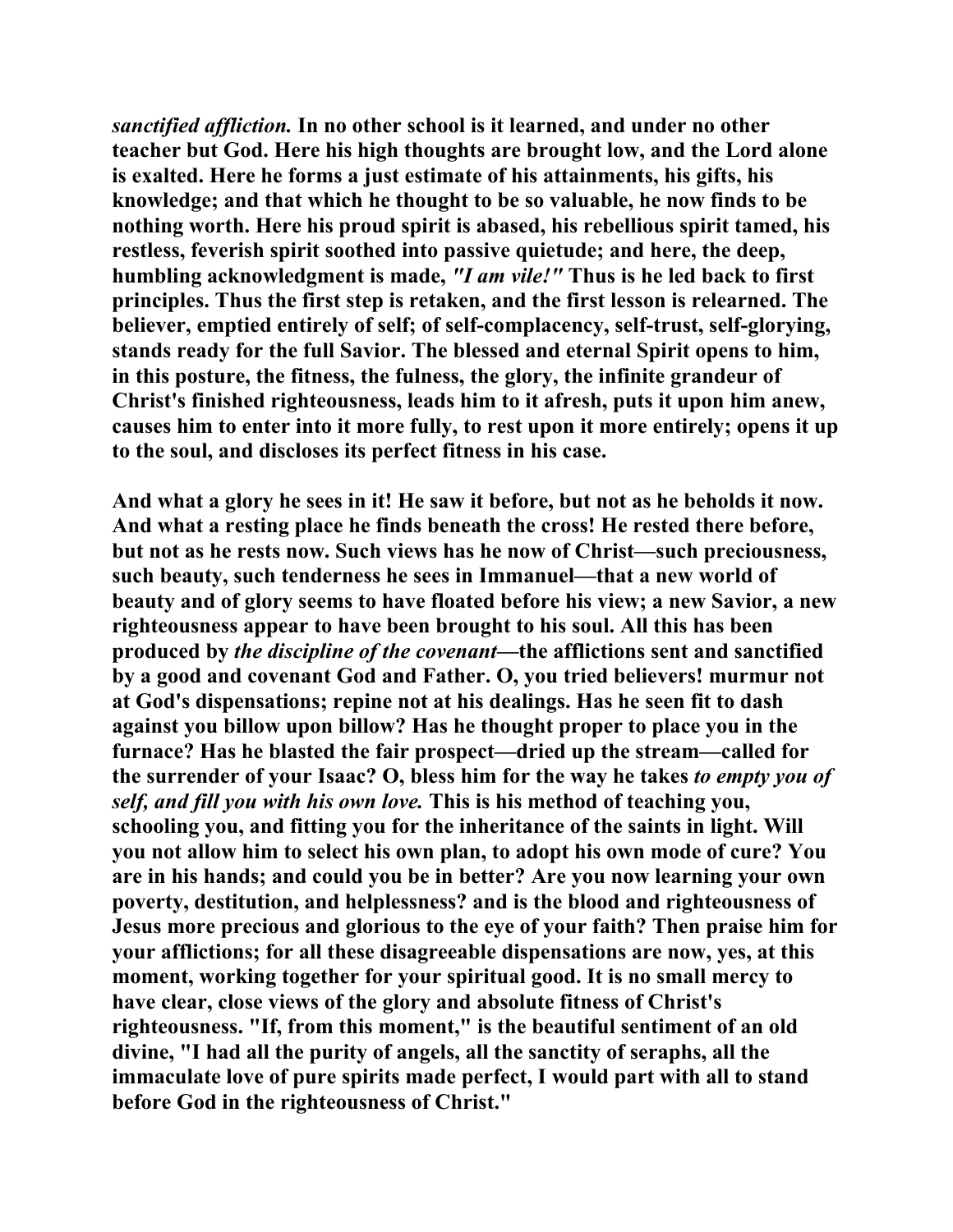**Other and equally important blessings might be enumerated as resulting from the sanctified dealings of God with his people. Leaving the tried and experienced reader to supply them from a page of his own history, we pass to the consideration of the SYMPATHY OF CHRIST, as the point to which we had intended to have given more distinct prominence in this chapter.** *The view which the Atonement presents of the sympathy of Christ is most glorious!* **The Divine compassion and sympathy could only be revealed by the incarnation of Deity. In order to** *the just exhibition of sympathy* **of one individual with another, there must be a similarity of circumstances. The like body must be inhabited, the same path must be trod, the same, or a similar, sorrow must be felt. There can be no true sympathy apart from this. A similarity of circumstances is indispensably necessary. See then the fitness of Christ to this very purpose. God took upon him our nature, in order to bear our griefs, and carry our sorrows. Here we enter into the blessedness that flows from the human nature of Christ.** 

**As God merely, he could not endure suffering, nor weep, nor die: as man only, he could not have sustained the weight of our sin, grief, nor sorrow. There must be a union of the two natures to accomplish the two objects in one person. The Godhead must be united to the manhood; the one to obey, the other to die; the one to satisfy Divine justice, the other to sympathize with the people in whose behalf the satisfaction was made. Let not the Christian reader shrink from a full and distinct recognition of the doctrine of our Lord's humanity; let it be an important article of his creed, as it is an essential pillar of his hope. If the Deity of Jesus is precious, so is his humanity: the one is of no avail in the work of redemption apart from the other. It is the blending of the two in mysterious union that constitutes the "great mystery of godliness."** 

**Approach then the** *humanity* **of your adorable Lord. Turn not from it. It was pure humanity. It was not the form of an angel he assumed; nor did he pause in his descent to our world to attach himself to an order of intelligent beings, if such there be, existing between the angelic and the human. It was pure humanity, bone of our bone and flesh of our flesh, which he took up into intimate and indissoluble union with his Deity. It was humanity, too, in its suffering form. Our Lord attached himself to the woes of our nature, he identified himself with sorrow in its every aspect. This was no small evidence of the love and condescension of Jesus. To have assumed our nature, this had been a mighty stoop: but, to have assumed its most humiliating, abject form, this surpasses all our thoughts of his love to man. The dark picture of fallen**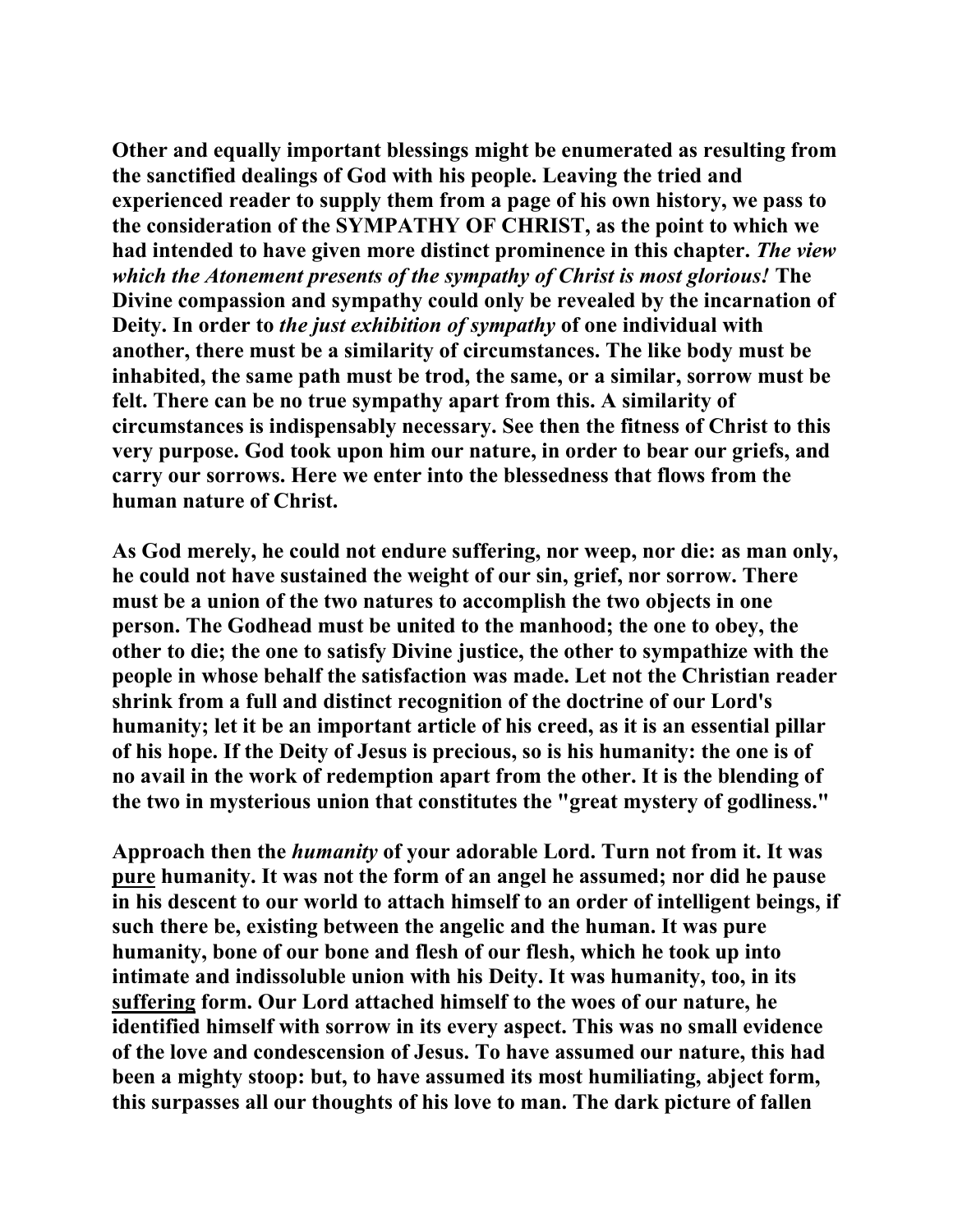**humanity was before him, drawn in its most gloomy and repulsive features; and, although he could not possibly have taken up into union with him our fallen humanity without the peculiar weakness inseparable from it, yet there were walks through life he might have chosen, and in which suffering and sorrow would have been greatly mitigated and softened, if not entirely unknown. But,** *he chose the suffering state***; he preferred to link himself with sorrow and tears, they being more in harmony with the mission on which he had come, and with his own pensive and sympathetic nature.** 

**It was necessary that our Lord, in order to sympathize fully with his people, should not only identify himself with their nature, but in some degree with their peculiar circumstances. This he did. It is the consolation of the believer to know, that the shepherd has gone before the flock. He does not bid them to walk in a path which his own feet have not first trod, and left their impress. As the dear, tender, ever-watchful Shepherd of his sheep, "he goes before them," and it is the characteristic of his sheep, that they "follow him." Our Lord was eminently fitted to enter sympathetically into every circumstance of his dear family, so that no believer shall he able to say, "Mine is a solitary case; my path is a lonely path: I walk where there are no footprints; I bear a cross which none have borne before me; surely Jesus cannot enter sympathetically into my circumstances."—then there would have been a limit to the tender sympathy of Christ. If there were a case among his dear family of trial, affliction, or temptation, into which Jesus could not enter, then he could not be "in** *all* **points" the merciful and sympathetic High Priest.** 

**View the subject in any aspect, and ascertain if Jesus is not fitted for the peculiarity of that case. Shall we commence with the finer feelings of our nature?—they belonged to him, and in him were of a far more exquisitely tender and chastened character than in us. His heart was delicately attuned to the gentlest harmony of ours. Not a refined and tender emotion, but he possessed in a higher order; the tenderest affection, the most delicate and confiding friendship, were not strangers to his capacious heart. He knew, too, what it was to have those gentle ties rudely sundered by inconstancy, and painfully severed by death. Over the treachery of one, and the tomb of another, his sensitive spirit had poured out its grief. Beloved reader, the heart of Jesus is composed of the finest chords. You know not how accurately and delicately it is attuned to yours, whether the chord vibrates in a joyous or a sorrowful note. You are perhaps walking in a solitary path; there is a peculiarity in your trial: it is of a nature so delicate, that you shrink from disclosing it even to your dearest earthly friend; and though surrounded by**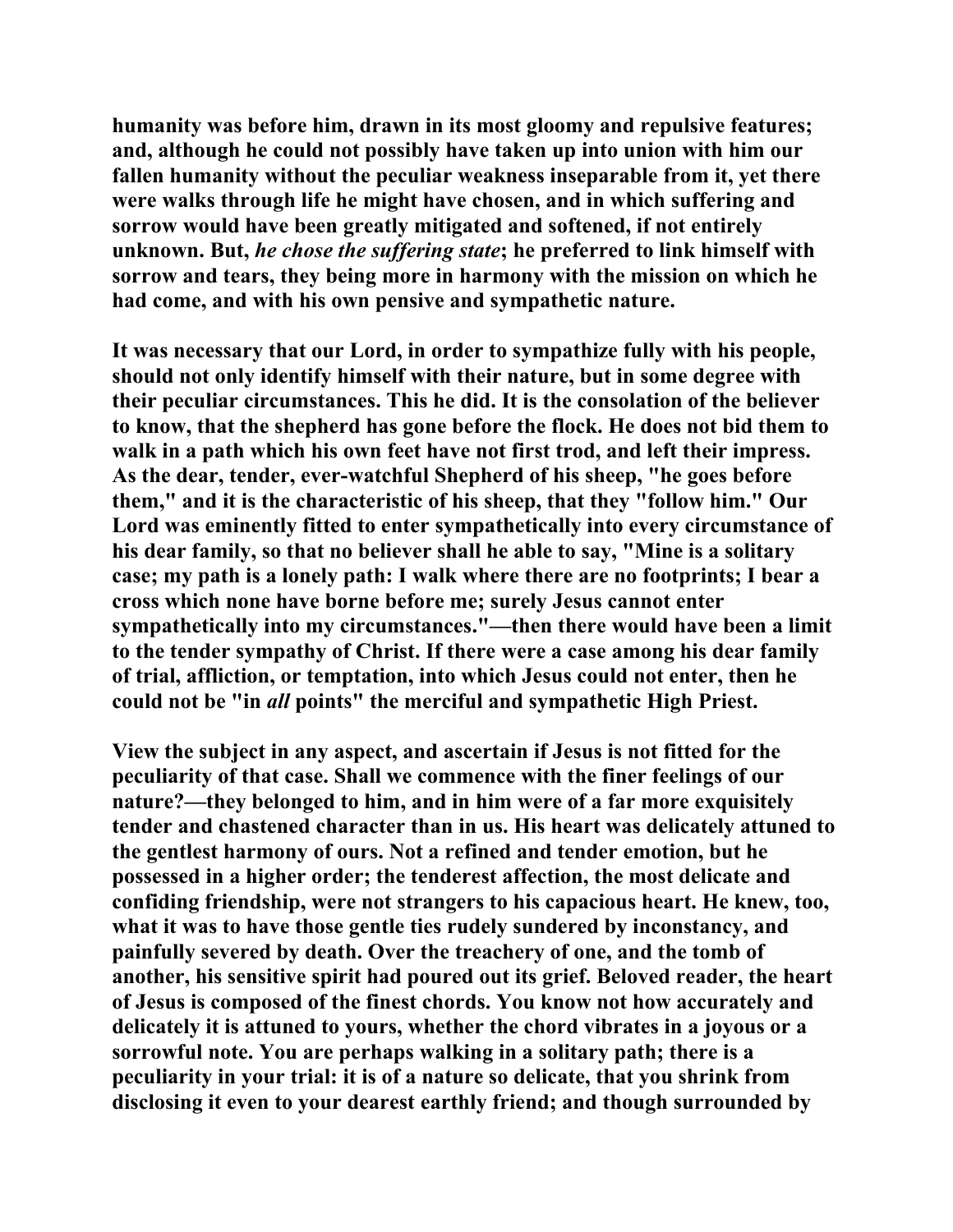**human sympathy, yet there is a friend you still need, to whom you can disclose the feelings of your bosom—that friend is Jesus. There is sympathy in Jesus to meet your case. Go to him—open all your heart do not be afraid, he invites, he bids you come.** 

**Christian reader, we suppose you to be no stranger to grief. Your heart has known what sorrow is; you have borne, perhaps for years, some heavy, painful, yet concealed cross. Over it, in the solitude and silence of privacy, you have wept, agonized, and prayed. And still the cross, though mitigated, is not removed, Have you ever thought of the sympathy of Christ? Have you ever thought of him as bearing that cross with you? as entering into its peculiarity, its minutest circumstance? O, there is a fiber in his heart that sympathizes, there is a chord there that vibrates to that grief of yours; it is touched the moment sadness and sorrow find their lodgment in your bosom. That cross he is bearing with you at this moment; and although you may feel it to be so heavy and painful, as to be lost to the sweet consciousness of this, still, it rests on him, as on you; and were he to remove his shoulder but for a moment, you would be crushed beneath its pressure. "Then why, if so tender and sympathizing, does he place upon me this cross?" Because of his tenderness and sympathy. He sees** *you need that cross.* **You have carried it, it may be, for years: who can tell where and what you would have been at this moment, but for this very cross? What evil in you it may have checked; what corruption in you it may have subdued; what constitutional infirmities it may have weakened; from what lengths it has kept you, from what rocks and precipices it has guarded you; and what good it has been silently and secretly, yet effectually working in you all the long years of your life; who can tell but God himself?** *The removal of that cross might have been the removal of your greatest mercy.* **Hush, then, every murmur: be still, and know that he is God; and that all these trials, these cross dispensations, these untoward circumstances, are now working together for your good and his glory.** 

**And what would you know—may we not ask?—of Jesus—his tenderness, and love, and sympathizing heart—but for the rough and thorny path along which you have been thus led? The glory and fulness, the preciousness and sympathy of Christ, are not learned in every circumstance of life. The hour of prosperity, when every thing passes smoothly on—providences smiling—the heart's surface unruffled—the bud of hope expanded into the fall flower—the gladsome sunlight of creature happiness gilding every prospect with its brightness—this is not the hour, nor these the circumstances, most favorable to** *an experimental acquaintance with Christ.* **It is in the dark hour—the hour**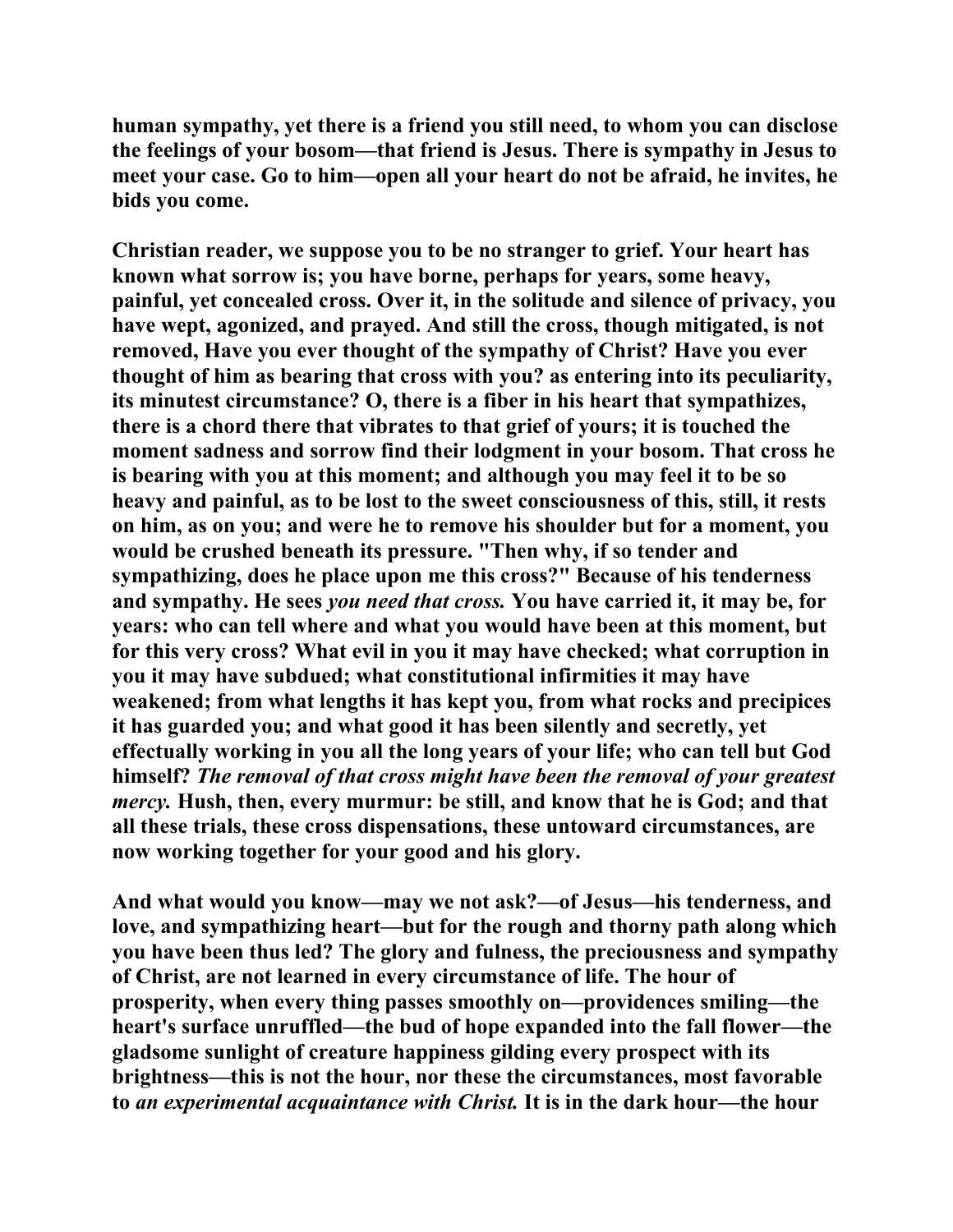**of trial and of adversity—when the sea is rough and the sky is lowering, and providences are mysterious, and the heart is agitated, and hope is disappointed—its bud nipped, and its stem broken, and creature comfort and support fail; O, then it is the fulness, and preciousness, and tenderness of Jesus are learned! Then it is the heart loosens its hold on created objects, and entwines itself more fondly and more closely around the incarnate Son of God! Blessed Jesus! Brother born for our every adversity! Did you take our nature up into union with your own? And can you, do you weep when we weep, and rejoice when we rejoice? O, adorable Son of God! we stand amazed, and are lost in this love, at your condescension and this sympathy. Draw our hearts to yourself—let our affections rise and meet in you, their center, and cling to you, their all.** 

**Shall we go on, as we proposed, to classify the peculiar trying circumstances of God's dear family? They are so many and so diversified, we know not where to commence, nor where to terminate. "***Many* **are the afflictions of the righteous." Each heart has its own sorrow—each soul bears its own cross; but Jesus is enough for all, he has sympathy for each and all his suffering people. Are you suffering from pining** *sickness?* **Are your days wearisome and your nights sleepless from the inroads of** *disease?* **Then there is sympathy in Christ for you; for it is written, "Himself took our infirmities, and bore our sicknesses." He remembers that you are but dust; and, we doubt not, his blessed body knew what languid days and sleepless nights were. O, then, think of Jesus. That disease that wastes—that pain that racks—that debility that unnerves you, Jesus knows fully and sympathetically. True, he is now beyond all physical feelings; yet his tender heart sympathizes still.** 

**Are you suffering from temporal** *poverty?* **Are sources on which you depended broken up? Friends on whom you have leaned, removed? Does need stare you in the face? And are you at a loss to know from where the next supply may come? Even here, my brother, even here, my sister, can Jesus sympathize with you. He, like you, and like the greater part of his people, was poor in this world's goods. No home sheltered, no daily-spread table provided for him;** *he was a poor, homeless, houseless, friendless wanderer!* **The foxes had holes, and the birds had nests, but Jesus had nowhere to lay his blessed head—that head that ached and bled for you. Take your poverty to him; take your needs to him. Let the principle of faith now be exercised. Has he died for your soul has he pardoned your sins—has he given you himself, then will he not with himself freely give you all things** *necessary* **for your temporal comfort, while yet a pilgrim upon earth? Take your poverty and your need simply and**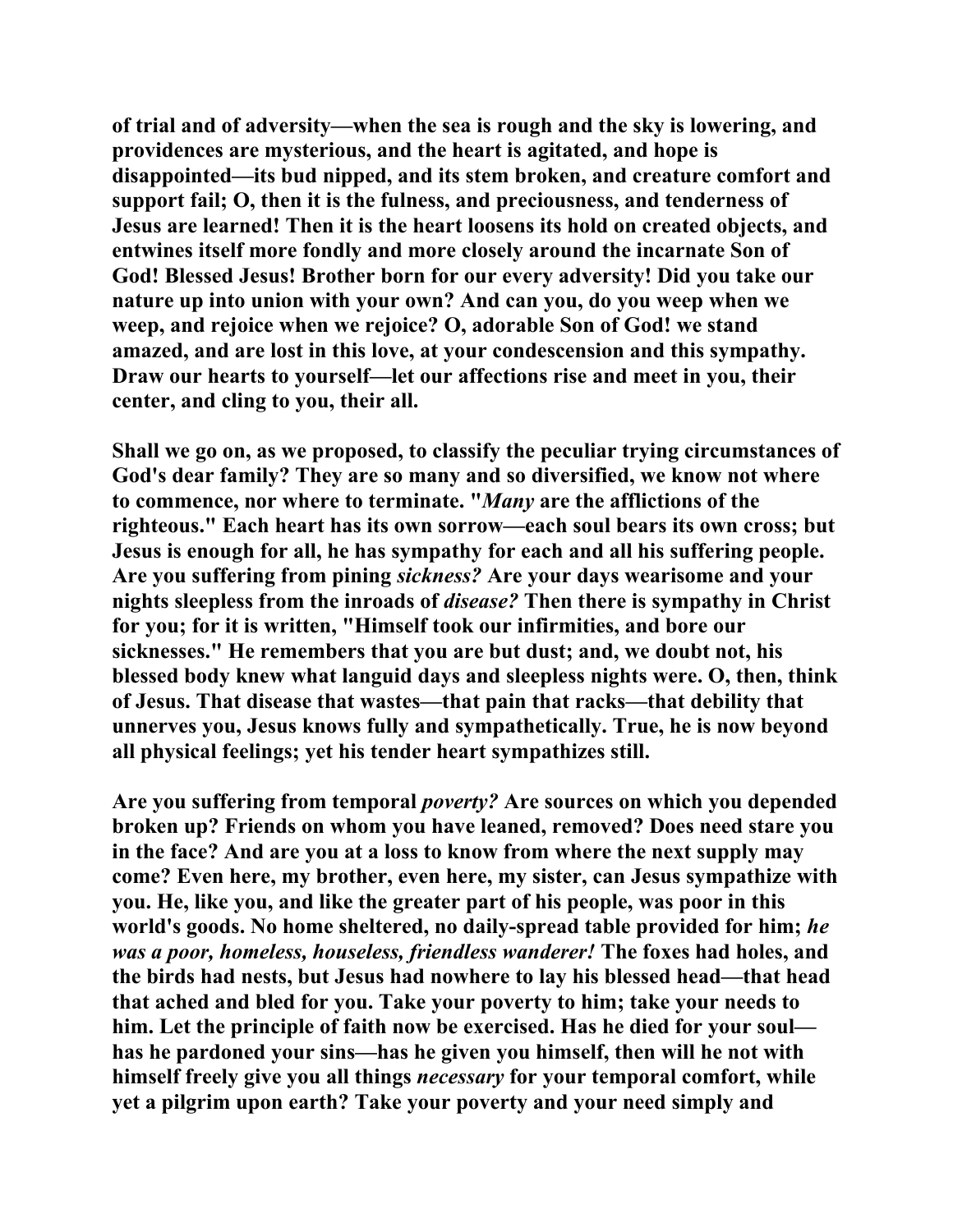**directly to Jesus, think it not too trifling and too trivial to disclose to him; he has an** *ear* **to hear your cry, a** *heart* **to sympathize with your case, and a** *hand* **to supply all your need. Then again we say—take your needs simply and directly to Christ.** 

**Has** *death* **entered your domestic circle, plucking from it some precious and valued member?—the affectionate parent the tender husband—the fond wife, or the endeared child? Has he "put lover and friend far from you," leaving the heart to weep in silence and sadness over the wreck of hopes that were so bright, and over the rupture of ties that were so tender? O, there is sympathy in Christ even for this! Jesus knew what it was to weep over the grave of**  *buried love***—of friendship interred; he knew what it was to have affection's ties broken, leaving the heart wounded and bleeding. He can enter into your sorrow, bereaved reader—yes, even into yours. See him at the tomb of Lazarus—see him weep—"behold how he loved him." What! do you repair to the grave of the dear departed one to weep, and Jesus not sympathize with you? Let not unbelief close up this last remaining source of consolation—***the tender sympathy of Christ.* **He can enter into those tears of yours: the heart's desolateness, loneliness, and disappointment, are not unknown and unnoticed by our blessed Immanuel.** 

*And why has the Lord dealt with you thus? why has he torn the idol from its temple? why has he emptied the heart, and left it thus lonely and desolate?* **O why, but to prepare that temple for himself; why, but to pour into its emptiness the full stream of his own precious love and sympathy! For this, beloved, has he been, and, it may he, is now dealing with you. That heart of yours belongs to him—he bought it at a costly price; it belongs to him—he conquered and subdued it by the omnipotence of his Spirit; it belongs to him—he has sealed it with his precious blood. And he would have you know this, too, by deep and sweet experience. He would have you know how he has loved you, and loves you still; he would have you know that you are his; his by eternal election; his by gift by purchase—by conquest—by a covenant that all your departures, all your unfaithfulness, all your unworthiness, all the changing scenes through which you pass, shall never, and can never alter. All this, it is his will you should experience. Then,** *bow with submission to the discipline***; as a weaned child, sit at his feet, adopting his own blessed words, "Not my will, but yours be done."** 

**Thus, dear reader, does the glorious Atonement of the Son of God open to us the ocean sympathy of his heart. But for that Atonement, nothing should we**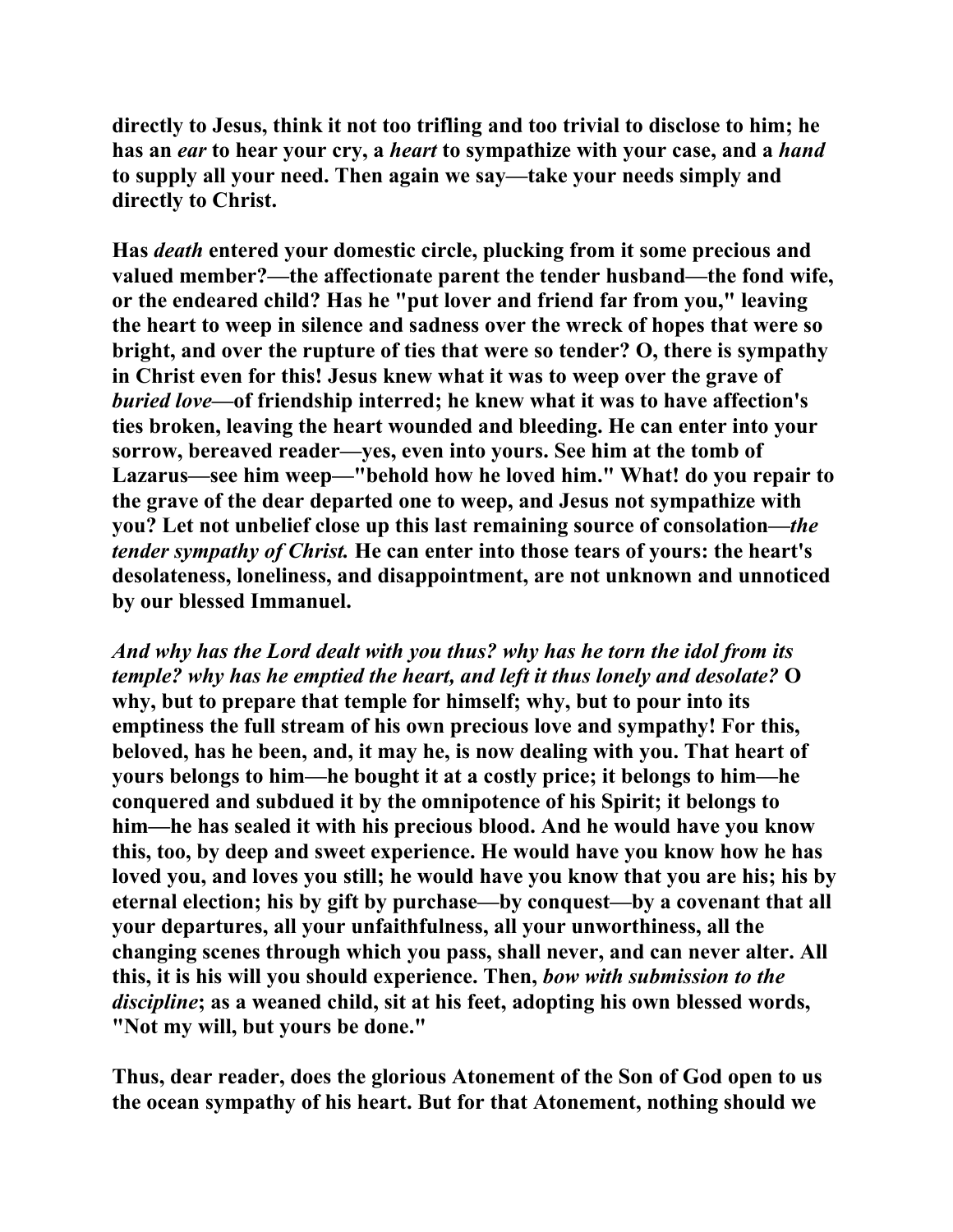**have known of his sympathy; but for his cross, nothing of his love; but for his death, nothing of joy on earth, and nothing of glory in heaven—all, all springs from the Atonement of Jesus. "Therefore, since we have a great high priest who has gone through the heavens, Jesus the Son of God, let us hold firmly to the faith we profess. For we do not have a high priest who is unable to sympathize with our weaknesses, but we have one who has been tempted in every way, just as we are--yet was without sin. Let us then approach the throne of grace with confidence, so that we may receive mercy and find grace to help us in our time of need." Hebrews 4:14-16** 

**"Soon we go from grace to glory, God's own hand shall lead us there; Soon shall we rehearse the story Of his gracious dealings here. "Soon will end our earthly mission, Soon will pass our pilgrim days, Hope give place to full fruition, Faith to sight, and prayer to praise."** 

## **Chapter 6. The Fearful Alternative of Rejecting the Atonement.**

## **THE IMPENITENT SINNER WARNED.**

**"There remains no more sacrifice for sins, but a certain fearful looking for of judgment and fiery indignation which shall devour the adversaries." Hebrews 10:26, 27.** 

**Many will doubtless be induced, from various motives, to read these humble pages, who will assent and consent to the truths they discuss, the doctrine they advocate, and even the one principle on which they constantly insist, that is, the necessity of experimental religion; and yet will close the book and retire, thinking as lightly of the great Atonement of the Son of God, as the child of the diamond, with which it for a moment plays, then tramples as a thing of no value beneath its feet. There is such a thing, my impenitent reader, as assenting to the great Atonement of Christ, defending ably and successfully its divine character, its expiatory nature, and its infinite design, and** *yet living without its practical influence upon the mind, the affections, and the life***; and dying, as fearfully rejecting it, and with equal guilt, as he who openly avows**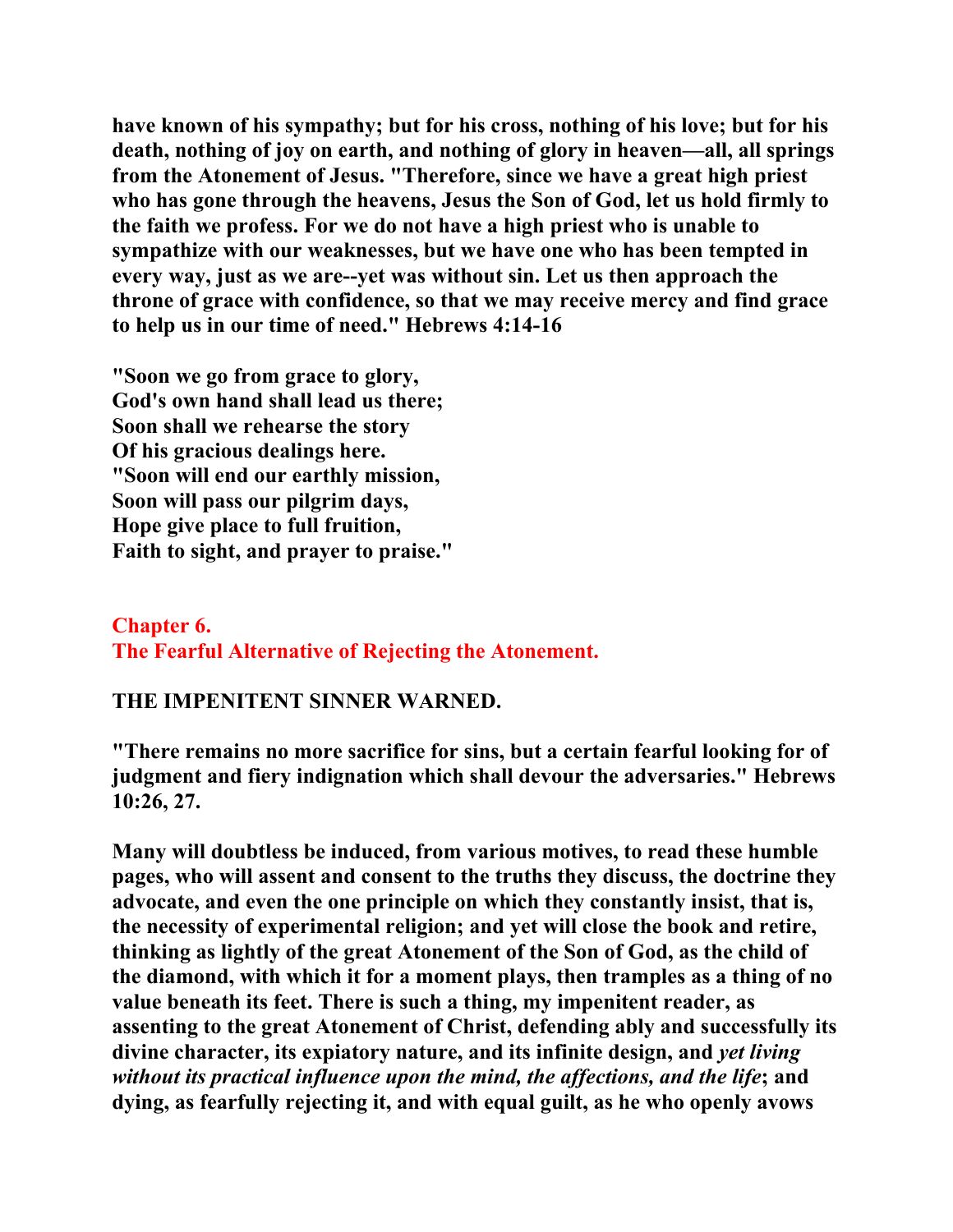**his disbelief in the divine revelation of the doctrine.** *There may be a secret, practical rejection of the atoning blood, while the judgment fully and cordially assents to its truth and its necessity.* **It is not he who merely yields an intellectual assent to the truth of God's Word, who is accepted of God. Something far beyond this is needed. The Atonement is a practical, influential, life-imparting, and life-sustaining principle. It demands more than the bare and cold assent of the judgment. The heart must welcome it; and in order thus to welcome it, that heart must have mourned over the bitterness of sin, and in deep and unfeigned repentance before a holy God. Again we assert it—and would that the sentiment were carried to the conscience of the reader, and fastened there by the Eternal Spirit of God!—no man shall value the precious blood of Christ, until he has been made to see and feel himself to be a lost and undone sinner. Christ is precious only to the soul that feels its spiritual poverty, its vileness, its emptiness, its nothingness—to such an individual, Jesus is everything. The deeper the Eternal Spirit leads him to an acquaintance with himself, the more precious is that Savior, whom he now finds to be the very Savior that he needs. The daily discovery of indwelling corruption, inordinate affection, pride, self-esteem, instability, love of the world, and the innumerable other forms which indwelling depravity assumes, endears to him the fountain that cleanses from all sin; he repairs afresh to it, washes again and again in it; and these daily applications to the atoning blood make sin increasingly sinful, and strengthen the panting of his soul for divine conformity.** 

**But, not so is it with the man who is** *a stranger to himself***, while yet assenting with all the vigor of a forceful intellect, and an enlightened judgment, to the truth of the doctrine of Christ's Atonement. Reader, what is the atoning blood to you, as far as its saving influence extends, so long as you have never experienced its power in your heart? We charge you not with an open hostility to this doctrine, we rank you not among the number who profess no belief whatever in its existence—who deny it to be a doctrine of revelation, who refuse divine honors to the person of the Redeemer, and trample under foot his most precious atoning blood—we rank you not with this class of errorists. You are, in a sense, a believer in the Atonement, you have always so believed in it, it has always been an article of your orthodox creed: you have never denied it; you have sat, and still sit, beneath a ministry that holds it up to view as the one hope of the sinner, the exclusive ground of acceptance with God: and still you are "dead in trespasses and in sins." What an awful and anomalous spectacle do you present! A believer, and yet an unbeliever, in the atoning blood of Christ; receiving, and yet rejecting it; consenting to, and yet**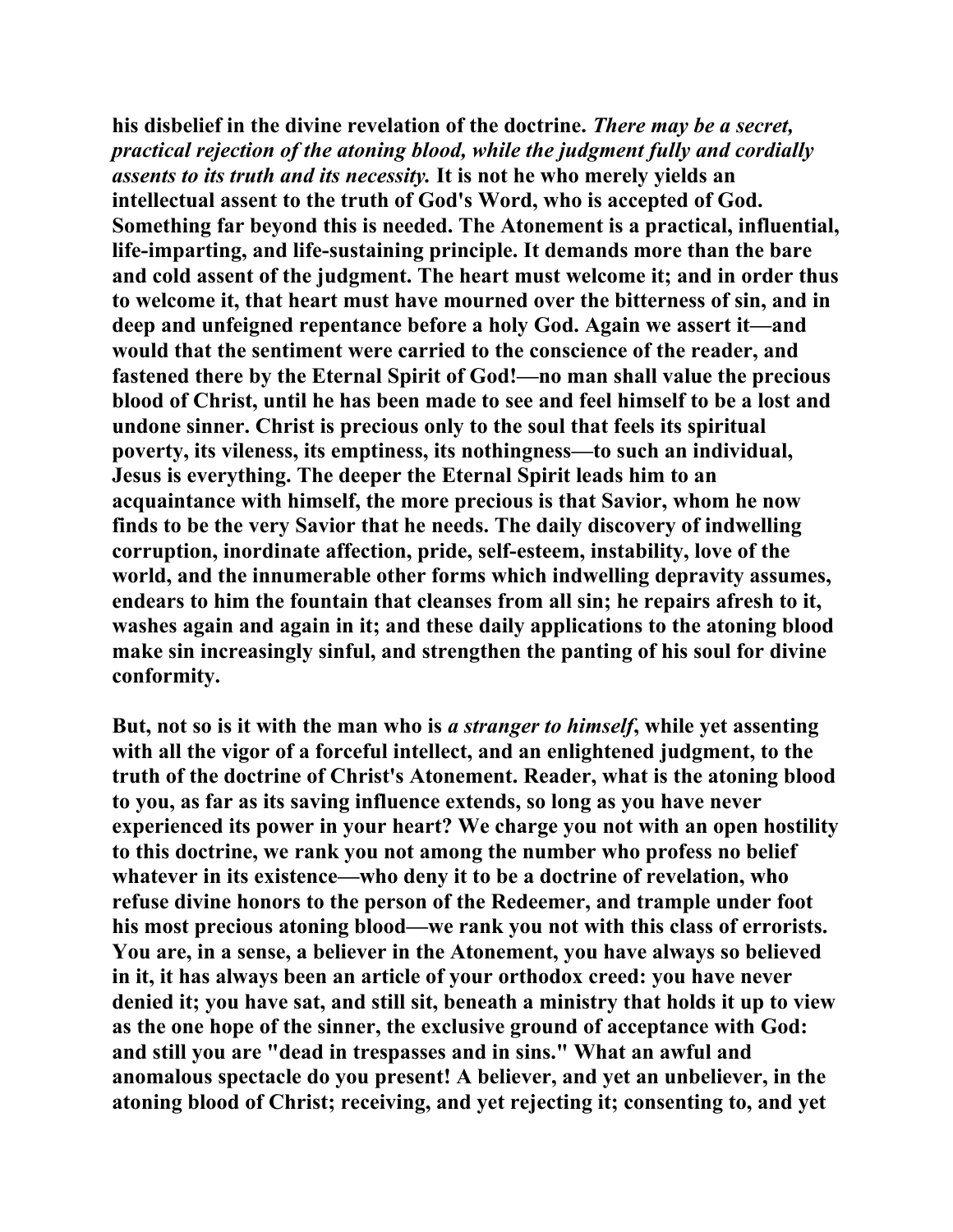**denying it; vindicating it, and yet turning your back upon it; your judgment assenting to it, your heart refusing it! What a spectacle do you present to the whole intelligent universe, and to the God of the universe! Bear with the writer while he says it—he speaks with tenderness and affection—your intellectual reception of the doctrine of the Atonement will avail you nothing while your heart is yet a stranger to the experience of its truth. Ah! you approve even of this, you assent even to the justness of this remark. What is your approval and your assent, but as the signing of your own death warrant? See what an alarming callousness a long life of impenitence and Gospel preaching has produced, that you can cordially approve of the most solemn and affecting statements—statements which bear strongly upon your own condemnation—and yet live on in a practical rejecting of Christ!** 

**But, perhaps your reception of Christ in the judgment, your long life of approval of his person and his work, have beguiled you into the belief that you have really welcomed him into your heart. For this is not a mere hypothetical case. There is such a thing as** *persuading one's self into the belief that all is right, that the heart is changed and heaven secured, from the mere circumstance of the understanding being enlightened.* **But let us examine for a moment into this. Do you think you are converted? What reason have you for thinking so? Upon what grounds do you base this belief? Can you give a reason, with meekness and fear, of this supposed hope that is in you? Where is the evidence of the mighty, spiritual, internal change? Has that heart of yours ever been broken, softened, humbled? Has it ever mourned over sin before God? Have you ever sought and found a secret place for repentance, confession, and prayer? Have your views of sin essentially altered? Do you hate, abhor, and loathe it; and is it the chief cause of your daily sorrow? Are your views of yourself materially changed? How does your own righteousness appear to you? Are you humble, meek, gentle? What is the precious blood of the Savior to you? Is it, with the righteousness that justifies, all to your soul? Are you living as a converted, regenerated man—as a child of God—an heir of glory? Is your life that of a cross-bearing disciple of the Lord Jesus—as one who is a stranger and a pilgrim here—but, all whose hopes of honor and happiness are future and on high? But, is not your history the very reverse of this? Be honest with your soul and with God. Your decision now is for the judgment and for eternity. Is not your whole life, your daily walk, are not your pursuits and the governing principle of your conduct, those of an individual yet unacquainted with the experimental power of the truth? Is there not a love of the world, a grasping for its honors and its wealth, totally incompatible with the humble, self-denying spirit of one professing to "love not the world nor the**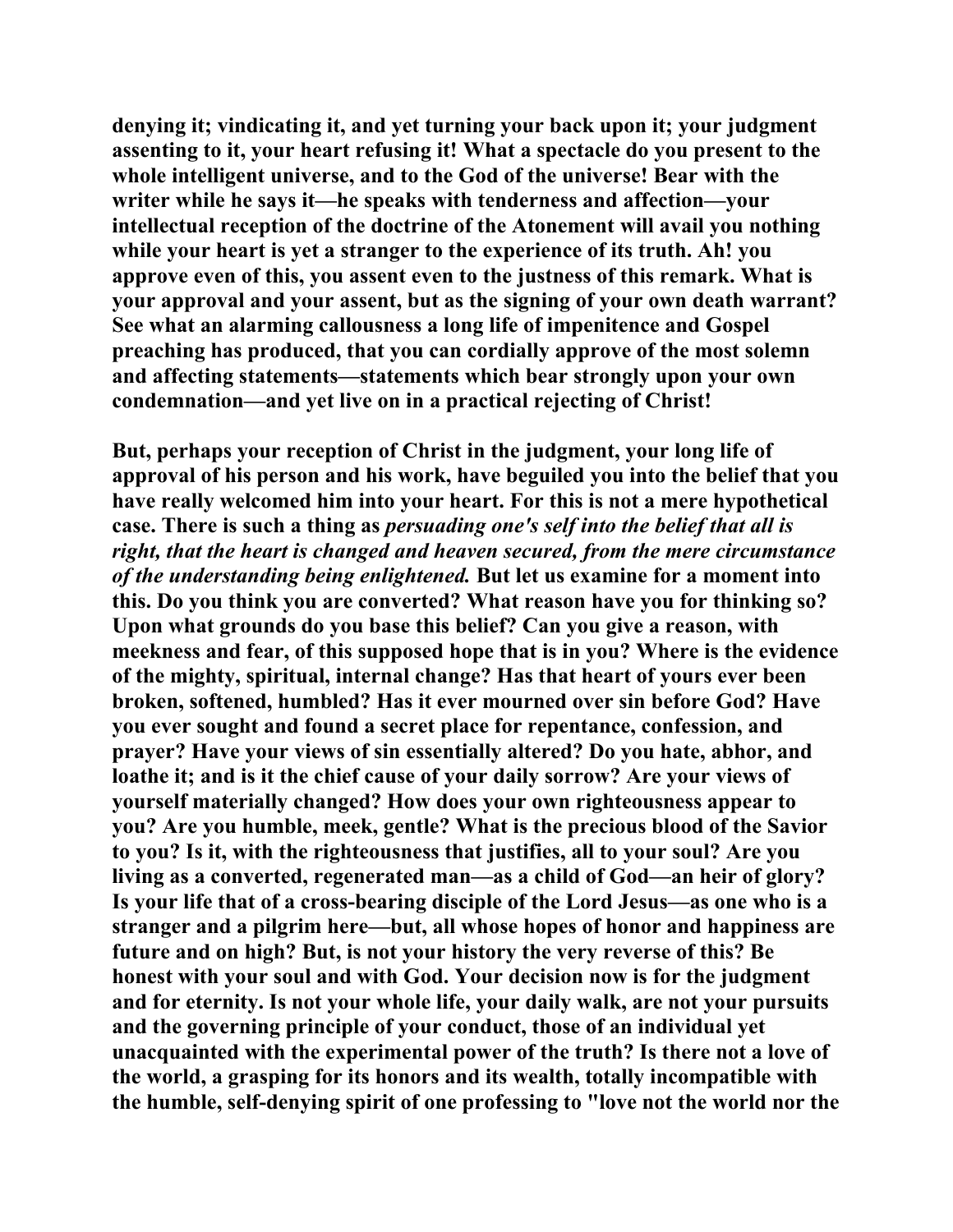**things of the world," but by the cross of Christ, to be wholly crucified to it? These are solemn and heart searching questions, and must, in a process of self-examination, be frequently called up in the court of conscience, and honestly and unequivocally answered by every true believer. How much more anxiously ought he to weigh these considerations and narrowly scrutinize his heart, whose whole life, to the present, has been at variance with the first elements of the Christian character!** 

**We recur again to a former thought. To receive Christ, is not merely to cherish an inward veneration, or to manifest an outward respect for him, his religion, his institutions, or his people. A man may talk well of Christ; think highly of his disciples, his ministers, his laws; and all the while live in secret rebellion against God, and a secret rejection of his Son. "That which is born of the flesh is** *flesh***."—it is nothing but flesh—no elements of the spiritual nature are incorporated with it—it is flesh, all flesh, and nothing but flesh: and yet, with this fleshly nature, a man may speak well of Christ, defend ably his cause, and outwardly profess his name.** 

**"The carnal mind is** *enmity* **against God." It is nothing but enmity—no elements of love to God are there—it is enmity, all enmity, and nothing but enmity: neither while it remains a carnal mind, can it be otherwise. And yet with this carnal mind a man may throw himself in the very front ranks, and lead on the vanguard of the host of God's elect. O how solemn and affecting is this thought! May this train of remark have the tendency of driving the Christian reader, not within himself in search of evidences, proper as this to a certain extent may be, but to the feet of Jesus—to the cross of Christ there, viewing afresh his atoning blood and all—sufficient righteousness, draw those evidences from their proper and legitimate source—the finished work of Immanuel.** 

**The sin of rejecting the Savior is, to the writer's mind, the sin of sins. The sin of thinking lightly of Christ, of turning the back upon God's unspeakable gift, of refusing to receive, love, and obey his only and well-beloved Son, is the sin which seems, like Aaron's rod, to swallow up every other. It is the master sin—the sin on which the great indictment will be made out against the ungodly world in the day when God shall make inquisition for blood. It is a sin, too—shall we remind the impenitent reader?—of which the devils have never been guilty. To them the Savior has never been sent. Before their eyes the cross has never been lifted. Along their gloomy coasts no tidings of redeeming mercy have ever echoed. To reject the Savior then—to turn your**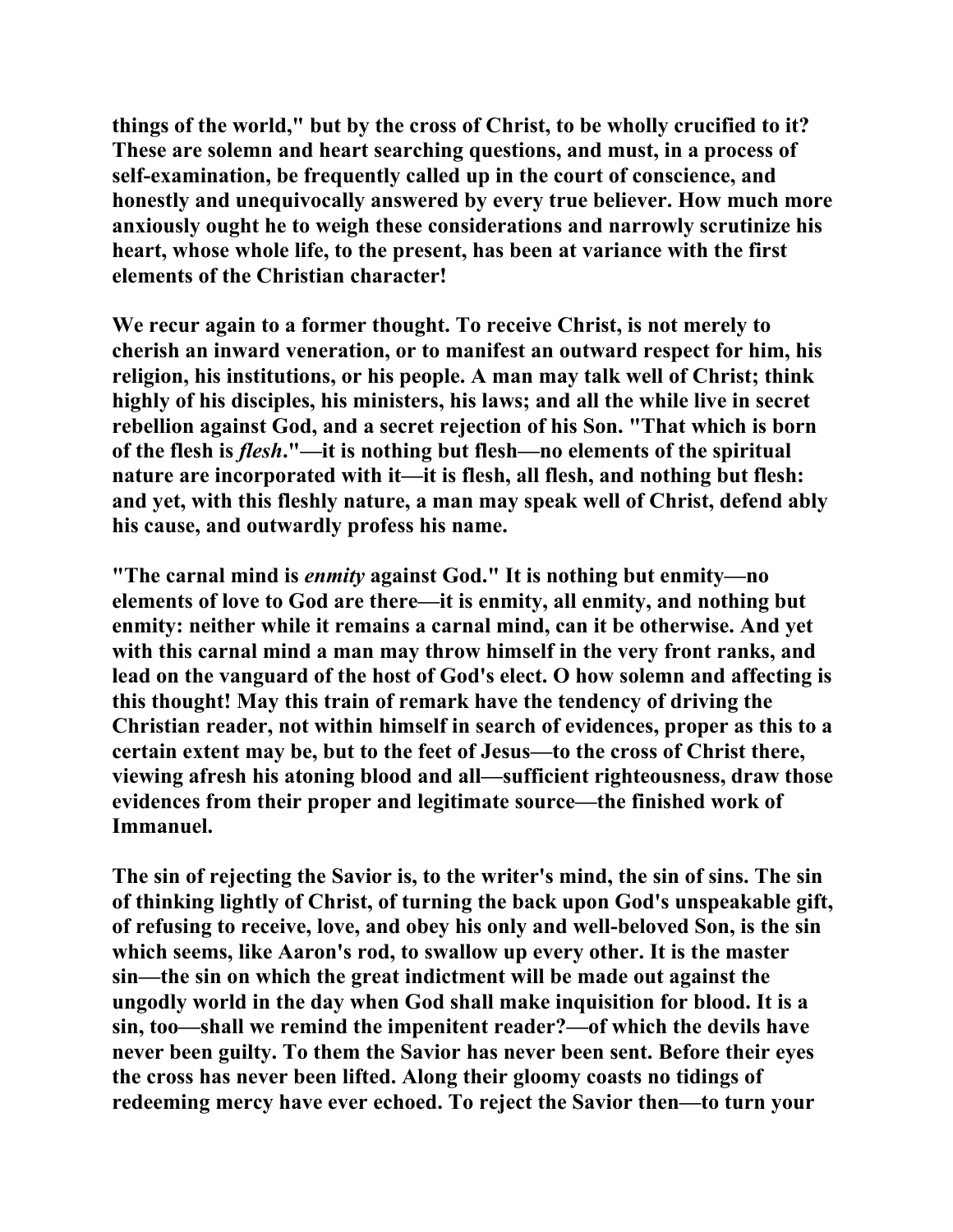**back upon the cross, to heed not the glad tidings of redemption, and to die in that state—is to pass to the judgment, guilty of a sin, from the charge of which even Satan himself will be acquitted! "This is the condemnation, that light is come into the world, and men love darkness rather than light, because their deeds are evil."** 

**The reason of this will be obvious to a thoughtful mind. Nowhere has God made such a full and glorious revelation of himself, as he has done in sending his only-begotten and well-beloved Son into the world. All the glory of all creation; worlds on worlds, and suns on suns; and all the glory of providence collected as into one focus, would possess no glory by reason of the glory that excels in the incarnation, obedience, and death of the Lord Jesus Christ. Here Jehovah, as it were, comes forth from the pavilion of his greatness, and unveiling his glories shows himself to man. Here all the perfections and attributes of the Divine character are revealed. And here, too, love, the crowning attribute of all, shines with surpassing luster. May it not be lawful to ask, without limiting the power of Omnipotence, whether it were possible for Jehovah to have devised a method better fitted to make himself known to his creatures than the mission of his Son into our world? The incarnation of Deity is an amazing theme. The thought of this could have originated but with Deity himself. The united strength of all created intellect would never have devised this plan of revealing the Divine glories, and making known the Divine mind. It was fit that it should originate with God, and him only.** *What angel in heaven, even had the idea been conceived in his mind, would have breathed the proposal that God should become incarnate and so die for man?* **O no! it was too grand a thought for created mind.** 

**Now let the impenitent reader consider solemnly the fearful sin, and weigh well the appalling consequences, of rejecting the Lord Jesus Christ. In rejecting Christ you turn your back upon God himself. Has He not declared it? How then are we to interpret these solemn words?—"He that hates me hates my Father also." John 15:23. "For the Father judges no man, but has committed all judgment unto the Son: that all men should honor the Son, even as they honor the Father. He that honors not the Son, honors not the Father who has sent him." John 5:22, 23. Behold in what light the word of truth places the sin of hating, honoring not, and rejecting the Lord Jesus, the Son of God, and the Redeemer of men. We beseech you, ponder well the sin of turning your back upon God's "unspeakable gift."** 

**Permit us for a moment to glance at the present consequences—consequences**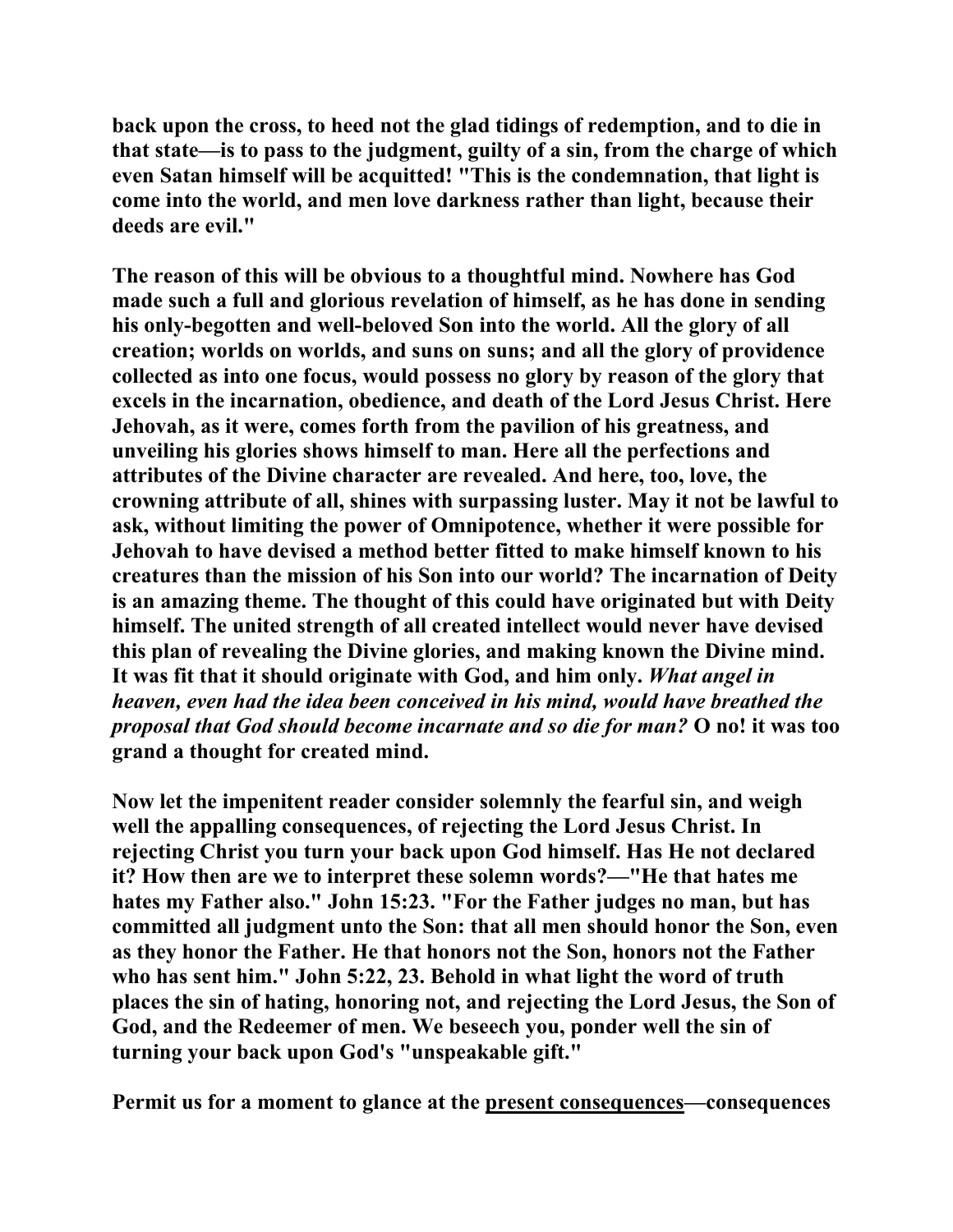**felt in this life—of rejecting Christ. A stranger experimentally to the atoning blood, your heart must necessarily be a stranger to true happiness. Knowing nothing of a state of reconciliation, your mind can know nothing of the peace of God. You may repair to the ball-room and frequent the theater; you may visit the scenes of fashionable gaiety, or you may descend to the regions of sinful pleasure, and there excitement may flutter your heart and flush your cheek, and impart a moment's radiance to your eye; and yet the truth of God's word is verified in your experience—"there is no peace, says God, to the wicked." Isa. 57:21. Talk of happiness to the culprit within the grasp of the law—speak of peace to the man under the condemnation of death, and as soon might you expect a response from his heart, as from his who is living a rebel against God, and a stranger to the atoning and peace-speaking blood of Christ. O no, reader: you will ever be a stranger to true peace, you know nothing of true happiness, until you find it at the foot of the cross, in a sense of pardon, reconciliation, and acceptance with God. The world will deceive you, and sin will deceive you, and Satan will deceive you, and your own heart will deceive you, and even friends may deceive you, all speaking "peace, peace," when there is no peace. But heed them not: go as a sinner lost, a sinner undone, a sinner without anything but your vileness to commend you, and wash in the fountain open for all sin; and thus repenting, and believing in Jesus, your "peace shall be as a river, and your righteousness as the waves of the sea."** 

**The eternal consequences of rejecting the Atonement of Christ are almost of too fearful a character to trace out: and yet the Word of God is our guide in this, as on all other matters, connected with the welfare, present and eternal, of the undying soul. We open it, and we read of "everlasting punishment," "the worm that never dies, and the fire that is never quenched," of "everlasting torments," of "everlasting destruction from the presence of the Lord, and from the glory of his power," of "everlasting fire prepared for the devil and his angels," of "outer darkness, where there is weeping and wailing and gnashing of teeth." All this, and more, we read in connection with the final state of the impenitent and unbelieving, the rejecter of the Atonement of the Son of God. And is it surprising that this should be your doom, sinner? Not, if it be remembered that a rejection of Christ's Atonement involves a rejection of the only way of Salvation—"Other foundation can no man lay than that is laid, which is Jesus Christ." 1 Cor. 3:11. "Neither is there salvation in any other: for there is no other name under heaven given among men, whereby we must be saved." Acts 4:12. "There remains no more sacrifice for sin, but a fearful looking for of judgment and fiery indignation,**